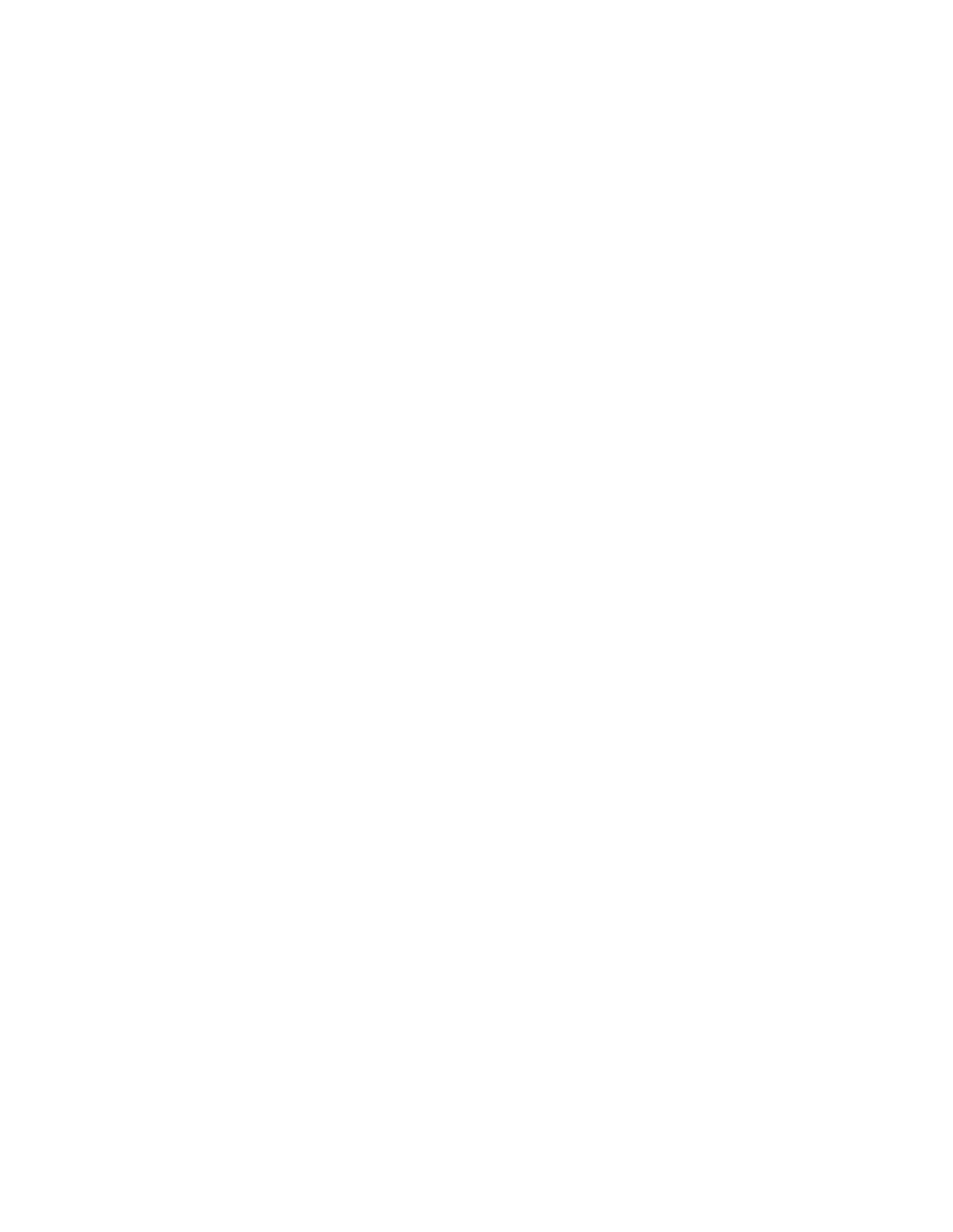### **CONTENTS**

| ۰.<br>. .<br>٩<br>٠<br>× |
|--------------------------|
|--------------------------|

|                                                          | <b>ABBREVIATIONS</b>                                                                                                                                                                                                                                                                                                                                                                                                                                                                                                                                                                                                 |                                                                                                                                                             |  |  |  |  |
|----------------------------------------------------------|----------------------------------------------------------------------------------------------------------------------------------------------------------------------------------------------------------------------------------------------------------------------------------------------------------------------------------------------------------------------------------------------------------------------------------------------------------------------------------------------------------------------------------------------------------------------------------------------------------------------|-------------------------------------------------------------------------------------------------------------------------------------------------------------|--|--|--|--|
| L.                                                       | <b>INTRODUCTION</b>                                                                                                                                                                                                                                                                                                                                                                                                                                                                                                                                                                                                  |                                                                                                                                                             |  |  |  |  |
| Ш.                                                       | <b>LEGAL FRAMEWORK AND INSTITUTIONAL CAPACITY</b>                                                                                                                                                                                                                                                                                                                                                                                                                                                                                                                                                                    | 3                                                                                                                                                           |  |  |  |  |
| 1.<br>2.<br>3.<br>4.<br>1.<br>2.<br>1.<br>2.<br>3.<br>4. | <b>Fiji Safeguard System</b><br>А.<br><b>Environment Act 2005</b><br>Environment Management (Waste Disposal and Recycling) Regulations<br>Code of Environmental Practice<br>Other Legislation and International Conventions<br><b>Safeguard Policies of ADB and World Bank</b><br>В.<br><b>ADB Safeguard Policies</b><br><b>World Bank Safeguard Policies</b><br><b>Institutional Framework and Capacity</b><br>C.<br>Ministry of Local Government, Urban Development, Housing & Environment<br>Fiji Roads Authority<br>Ministry of Works, Transport and Public Utilities<br>Ministry of Lands and Mineral Resources | 3<br>3<br>$\overline{\mathcal{A}}$<br>$\overline{\mathcal{A}}$<br>$\boldsymbol{6}$<br>$\overline{7}$<br>$\boldsymbol{7}$<br>8<br>14<br>14<br>16<br>17<br>18 |  |  |  |  |
| Ш.                                                       | <b>ANTICIPATED ENVIRONMENTAL AND SOCIAL IMPACTS</b>                                                                                                                                                                                                                                                                                                                                                                                                                                                                                                                                                                  | 19                                                                                                                                                          |  |  |  |  |
| 1.<br>2.<br>3.<br>1.<br>2.<br>3.                         | <b>Roads/Bridges</b><br>А.<br>Design and Location Impacts<br><b>Construction Impacts</b><br><b>Operation Impacts</b><br><b>Wharves/Jetties</b><br>В.<br>Design and Location Impacts<br><b>Construction Impacts</b><br><b>Operation Impacts</b>                                                                                                                                                                                                                                                                                                                                                                       | 19<br>19<br>22<br>25<br>25<br>26<br>26<br>28                                                                                                                |  |  |  |  |
| IV.                                                      | SAFGEUARDS PROCEDURES FOR SUB-PROJECTS AND/OR COMPONENTS                                                                                                                                                                                                                                                                                                                                                                                                                                                                                                                                                             | 29                                                                                                                                                          |  |  |  |  |
| 1.<br>2.                                                 | А.<br><b>Screening and Categorization</b><br>В.<br><b>Preparation of Environmental Assessments and ESMP</b><br><b>Environmental Impact Assessment</b><br>Environmental Management Plan                                                                                                                                                                                                                                                                                                                                                                                                                               | 29<br>32<br>32<br>33                                                                                                                                        |  |  |  |  |
| V.                                                       | <b>CONSULTATION AND INFORMATION DISCLOSURE</b>                                                                                                                                                                                                                                                                                                                                                                                                                                                                                                                                                                       | 33                                                                                                                                                          |  |  |  |  |
| VI.                                                      | <b>INSTITUTIONAL ARRANGEMENTS AND RESPONSIBILITIES</b>                                                                                                                                                                                                                                                                                                                                                                                                                                                                                                                                                               | 35                                                                                                                                                          |  |  |  |  |
|                                                          | <b>Fiji Roads Authority</b><br>Α.<br><b>Design and Supervision Consultant</b><br>В.<br>C.<br><b>The Contractor</b><br>D.<br><b>Department of Environment</b><br>Ε.<br>Asian Development Bank/World Bank                                                                                                                                                                                                                                                                                                                                                                                                              | 35<br>35<br>37<br>37<br>37                                                                                                                                  |  |  |  |  |
| VII.                                                     | <b>GRIEVANCE REDRESS MECHANISM</b>                                                                                                                                                                                                                                                                                                                                                                                                                                                                                                                                                                                   | 40                                                                                                                                                          |  |  |  |  |
|                                                          | А.<br><b>During construction</b><br>В.<br><b>During Operation</b>                                                                                                                                                                                                                                                                                                                                                                                                                                                                                                                                                    | 40<br>41                                                                                                                                                    |  |  |  |  |
| VIII.                                                    | <b>MONITORING AND REPORTING</b>                                                                                                                                                                                                                                                                                                                                                                                                                                                                                                                                                                                      | 42                                                                                                                                                          |  |  |  |  |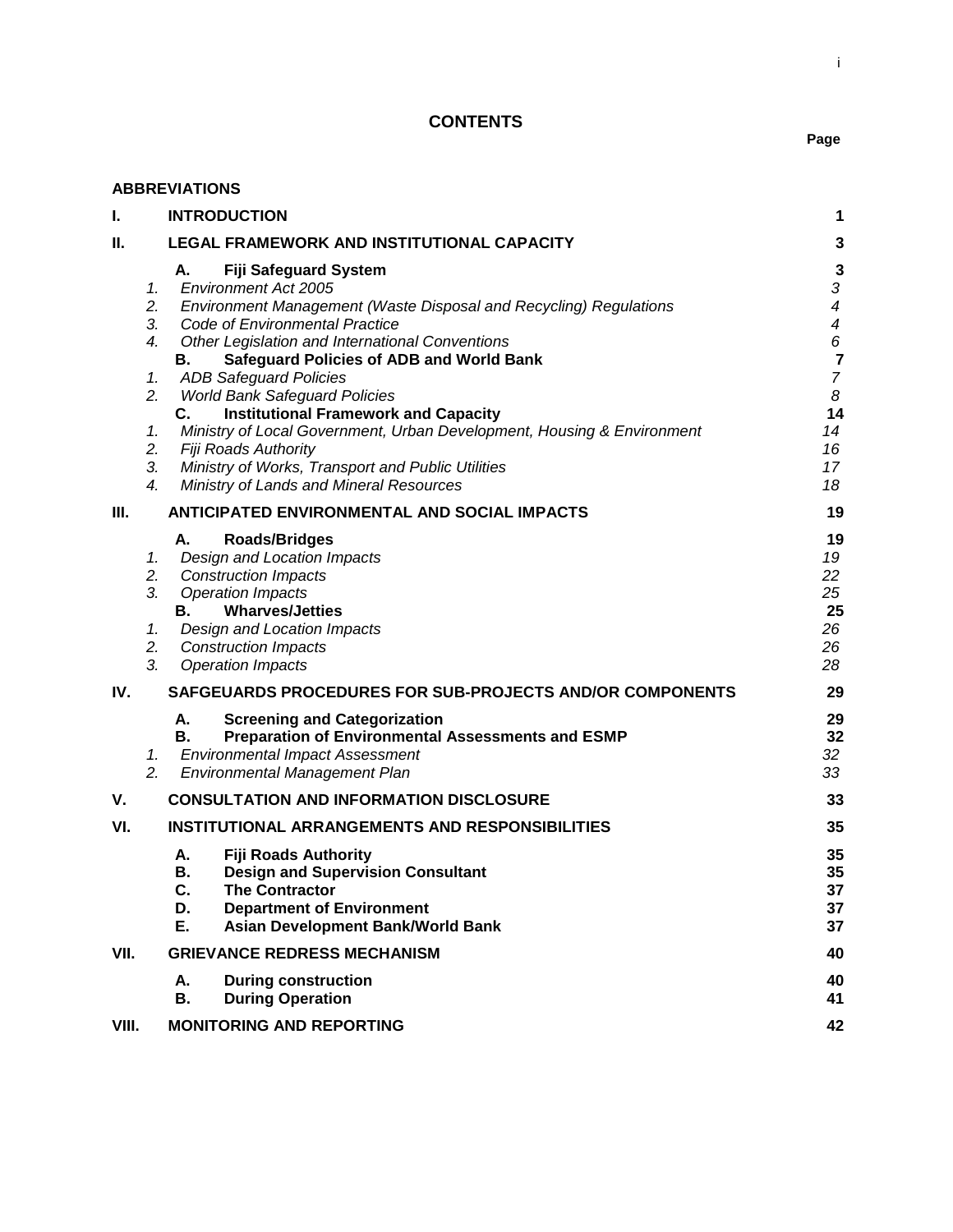# **ABBREVIATIONS**

| ADB            | Asian Development Bank                                                                                         |
|----------------|----------------------------------------------------------------------------------------------------------------|
| <b>CESMP</b>   | Construction Environmental and Social Management Plan                                                          |
| <b>CPP</b>     | Consultation and Participation Plan (for the project)                                                          |
| <b>CSS</b>     | <b>Country Safeguard System</b>                                                                                |
| <b>DOE</b>     | Department of Environment (within Ministry of Local Government, Urban<br>Development, Housing and Environment) |
| <b>DSC</b>     | Design and Supervision Consultant                                                                              |
| <b>ESMF</b>    | Environmental and Social Management Framework                                                                  |
| EIA            | <b>Environmental Impact Assessment</b>                                                                         |
| <b>ESMF</b>    | <b>Environmental and Social Management Framework</b>                                                           |
| <b>ESMP</b>    | Environmental and Social Management Plan                                                                       |
| <b>ESS</b>     | Environment Safeguards Specialist (in DSC team)                                                                |
| <b>FTIIP</b>   | Fiji Transport Infrastructure Investment Project                                                               |
| <b>FRA</b>     | Fiji Roads Authority                                                                                           |
| GCDS           | Gender and Community Development Specialist                                                                    |
| GRM            | Grievance Redress Mechanism                                                                                    |
| IEE            | Initial Environmental Examination                                                                              |
| HIV/AIDS       | Human Immunodeficiency virus Infection / acquired immunodeficiency<br>syndrome                                 |
| LARF           | Land Acquisition and Resettlement Framework                                                                    |
| LARP           | Land Acquisition and Resettlement Plan                                                                         |
| MoF            | Ministry of Finance                                                                                            |
| <b>MLGUDHE</b> | Ministry of Local Government, Urban Development, Housing and<br>Environment                                    |
| <b>MOU</b>     | Memorandum of Understanding                                                                                    |
| <b>MWTPU</b>   | Ministry of Works, Transport and Public Utilities                                                              |
| <b>NSS</b>     | National Safeguards Specialist (in DSC team)                                                                   |
| <b>PSA</b>     | Poverty and Social Assessment                                                                                  |
| Qoliqoli       | Traditional beach, lagoon and reef areas                                                                       |
| <b>SPS</b>     | Safeguards Policy Statement                                                                                    |
| SSS            | Social Safeguards/Resettlement Specialist (in DSC team)                                                        |
| <b>WB</b>      | <b>World Bank</b>                                                                                              |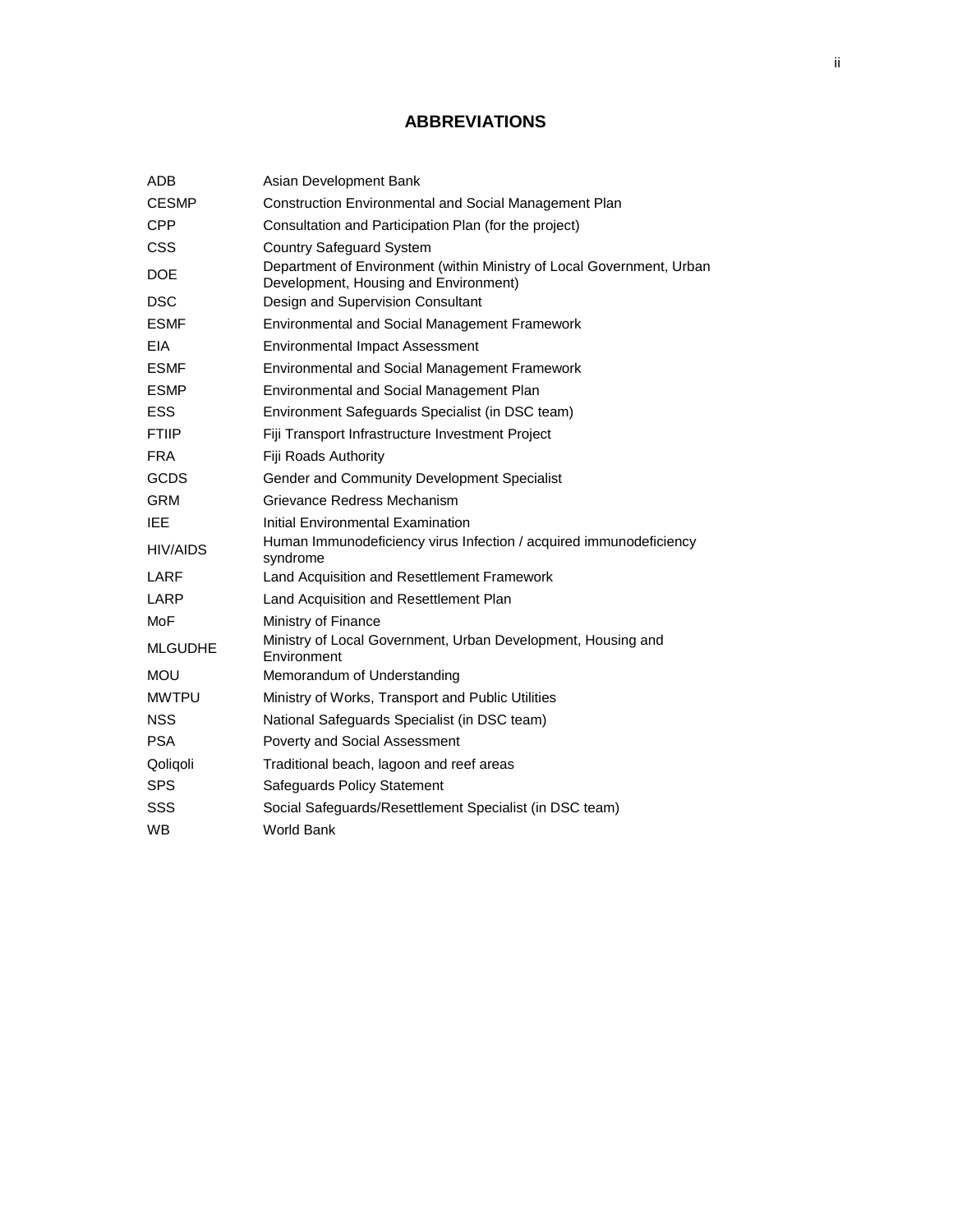#### **I. INTRODUCTION**

<span id="page-4-0"></span>The purpose of the environmental and social management framework (ESMF) is to provide a guide for safeguards application during the implementation of the Fiji Transport Infrastructure Investment Sector Project (the project). The ESMF will be applied to the overall project and provide guidance on environmental and social aspects related to the project as well as the screening and assessment of sub-projects that will be identified during the course of the project. The screening and assessment will comply with the environmental and social safeguard policies of Asian Development Bank (ADB) and the World Bank (WB) as well as the country safeguards system (CSS).

The ADB and the WB will jointly provide a loan to the Government of Fiji (GoF) for the project. The project comprises physical works including new infrastructure and/or the upgrading, renewal, rehabilitation, repair of public roads, bridges and/or rural maritime infrastructure in Fiji. The project also includes non-physical works such as institutional strengthening and capacity building within the transport sector. The project will deliver two outputs:

**Rehabilitated land and maritime transport infrastructure.** The project will finance civil works to repair, rehabilitate or upgrade road and maritime sector assets that are in poor condition. These assets fall into three distinct groups, roads, bridges and rural jetties and wharves. Subprojects would be selected in accordance with the sub-project prioritization and selection framework, which would be guided by GoF's updated 20-year National Transport Infrastructure Plan (NTIP). It will also finance safety improvements on selected roads and bridges, which may include road safety furniture and streetlights, and gender sensitive designs for improved pedestrian access. Jetty and wharf works will relate primarily to serviceability, including, but not limited to, structural integrity, vulnerability to adverse weather events, and/or user safety issues. Activities may consist of repairing or replacing platforms, pilings, and structural elements, including reinforced concrete, steel or timber sections. Improved facilities such as water and sanitation amenities for those waiting for ships will also be provided. No change in the type or size of the vessels used is expected and as such, potentially high impact activities such as dredging will not be required to fulfill the project development outcome are not anticipated in relation to jetties and wharves.

Sub-projects will be selected in accordance with the approved sub-project selection criteria framework. Where possible, sub-projects will be grouped geographically into suitably sized and cost-effective contract packages that will maximize local impact.

**Efficient project management and institutional strengthening.** The Ministry of Finance (MoF) will be the executing agency for the project and the Fiji Roads Authority (FRA) is the implementing agency responsible for overall implementation of the project. A project support team will be established consisting of four FRA staff to oversee the overall project implementation, selection of consulting services, procurement of civil works, accounting and financial management activities, safeguards monitoring and evaluation, and project reporting. Design and supervision consultants (DSC) will be engaged to carry out sub-project screening, feasibility studies, detailed design, procurement of civil works packages, construction supervision, and safeguards monitoring. The project will also support FRA update design and construction standards for roads and bridges to bring uniformity to road assets in Fiji, incorporate climate change adaptation considerations for more climate resilient road and maritime transport infrastructure, and reflect current international standards for road geometry, pavements, drainage, and associated structures.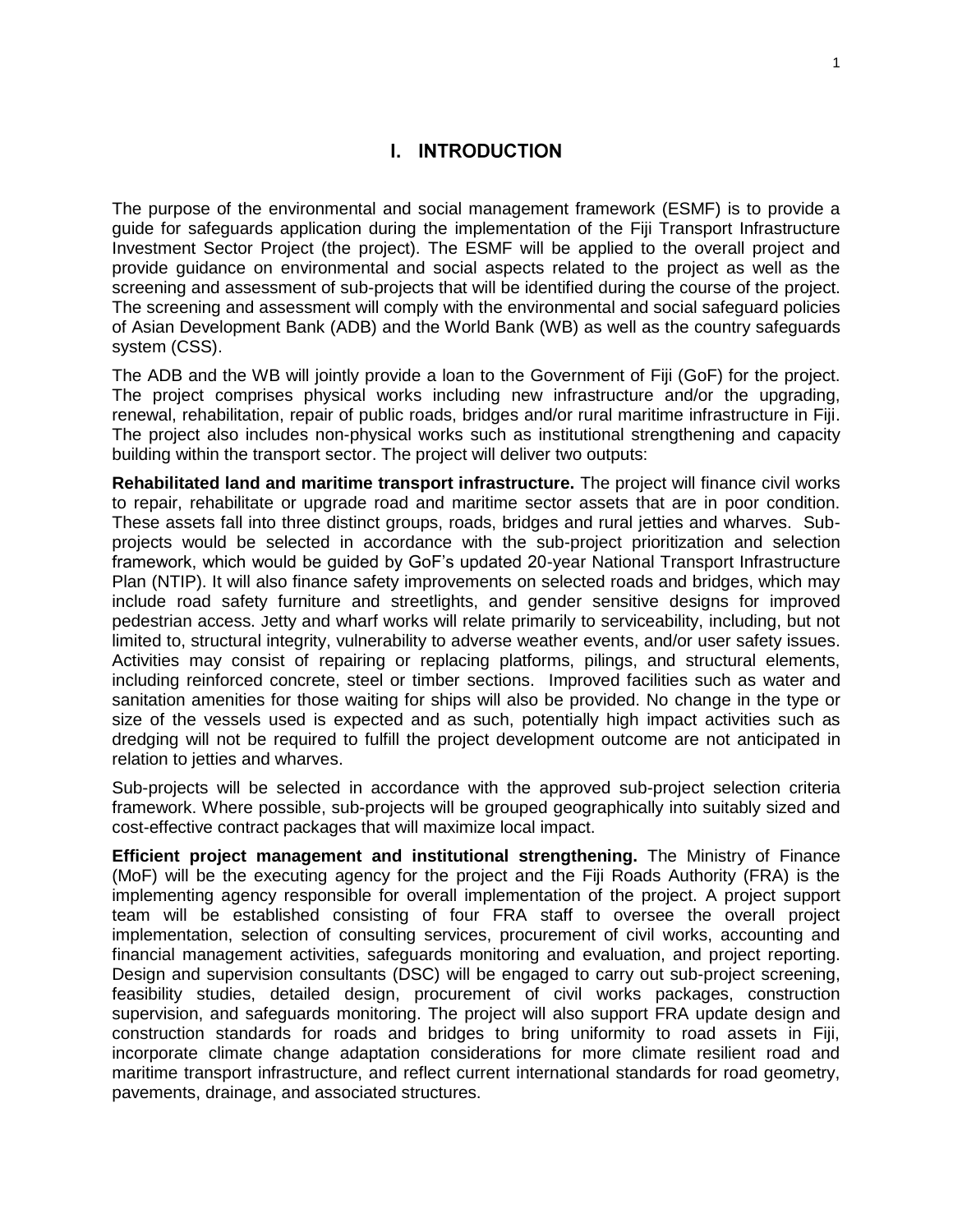Poor road conditions are a major concern in Fiji. While the government has implemented a policy of gradually upgrading national roads from gravel standard to two-lane sealed highway standard over the past 30 years, there has been insufficient investment in routine and periodic maintenance and rates of deterioration have been faster than otherwise would have been the case. Economic growth can be promoted by improved transport infrastructure, which will improve communities' accessibility to socio-economic opportunities, restore basic social services in rural areas, and build rural economies.

Rural maritime infrastructure such as jetties and wharves are often weather and tide constrained. All coastal routes and the access channels to ports are generally poorly equipped with navigational aids. Safety and infrastructure at most of the smaller ports is rudimentary, ship operators taking their own measures to maintain operational safety. A further complicating factor is the accuracy of maritime charts, with the position of many islands and hazards, in fact the very existence of some, still unclear.

The recently established Maritime Safety Authority of Fiji (MSAF) is taking steps to address these deficiencies. The network of rural maritime infrastructure and beach landing facilities is important in supporting the social fabric of Fiji, particularly in providing freight and passenger linkages to outer islands.

The nature of sector project lending is that the types of activities to be undertaken and types of sub-projects to be implemented are known in general terms but only a small number of subprojects may be identified at the project approval stage. Sub-projects can be included in the sector project provided they meet the selection criteria to be agreed with government and development partners, including environmental and social criteria. Two sample sub-projects have been selected following the due diligence requirements and an overall environmental assessment prepared to serve as a guideline example. The sub-projects are the repair/rehabilitation or replacement of two existing water crossings, a high level one lane bridge and a low level Irish crossing. From a safeguards perspective the sample sub-projects demonstrate application of the ESMF and the land acquisition and resettlement framework (LARF).

This ESMF will apply to all sub-projects implemented by the project in transport sub-sectors of: (i) rural maritime infrastructure (including wharves and jetties), but excluding the main port infrastructure (which is under Fiji Ports Corporation Ltd) (ii) roads (including national main roads, municipal and rural roads), and (iii) bridges. The objective of the ESMF is to ensure that the project follows the requirements as set out in national law<sup>1</sup> in order that environmental and social impacts within these transport sub-sectors are appropriately identified and mitigated to acceptable levels.

The project will not fund complex sub-projects which have the potential to create significant social or environmental impacts. The rationale for this is that the ADB and WB have not worked substantially with the GoF for an extended period and accordingly the Department of Environment (DoE) and FRA have limited safeguard experience and capacity to work with development partner funded projects. Accordingly, it was considered prudent by all parties (ADB, WB and GoF) that sub projects with potentially significant environmental and social impacts not be funded by the project. Accordingly only Category B and C project will be funded. A particular constraint from a safeguards perspective is considered to be the safeguard capacity within the FRA. For this reason the FRA will be supported by a Design Supervision Consultant responsible for working with FRA to ensure (among other things) that safeguard documents are

 <sup>1</sup> The ESMF follows the requirements of Fiji laws (refer to Section II) supplemented as necessary to ensure that the objectives and principles of SPS and OP 4.01 are complied with.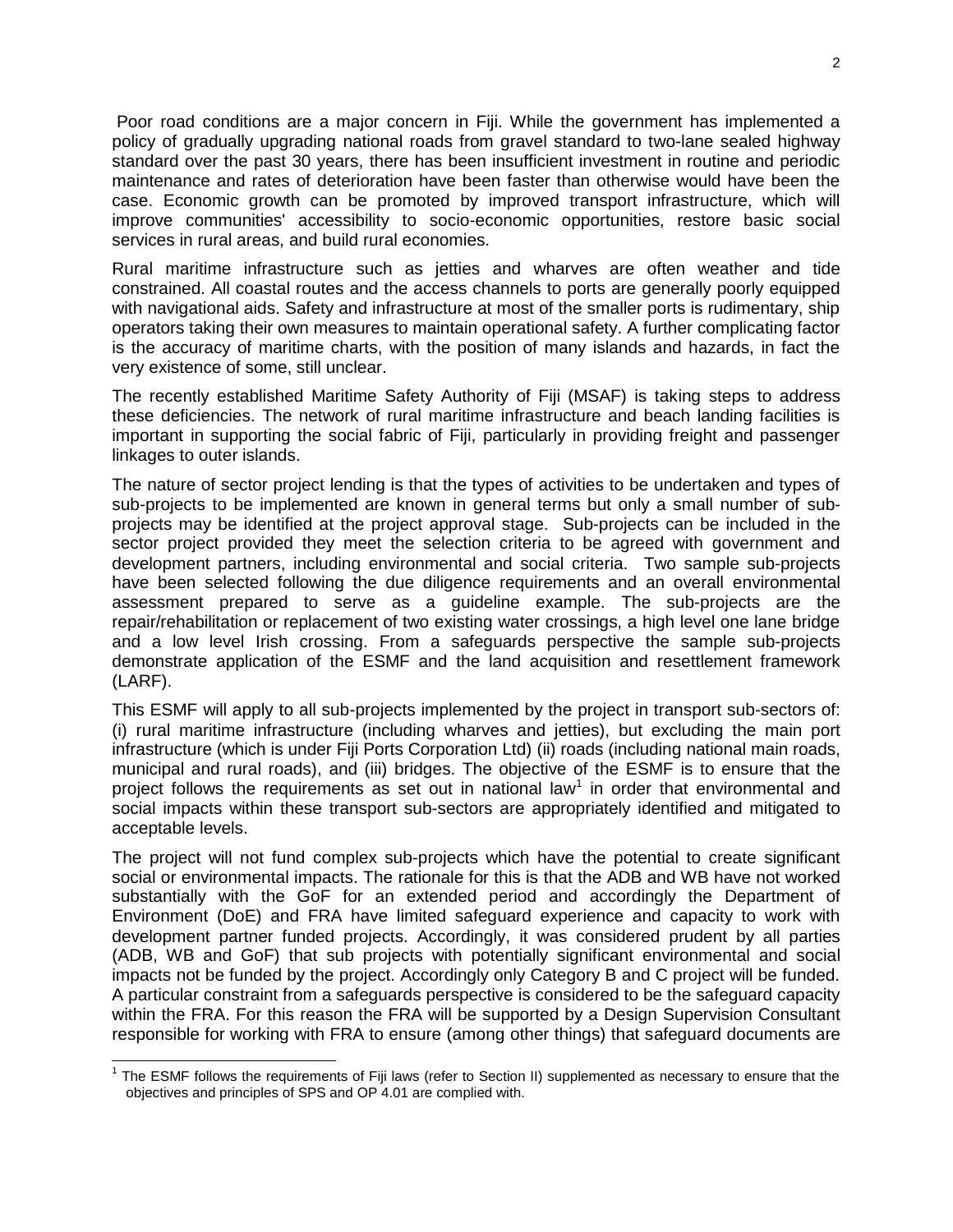prepared, implemented and monitored in accordance with this ESMF. By ensuring projects are properly screened, risks identified and quality documents are prepared by FRA, the incremental increase in demand on the DoE as result of the project are expected to be able to be effectively managed by DoE. In this regard it is noted that the DoE assesses projects worth over \$170 million per year from the road sector alone (excluding other sectors such as resources, forestry and other infrastructure sectors, etc.). Given the investment of this project will be a maximum of \$30 million per year, that the DSC will ensure quality project identification and preparation, it is considered that the DoE has adequate resources to assesses safeguard documentation for Category B sub-projects as proposed.

# **II. LEGAL FRAMEWORK AND INSTITUTIONAL CAPACITY**

<span id="page-6-0"></span>Environmental and social assessment and clearance of sub-projects under the project will comply with the *Environment Act 2005*, the ADB Safeguard Policy Statement 2009 (SPS) and the W B Operation Policy 4.01 (OP 4.01).

#### <span id="page-6-1"></span>**A. Fiji Safeguard System**

Environmental management in Fiji is provided through the *Environment Act, 2005* and the accompanying regulatory instrument the *Environment Regulations, 2007*. Both are administered by the DOE within Ministry of Local Government, Urban Development, Housing and Environment (MLGUDHE).

#### **1. Environment Act 2005**

<span id="page-6-2"></span>The *Environment Act* (the *Act*) provides for an integrated system of development control, environmental assessment, and pollution control. Section 3 of the Act states the purpose of the Act which is to 1) apply the principles of sustainable use and development of natural resources and 2) identify matters of national importance for the Fiji Islands.

Matters of national importance are identified in Section 3(3) as:

- a. The preservation of the coastal environment, margins of wetlands, lakes and rivers;
- b. The protection of outstanding natural landscapes and natural features;
- c. The protection of areas of significant indigenous vegetation and significant habitat of indigenous fauna;
- d. The relationship of indigenous Fijians with their ancestral lands, waters, sites, sacred areas and other treasures;
- e. The protection of human life and health.

Part 2 of the Act establishes a National Environmental Council and outlines the functions, duties and powers of the Council and the Department.

Section 4 of the Act requires that any proposed development activity that is likely to cause significant impact on the environment must undergo an environmental impact assessment (EIA) process which includes screening, scoping, preparation, reviewing and decision-making. EIA is a formal study used to predict the environmental consequences of the proposed development. In this context, "environment" is taken to include all aspects of the natural and human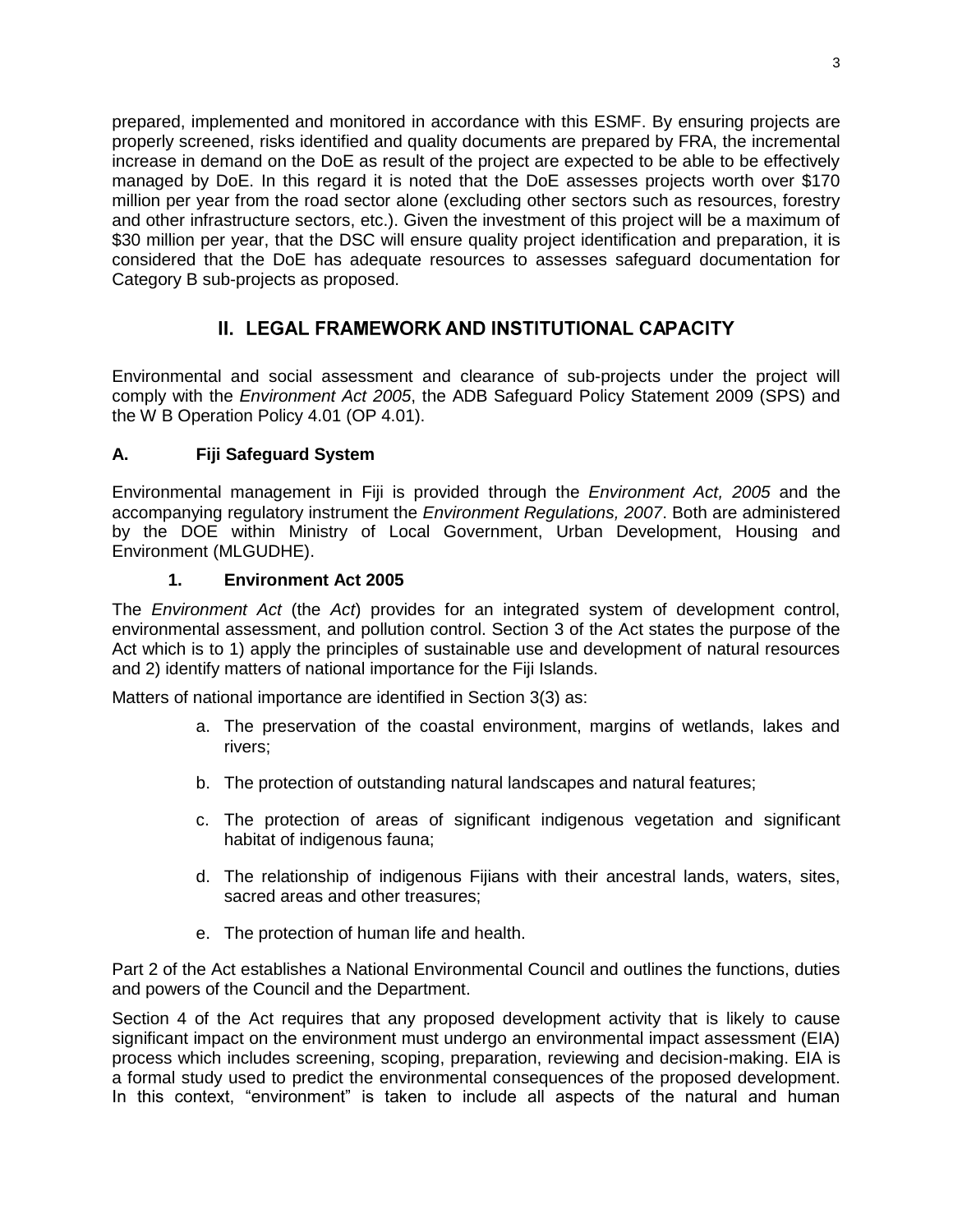environment. Section 32 of the *Act* states that a condition of any approved EIA must be that proponents are required to prepare and implement an environmental management plan (EMP), monitoring program, protection plan or mitigation measure, which may be subject to inspection by the EIA administrator, or an approving authority.

The Act (Schedule 2) outlines the types of development proposals that require approval by either the EIA Administrator (Part 1) or approving authority (Part 2) or may not require and EIA process or an EIA report (Part 3). For jetties/wharves and channel developments then Part 1 is likely to be triggered as it includes proposals that may result in erosion of coast, beach or foreshore, alter tidal/wave/currents of the sea or the pollution of marine waters. For bridges then Part 1 may be triggered if gravel extraction or dredging of the river bed is required.

Part 5 of the *Act* establishes a waste and pollution permit system that aims to protect the environment by controlling the release of solid and liquid wastes, the emission of polluting gases, smoke and dust, and the handling, storage and disposal of waste and hazardous substances.

The Environment Management (Waste Disposal and Recycling) Regulations 2007 gives the Waste and Pollution Control Administrator power to issue permits for solid and liquid waste discharge and air discharges.

Section 8 (1) of the regulations states:

"*8. – (1) A solid or liquid waste permit may relate to either construction or operation of a facility or any premises.*

*(2) A construction waste permit –*

*(a) relates to solid or liquid waste and pollutants generated during construction or demolition of premises of a facility; and*

*(b) lapses upon completion of the construction or demolition work"*

Sub-sector projects, for example demolition of old bridges to replace with new bridges, may generate waste, and so a solid waste permit may be required to dispose of any reusable materials.

#### **2. Environment Management (Waste Disposal and Recycling) Regulations**

<span id="page-7-0"></span>The Environment Management Act 2005 (Part 5) establishes a waste and pollution permit system that aims to protect the environment by controlling the release of solid and liquid wastes, the emission of polluting gases, smoke and dust, and the handling, storage and disposal of waste and hazardous substances.

The Environment Management (Waste Disposal and Recycling) Regulations 2007 gives the Waste and Pollution Control Administrator power to issue permits for solid and liquid waste discharge and air discharges.

The regulations include national air quality standards and criteria for the discharge of liquid and solid waste.

#### **3. Code of Environmental Practice**

<span id="page-7-1"></span>The Fiji Code of Environmental Practice (COEP) is set out to ensure that minimum environmental standards are met and that appropriate procedures are undertaken to reduce the environmental impact of various activities related to road works and services. Each of the phases of a road project, i.e. planning, design, construction, operation and maintenance are interrelated and have differing potential to effect (either adversely or beneficially) the environment.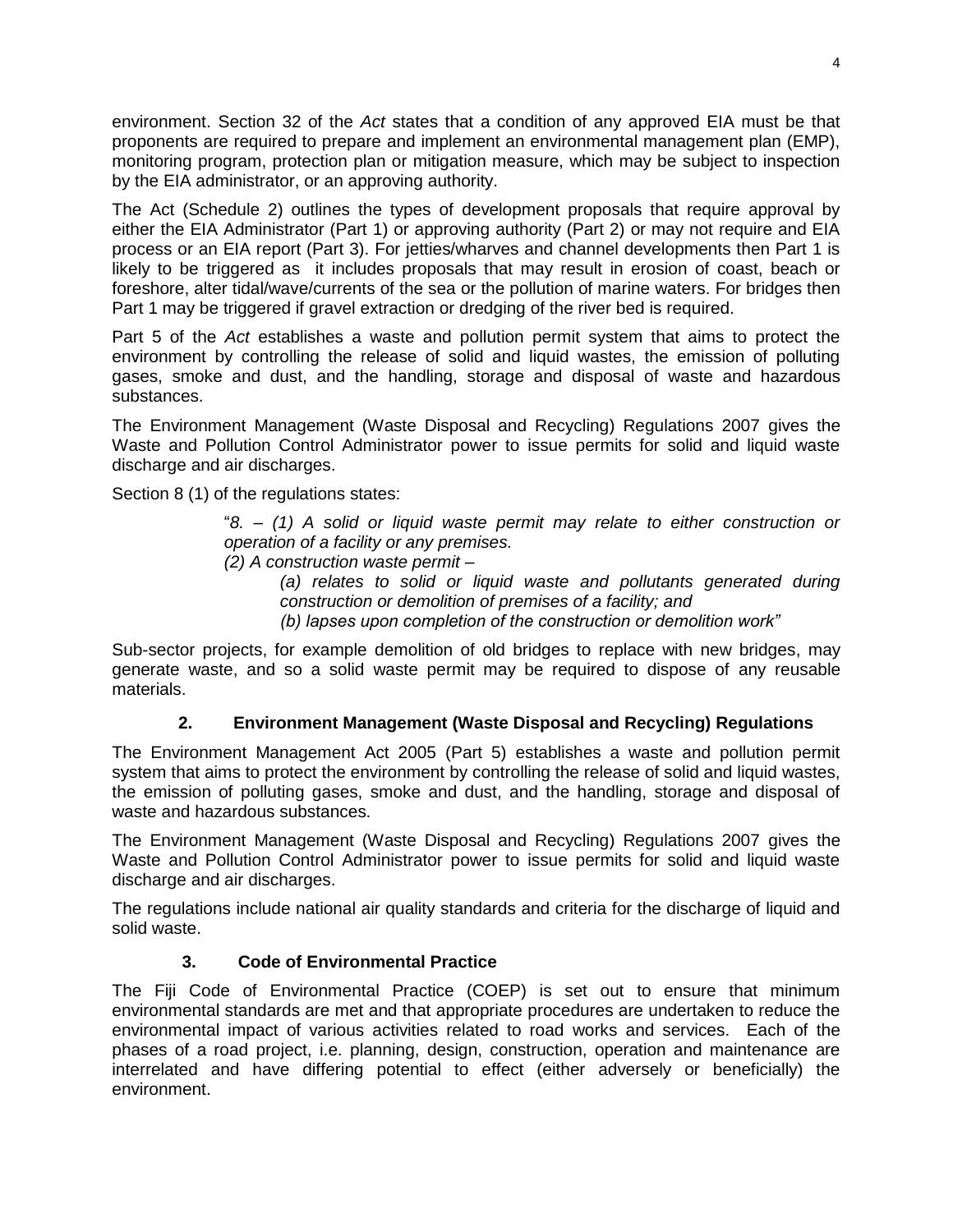The COEP will apply to every sub-project. Below is a brief discussion on some of the aspects of the COEP that are relevant to the sub-projects that involve road works.

**Planning, designing and construction.** The COEP provides a guideline for all those involved in planning, design, construction and maintenance of roads and crossings. All planners, designers and contractors are to be aware of the need for the COEP including the relevant procedures and to be able to implement systems for the prevention or mitigation of adverse environmental effects of road projects.

**Consultation.** It is essential that consultation with all stakeholders takes place at all stages of the project. Dialogue and meaningful participation with stakeholders should include a discussion of the potential effects of the project on the communities.

**Land acquisition and compensation.** The objective is to minimise land acquisition. When unavoidable, land acquisition shall be carried out in such a manner so as to minimise the adverse impacts on the affected people. It is essential that those affected understand the necessary mechanisms and procedures for systematic resolution of land acquisition, compensation or other land related issues. It will be necessary to facilitate better understanding of legal and land acquisition procedures between the various stakeholders involved in planning, design, construction and operation and maintenance of Fiji roads.

**Worker health and safety.** A number of activities, plant and products can give rise to health and safety impacts for workers during the construction phase. Most of these impacts can be managed and/or mitigated. The potential impacts are (i) contamination of local water supplies by potential contaminants such as sediments, fuel products and lubricants (ii) air pollution from exhaust fumes and dust giving rise to respiratory conditions; (iii) risk of accidents at work sites; and (iv) spread of communicable diseases.

To avoid these impacts contractors will observe general health and safety requirements and as a minimum must be compliant with the Labour Act of 1978 and the Safety at Work Act of 1996. The WB Environmental Health and Safety Guidelines will apply to the project. The contractor will provide personal protective equipment (PPE) to construction workers suitable for civil work such as safety boots, helmets, gloves, high visibility vests, protective clothes, goggles, and ear protection at no cost to the workers and a compliance and monitoring regime will need to be developed. Appropriate first aid facilities (equipment and trained workers) will be available to all workers. The contractor will also prepare a health and safety plan (HSP) instructing workers in health and safety matters. This plan is to be approved in writing by FRA's environment manager/DSC one month prior to starting works. All workers will receive training from the contractor on the HSP as well as general environmental, safety and environmental hygiene.

**Erosion control**. The objective of this section is to define measures for the prevention of erosion of exposed earth surfaces as a result of road construction. It describes measures that are to be taken to mitigate significant adverse effects of discharge of water containing suspended soil particles into natural water courses or onto land adjacent to road works.

**Quarry Development and Operation.** This prescribes the safety requirements for the development and operation of quarries as well as to define procedures and works that are to be used to mitigate against environmental effects. It includes considerations such as siting (away from public areas or villages), visual effects, the use of blasting and outlines the contents of a quarry management plan.

**River Gravel Extraction.** This section provides planning and construction guidelines for extraction of river gravels. It specifies that in each case the proposal to extract river gravel for a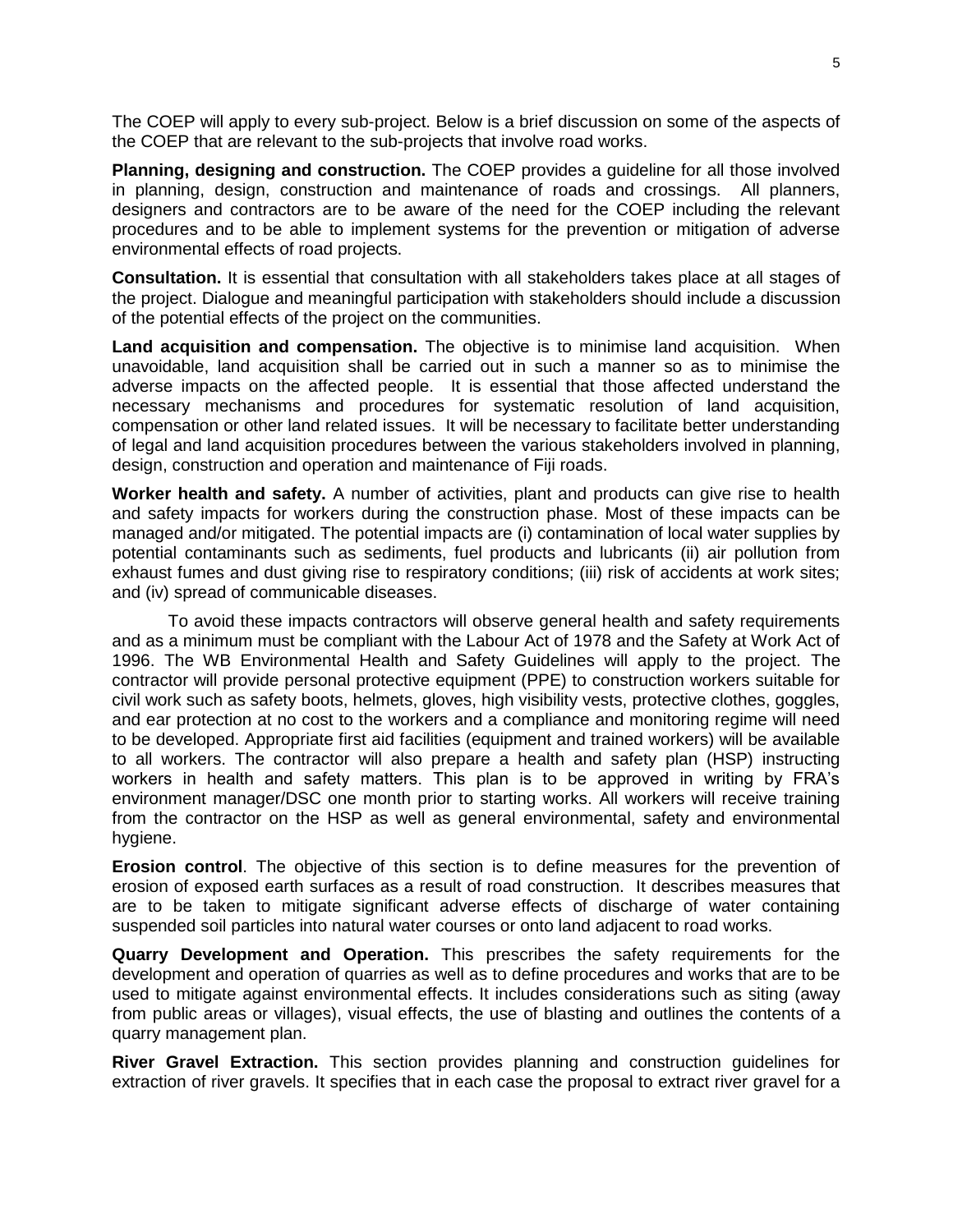road project must be compared in terms of economic cost and environmental cost with the alternative of obtaining road construction materials from existing or new quarries.

**Drainage**. Implement and design infrastructure such that drainage systems are able to discharge their design flow without overtopping or surcharging.

**Traffic control during construction.** The objective of this section is to prescribe methods that are to be used for the safety and control of traffic during the upgrading, reconstruction or maintenance activities on any roads. This includes the following:

- (i) Clothing should be reflectorized coloured jackets.
- (ii) Traffic signs used for warning or direction of traffic at road work sites shall comply with the schedules and signage contained in the Fiji Traffic Regulations. Homemade signs shall not be used.
- (iii) All roads should have at least one lane open for the passage of traffic at all times unless otherwise provided for in the form of temporary deviations.

As part of the project, existing COEPs will be updated with the support of international and national safeguard consultants in the DSC team.

#### **4. Other Legislation and International Conventions**

<span id="page-9-0"></span>Other environmental and social legislation that could also apply to the project as follows:

The Town Planning Act 1978 establishes the tools and processes for the planning, restriction and approval of development across the Country. The different parts of the Town Planning Act establish the scope and key facets of the planning system. Any development in the coastal zone above the high water mark is subjected to town planning requirements.

Part I - establishes the role of the Director of Town & Country Planning, who is responsible for implementing the Town Planning Act and the Subdivision of Land Act. Part II - Town Planning Schemes, which provide planning tools and regulations for development within local areas. A scheme must include a map of the area and development provisions. Part III of the Town Planning Act states that local councils are responsible for the implementation of Town Planning Schemes, subdivision of land and building development in urban areas, whereas Rural Local Authorities manage subdivision of land and building developments within their districts.

Under the Town Planning Act, each city/town has a Town Planning Scheme that sets out development provisions specific to land within the municipal boundary. For any development, the landowners or the lease holders must apply to their local authority for development permission, and proposals for development must comply (as appropriate) with the requirements of the relevant Scheme, or with the General Provisions. Although Town Planning Schemes are tailored for particular areas, and General Provisions apply to a wide range of circumstances, the aspects of development that they control are similar. Land is designated within a zone and the town planning requirements set out what types of development are appropriate in each zone, and the standards and guidelines that apply. It is likely that sub-project sites will be in rural areas and not subject to any town planning schemes. In areas without an approved Town Planning Scheme, the local authority is the receiving agent for Applications for Development Permission, but does not have the capacity to grant approval. All applications are forwarded to the Department of Town and Country Planning for consideration and a decision.

A Development Application is required where earthworks, building, removing large trees or changing the use of a site or building is proposed. The construction of infrastructure under the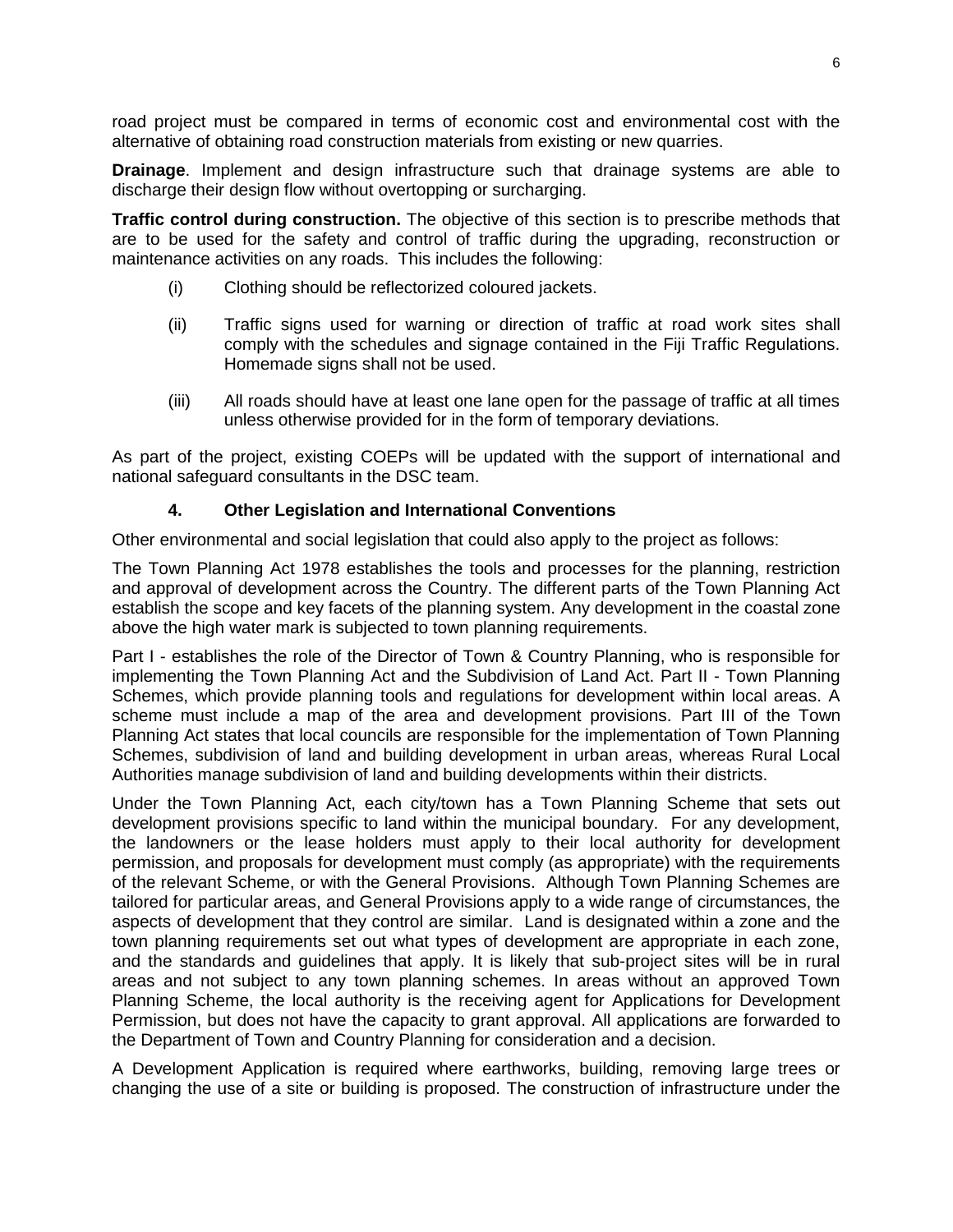project is likely to involve vegetation clearance and earthworks as well as new structures and therefore a Development Application is likely to be a necessary approval.

Development in the coastal zone<sup>2</sup> above the high water mark is subject to town planning requirements (Department of Town and Country Planning); development seaward of the high water mark requires a foreshore lease or wet lease subject to regulation by the Department of Lands. This will be relevant for any sub-projects involving new jetties or wharves.

The Rivers and Stream Act 1985 defines public rights in the rivers and streams of Fiji. It includes regulations on pollution and use of water. Where any planned wharf, pier, landing place or building will interfere with the public right to access a river or stream, an application for a licence must be submitted to the director. As structures in sub-projects will already exist it is unlikely a license will be required under the Rivers and Stream Act.

The State (Crown) Lands Act 1978 (Amended1997) controls the administration and oversight of all development on State Land in Fiji.

Development seaward of the HWM requires a foreshore lease or wet lease subject to regulation by the Department of Lands. The marine infrastructure (access jetty and shipping berth) will be subject to a wet lease and the Department of Lands should be consulted. The aspects considered by the Department of Lands include:

- i) That the lease does not create a substantial infringement of public rights;
- ii) The development of foreshore land for agricultural purposes;
- iii) Development for higher usage such as industrial and tourism development is considered after having considered environmental implications;

**International agreements**. Fiji is a signatory to a number of international and regional agreements with environmental and conservation implications. These are listed in Annex 1.

#### <span id="page-10-0"></span>**B. Safeguard Policies of ADB and World Bank**

#### **1. ADB Safeguard Policies**

<span id="page-10-1"></span>The objectives of ADB's safeguards are to: (i) avoid adverse impacts of projects on the environment and affected people, where possible; (ii) minimize, mitigate, and/or compensate for adverse project impacts on the environment and affected people when avoidance is not possible; and (iii) help borrowers/clients to strengthen their safeguard systems and develop the capacity to manage environmental and social risks. Through its SPS ADB establishes policy objectives, scope and triggers, and principles for three key safeguard areas of environment, involuntary resettlement, and Indigenous People. The SPS sets out the process to be applied from screening, through due diligence and assessment to monitoring and reporting.

**Screening and Categorization**. SPS requires project screening and categorization at the earliest stage of project preparation. Screening and categorization is undertaken to (i) reflect the significance of potential impacts or risks that a project might present; (ii) identify the level of assessment and institutional resources required for the safeguard measures; and (iii) determine disclosure requirements.

 $\frac{1}{2}$ The coastal zone is defined as the area within 30 metres inland of the mean high water mark and seaward up to the fringing reef.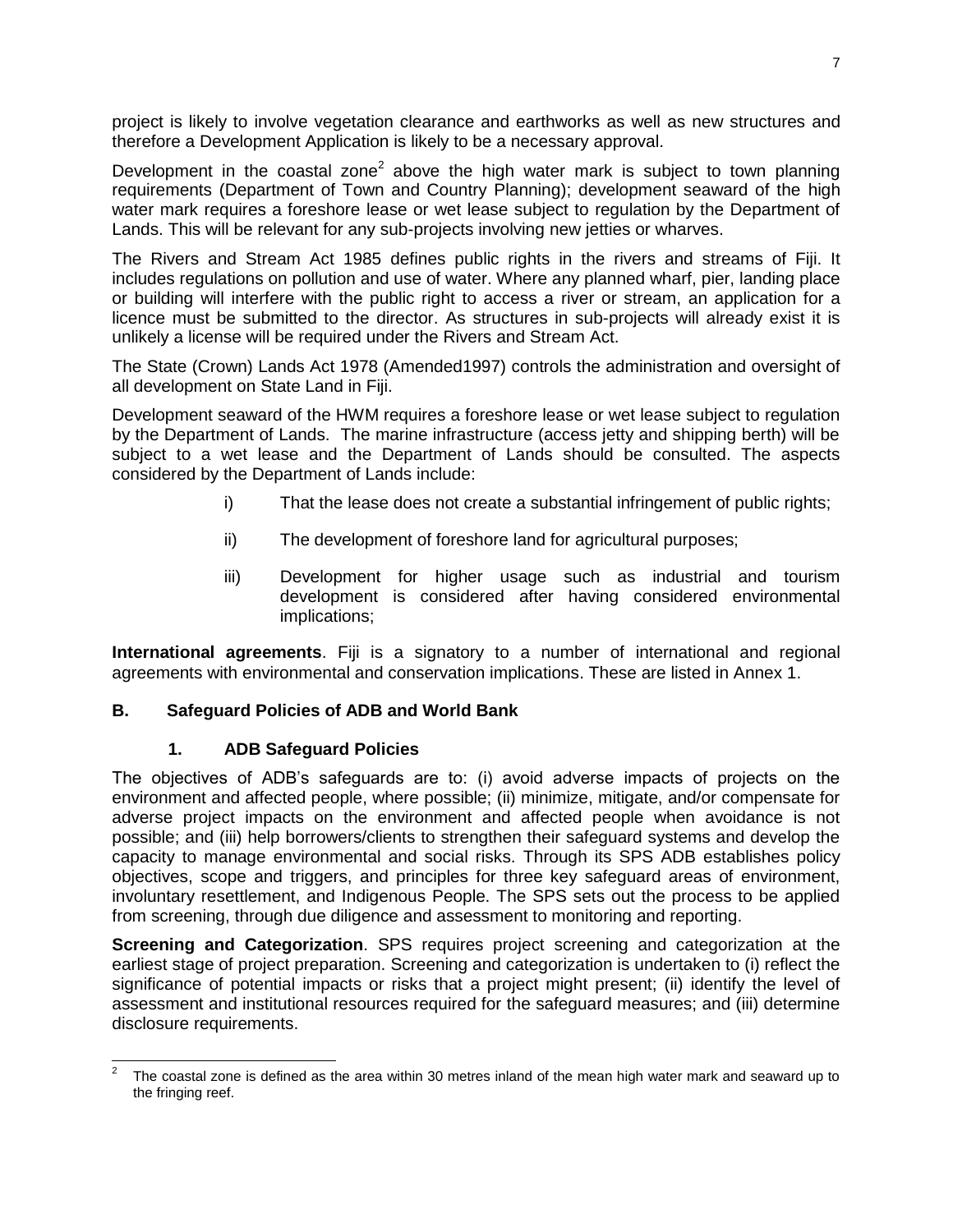ADB uses a classification system to reflect the significance of a project's potential environmental impacts. A project's category is determined by the category of its most environmentally sensitive component. Each proposed project is scrutinized as to its type, location, scale, and sensitivity and the magnitude of its potential environmental impacts. Projects are assigned to one of four categories.<sup>3</sup> The category determines the level of assessment required.

**Due diligence**. ADB's safeguard due diligence emphasizes planning, environmental and social impact assessments and safeguard documentation. Through such due diligence and review, ADB will confirm (i) that all key potential social and environmental impacts and risks of a project are identified; (ii) that effective measures to avoid, minimize, mitigate, or compensate for the adverse impacts are incorporated into the safeguard plans and project design; (iii) that the borrower/client understands ADB's safeguard policy principles and requirements and has the necessary commitment and capacity to manage the risks adequately; (iv) that, as required, the role of third parties is appropriately defined in the safeguard plans; and (v) that consultations with affected people are conducted in accordance with ADB's requirements.

**Monitoring and Reporting.** Both government and ADB have separate monitoring responsibilities. The extent of monitoring activities, including their scope and periodicity, will be commensurate with the project's risks and impacts. Governments, through the implementing agency, are required to implement safeguard measures and relevant safeguard plans, as provided in the legal agreements, and to submit periodic monitoring reports on their implementation performance. Monitoring and supervising of social and environmental safeguards is integrated into the project performance management system. ADB will monitor projects on an ongoing basis until a project completion report is issued.

**Safeguard frameworks**. Frameworks are required for sector projects, where the types of activities to be undertaken and types of sub-projects to be implemented are known in general terms but only a small number of sub-projects might be identified during project appraisal. The frameworks set out the processes to be followed for the sector project as a whole and for individual sub-projects as and when they are identified. The frameworks will cover the types of sub-projects to be implemented (in terms of identifying generic impacts and mitigations) and clearly identify the process to be followed (from screening through to monitoring) and the implementation arrangements (procedures, roles, responsibilities, and budget).

For this project, this ESMF and land acquisition and resettlement framework (LARF) have been prepared. Sub-project selection, screening and categorization, impact assessments, and safeguard monitoring plans prepared during project implementation will comply with the safeguard frameworks for the project agreed between ADB, WB and the government.

# 2. **World Bank Safeguard Policies**

<span id="page-11-0"></span>The WB has operational policies relating to environmental and social safeguards. Table 1 summarizes the World Bank's environmental and social safeguards policies that are applicable

 $\mathbf{3}$ Category A if it is likely to have significant adverse environmental impacts that are irreversible, diverse, or unprecedented, and impacts may affect an area larger than the sites or facilities subject to physical works. Category B if its potential adverse environmental impacts are less adverse than those of Category A projects, impacts are site-specific, few if any of them are irreversible, and in most cases mitigation measures can be designed readily. A project is Category C if it is likely to have minimal or no adverse environmental impacts. Impacts on the displaced population are minor (where the affected people are not physically displaced and less than 10 percent of their productive assets are lost),or fewer than 200 people are displaced, an abbreviated resettlement plan may be agreed with the borrower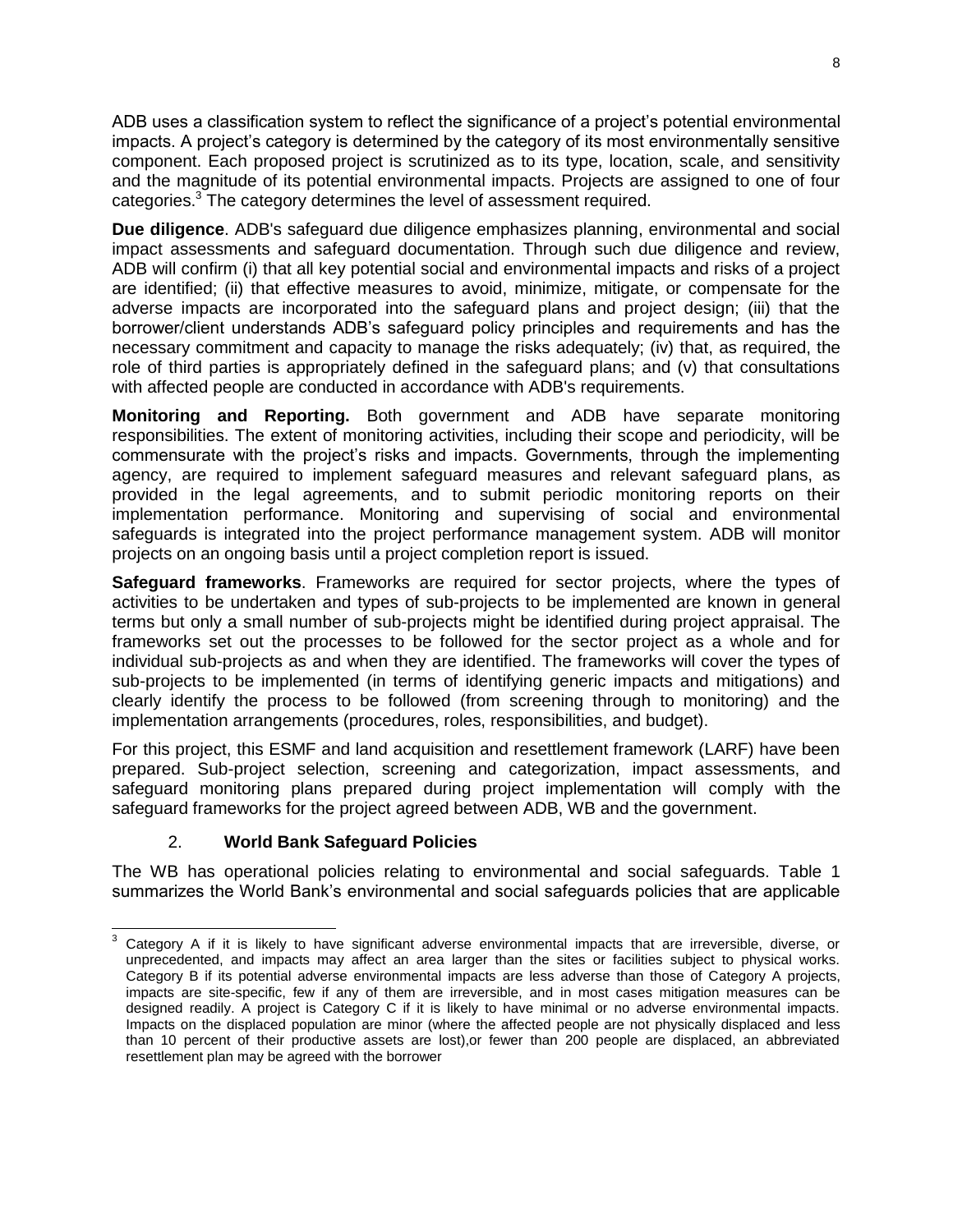to the project. The third column provides guidance on specific measures and actions required by each party to comply with the policy, and lists the range of safeguard instruments that may be adopted and the manner in which to integrate and verify environmental and social due diligence requirements.

#### **Table 1 - Detailed Description of WB Environmental and Social Safeguards Policies**

| <b>Policy</b>                                                                                                                                                                                                |
|--------------------------------------------------------------------------------------------------------------------------------------------------------------------------------------------------------------|
| <b>WB Environmental Assessment (OP 4.01)</b>                                                                                                                                                                 |
| <b>Objectives</b><br>The Bank requires screening of projects proposed for Bank financing to help ensure that they are environmentally<br>sound and sustainable, and thus to improve decision making          |
| <b>Procedures</b>                                                                                                                                                                                            |
| Step 1. Screening for environment category of sub-projects.                                                                                                                                                  |
| Project staff will screen sub-projects early in the identification stage and determine project boundaries and<br>$\bullet$<br>classify projects into appropriate safeguards categories using a checklist.    |
| Step 2. Determining safeguards instruments to be used.                                                                                                                                                       |
| The requirements by the Government of Fiji are then determined. An EIA may be required depending on the<br>$\bullet$<br>scale and nature of the sub-project. An ESMP is included as part of the EIA process. |
| If a sub-project does not require an Environmental Assessment under the Fiji government legislation, but is a<br>$\bullet$                                                                                   |
| Category B, an EIA will be required. An ESMP is included as part of the EIA process.                                                                                                                         |
| The ESMP will form part of the bidding documents and be included as contractual obligations of the winning<br>$\bullet$                                                                                      |

 The ESMP will form part of the bidding documents and be included as contractual obligations of the winning contractors that will carry out works. The ESMP may require site specific mitigation and as such, the ESMP will form part of the contractual obligations of the winning bidders.

The Bank and ADB will review and clear the safeguards instruments prepared by the FRA for impact identification and appropriateness of proposed mitigation measures.

#### **WB Natural Habitats (OP 4.04)**

#### **Objectives**

The Bank supports the protection, maintenance, and rehabilitation of natural habitats and their functions in its economic and sector work, project financing, and policy dialogue.

#### **Procedures**

The ESMF will screen proposed investments for impacts on Natural Habitats. If an Environmental Impact Assessment is required, impacts on Natural Habitats will be assessed in the EIA process. The ESMP will have mitigation measures necessary to protect and conserve Natural Habitats.

WB Physical Cultural Resources (OP 4.11)

#### **Objectives**

The objective of the OP/BP 4.11 on Physical Cultural Resources is to avoid, or mitigate, adverse impacts on cultural resources from development projects that the World Bank finances

#### **Procedures**

If an Environmental Impact Assessment is required, screening for impacts to Physical Cultural Resources will be done. Due to the wide scope of works for road rehabilitation, a Chance Find Procedure will be included in all ESMPs.

**WB Involuntary Resettlement (OP 4.12)**

#### **Objectives**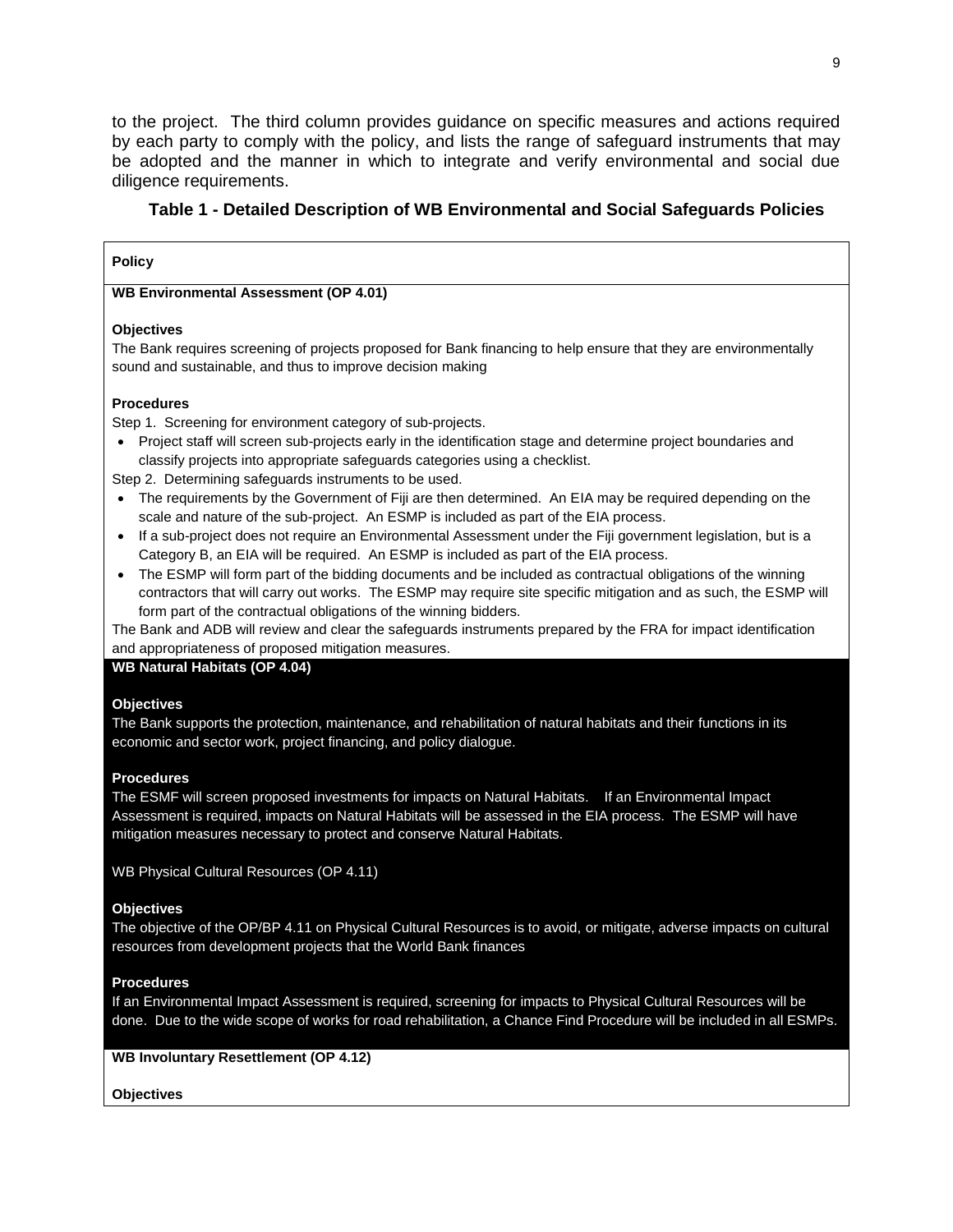Involuntary resettlement may cause severe long-term hardship, impoverishment, and environmental damage unless appropriate measures are carefully planned and carried out. For these reasons, the overall objectives of the Bank's policy on involuntary resettlement are the following:

(a) Involuntary resettlement should be avoided where feasible, or minimized, exploring all viable alternative project designs.

(b) Where it is not feasible to avoid resettlement, resettlement activities should be conceived and executed as sustainable development programs, providing sufficient investment resources to enable the persons displaced by the project to share in project benefits. Displaced persons should be meaningfully consulted and should have opportunities to participate in planning and implementing resettlement programs.

(c) Displaced persons should be assisted in their efforts to improve their livelihoods and standards of living or at least to restore them, in real terms, to pre-displacement levels or to levels prevailing prior to the beginning of project implementation, whichever is higher.

#### **Procedures**

To address the impacts of this policy, the borrower prepares a resettlement plan or a resettlement policy framework that covers the following:

(a) The resettlement plan or resettlement policy framework includes measures to ensure that the displaced persons are

(i) informed about their options and rights pertaining to resettlement;

(ii) consulted on, offered choices among, and provided with technically and economically feasible resettlement alternatives; and

(iii) provided prompt and effective compensation at full replacement cost for losses of assets tributable directly to the project.

(b) If the impacts include physical relocation, the resettlement plan or resettlement policy framework includes measures to ensure that the displaced persons are

(i) provided assistance (such as moving allowances) during relocation; and

(ii) provided with residential housing, or housing sites, or, as required, agricultural sites for which a combination of productive potential, locational advantages, and other factors is at least equivalent to the advantages of the old site.

(c) Where necessary to achieve the objectives of the policy, the resettlement plan or resettlement policy framework also include measures to ensure that displaced persons are

(i) offered support after displacement, for a transition period, based on a reasonable estimate of the time likely to be needed to restore their livelihood and standards of living; and

(ii) provided with development assistance in addition to compensation measures;

(iii) such as land preparation, credit facilities, training, or job opportunities.

#### **WB Indigenous Peoples (OP 4.10)**

#### **Objectives**

The Bank recognizes that the identities and cultures of Indigenous Peoples are inextricably linked to the lands on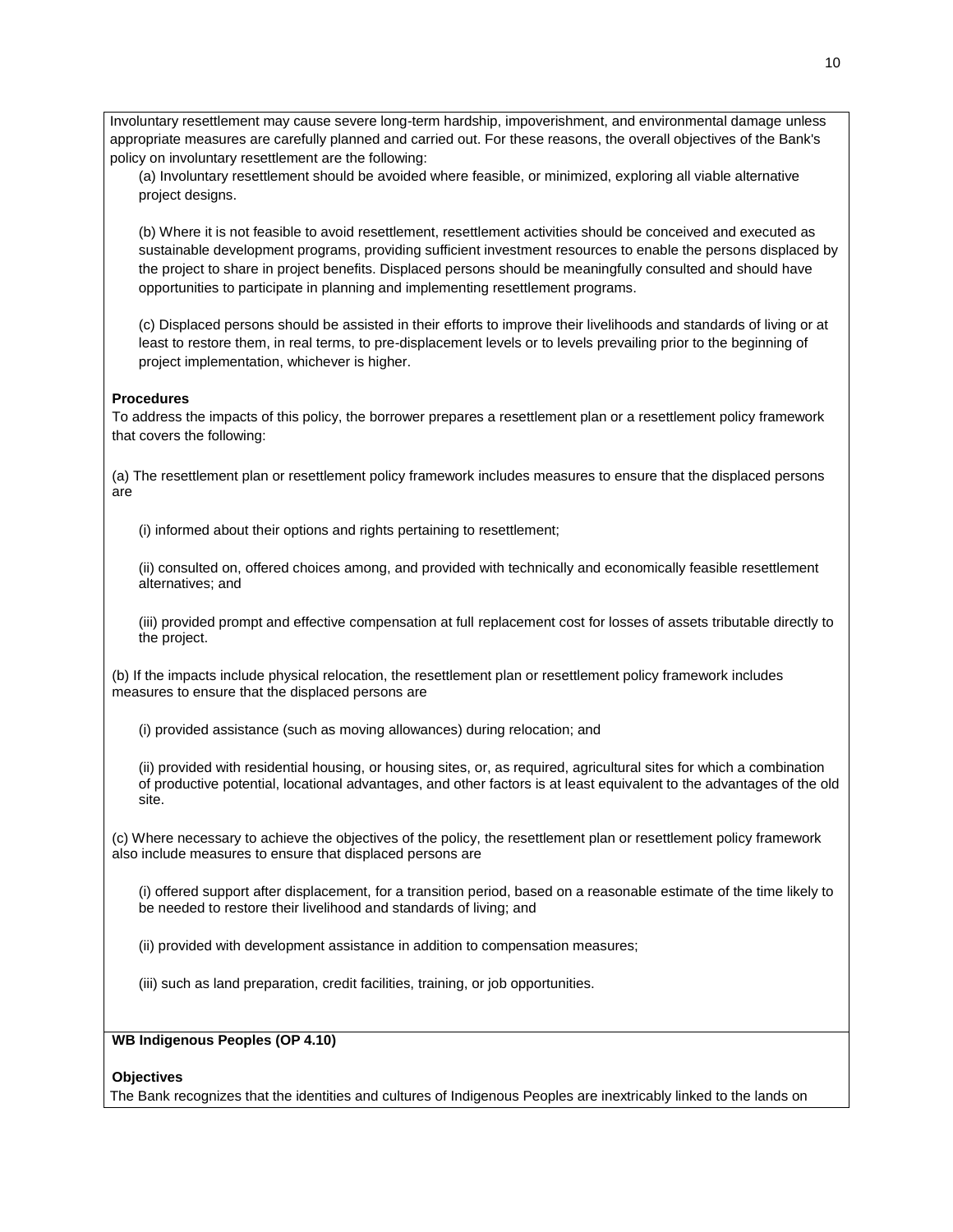which they live and the natural resources on which they depend. These distinct circumstances expose Indigenous Peoples to different types of risks and levels of impacts from development projects, including loss of identity, culture, and customary livelihoods, as well as exposure to disease

This policy contributes to the Bank's mission of poverty reduction and sustainable development by ensuring that the development process fully respects the dignity, human rights, economies, and cultures of Indigenous Peoples. For all projects that are proposed for Bank financing and affect Indigenous Peoples, the Bank requires the borrower to engage in a process of free, prior, and informed consultation. The Bank provides project financing only where free, prior, and informed consultation results in broad community support to the project by the affected Indigenous Peoples.

Such Bank-financed projects include measures to (a) avoid potentially adverse effects on the Indigenous Peoples' communities; or (b) when avoidance is not feasible, minimize, mitigate, or compensate for such effects. Bankfinanced projects are also designed to ensure that the Indigenous Peoples receive social and economic benefits that are culturally appropriate and gender and intergenerationally inclusive.

#### **Procedures**

A project proposed for Bank financing that affects Indigenous Peoples requires: (a) screening by the Bank to identify whether Indigenous Peoples are present in, or have collective attachment to, the project area;

(b) a social assessment by the borrower;

(c) a process of free, prior, and informed consultation with the affected Indigenous Peoples' communities at each stage of the project, and particularly during project preparation, to fully identify their views and ascertain their broad community support for the project;

(d) effective consideration of IP issues in an appropriate safeguard instrument

The level of detail necessary is proportional to the complexity of the proposed project and commensurate with the nature and scale of the proposed project's potential effects on the Indigenous Peoples, whether adverse or positive.

OP 4.01 states that the WB requires environmental assessment of projects proposed for WB financing to help ensure that they are environmentally sound and sustainable. Like ADB SPS, OP4.01 sets out the process to be applied and commences with environmental screening.

**Screening and categorization** is undertaken to determine the appropriate extent and type of environmental assessment. WB uses the same classification system for projects as the ADB with Category A projects having the greatest potential for significant environmental impacts (i.e. that are sensitive, diverse or unprecedented) and an environmental assessment report must be prepared by the borrower. Category B projects having potential impacts that are minor (i.e. sitespecific with few, if any, irreversible impacts) and mitigation can be provided readily. The scope of environmental assessment for Category B projects is less than Category A (but the level of detail will vary from project to project based on what is potentially at risk). Category C projects are unlikely to have any adverse environmental impact and no further environmental assessment is required.

For projects where there are sub-projects identified and developed over the course of a project period, the implementing agency carries out appropriate environmental assessment according to country requirements and the requirements of OP 4.01.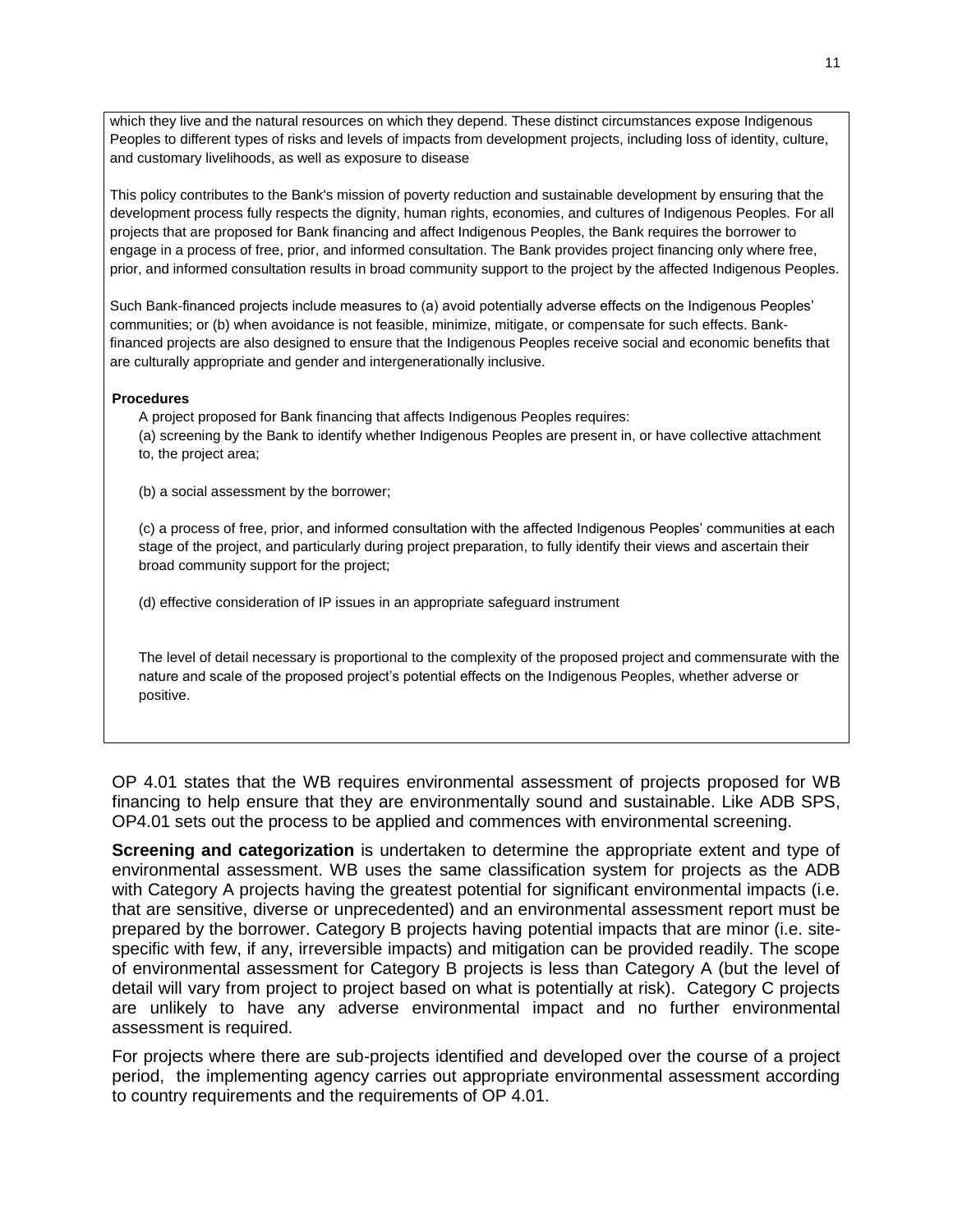**Appraisal.** WB appraises and, if necessary, includes components to strengthen the capabilities of the implementing agency to a) screen sub-projects, b) obtain the necessary expertise to carry out EIA, c) review all findings and results of EIA for individual sub-projects, d) ensure implementation of mitigation measures and e) monitor environmental conditions during project implementation.

**Public consultation.** For all projects the borrower consults affected groups and local nongovernmental organisations (NGOs) during the EIA process about the project's environmental aspects and takes into account their views. Consultation is initiated as early as possible.

**Disclosure.** In order to facilitate meaningful consultation, the borrower provides relevant materials in a timely manner and in a form and language that are understandable and accessible to groups being consulted.

**Implementation.** During project implementation the borrower reports on a) compliance with measures agreed with the Bank on the basis of the findings and results of the EIA, including implementation of any ESMP; b) the status of mitigation measures; and c) the findings of monitoring programs. Sub-project selection, impact assessments, and safeguard monitoring plans prepared during project implementation will conform with the safeguard frameworks agreed to by ADB, WB and the government.

**Common safeguards approach**. For this project, ADB and WB have developed a common approach to safeguards and social dimensions to be applied. It is based on Fiji's country system supplemented by additional elements, as required, to also comply with SPS and WB's operational policies. The approach provides direction on the preparation of documents, including environmental assessments, poverty and social assessment, land acquisition and resettlement plans.

### **3. Gap Analysis among Environmental Assessment Requirements.**

A detailed gap analysis has been prepared for the land acquisition and resettlement aspects and these are detailed in the LARF. A similar analysis has been completed for the environmental assessment requirements, the outcomes of which are summarized in the following table:

| <b>ADB and WB</b><br><b>Requirements on</b><br><b>Environment</b> | <b>Environment Act, 2005</b><br>and COEP | Gap            | <b>Gap-Filling Measure</b> |
|-------------------------------------------------------------------|------------------------------------------|----------------|----------------------------|
| Screening and                                                     | Screening required                       | Processes      | Two-stage screening        |
| categorization to                                                 | however process not                      | vary.          | process established by     |
| determine the extent and                                          | clear.                                   |                | the ESMF to ensure         |
| type of environmental                                             |                                          | More detail    | project categorization and |
| assessment.                                                       |                                          | needed for     | type of assessment         |
|                                                                   |                                          | ADB/WB         | document meets             |
|                                                                   |                                          | funding.       | ADB/WB requirements.       |
| EMP(s) required to                                                | All approved EIAs must                   | No substantive | Minimum EMP                |
| manage potential                                                  | include an EMP,                          | gap.           | requirements of ADB/WB     |
| impacts.                                                          | monitoring program,                      |                | will be satisfied by the   |
|                                                                   | protection plan or                       |                | project.                   |
|                                                                   | mitigation measure,                      |                |                            |
|                                                                   | which may be subject to                  |                |                            |
|                                                                   | inspection by the EIA                    |                |                            |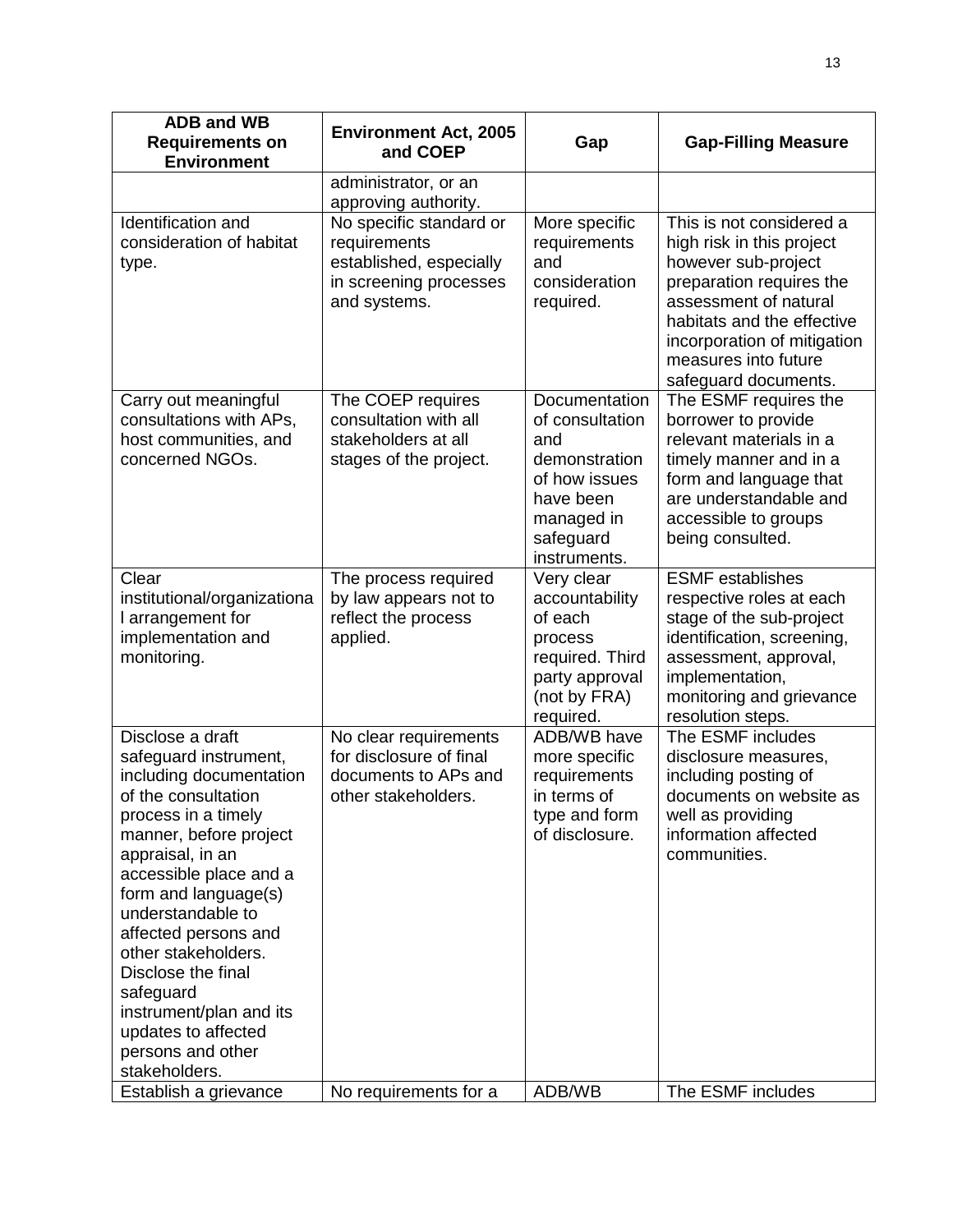| <b>ADB and WB</b><br><b>Requirements on</b><br><b>Environment</b>                                                                                                                                                                            | <b>Environment Act, 2005</b><br>and COEP            | Gap                                                             | <b>Gap-Filling Measure</b>                                                                                                                                           |
|----------------------------------------------------------------------------------------------------------------------------------------------------------------------------------------------------------------------------------------------|-----------------------------------------------------|-----------------------------------------------------------------|----------------------------------------------------------------------------------------------------------------------------------------------------------------------|
| redress mechanism.                                                                                                                                                                                                                           | project-specific<br>grievance redress<br>mechanism. | require a clear,<br>transparent<br>and rigorous<br>GRM process. | measures on project-<br>specific grievance redress<br>mechanism as required by<br>ADB and WB.                                                                        |
| Monitor and assess to<br>determine whether the<br>objectives of the<br>safeguard instruments<br>have been achieved by<br>taking into account the<br>baseline conditions and<br>the results of monitoring.<br>Disclose monitoring<br>reports. | No equivalent provision.                            | Gap                                                             | The ESMF includes<br>monitoring measures,<br>including requirements of<br>semi-annual safeguard<br>monitoring report. These<br>reports will need to be<br>disclosed. |

The key areas where additional policy rigor established by ADB and WB require work to be carried out beyond that which would normally be required under the country systems include:

- identification and consideration of habitat type (though this is not considered a high risk given the general adherence to existing road corridors)
- specifications for information disclosure
- establishment of a grievance redress mechanism, and
- clear identification of institutional/organizational arrangements for EMP implementation and safeguards monitoring.

In response, Annex 2 of this ESMF sets out the process for screening, assessment, clearance and implementation for all sub-projects prepared under the project. This screening process will ensure that both WB and ADB safeguard policy requirements are met. *Parts III and IV of this ESMF* detail how each environmental consideration will be addressed.

All sub-projects under the project will be Category B or C for environment, and will follow the process for screening, assessment, review and implementation as set out in the ESMF prepared for the project. Category A projects are not eligible for financing under the project.

#### <span id="page-17-1"></span><span id="page-17-0"></span>**C. Institutional Framework and Capacity**

#### **1. Ministry of Local Government, Urban Development, Housing & Environment (MLGUDHE)**

The work of the MLGUDHE is focused on legislative reviews, urban planning and managing the impacts of rapid urbanisation, municipal reforms, fire protection and disaster management, and control and regulation of land use. The main focus of the activities is to develop and implement the government's local government and town and country planning and environment legislations, policies and programmes.

The DOE under MLGUDHE derives its legal mandate from the Environment Act 2005 - Part 2 Administration. DOE promotes the sustainable use and development of Fiji's environment and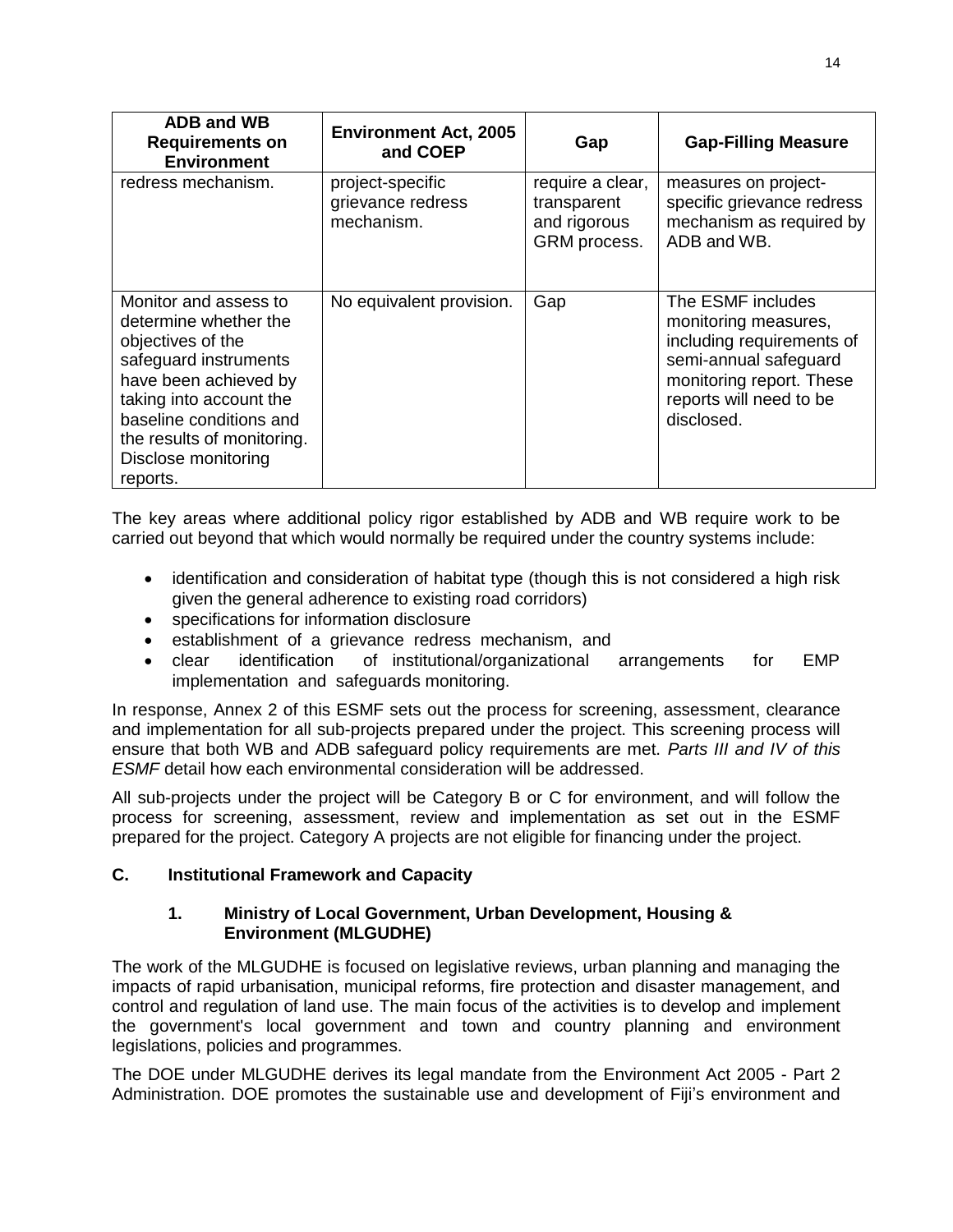implements the EIA process. Section 11(1) of the Act outlines the functions of the DOE as follows:

- a) to coordinate the formulation and review of National Report;
- b) to coordinate the formulation, review and implementation of the National Environment Strategy (including national environmental and resource management policies);
- c) to implement and carry out the EIA process;
- d) to design and implement policies and programmes on pollution and waste management, abatement an reduction;
- e) to formulate, monitor and enforce environmental standards;
- f) to coordinate conservation and management of natural resources;
- g) to facilitate the establishment of environmental units in Ministries, departments, statutory authorities, local authorities, or facilities;
- h) to establish and maintain a register of accredited persons;
- i) to provide technical advice on pollution control and abatement measures;
- j) to implement treaties and conventions on environmental and resource management to which Fiji is a party;
- k) to formulate and review a National Resource Management Plan and the Natural Resources Inventory.

The Environment Act requires the establishment of four units: 1) The Environmental impact Assessment Unit; 2) The Resource Management Unit; 3) The Waste Management and Pollution Control Unit; and, 4) Environmental Management Unit.

The role of the EIA unit is to examine and process every development proposal which is referred to it by an approving authority, which may come to the attention of the unit as having a significant environment or resource management impact.

Duties of the EIA Unit:

- Carry out site investigations to assess private and public sector development projects
- Review EIA reports and management plans
- Develop EIA procedures with other government stakeholders
- Advise on environment implications of projects
- Raise awareness on EIA
- Develop and maintain EIA reporting system
- Develop a registration system for EIA consultants to uplift the standard of EIA's in Fiji
- Undertake research and provide secretariat support to committees

The unit is also responsible for the implementation of three International Conventions namely: Convention on Biological Diversity; Convention on International Trade in Endangered Species of Wild Flora and Fauna (CITES); and The Ramsar Convention or the Convention on Wetlands. Each Convention has its own committee and working groups to administer the different requirements under the Convention.

DoE has a small staff resource. Only two technical officers and one technical assistant are available in the Suva Head Office for review of EIAs. Divisional offices in Labasa and Lautoka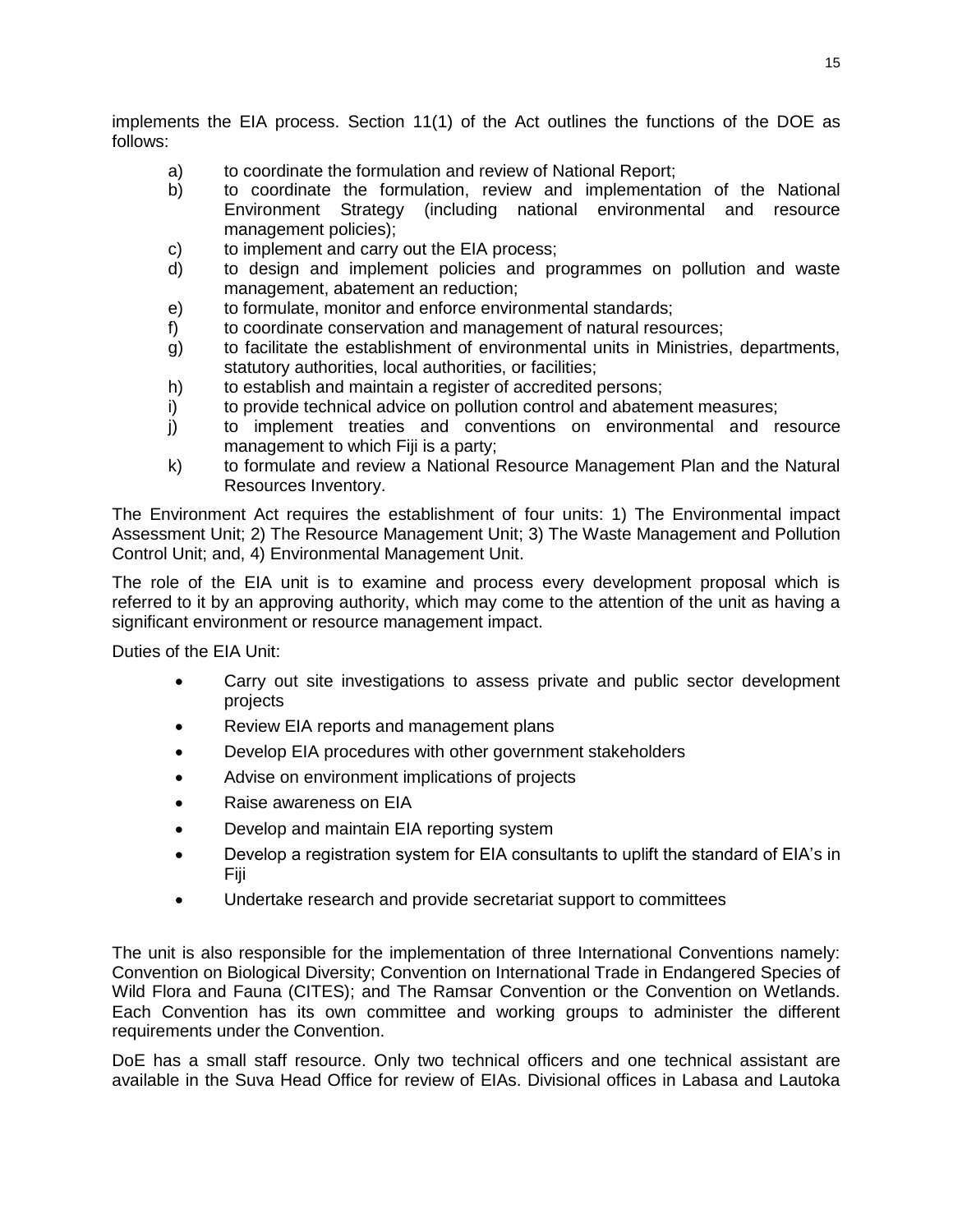can provide some additional support (although this is limited as well). Most staff have been with DOE for more than three years, and all DOE staff are graduates with bachelor degrees.

Department of Town and Country Planning (DTCP) control and regulate the appropriate use of land in Fiji through the Town Planning Act 1978 and Subdivision of Land Act 1978. The DTCP is accountable for the planning of municipal land use and development. For developments outside of town and municipal areas the local authority is the Rural Local Authority.

Rural Local Authorities work with the DOE in the implementation of the Environment Act. They are provided copies of EIA studies in their area and asked to review and provide comment on any issues. This may result in the Rural Local Authorities requesting conditions be imposed. Rural Local Authorities also monitor the conditions of EIA in consultation with DOE, such as the implementation of environmental management plans, within their area.

However, Rural Local Authorities are extremely under resourced both in terms of staff numbers and equipment such as vehicles. For example, the Nadroga/Navosa Rural Local Authority only has six full time staff who undertake a variety of roles within their separate geographic areas. The roles include a public health service role, receiving and responding to complaints, review and monitoring of EIAs, etc. The lack of resources and high workload of individual staff is resulting in many EIA conditions not being monitored in rural areas and also is limiting the ability for Rural Local Authorities to be part of an EIA process (i.e. reviewing and suggesting conditions of approval).

Future sub-projects will be properly screened, risks identified and quality documents prepared by FRA with the assistance of the Design Supervision Consultant. Given the small scale of the sub-projects and that only Category B and C sub-projects will be funded under the project, it is not expected that the DoE will be a constraint to effective project delivery, or that the project demands on DoE resources will compromise other DoE activities.

# **2. Fiji Roads Authority**

<span id="page-19-0"></span>Until recently the Fiji national road network was managed by the Department of National Roads (DNR), a department of the Ministry of Works, Transport and Public Utilities and the municipal roads by local authorities. In January 2012 the Government passed a decree constituting, the FRA. The FRA is responsible for all of the roads and bridges that were formerly managed by both the former DNR and the municipal councils.

As a statutory corporate entity, legislation provides that FRA be accountable to the responsible minister, currently the Prime Minister, via an appointed Board. As a transitional arrangement FRA is currently governed by a Fiji Roads Advisory Committee and a key activity for 2015 is to complete the process of appointing a Board of Directors to the Authority.

FRA manages the road assets and executes road works under contract to private sector service providers. The exception to this is certain maintenance work carried out by municipal councils and outer island roads which are administered by the Ministry of Rural and Maritime Development under a memorandum of understanding with FRA.

FRA has an organisational structure which has 32 full time staff positions, of which five are currently vacant. FRA's current staffing does not have a dedicated individual for environmental safeguards implementation and monitoring but does have provision in its staffing structure for an environmental officer. To support the project, FRA will establish a project support team consisting of a project manager/engineer, accountant, environment manager, and social impact manager.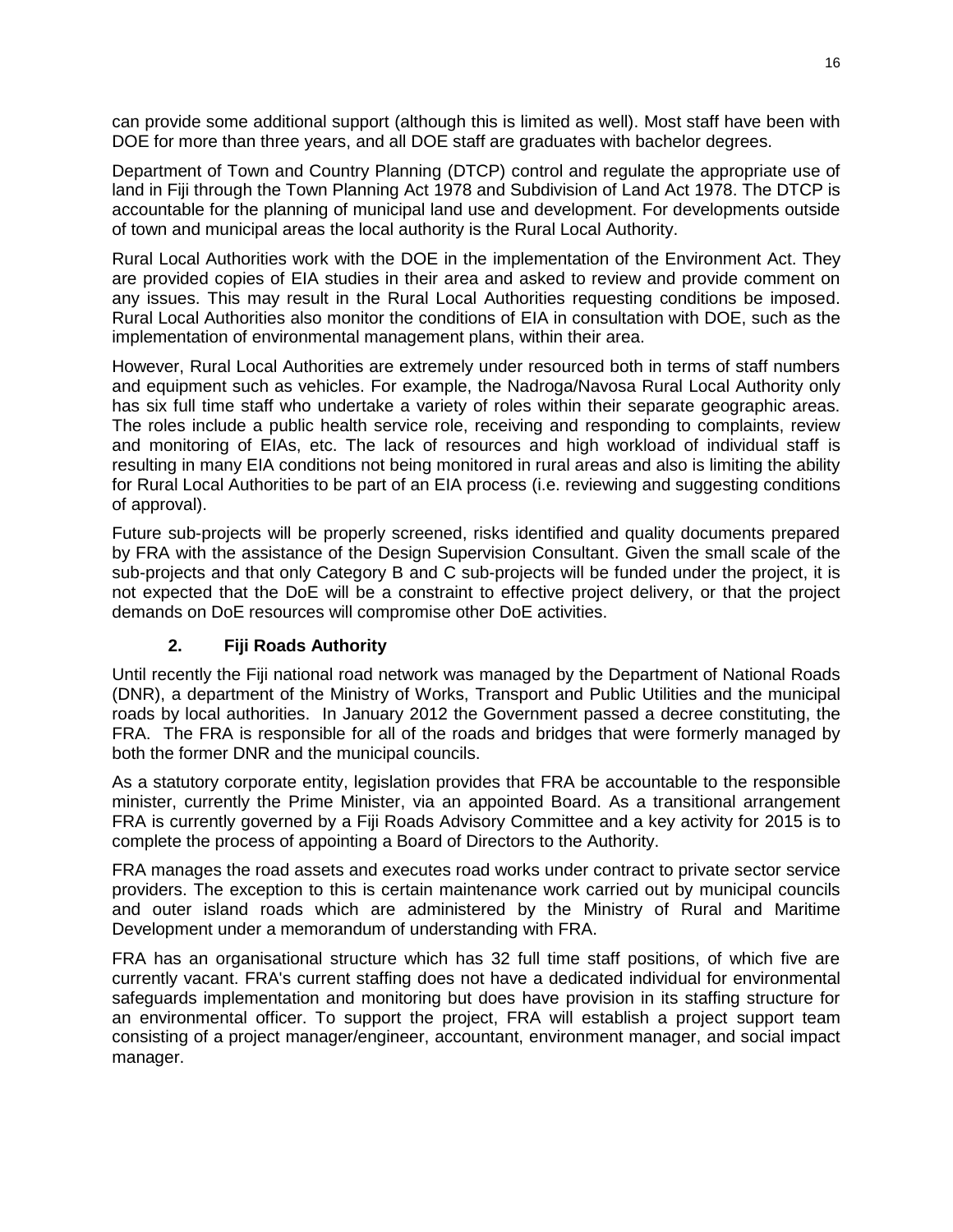FRA will be responsible for overseeing and managing Project execution including compliance with project requirements (financial management, procurement, safeguards, and monitoring and evaluation).

FRA's environment manager will be responsible for implementing environmental and social safeguards at a sub-project level. This will include capacity building as well as working with the DSC in monitoring in accordance with ESMP and resettlement. Further environmental and social safeguards specialists both at an international and national level will be part of the DSC to provide the capacity for screening, environmental assessment and monitoring of each subproject in accordance with this ESMF.

#### **3. Ministry of Works, Transport and Public Utilities**

<span id="page-20-0"></span>The Ministry of Works, Transport and Public Utilities (MWTPU) oversees policy, administration and regulation of land and maritime transport. The goal of the Ministry is to "provide an integrated transport system that is safe, efficient, affordable, accessible to all and environmentally sustainable". The Ministry of Transport amalgamates the portfolios as described below.

**Transport Planning Unit (TPU)**. This unit was established as a means of strengthening the capability of Government to better co-ordinate transport planning, develop policy and provide ministerial advice on transport matters. TPU interfaces with key stakeholders in the transport sector through the National Transport Coordinating Committee and National Transport Consultative Forum).

**Maritime Safety Authority of Fiji**. The MSAF was previously a department of the MWTPU. MSAF administers the regulation of maritime safety, marine environment protection, port security, search and rescue and hydrographical services. Responsibilities include: (i) maritime safety, which covers flag state control functions - registration of ships, ship survey and certification of seafarers, and port state control functions - port and ship security; marine environment protection; (ii) provision of aids to navigation; (iii) coordination of search and rescue; (iv) hydrographic services regulation; and (v) discharge of Fiji's international maritime obligations – accession to and compliance with international maritime conventions (mainly International Maritime Organization) and representation on regional and international maritime bodies

**Government Shipping Services**. The Department's overall function is to promote and facilitate, in accordance with government policies and priorities, the national need of sea transportation. This is through the provision of shipping and marine navigational aids services, meeting Fiji's obligation to international maritime conventions and the maritime community. In recognition of the inter-relationships between sea transportation and the wider economy, these services play an important role in the development of the urban, islands and coastal economies on a sustainable basis aimed at maximizing the contribution of the respective sectors to the national economy, thereby improving the standards of living of all people throughout Fiji.

**Fiji Meteorological Services**. The Department of Meteorological Services is responsible for providing weather forecasting service for Fiji and most other Pacific Island States, marine and cyclone warning services on a wider regional scale, and aviation forecasting for the Nadi Flight Information Region. It also monitors Fiji's climate, and provides information and advice on weather and climate of the nation, being a leading Meteorological Services among the Pacific Islands States, it has an increasing role to play in regional weather and climate matters, It hosts the Regional Specialised Meteorological Centre for Tropic Cyclones under the World Weather Watch programmes of the World Meteorological organisation.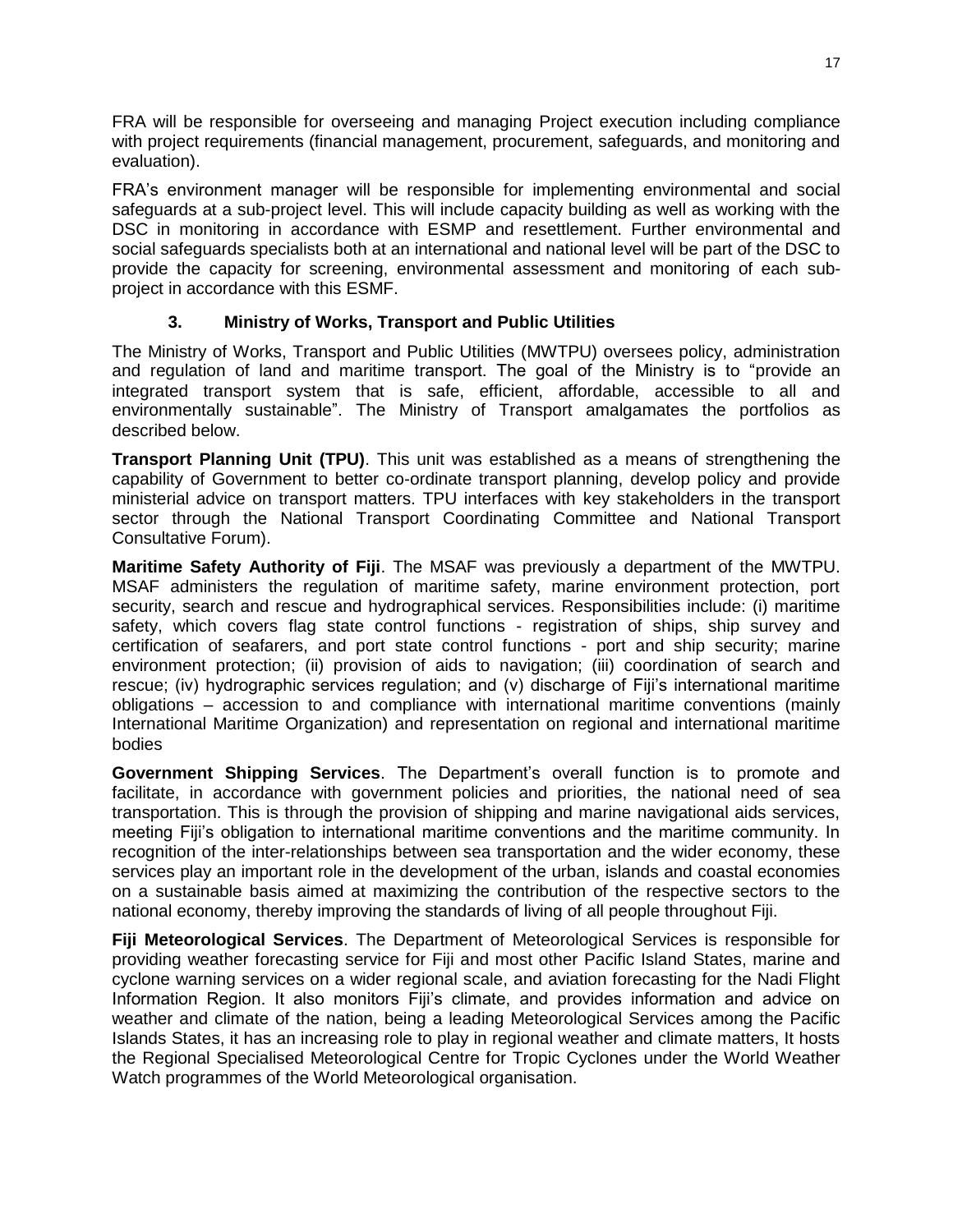#### **4. Ministry of Lands and Mineral Resources**

<span id="page-21-0"></span>The Ministry of Lands and Mineral Resources is responsible for policy formulation, monitoring and implementation of programs in the areas governing state land administration, mineral sector and Fiji's groundwater resource. As the principal survey authority in Fiji, it is responsible for the regulation of all land surveys undertaken in Fiji by registered surveyors. It also develops, provides and maintains the network of survey controls nationwide. A major and growing role is that of land information, and the Department of Lands (DOL) produces and updates all national maps of Fiji. The Valuation Division of the DOL undertakes all negotiations and acquisitions of land for public purposes including assessments of rentals.

The Ministry's activities are directly aligned to the People's Charter for Change, Peace and Progress; the Strategic Framework for and the Roadmap for Democracy and Sustainable Socio-Economic Development 2009-2014.

The DOL has five divisions including the State Land Administration Division, Corporate Services Division, Survey Division, Valuation Division and Geospatial Division. The DOL has offices based in Suva, Lautoka and Labasa.

Sub-projects involving development and use of State Land, such as the construction of bridges over rivers or jetties in the foreshore area, will be subject to a lease, approved by the DOL under the State Lands Act 1978.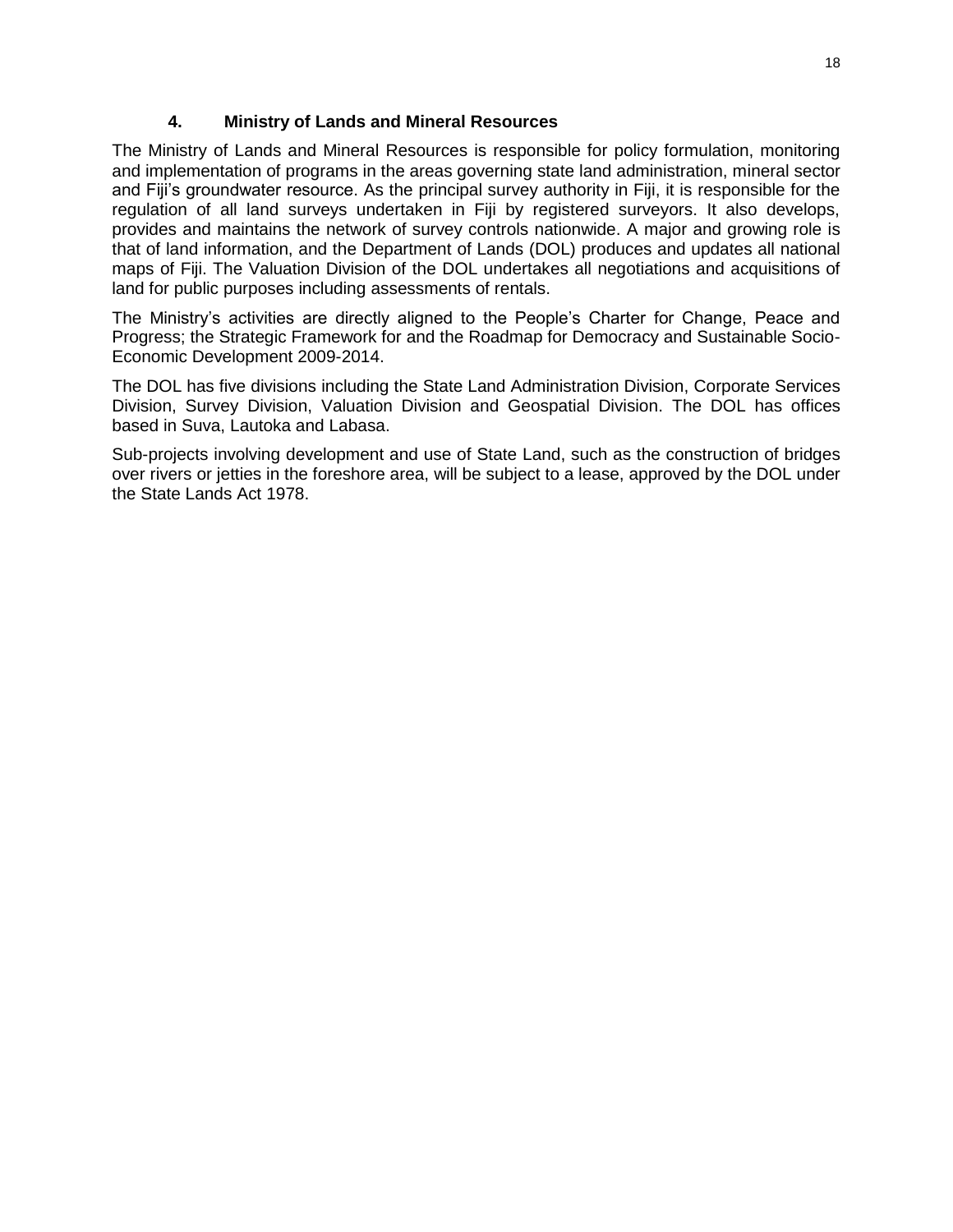# III. ANTICIPATED ENVIRONMENTAL AND SOCIAL IMPACTS

<span id="page-22-0"></span>The project will finance civil works to repair, rehabilitate, reconstruct, or upgrade existing roads, bridges, and rural jetties. Sub-projects will be selected from the 20 year Fiji Transport Infrastructure Investment Plan (due for completion in late 2014), which will take into account the Fiji Roads Authority's draft 10 year Asset Management Plan.

Based on experience with other similar projects, it can be anticipated that most of the impacts will be site-specific and can be readily mitigated, as the roads, bridges and jetties are already present and most works will be repair and/or reconstruction at their existing location, i.e., within existing transport corridors and structural footprints. Where replacement will provide a better, or is the only feasible, option, the new infrastructure may be sited alongside or at a nearby location better suited to its design and function and will be screened and assessed using this process set out in this ESMF.

Land acquisition and associated issues, disturbance of cultural sites, and destruction of significant vegetation and habitats will not be significant issues in the majority of the subprojects due to the rehabilitation type activities and of minor significance in the remainder, particularly as no environmental Category A sub-project will be eligible for financing under the project.

# <span id="page-22-1"></span>**A. Roads/Bridges**

#### **1. Design and Location Impacts**

<span id="page-22-2"></span>This component would fund routine or periodic maintenance, and works to repair, rehabilitate, reconstruct (including possible minor realignment) or upgrade, as appropriate, existing roads, bridges and rural jetties and wharves. It may also include safety improvements on selected roads, bridges and rural jetties and wharves, such as safety furniture and signage, and repairing or replacing existing and/or installing new streetlights. Sections of existing main, municipal, rural and maritime roads would be rehabilitated through repairs and resealing of sealed roads, and regravelling or upgrading of existing gravel roads to sealed standards.

With more than 900 bridges and large culverts/crossings, the project will improve the condition of these structures on selected roads. For some single-lane bridges, it is possible that their decks could be widened to accommodate two-lane traffic and sidewalks. Also, the hydraulic capacity could be increased by, for example, raising deck heights to exceed the flow and level of appropriate designs for flooding. Where necessary and possible, structural elements involving steel, reinforced concrete or timber, may be replaced or repaired. Scour protection and soil reinforcement may also be installed around piers and abutments to ensure resilience of underlying structures to flood events. Where existing structures cannot be economically repaired, a number of replacement options will be considered and the most appropriate option adopted.

**Climate change.** The design of roads at either inland or coastal locations will consider potential impacts of climate change including: sea level rise, extreme high tides, storm surges, coastal flooding, cyclones, heavy rainfall events and more temperature extremes. Much of the damage that has occurred to structures within Fiji is due to prolonged and/or intense heavy rainfall and subsequent river flooding and debris loads, sometimes coupled with deforestation in river catchments.

ADB has developed guidelines for climate proofing investment in the transport sector specific for road infrastructure projects. The process for integrating suitable measures in the designs will be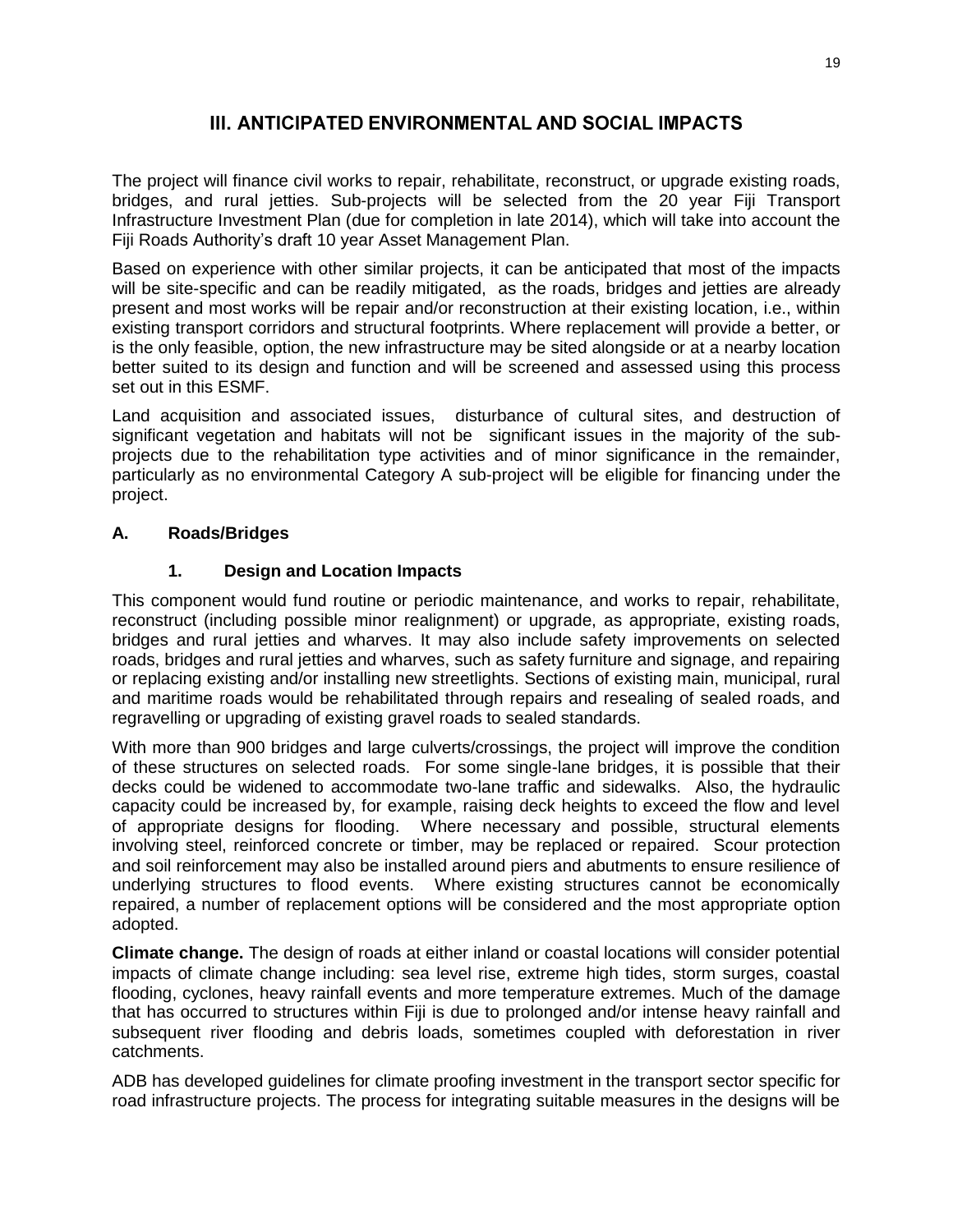a requirement of the project. Measures may be engineering or non-engineering options. For example engineering options for climate proofing roads includes a consideration of the subsurface conditions, material specifications and drainage and erosion. Non-engineered options may include the use of environmental buffers such as mangroves or increased vegetative land cover to minimize the impact of floods and assist with drainage. The project includes input by a climate change adaptation specialist (as part of the DSC) who will guide this process.

**Runoff management design.** Based on mitigations identified in environmental assessments and integrated into ESMPs and successfully implemented in previous projects, roadside storm water drainage will include specific recommendations that may include but are not limited to the following mitigation measures:

- Cross drainage using culverts will be carefully evaluated to ensure that systems do not fail from excessive discharge.
- Where the road traverses ridges, side drains (off-takes) are required to direct storm water flows away from the road. These are to be established at 2 m vertical intervals (VI) where bare earth channels will be maintained. If a 2 m VI cannot be achieved then consideration will need to be given to vegetated channels with a VI of 4 m or otherwise armored with concrete or half round steel pipes.
- Where cross drains are required stable outlets will be provided that can carry the runoff safely to the disposal area. Culverts and drains must not be allowed to terminate above a disposal area without considering the possible effects on the stability of the discharge area.
- All pipe and box culverts must have flared level outlets and be provided with a vertical cut-off wall at the end of the apron that extends at least 0.35m below the apron to avoid the apron being undercut.
- All culverts are to discharge to safe (non-eroding) areas.
- Regular maintenance of roadside drainage systems is required.

**Flora, fauna and protected areas**. Flora and fauna will be identified in the environmental assessments. Measures to mitigate any impacts on flora and fauna will be integrated into the ESMP. As noted previously, the roads will be rehabilitated within existing corridors and bridges will be replaced either in the existing footprint or adjacent to the existing structure to minimise vegetation clearance and fauna and flora impacts. Water crossings will be designed to allow fish passage through the structure. As the environments will already be modified, no critical or natural habitats are likely to be disturbed and works will not be in, or adjacent to, protected areas or conservation areas.

**Land acquisition.** A LARF has been prepared for the project and will serve as the umbrella safeguard document for mitigating any potential impact linked to land acquisition and resettlement required for any work that necessitates access to land beyond the existing road corridor, including temporary access arrangements required while new bridges are being constructed. The procedures set out in the resettlement framework will be followed by FRA. Any resettlement plans or due diligence reports, as required, will be submitted to ADB and WB for review and clearance. A Land and Acquisition Resettlement Plan (LARP) will also be prepared for each sub-project when land acquisition and resettlement impacts are identified. Fiji's Government is responsible for preparing the required document and ensuring proper consultation while ADB and WB will help guide the implementation process. The FRA, the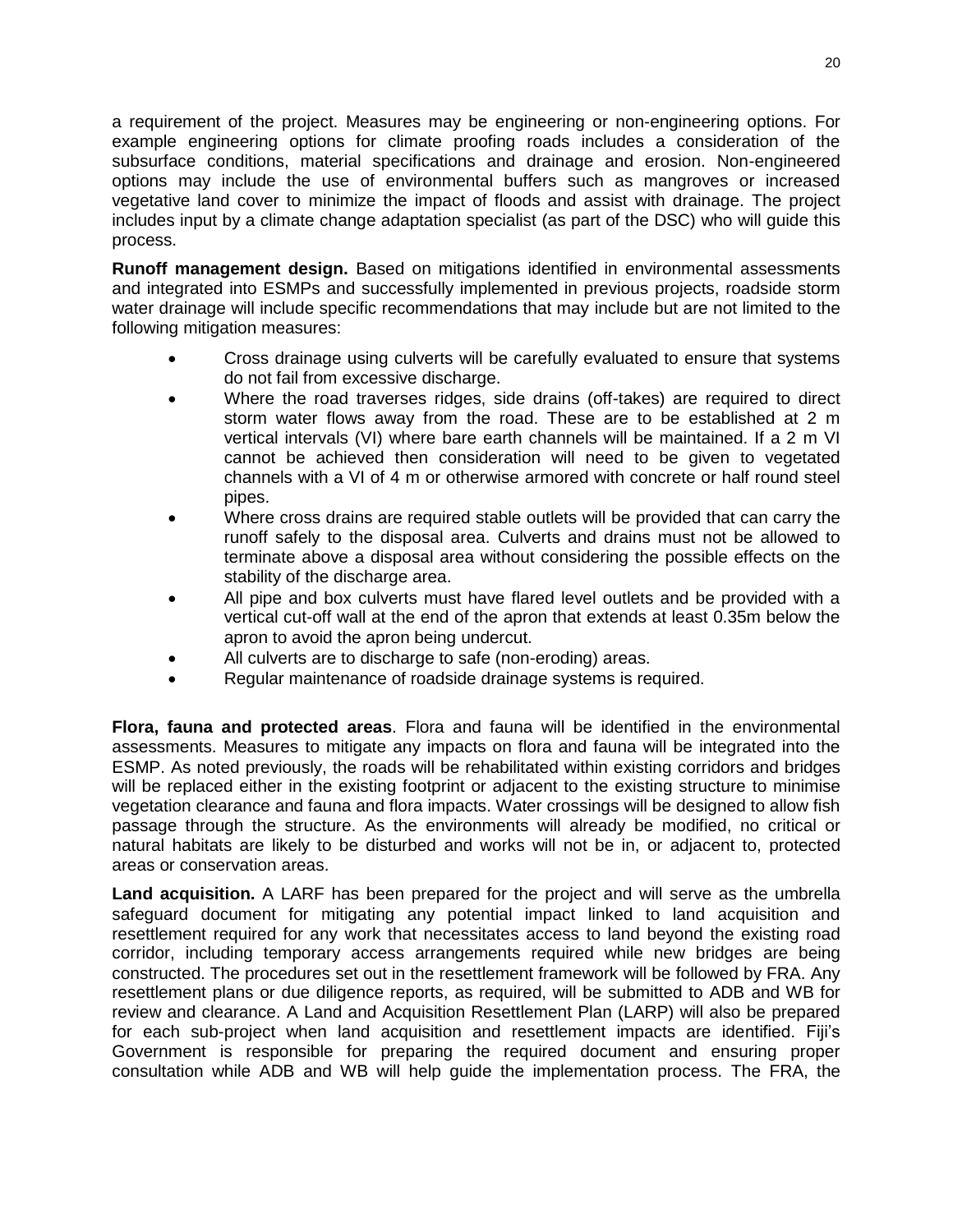Provincial Council and the Taukei Land Trust Board (TLTB) will consult and engage with landowners and tenants prior to and throughout project implementation.

A LARP has also been prepared for WB Year 1 project/ADB's sample sector project. The LARF will guide the preparation of LARPs for sub-project preparation when land acquisition or resettlement impacts are identified. The frameworks prepared for the project and the ESMP and LARP prepared for the for WB Year 1 project/ADB's sample sector project have been prepared in consultation with key stakeholders and potentially affected people.

**Eligibility criteria for compensation of lost assets.** Project beneficiaries may be eligible for compensation as a result of impacts from the project under the following criteria: (a) those who have formal legal rights to land (including customary and traditional rights recognized under Fijian Law); (b) those who do not have formal legal rights to land at the time the sub-project is identified but have a claim to such land or assets -- provided that such claims are recognized under Fijian or become recognized through a process identified in the resettlement plan; and (c) those who have no recognizable legal right or claim to the land they are occupying. These persons are provided resettlement assistance in lieu of compensation for the land they occupy, and other assistance, as necessary, to achieve the objectives of the ESMF and LARF, if they occupy the project area prior to a cutoff date established by FRA and acceptable to the WB/ADB. Persons who encroach on the area after the cutoff date are not entitled to compensation or any other form of resettlement assistance. All persons included in (a), (b), or (c) are provided compensation for loss of assets other than land

For all sub-projects that may involve resettlement, a socioeconomic survey or census in the sub-project areas to determine the location of assets and to identify the persons who will be eligible for assistance will determine the cut-off date for eligibility.

**Indigenous Peoples.** The proposed project will trigger the WB's OP 4.10 on Indigenous Peoples (IP). Except for Year 1 sub-projects, where activities will take place in the upper Sigatoka Valley, the location of all sub-project areas is unknown. However, the social assessment carried out during project preparation identified that project beneficiaries are expected to be indigenous iTaukei, who own nearly 90 percent of all the land in Fiji.

A stand-alone Indigenous Peoples Plan (IPP) will not be prepared for the project as the majority of communities that will benefit by from the sub-projects are expected to be communities of iTaukei living on traditionally tenured land. Instead, issues relevant for preserving the interests and livelihoods of the indigenous population, as well as for maintaining its cultural and socioeconomic traditions, will be integrated within the project design and implementation phases.

To ensure compliance with OP 4.10, guidance provided in the *Environmental and Social Safeguard Instruments for the Pacific* including elements of an IPP will be incorporated into overall project design and incorporated into the safeguard documents (LARP if resettlement impacts, EIA and/or ESMP if no resettlement impact).. This guidance is included in Annex 4 of this ESMF.

The Government will organize free, prior and informed consultations with the affected communities for each sub-project and ensure that there is broad community support for the proposed sub-project(s). WB requirements for the social assessment have been met in parallel with ADB's requirement for the PSA.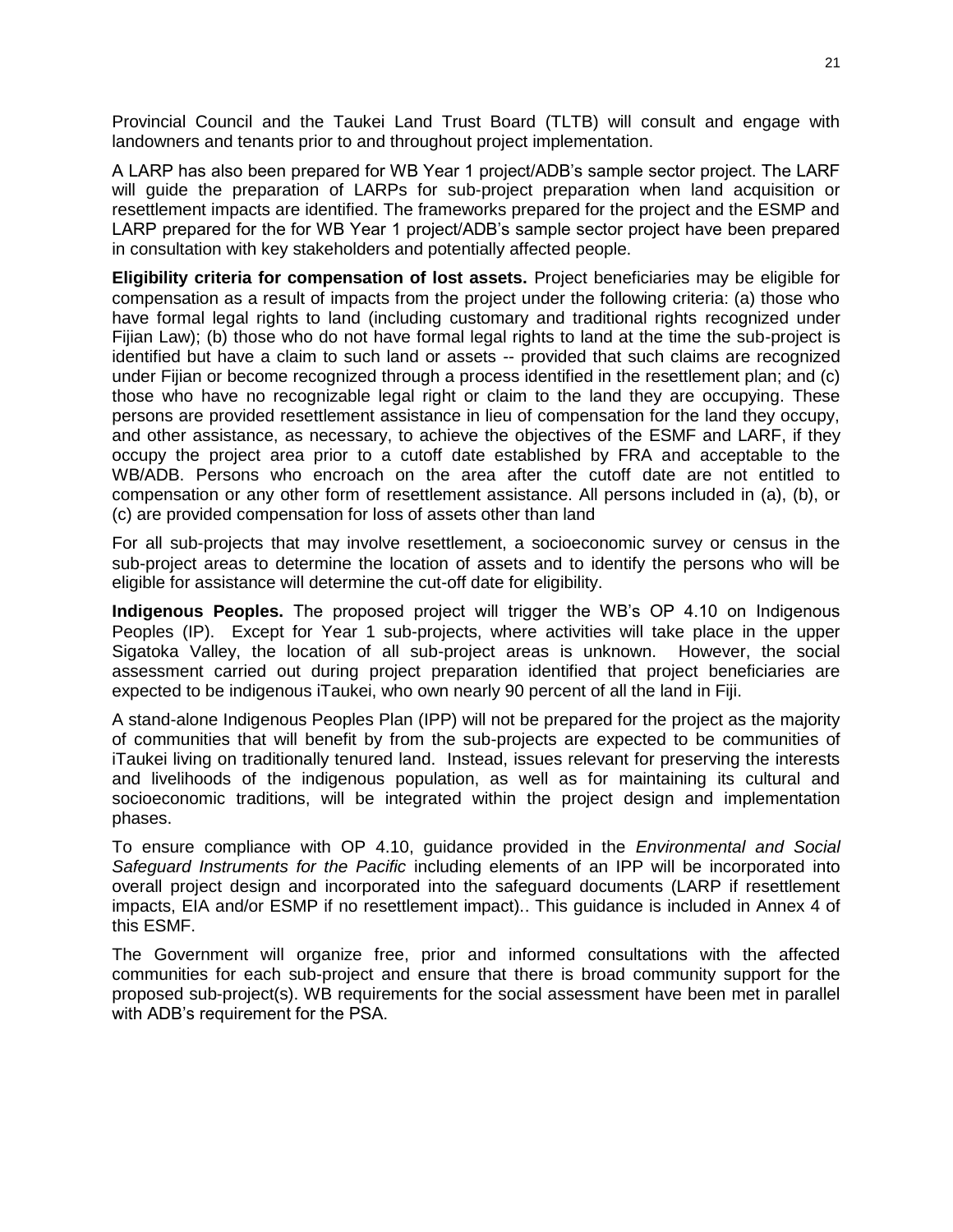# **2. Construction Impacts**

<span id="page-25-0"></span>**Air quality.** During the construction phase, the activities that could produce impacts on air quality are emissions from vehicles or machines and dust raised from the construction activities. Fiji has emission and air quality standards (Annex 5). Air quality standards from emissions are provided in Schedule 5 (Part B), Part 4 of the Environmental Management Regulations 2007, summarized for solids and gases in Table 14.1-6 and Table 14.1-7, respectively. This regulation indicates that "a point source of an air polluting substance should not, in isolation or combination with any other source of that substance, cause a concentration of that substance in the ambient air to exceed the emission standards set out." Since the impact on air quality is likely to be minimal and the standards not exceeded, no rigorous air quality monitoring is expected to be required for sub-projects.

**Dust** may become a nuisance to surrounding communities from construction activities. Where dust will be an issue, the contractor will limit the area opened and reduce vehicle movements. Water will be sprayed on affected areas as required to keep dust down both at the worksite and on haul routes that pass through village areas or cropping susceptible to dust. Stockpiles may also release dust into the surrounding area and should be sited away from residences.

**Noise**. There are villages and noise sensitive receptors (school, health center, church) within the road corridors. In such locations noise will be controlled, with no construction activities taking place between 1900 hrs and 0700 hrs. Ideally, noise should not exceed 45 dBA measured at the outside of any house or noise sensitive receptor.

**Vibration.** For compaction of the road base and materials/aggregate or other activities such as pile driving for bridges, the contractor will establish the following:

- Type and size of vibration impact of equipment
- Zone of influence for the equipment
- The contractor will be the responsible for assessing the condition of buildings that may be susceptible to vibration within the zone of influence before commencing any work.
- The contractor will be responsible for any damage caused to buildings as a result of operating this equipment.
- Prior to commencing work with any vibrating machine, the contractor will arrange to advise people in nearby houses that this work is due to commence.

**Sources of materials**. Materials such as aggregates or river gravels should ideally be sourced from existing quarries/gravel pits on land. However, it is likely that given the remote location of many of the sub-projects that materials may need to be sourced locally. Should materials for the sub-project be sourced from a river or stream, the contractor will be required to prepare an aggregate extraction plan and ensure that a gravel extraction permit is obtained, issued by the Ministry of Lands and Mineral Resources either to a supplier or directly to the contractor for the extraction of materials. Any such gravel extraction site that is opened by the contractor will comply with relevant laws and requirements including a plan for access to the river gravel site and re-instatement after completion of work.

One of the existing COEPs covers the operation of quarries and this, and other COEPs will be updated as part of the project. The gravel extraction plan should include measures outlined in the COEP and be included as part of the ESMP.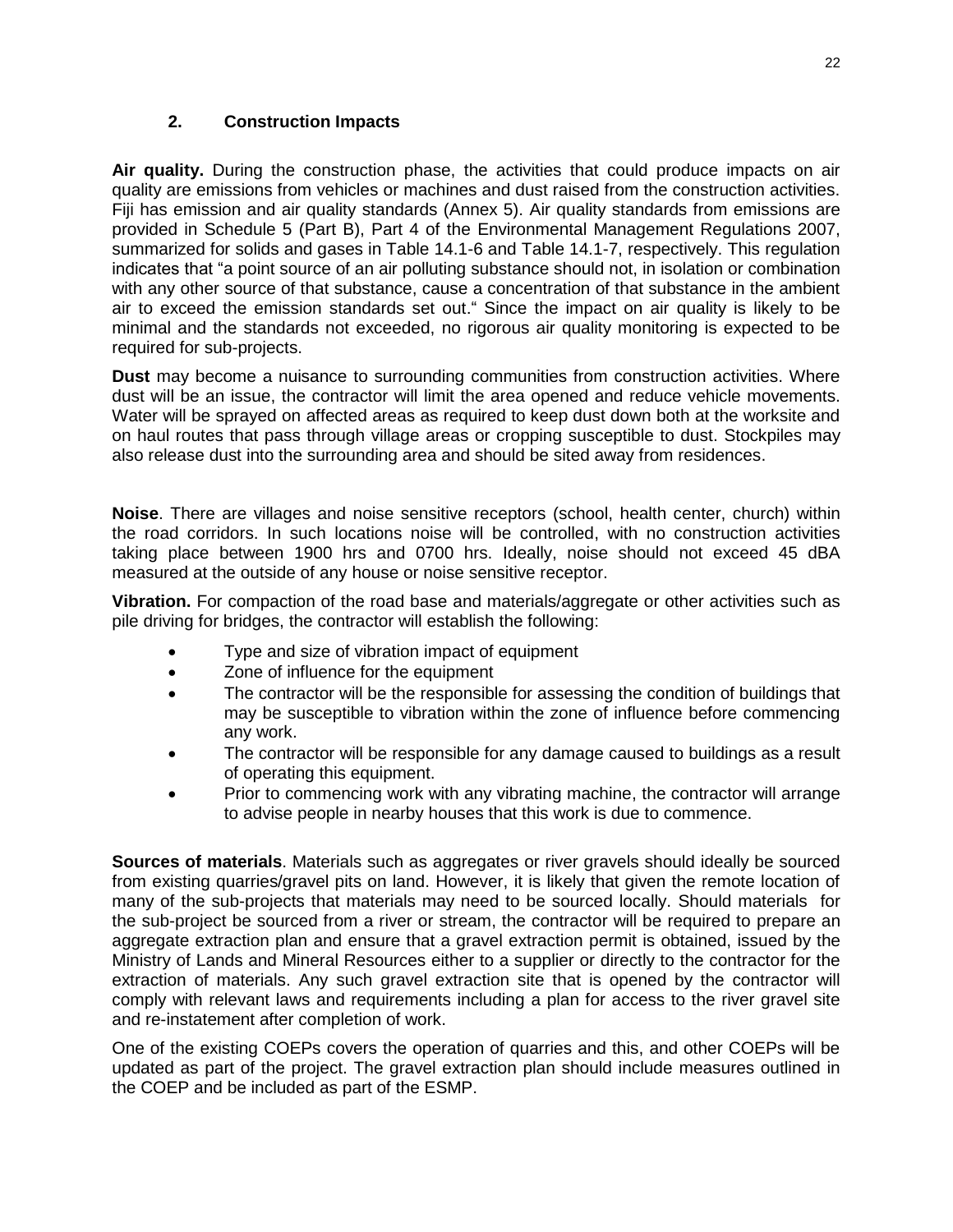**Solid Waste**. During replacement of bridges, old bridges may require demolition (if they cannot be used as foot bridges). Material from existing bridges to be demolished will be recycled or reused in new construction where possible. Where materials cannot be recycled or reused they will be offered to the community (if they have a useful purpose and are non-toxic) or appropriately disposed of to an approved facility. A solid waste permit may be required and this requirement should be discussed with the DOE at the assessment stage of sub-projects.

**Soils and erosion**. During construction, excavated areas will need to be assessed for potential soil erosion damage and protection arranged as necessary to avoid the movement of eroded soil from the site into watercourses and onto adjoining areas including the worksite. Arrange to limit the area that is being excavated and use temporary stormwater control devices and associated cut off drains/bunds to minimize sediment transport into watercourses. If sediment transport into watercourses may be a significant issue and it is impracticable to pass discharge over a grassed area prior to discharge to a watercourse then silt ponds/traps should be used. Stockpiles are to be located away from watercourses where possible and where toe drains can be constructed around the stockpile to minimise runoff of sediment to watercourses or surrounding land. At the completion of work, all disturbed areas will be stabilized by revegetation techniques as soon as practicable.

**Water quality and resources**. Road development activities can also modify the hydrology of an area, affecting aquifer re-charge, groundwater discharge, and the water table and flow characteristics. There can also be deterioration in water quality of both surface and groundwater. Potential sources of impacts are site preparation and clearing activities, heaping of materials, blocking and narrowing water channels and flows at certain points. In some cases the speed of flow may be increased resulting in flooding, ponding, soil erosion, channel modification and siltation of streams. Earthworks, road drainage and excavation, erection of embankments and structures can reduce or raise the water table (through restricting flow). Water quality can also be affected during construction activities when sediment, wastewater, oils and lubricants, sewage and other materials can move into the environment. Construction activities that may exacerbate the movement of these materials into the fresh or marine water environments will be examined and mitigation measures developed. No refuelling of construction machinery will occur within 20 m of a watercourse.

**Flora, fauna and protected areas.** During the construction phase, flora and fauna can be affected, but any potential impacts are considered to be minimal as the construction work will be performed at previously developed/modified sites and the previous operation of the road or presence of the bridge will have already disturbed fauna in these areas. The works will focus on reconstruction within existing corridors and within or adjacent to the existing footprint of structures. In addition, construction works will be temporary and fauna and flora will re-establish. Sub-projects will not be selected in road corridors that traverse critical or natural habitats or are in, or adjacent to, protected or conservation areas, as these would be classified as Category A sub-projects and therefore not eligible for financing under the project. If significant vegetation such as large trees require removal then replanting in nearby locations with suitable species will be considered in the ESMP.

**Physical cultural resources**. Existing roads and bridges are unlikely to be located in areas where there are any known physical cultural resources (sites, areas) that could be damaged during excavation or other construction activities. The national museum shall be consulted during the screening of sub-projects to identify any known areas of cultural or historic significance. Any significant vegetation removal or road realignment may result in sites being uncovered. The ESMP contained in the environmental assessment will include chance find procedures, in the event of any accidental discovery during construction activities. The contractor will consult with local leaders and authorities if new sites for sourcing materials are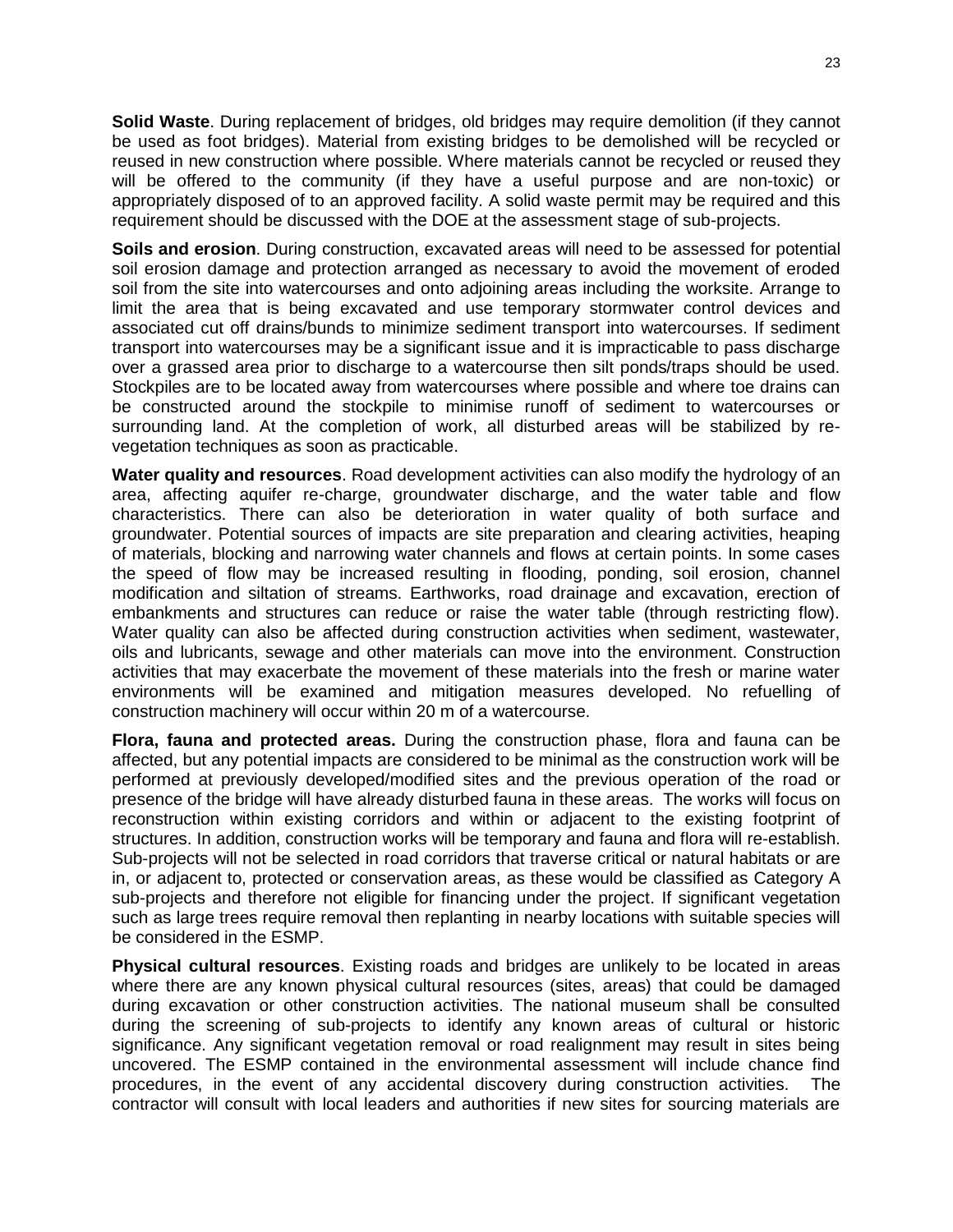identified to allow for areas of cultural importance to be avoided. "Chance Find" provisions are included in Annex 7 of this ESMF.

Potential material or quarry sites are anticipated to be existing sites, but where new sites are brought into operation for the project, the contractor will be required to seek a permit from Ministry of Lands and Mineral Resources.

**Community health and safety**. The ESMP will include measures to protect the health and safety of communities including; (i) work sites and camp being properly fenced and guarded; (ii) unauthorized people will not being permitted into the work sites or camp; implementation of the project's consultation and participation plan which will set out the protocols to be implemented by the contractor and which will guide interaction between community and construction workers; and (iv) contractor will engage an approved service provider to deliver communicable disease awareness and prevention training and presentations with local communities and the workforce.

Depending on the different infrastructure needing repair or reinstatement there will be a mix of international and national workers. For example, high level bridge construction will require a larger proportion of skilled labor, culvert and scour protection works can utilize a greater proportion of unskilled and local labor. Local people can also be hired as security guards, cooks, cleaners and providers of local produce at works sites and camps. This will reduce possible conflicts between outside labor and local communities. The location of the site and any campsite will be carefully assessed by the contractor, DSC, and local community leaders to avoid the development of concerns, grievances, or conflicts.

Although not a specific impact of this project, human trafficking has been a problem in Fiji in the past. The project is not expected to increase the potential for human trafficking but it is a risk that needs to be considered.

The main potential for trafficking issues would arise out of a large out of town workforce being required for construction or if new major roads were created to previously inaccessible rural areas, making transport easier to the areas where trafficking is more prevalent (i.e. city centres). As the sub-projects will be existing roads and most sub-projects will utilise local labour resources then it is not expected to be a significant impact of the project. The Fijian government enacted a comprehensive anti-trafficking law, the Crimes Decree, which defines trafficking as a crime of compelled service which does not necessarily involve crossing a border or otherwise moving a victim, and includes several innovative provisions to protect both adult and child trafficking victims. Ongoing training and awareness programmes are in place to address the problem.

**Worker health and safety:** A number of activities, plant and products can give rise to health and safety impacts during the construction phase. Most of these impacts can be managed and/or mitigated. The potential impacts are (i) contamination of local water supplies by potential contaminants such as sediments, fuel products and lubricants (ii) air pollution from exhaust fumes and dust giving rise to respiratory conditions; (iii) risk of accidents at work sites; and (iv) spread of communicable diseases such as HIV/AIDS. Contractors will observe general health and safety requirements and as a minimum must be compliant with the Labour Act of 1978 and the Safety at Work Act of 1996. The WB's Environmental Health and Safety Guidelines will apply to the project. In particular, the contractor will be required to provide personal protective equipment to workers. Specific HIV/AIDS prevention and awareness clauses will be included in works contracts, that are consistent with standard bidding documents and specific clauses/covenants in the loan agreements.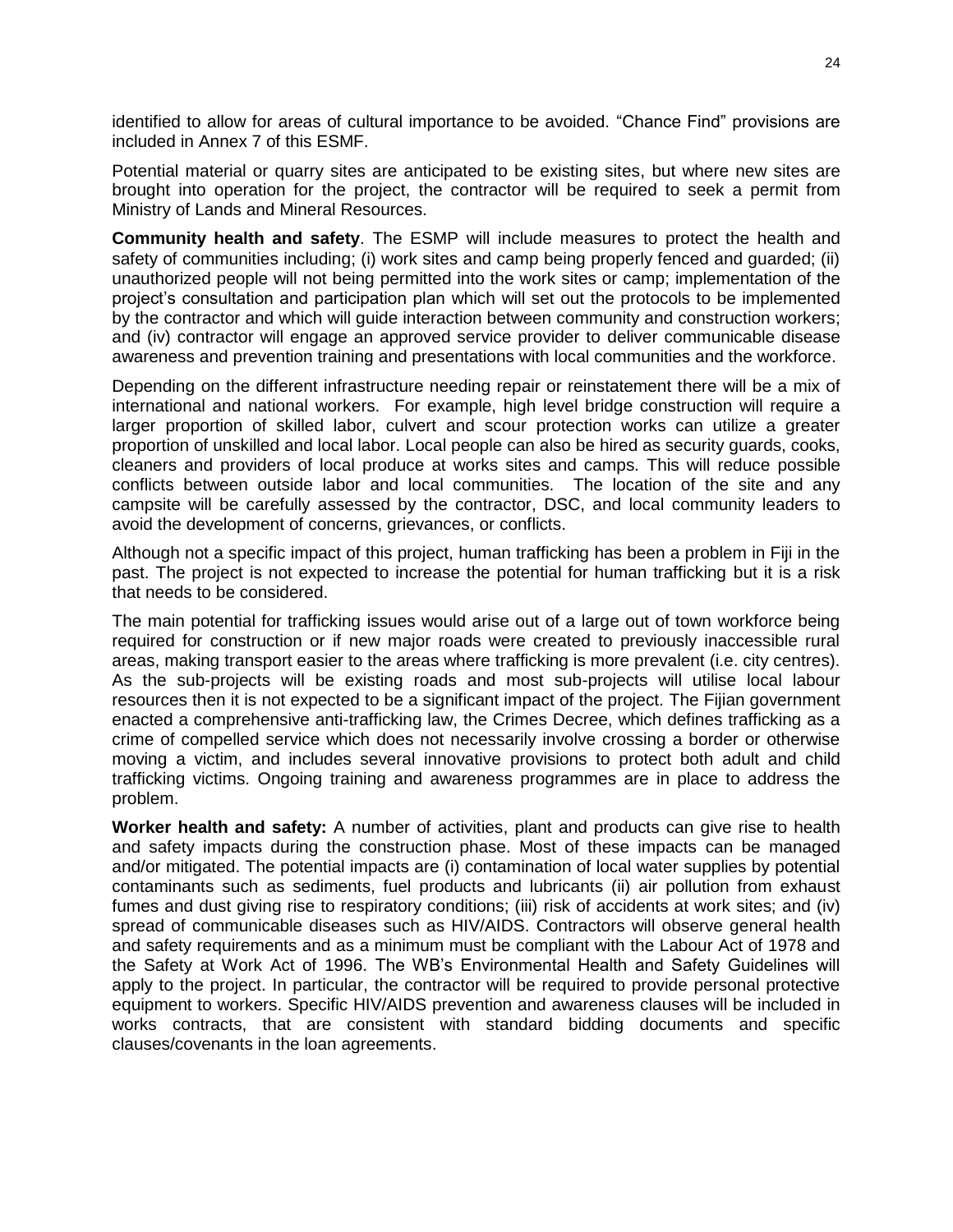#### **3. Operation Impacts**

<span id="page-28-0"></span>**Soils and erosion.** Any excavation sites will be either filled in or stabilized during construction. Soil erosion from the road itself is not expected. Roadside drainage systems and waterway crossings will need to be maintained and this will require the removal of accumulated sediments and vegetation (particularly after flood events).

**Flora and fauna**. Impacts on flora and fauna are generally expected to be the same as previously as roads, bridges and jetties existed in these locations and indirect impacts from traffic and vessels (noise, vibration, dust, water quality) is already occurring. There may be a slight increase in traffic volumes (include marine vessels in the case of jetties) once infrastructure is improved but generally impacts on fauna and flora are all expected to be minor. As the reconstruction works will take place in existing road corridors there will be no potential for adverse impacts that could arise from access to previously inaccessible forests or sensitive habitat areas. However, improved roads may lead to remote areas being more accessible.

**Health and safety.** The operation of road works machinery often endangers both operators and laborers during construction and road maintenance. Poorly planned borrow pits and quarries for road works can also pose threats, ranging from falls from quarry faces to drowning in quarry pits that have become standing water reservoirs. Mitigation occupation and health safety measures will be put in place by contractors as per the contracting.

The project will also be designed to minimize road safety risks by rehabilitating existing roads, bridges and jetties within existing rights-of-way and within the formation width, with adequate provisions for traffic safety measures, such as signs and traffic calming devices. This will be confirmed during public consultations that will take place during project preparation.

**Socio-economic impacts.** The rehabilitation works are expected to have positive impacts on the social and economic prosperity of adjacent communities as transport will be more reliable and accessibility improved as a result of the project. Local populations will still be able to continue to use the area as they did prior to the works but with greater safety.

**Risk of spread of communicable diseases and trafficking**. Following the improvement of infrastructure such as road corridors and water crossings, there is a potential risk of spread of communicable diseases such as HIV/AIDS resulting from the enhanced accessibility of areas and of cases of human trafficking. Awareness and prevention training on risk of HIV/AIDS will be required and coordinated by contractors, as per contract documentation clauses on construction works.

# <span id="page-28-1"></span>**B. Jetties and Wharves**

.

Activities may consist of repairing or replacing platforms, pilings, and structural elements, including reinforced concrete, steel or timber sections. Repair of storm damage and reconfiguration to better suit current and/or planned operations to improve land and marine access, and to provide more resilient and safe use of maritime transportation, is also expected. Depending on conditions, some jetties and wharves may be replaced with new structures.

Thus, land acquisition and associated issues, disturbance of cultural sites, and destruction of significant coastal vegetation and significant habitats is unlikely to appear as an issue in the majority of these sub-projects. The sensitivity of the coastal/foreshore sites will be assessed during the screening to ensure that Category A sub-projects are not included in the project.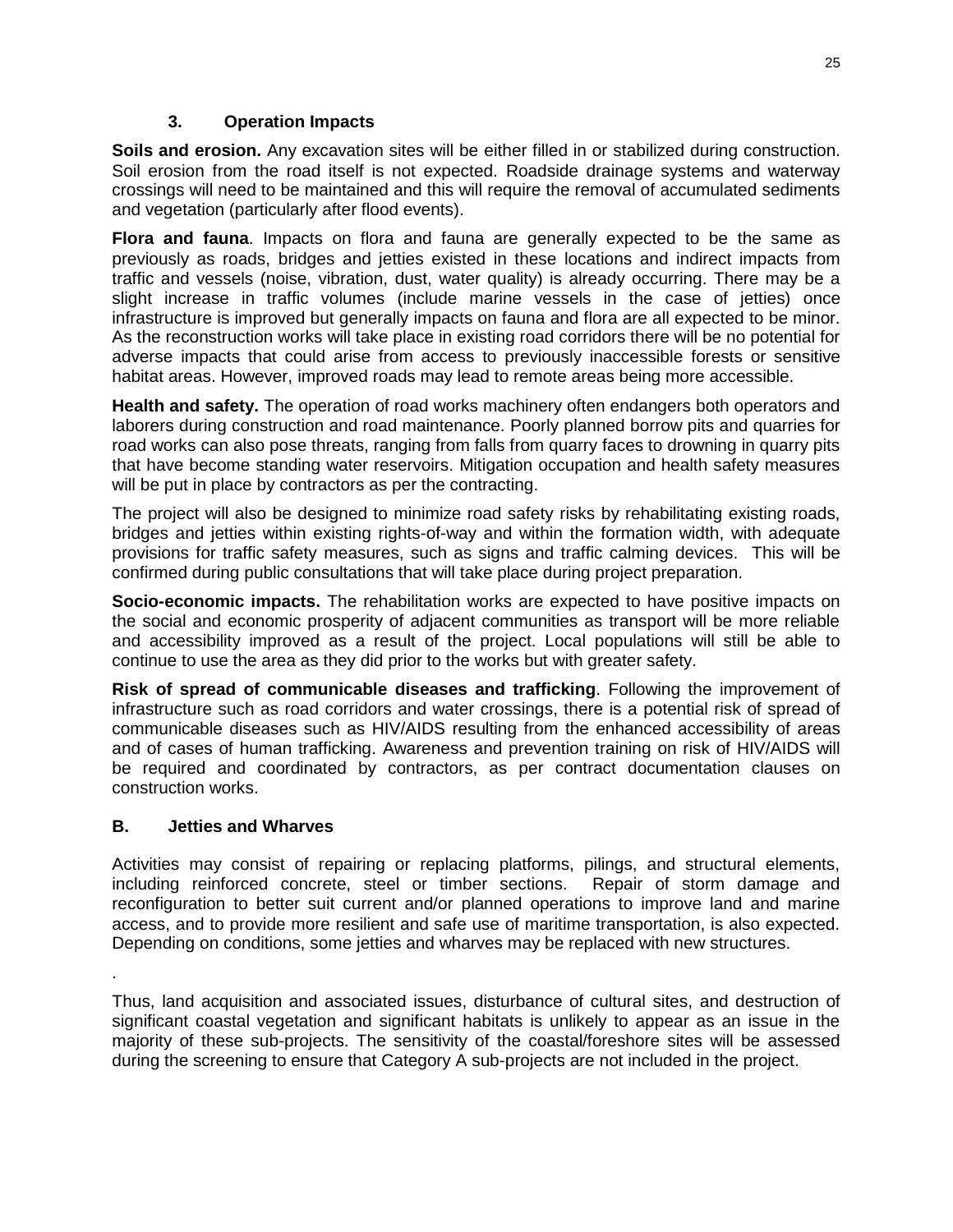#### **1. Design and Location Impacts**

<span id="page-29-0"></span>**Climate change.** The design of maritime infrastructure will consider potential impacts of climate change including: sea level rise, extreme high tides, storm surges, coastal flooding, cyclones, and increased wave attack/scouring. Much of the damage that has occurred to rural maritime infrastructure within Fiji is due to a combination of inadequate original design, lack of maintenance, vessel impact and damage from wave attack, particularly in major cyclone events.

Integration of an appropriate level of climate resilience into the structural design will be a requirement of the Project. Measures may include engineering or non-engineering options. For example engineering options for climate resilience of marine infrastructure includes raising the deck height of structures, additional reinforcing and scour protection and the ability for structures to be overtopped. Non-engineered options may include the use of environmental buffers such as mangroves or increased vegetative land cover to minimize the impact of coastal flooding and assist with drainage. The project administration manual includes input by a climate change adaptation specialist who will guide this process.

**Coastal processes**. Solid structures have the potential to interrupt sediment movement along the coast (longshore sediment movement) or create accretion. In addition, structures with vertical walls located within the wave zone can cause wave reflection and scouring of the sediments in front of the structure. To avoid interruption to coastal processes solid structures are not to be designed and constructed. Where possible, structures are to be designed to mitigate wave impacts on the structure and reinforcing should be provided to mitigate against scouring.

**Flora, fauna and protected areas**. Foreshore and coastal flora and fauna will be identified in the environmental assessments. Measure to mitigate any impacts on flora and fauna will be integrated into the ESMP. As noted previously, the structures will be rehabilitated within their existing footprint or directly adjacent to the existing structure. As the environments will already be modified, no critical or natural habitats are likely to be disturbed and works will not be in, or adjacent to, marine protected areas or conservation areas.

**Land acquisition.** A LARF has been prepared for the project. This will guide the process for any work that necessitates access to land beyond the existing road corridor, including temporary access arrangements required while new jetties are being constructed. The procedures set out in the resettlement framework will be followed by the FRA and DSC. A LARP will also be prepared for each sub-project when land acquisition and resettlement impacts are identified. Any resettlement plans or due diligence reports, as required, will be submitted to ADB and World Bank for review and clearance.

**Indigenous Peoples**: Same as for roads and bridges.

<span id="page-29-1"></span>**Physical Cultural Resources**: Same as for roads and bridges.

#### **2. Construction Impacts**

**Water quality and resources**. Potential sources of impacts for jetties and wharves include site preparation and clearing activities, heaping of materials. Water quality can also be affected during construction activities when sediment, wastewater, oils and lubricants, sewage and other materials can move into the environment. Construction activities that may exacerbate the movement of these materials into the marine water environments will be examined and mitigation measures developed. No refueling of construction machinery will occur within 20 m of the coast. Machinery should work at low tide to minimize water quality impacts during construction.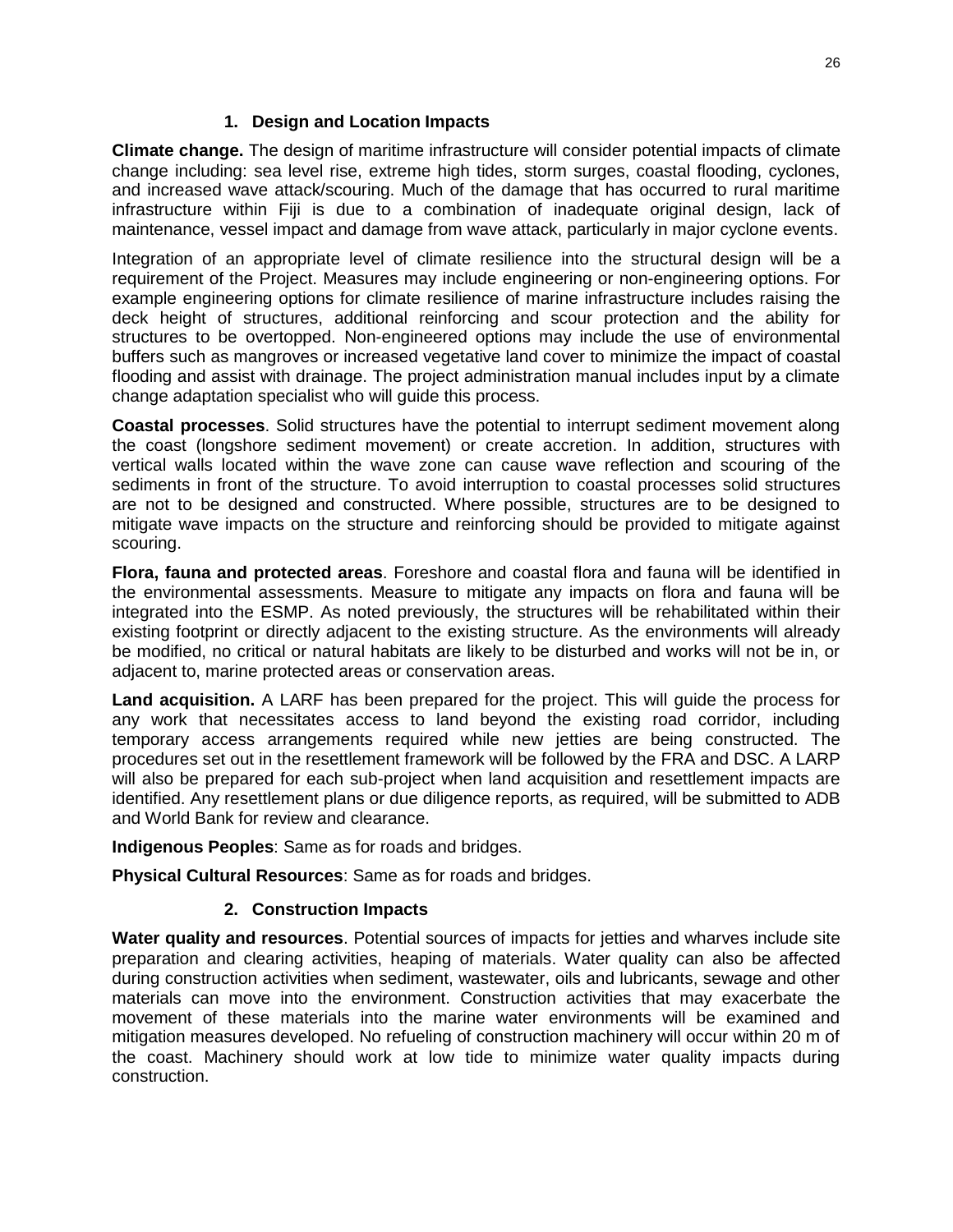**Flora, fauna and protected areas**. During the construction phase, flora and fauna can be affected, but any potential impacts are considered to be minimal as the construction work will be performed at previously developed sites. The main potential construction impact on fauna and flora will be the driving of any piles on the benthic ecology or any removal of existing sensitive marine habitats such as corals or sea grass that may be required by construction machinery accessing the site. Construction machinery will take existing tracks to the coastal area where they exist to minimize damage to coastal habitat.

Vibration from pile driving will impact fauna and flora in the vicinity. Most species that are sensitive to vibration such as turtles and fish can move away from the source. However, pile driving will not occur during the turtle nesting season.

Marine ecosystems such as corals are particularly sensitive to sediments (sedimentation) and turbidity (which can block the light necessary for growth). Construction works will occur at low tide to minimize potential sedimentation and where works within water cannot be avoided, turbidity curtains will be used to minimize impacts.

Lights can cause glare and disorient fauna, particularly turtles, making it difficult for them to move away from the construction area. Care will be taken to use suitable lighting that does not cause excessive glare and works at night will be minimized to avoid the use of lighting.

If significant vegetation such as mangroves require removal then replanting in nearby locations should be considered in the ESMP.

**Physical cultural resources**. Sacred places and places of cultural importance such as burial sites can often be located at the coastal edge. As works will mainly involve the repair or reconstruction of structures it is not considered likely that any sites of cultural significance will be directly impacted by the construction works. However, care will be taken to utilize existing access route to structures by construction machinery to avoid disturbing unmarked sites.

Any significant vegetation removal for access to the site may result in sites being uncovered. The ESMP contained in the environmental assessment will include chance find procedures, in the event of any accidental discovery during construction activities. The contractor will consult with local leaders and authorities if new sites for sourcing materials are identified to allow for areas of cultural importance to be avoided.

**Protected Areas and Sensitive Ecosystems**: The presence of any marine protected area is to be determined and measures taken to minimize disturbance of any of these areas. Should any construction be required within a protected area, a rigorous environmental categorization will be undertaken to ensure proper environmental classification and the level of environmental assessment needed according to ADB and WB guidelines. Aside from that, any construction activities adjacent to or alongside a marine protected area will be carefully examined. Impacts on natural habitat will be covered in the environmental assessment. No solid or liquid wastes are to be disposed of in the marine environment and all waste will be collected and removed from these sites.

**Community**. The siting of any work area with regard to its location relevant to local communities will need to be carefully appraised by the contractor, the developer and local community leaders to avoid the development of possible conflict situations.

The ESMP will include measures to protect the health and safety of communities including; (i) work sites and camp being properly fenced and guarded; (ii) unauthorized people will not being permitted into the work sites or camp; implementation of the project's consultation and participation plan which will set out the protocols to be implemented by the contractor and which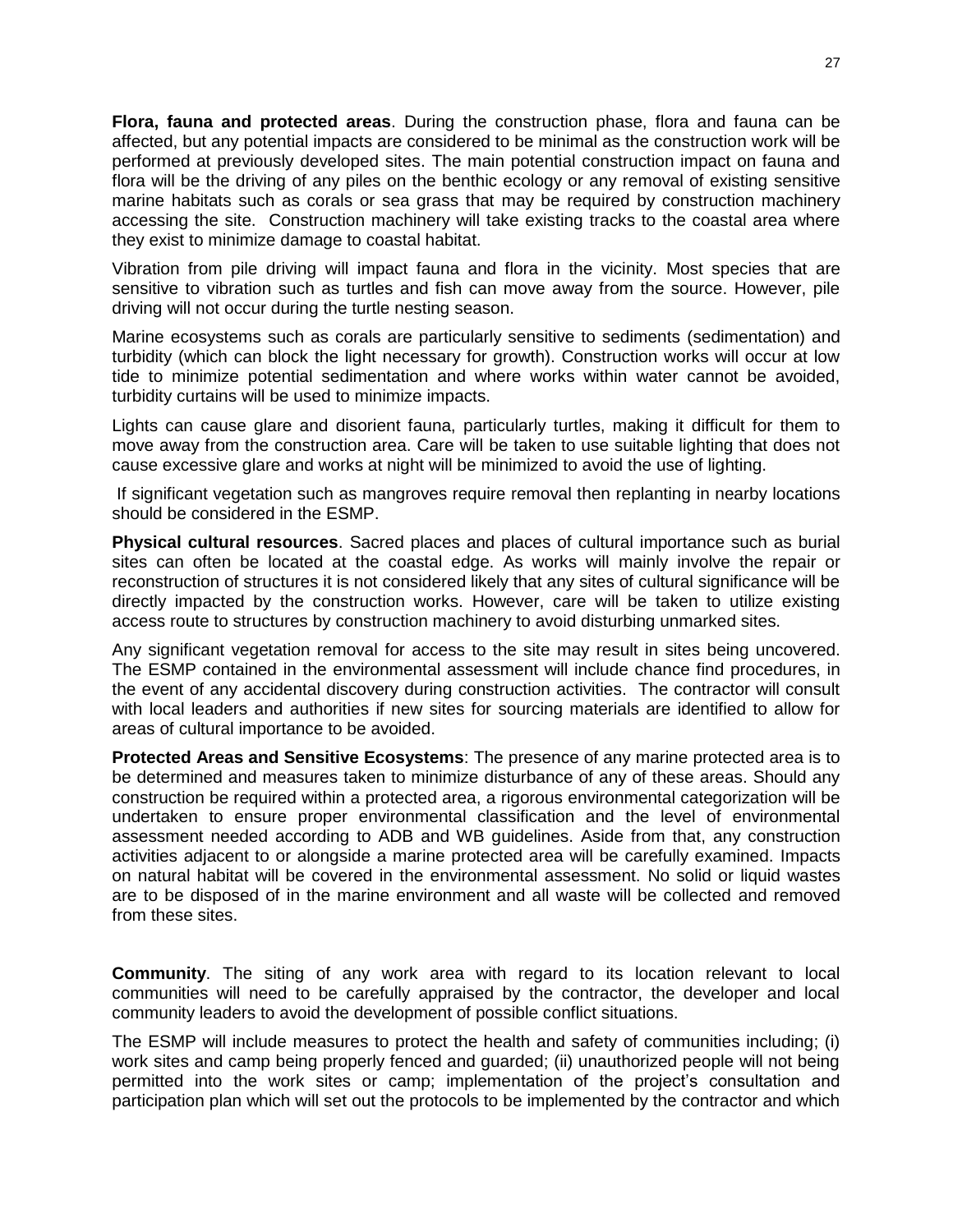will guide interaction between community and construction workers; and (iv) contractor will engage an approved service provider to deliver communicable disease/HIV and trafficking awareness and prevention training and presentations with local communities and the workforce.

**Worker Health and Safety**: A number of activities and products can give rise to health and safety impacts during the construction phase. Most of these impacts are, however, considered minimal. The potential impacts are (i) contamination of local water supplies by potential contaminants such as sediments, fuel products and lubricants, and sewage giving rise to gastrointestinal problems; (ii) air pollution from exhaust fumes and dust giving rise to respiratory conditions; (iii) risk of accidents at work sites; and (iv) spread of communicable diseases such as HIV/AIDS. Contractors will observe general health and safety requirements and as a minimum must be compliant with the Fiji health and safety and labour legislation.

Construction work areas are potential sources of contaminants and there will be a need to ensure that any work areas are sited away from water sources used by the local communities. Contract documents will take into account the proper siting of the work areas and contractors will observe general health and safety requirements, including provision of safety and protective gear and equipment for workers to avoid risks of accidents at the work site. The contractor will ensure that workers have good access to a health facility and shall ensure that first-aid and medical supplies are well stocked at the construction site. Access to work areas by members of the local community will be prohibited to reduce safety and social risks. A suitable boat will be made available in case of need for emergency or medical evacuation.

**Noise and Vibration**: Pile driving has the greatest potential to develop noise and vibration from the impact of the driving action. Both noise and vibration is expected to be temporary and may last up to one month. This is not expected to cause adverse impacts to residents or the workers themselves. Pile driving will not occur between the hours of 1900 and 0700 and the contractor will be required to alert communities when noise and vibration activities will occur. The contractor will be required to monitor community reaction to these activities and manage work to minimize disruptions to communities.

#### **3. Operation Impacts**

<span id="page-31-0"></span>**Water Quality**. Water quality may be impacted through the spillage of oil or other wastes from vehicles or berthed vessels. This includes sewage from vessels or any shore-based facilities. Although the discharge of waste from vessels using the structures is possible, it will be no different to the risk presented prior to the works as the structures already exist. However, to avoid impacts on water quality the facility should be provided with a suitable waste receptor and signage installed advising people not to discharge wastes to water and the law regarding disposal of wastes.

**Risk of Spread of Communicable Disease:** There is an increased risk of spreading communicable diseases resulting from greater mobility of people, particularly when ships stay overnight alongside the wharf/jetty, where both from the crew and the passengers may sleep ashore often inadequate and unhealthy surroundings.

This can be assisted by the provision of basic water and sanitation facilities at the wharves/jetties to avoid unsanitary conditions developing. The overall risk is considered to be insignificant and will be addressed by implementing a communicable disease awareness and prevention program within the surrounding communities during the construction phase.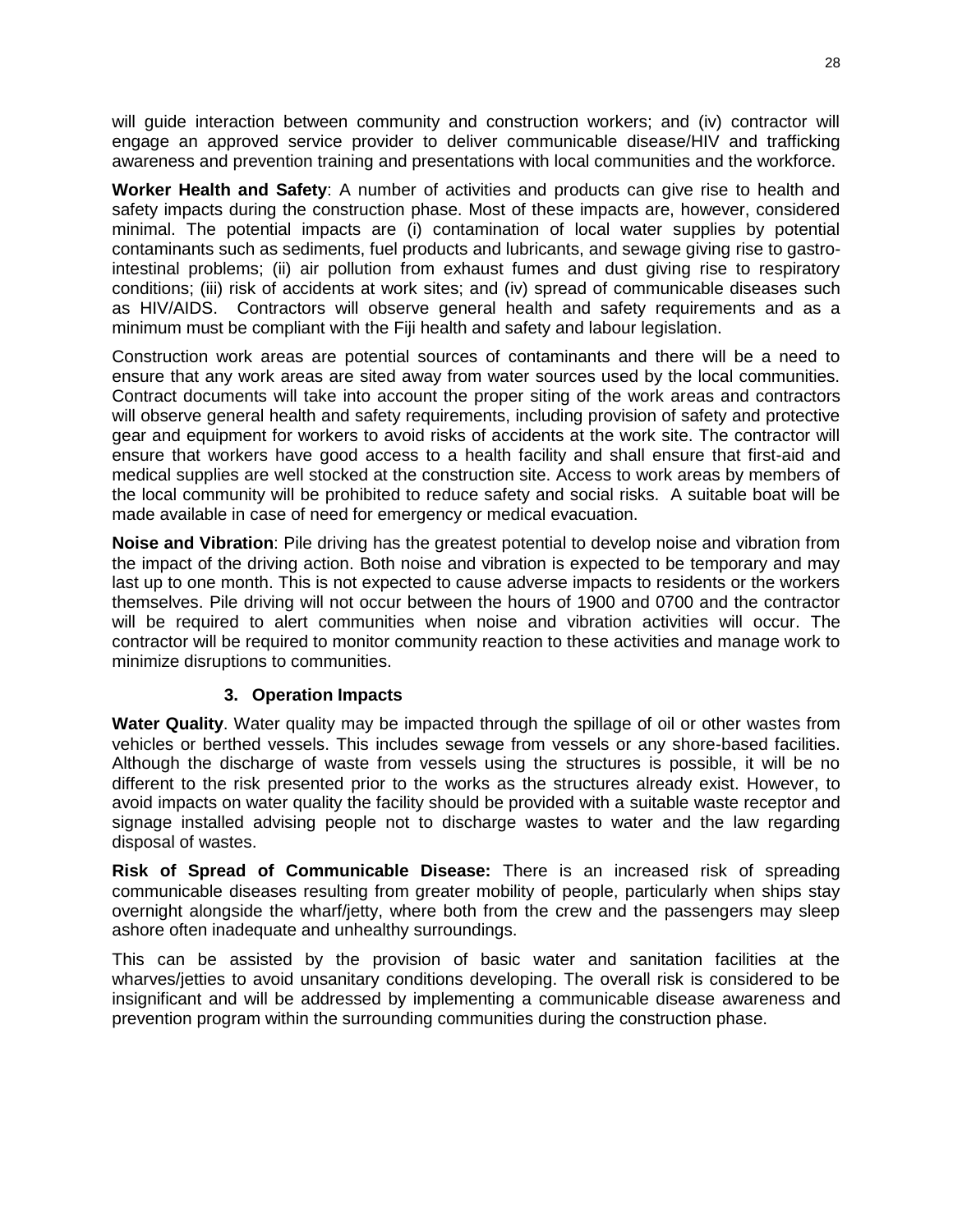# <span id="page-32-0"></span>IV. SAFEGUARDS PROCEDURES FOR SUB-PROJECTS AND/OR COMPONENTS

The following provides the steps in the assessment of sub-projects. The process complies with Fiji legislation and has additional requirements to meet the common safeguards approach developed by ADB and WB.

#### <span id="page-32-1"></span>**A. Screening and Categorization**

#### **Step 1. Screening for environment category of sub-projects.**

The **first stage** in the assessment is screening of project impacts to determine the potential risks and required level of assessment as well as the type of safeguards documents/instruments required (e.g. ESMP/LARP). The significance of the project's environmental impacts determines the environmental categorization of the project. As most sub-projects relate to existing structures, it is likely that each sub-project will be Category B or C.

Category A projects are not eligible for financing under the project. The rationale for this is that the ADB and World Bank have not worked substantially with the Government of Fiji for an extended period and accordingly the DoE and FRA have limited safeguard experience and capacity to work with MDB funded projects. Accordingly, it was considered prudent by all parties (ADB, WB and GoF) that sub projects with potentially significant environmental and social impacts not be funded by the project. Accordingly only Category B and C project will be funded.

The final objective of the categorization is to ensure that all social and environmental impacts are avoided, minimized or properly mitigated. The screening forms in Annex 2 are provided for this purpose.

The screening process is summarized in Box 1.

#### **Step 1. Screening for environment category of sub-projects.**

- Project staff will screen sub-projects early in the identification stage and determine project boundaries and classify projects into appropriate safeguards categories using a checklist (see categorization definitions below)
- Category A projects are not eligible for financing under the project.

# **Step 2. Determining safeguards instruments to be used.**

bidders.

- The requirements of the Government of Fiji are then determined. An EIA may be required depending on the scale and nature of the sub-project. An ESMP is included as part of the EIA process.
- If a sub-project does not require an EIA under GoF legislation, but is a Category B, an EIA will still be required as per the provisions of this ESMF.
- The ESMP will form part of the bidding documents and be included as contractual obligations of the winning contractors that will carry out works. The ESMP may require site specific mitigation and as such, the ESMP will form part of the contractual obligations of the winning

In general these are the criteria for categorization of the project activities. impact identification and appropriateness of proposed mitigation measures.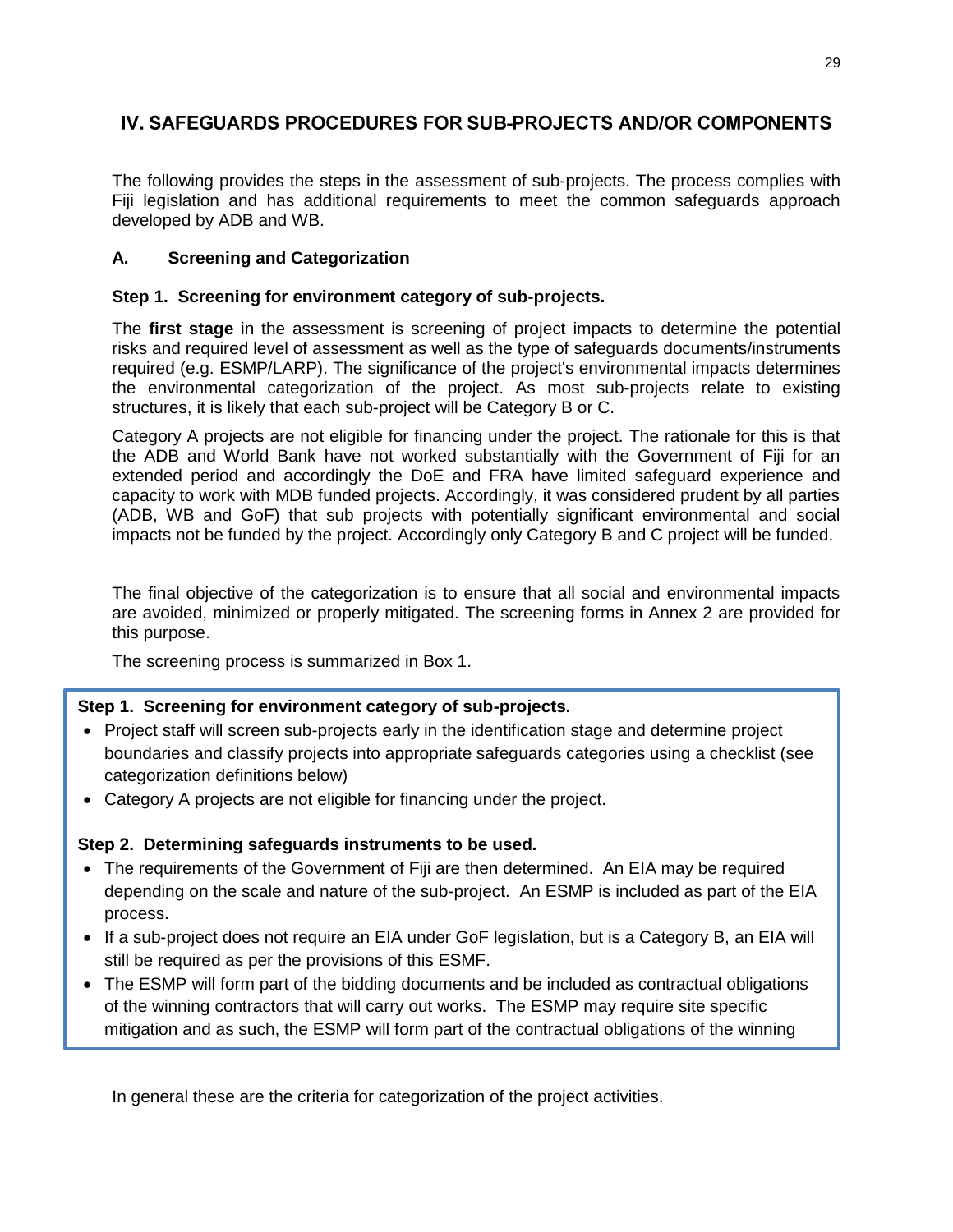- Category A. The activity is likely to have significant adverse environmental impacts that are sensitive diverse, or unprecedented. In addition the potential social and environmental impacts may be mostly adverse, the scope of impacts large in terms of area and/or the impacts difficult to mitigate. These impacts may affect an area larger than the sites or facilities subject to physical works.
- Category B. The activity has potential adverse environmental impacts on human populations or environmentally important areas--including wetlands, forests, grasslands, and other natural habitats—that are less adverse than those of Category A projects. These impacts are site-specific; few if any of them are irreversible; one or two site sensitivity ratings are medium or high and in most cases mitigation measures can be designed more readily than for Category A projects. Most road, bridge, and rural jetty and wharf construction activities will fall under this category.
- Category C. The activity is likely to have minimal or no adverse environmental impacts. Beyond screening, no further environmental assessment is required for a Category C project, although DOE may require an ESMP. Minor repairs to existing structures are likely to fall in this category.

More detail is provided in the detailed screening forms in Annex 2, however examples of criteria applied during the initial screening which would indicate that the sub-project would be Category A will include:

- (i) Sub-projects in or adjacent to protected areas (whether legally designated or informal) including any community managed areas or reserves and priority protected areas proposed in the Fiji National Biodiversity Strategy and Action Plan;
- (ii) any significant loss to mangroves or sensitive wetland;
- (iii) any permanent negative effect on a known rare, threatened or endangered species; and
- (iv) any permanent damage to physical cultural resources.

FRA will determine the appropriate categorization based on the definitions above and the detailed screening forms in Annex 2. ADB and WB will jointly review the FRA determination. If ADB and WB agree with the FRA determination and the Categorization is either Category B or C (since Category A projects cannot be funded by the project), categorization will not be an impediment to inclusion as a sub project.

#### **Step 2. Determining safeguards instruments to be used.**

The **second step in the screening** process is to determine what type and extent of assessment may be required. This stage is done in consultation with DOE as approving authority. The screening and project descriptions prepared will be submitted by the FRA as part of the screening application to DOE.

Upon receiving the screening application the approving authority will undertake a scoping stage to determine the Terms of Reference (TOR) for the environmental assessment process. The TOR will outline the level of detail required for the EIA and the ESMP. For sub-projects that do not require additional data and analysis, an ESMP may be prepared to address construction-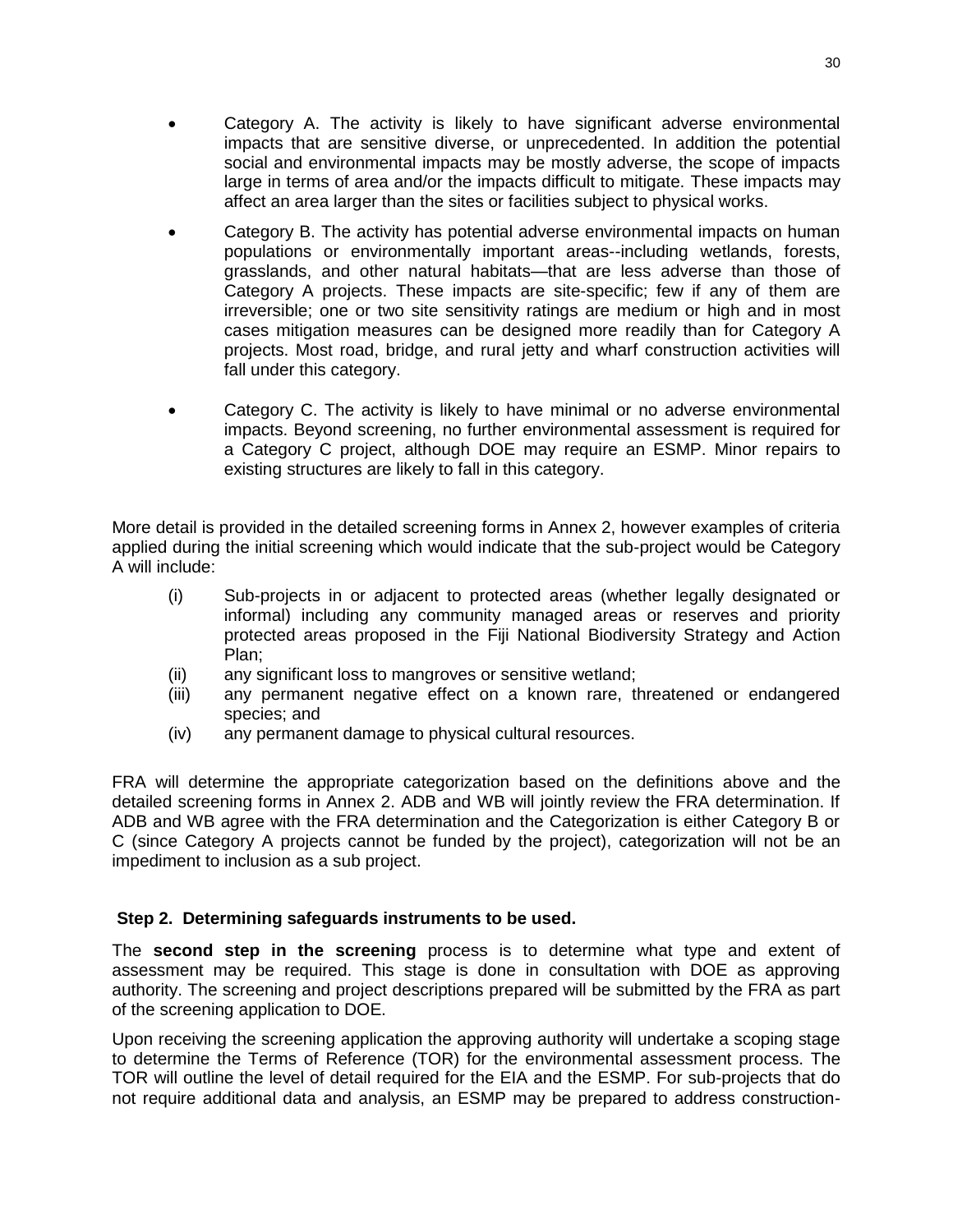related and site-specific environment and social issues rather than a full EIA study (for example for repairs of existing structures).

The required documentation/instrument for each sub-project will be determined by DOE with the support of the DSC (and the subsequent approval by ADB and WB) during the screening phase:

- The *Fiji Code of Environmental Practice (COEP)* will apply to every project to manage construction related impacts. In addition to the COEP, the following hierarchy has been established to effectively manage the potential environmental impacts associated with the sub-projects.
- *Environmental and Social Management Plan (ESMP).* For sub-projects that do not require additional data and analysis, an ESMP may be prepared to address construction-related and site-specific environment and social issues. Sub-projects to which only the COEP and an ESPM would apply would include sub-projects where the impacts are predictable, localized and readily mitigated. Examples would include works such as repair to existing structures, repaving of existing roads, re-decking of existing bridges (where no abutment work etc., is required), signage, lighting, drain clearing, maintenance (re-decking etc.,) to existing jetties etc. These sub-projects are likely to be Category C.
- *Environmental Impact Assessment<sup>4</sup>:* An EIA will be prepared for sub-projects that will require additional sub-project-specific data/information and further analysis to determine the full extent of environmental and social impacts, which cannot be supplied only by an ESMP and/or an Environmental Code of Practice (COEP). Examples of sub-projects requiring an EIA would include bridge works involving civil works, major rehabilitation works, installation of new culverts, minor realignment of a road, and new or relocated jetties/wharves. These projects are likely to be Category B.
- LARP: Required wherever land is acquired or where livelihood and income sources may be affected (See separate LARF).

During the scoping stage DOE will inspect the proposed site, may take samples from the site and consult with the proponent or any agency or person with relevant knowledge and expertise. The DOE may determine that it is appropriate to require the proponent to hold public scoping meetings at this stage to discuss the TOR. Public notice of the meeting must be given by the proponent at least seven days before the meeting on radio, television and newspaper.

In addition to the project categorization, the ADB and WB will need to approve the impact assessment and mitigation management document/instruments to be prepared prior to acceptance of sub-project for funding.

 $^4$  Environmental impact assessment (EIA) is the terminology used in Fiji's Environmental Management Act 2005. It is not equivalent to EIA in ADB's SPS or WB's OP 4.01. Within the parameters of SPS it is equivalent to an initial environmental examination as appropriate for a Category B project. All sub-projects under the Project will be Category B or C projects, and will follow the process for screening, assessment, review and implementation as set out in the ESMF prepared for the project. Category A projects are not eligible for financing under the project.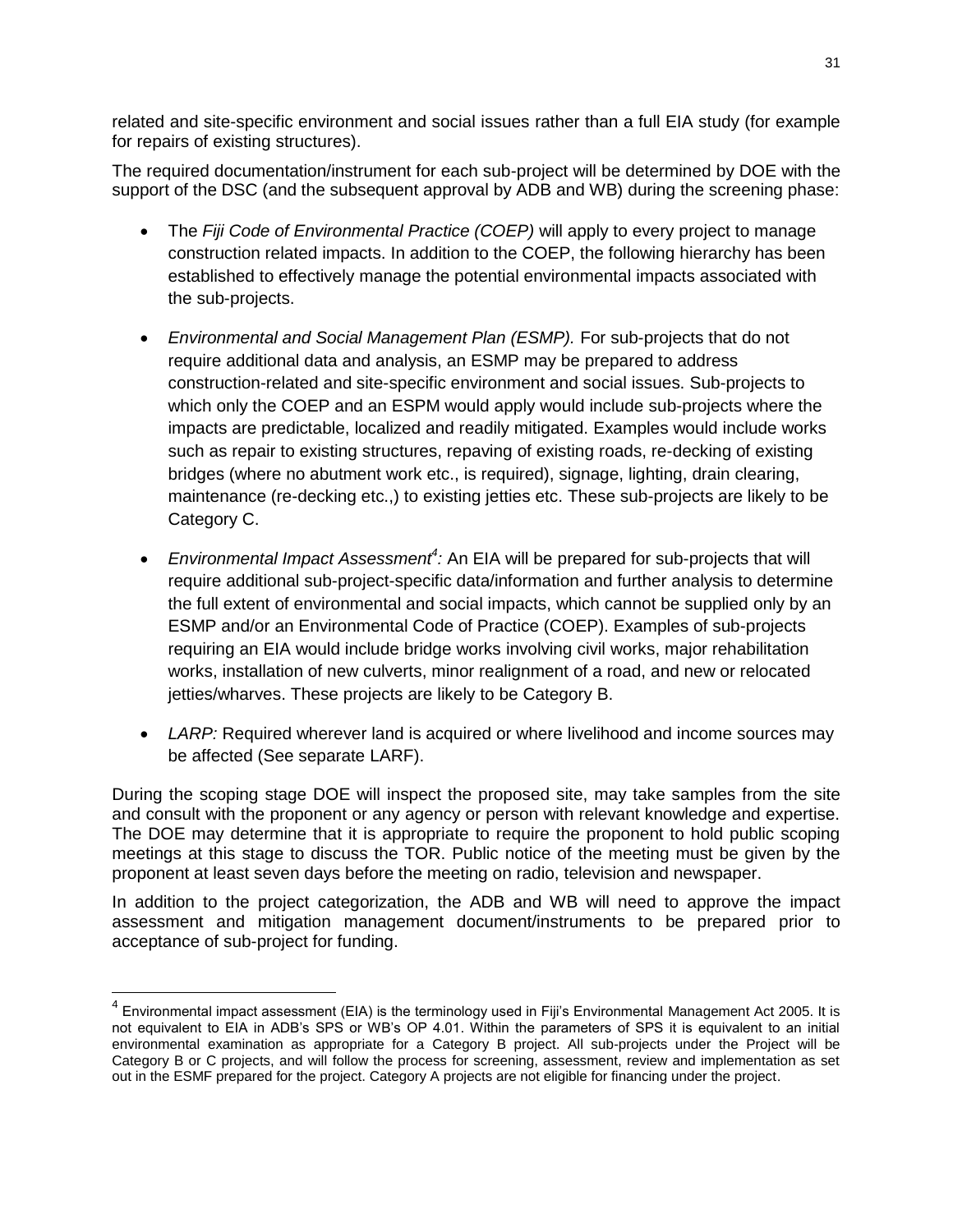### <span id="page-35-1"></span><span id="page-35-0"></span>**B. Preparation of Environmental Assessments and Environmental Management Plan**

#### **1. Environmental Impact Assessment**

Environmental assessment in Fiji is regulated by the Environment Act 2005 and the Environment Regulations 2007. The Environment Regulations establish the procedures for undertaking environmental assessment. The environmental assessment process in Fiji is similar to the requirements of the WB and ADB. However, additional requirements of WB and ADB include sections on information disclosure, assessment of alternatives and a grievance redress mechanism.

EIA study in Fiji must be undertaken by a registered consultant and be based on the TOR. The outline contents of an EIA are included in Annex 3. The EIA consists of eleven sections:

- A Executive Summary
- B Introduction
- C. Policy, Legal and Administrative Framework
- D Description of the sub-project
- E Description of the Environment
- E Anticipated Environmental Impacts and Mitigation Measures<br>F Analysis of Alternatives
- F Analysis of Alternatives<br>G Information Disclosure
- Information Disclosure, Consultation, and Participation
- H Grievance Redress Mechanism
- I Environmental Management Plan
- J Conclusions and Recommendations

At least two public consultation stages must be held during the EIA study. The first stage of consultation is held with the community at the start of an EIA study to discuss the proposal, identify any issues or concerns and obtain any relevant local information on the site is essential to avoid issues at a later stage.

Five hard copies and one CD copy of the EIA is required to be submitted to DOE. This is so that they can circulate a copy of the EIA to relevant Government agencies (e.g. town and country planning, maritime safety, rural local authorities, etc.).

Once the EIA report is submitted, DOE must appoint an EIA review consultant or review committee (s30 Environment Act 2005). The proponent must then conduct a second stage of public consultation on the EIA report, including at least one public review meeting held in the vicinity of the proposed works.

The DOE must produce a written report outlining its decision in relation to the development proposal within 35 days of the submission of the EIA report. The DOE may approval the proposal with or without conditions, not approve the proposal or recommend additional studies.

The EIA approval does not constitute approval of the proposal under any other law (for example the State Lands Act. Once EIA approval is received, the proponent must then apply for approval under any other law(s) relating to the proposal.

For the project, FRA (supported by registered consultants) will screen each of the sub-projects and submit the screening information and project descriptions to DOE, and prepare the EIA in accordance with the TOR.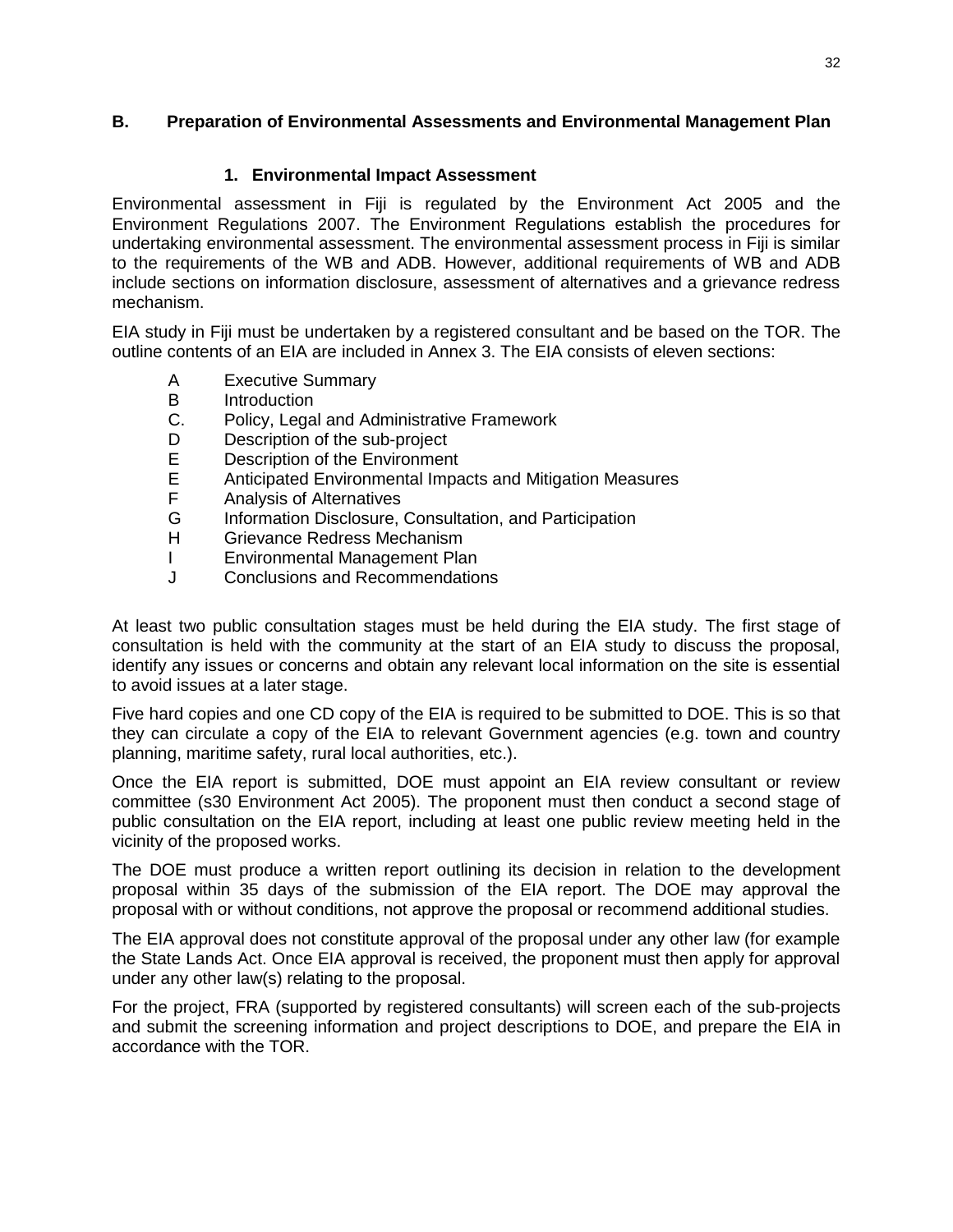## **2. Environmental and Social Management Plan**

Each environmental assessment will include an ESMP, prepared by FRA (with support from registered consultants) which sets out the mitigation and management measures to be taken during project implementation to avoid, reduce, mitigate, or compensate for adverse environmental or social impacts (in that order of priority). For some sub-projects where only repair to existing structures is proposed then it may be that only an ESMP is required to be submitted to DOE. This will be confirmed with DOE during the screening phase (see above). The following is to be included in an ESMP:

**Sub-project description.** A full description of each sub-project is to be provided in the ESMP including the rationale, development outcomes, description of the physical and social environment and details of the actual physical intervention proposed.

**Impacts and Mitigation Measures**. The ESMP will summarize the anticipated adverse environmental and social impacts and risks, describe each mitigation measure with technical details, and provide links to other mitigation plans (for example, for resettlement plans or reports) required for the project.

**Monitoring.** This part of the ESMP will describe monitoring measures with technical details, including parameters to be measured, methods to be used, sampling locations, frequency of measurements, detection limits and definition of thresholds that will signal the need for corrective actions. The reporting and disclosure procedures will also be identified. Annex 5 establishes monitoring parameters.

A monitoring committee would be set up with FRA, Consultants, DOE for monitoring of large projects. Large projects will require monthly reporting. Smaller projects do not warrant a monitoring committee and can have reporting at lesser frequency.

**Implementation arrangements.** The ESMP will include an implementation schedule showing phasing and coordination with overall project implementation and describe the institutional organizational arrangements for responsibility for carrying out the mitigation and monitoring measures.

This section of the ESMP will also identify practical measures to strengthen environmental and social management capability that can be implemented during the project. The section will estimate capital and recurrent costs and describes sources of funds for implementing the ESMP.

**Budget.** Full budget for the effective implementation of the ESMP is to be provided including allocation for any implementation support requirements and capacity development etc.

**Performance indicators.** Where possible and practical, the ESMP will describe the desired outcomes as measurable events, such as performance indicators, targets, or acceptance criteria that can be tracked over defined time periods. Environmental standards for air quality and discharge are provided in schedules to the Environment Management (Waste Disposal and Recycling) Regulations 2007. Where standards are not provided in the Regulations the World Health Organization standards should be used.

#### $V_{\cdot}$ **CONSULTATION AND INFORMATION DISCLOSURE**

For any sub-project requiring an environmental assessment, formal and documented public consultation and information disclosure will be required in accordance with the ADB SPS and Public Communications Policy 2011; World Bank requirements for public consultations with project beneficiaries and key stakeholders on safeguard documents; and government's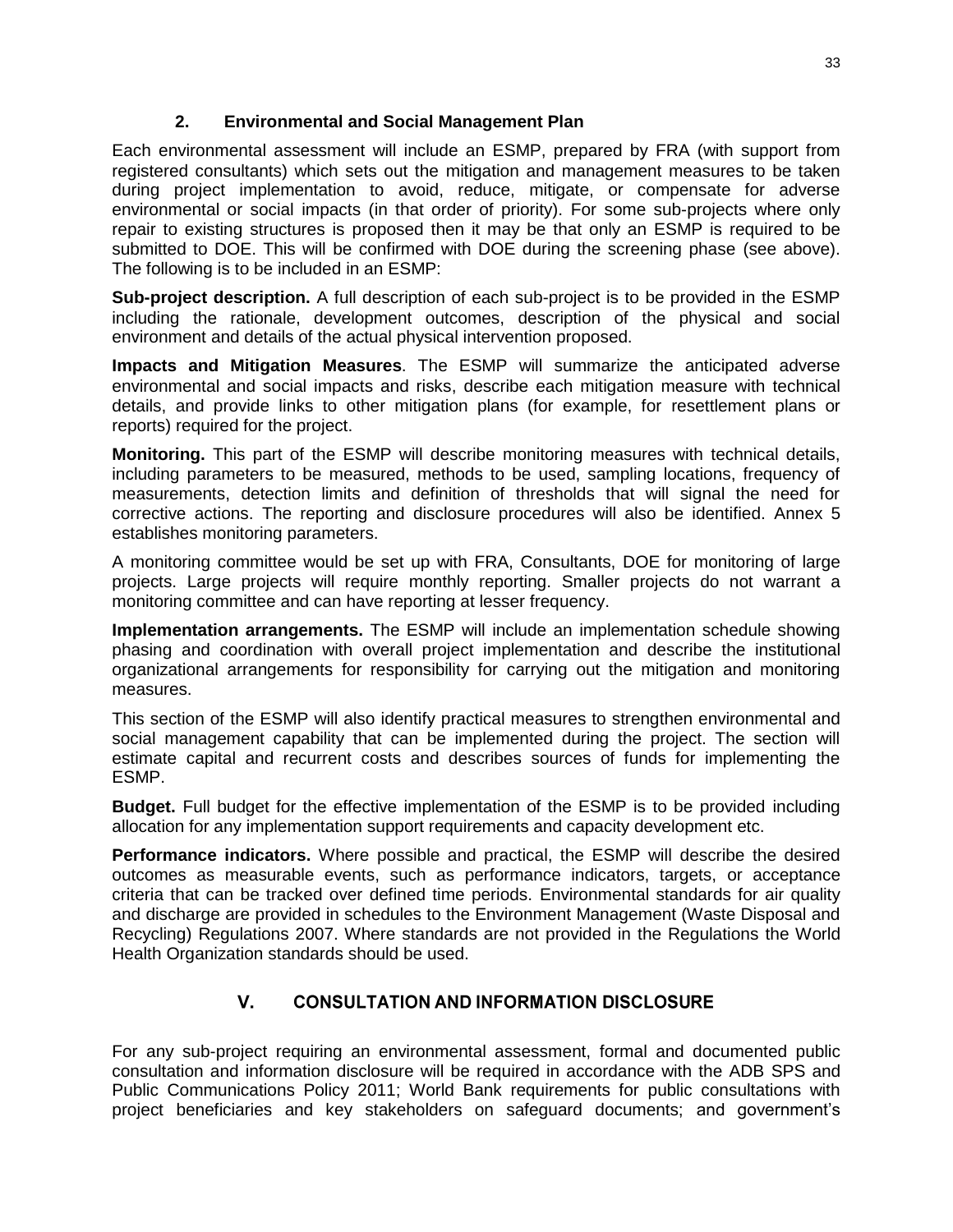consultation and information disclosure requirements identified in the Environment Act. This will be done at an early stage during preparation of the assessment and is to inform stakeholders of the project components and to encourage input to help identify environmental and community issues and concerns.

The information disclosed and feedback provided at the consultation sessions will be summarized, attendance recorded, and the document attached as an annex to the EIA report. Invited participants and attendees at consultation events will include government agencies (including provincial government), village and community representatives, as well as NGOs and civil society organizations.

This ESMF will be disclosed locally in English and Fijian and be made available at the World Bank's InfoShop and on ADB website.

All consultations will follow the procedures set out in the consultation and participation plan (CPP) to be prepared for the project.

Consultation during the preparation of the ESMF was undertaken with a number of government agencies, including DOE, Nadroga/Navosa Rural Local Authority, iTaukei, Department of Lands. Minutes of meetings undertaken during the project preparation are included in Annex 6. Key issues discussed and the manner in which they were addressed is summarized in the following table:

| <b>Issue raised/discussed</b>                                                                                                                                                                               | Approach adopted to address issue                                                                                                                                                                                              |
|-------------------------------------------------------------------------------------------------------------------------------------------------------------------------------------------------------------|--------------------------------------------------------------------------------------------------------------------------------------------------------------------------------------------------------------------------------|
| Gaps between GoF and International good<br>practice (ADB and WB)                                                                                                                                            | These gaps will be closed by the adoption of<br>an agreed ESMF which ensure compliance<br>with ADB and WB safeguard requirements.                                                                                              |
| Respective roles in organization<br>of<br>consultation can be unclear                                                                                                                                       | Clarity provided in ESMF through<br>the<br>requirement that FRA undertake "Meaningful<br>Consultation"                                                                                                                         |
| Owners of land can be hard to find as (on<br>average) 60% do not live on the land                                                                                                                           | Both Lands and the iTaukei Land Trust Board<br>have established processes for this and the<br>project will undertake Full Prior and Informed<br>consultation leading to Broad Community<br>Support                             |
| Some complications arise with payment of<br>compensation for land where the "as-built"<br>survey has not been completed                                                                                     | FRA / contractor will undertake an as-built<br>completion<br>for<br>survey<br>upon<br>contract<br>management purposes. This can be used to<br>ensure any corrective payments required to<br>achieve full compensation is paid. |
| Land acquisition: Dept. Agriculture rates for<br>be out of<br>crops and<br>tress<br>date:<br>can<br>Government not supposed to pay above<br>schedule of rates (which can be below full<br>replacement cost) | Project will adopt WB and ADB requirements<br>of compensation for land and other assets at<br>full replacement cost. See LARF for more<br>details                                                                              |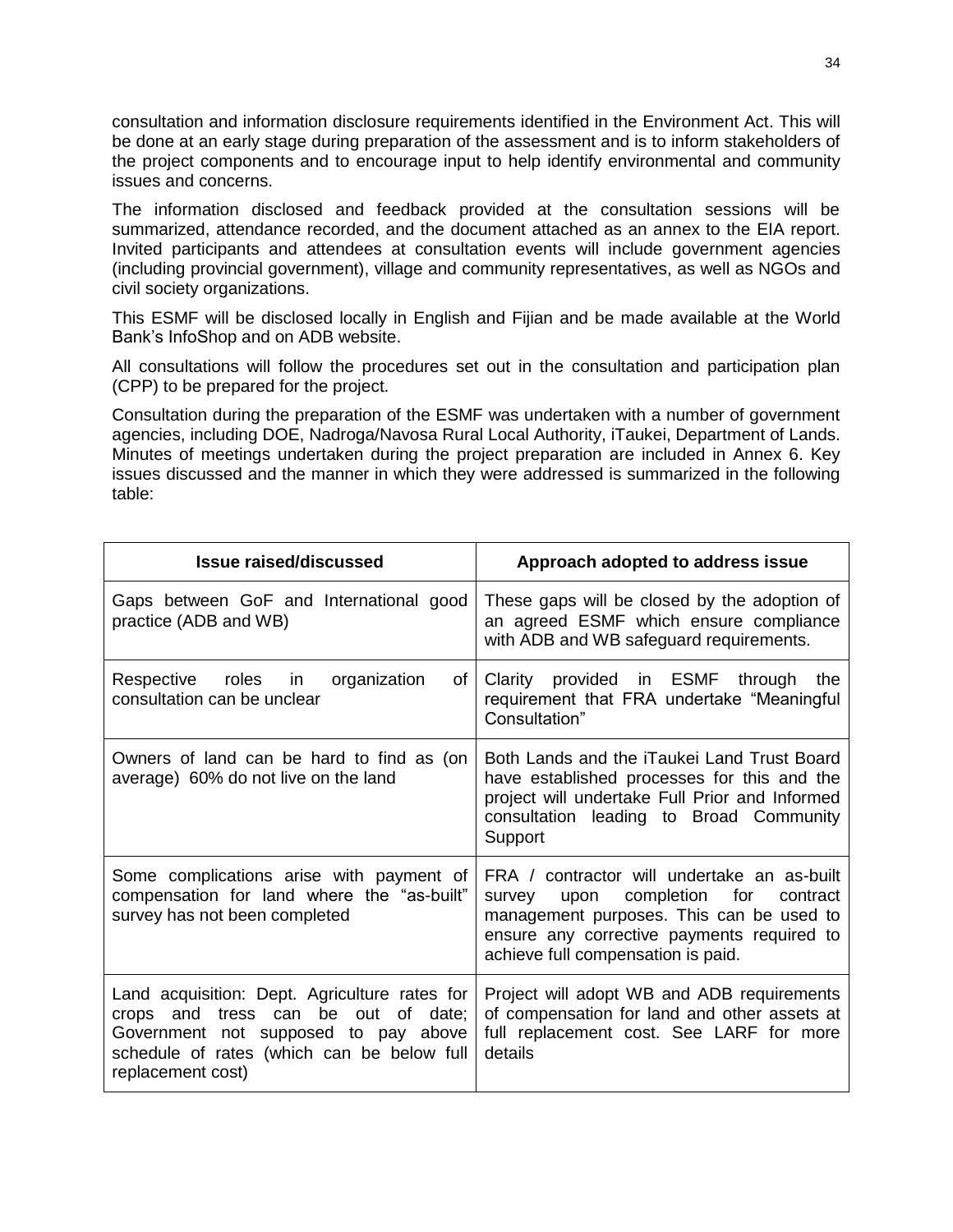| Customary land boundaries are agreed by<br>common knowledge and are not surveyed. It<br>takes about 1 day to identify the owning group<br>for a particular piece of land.                                                                                                                                                                  | Consultants supporting FRA will assist in<br>identification of land boundaries, consultation<br>arrangement and issue resolution                  |
|--------------------------------------------------------------------------------------------------------------------------------------------------------------------------------------------------------------------------------------------------------------------------------------------------------------------------------------------|---------------------------------------------------------------------------------------------------------------------------------------------------|
| ILTB is funded from 10% of the proceeds from<br>leases and sales to the state (down from 15%<br>called poundage).                                                                                                                                                                                                                          | Project will adopt WB and ADB requirements<br>of compensation for land and other assets at<br>full replacement cost. See LARF for more<br>details |
| ILTB should be the first to be approached<br>when there is a need to consult landowners on<br>customary land. Do not go directly to the land<br>occupiers as it will be difficult to tell who is/is<br>not a registered owner and who can speak for<br>the land owning group. Many agencies do not<br>do this and it causes problems later | FRA will work closely with the ILTB to ensure<br>communications with<br>land<br>owners<br>are<br>transparent and clear.                           |

#### VI. **INSTITUTIONAL ARRANGEMENTS AND RESPONSIBILITIES**

# **A. Fiji Roads Authority**

FRA will be the implementing agency for the project. FRA will be responsible for overseeing and managing project execution including compliance with project requirements (financial management, procurement, safeguards, and monitoring and evaluation). FRA will provide a fulltime environment manager. The environment manager will be consulted to ensure that the procedures and processes established in this ESMF are followed for the project. However, documentation of how the ESMF will be applied for the project will be the responsibility of the safeguards specialists within the DSC.

The role of FRA will be overall project management and decision making. Feasibility studies (including screening and analysis required for the prioritization and ranking of sub-projects, safeguards assessments and consultation), detailed designs, and supervision of construction and civil works contractor will be the responsibility of the DSC.

# **B. Design and Supervision Consultant**

The DSC will include international and national specialists to implement the safeguard tasks as required by this ESMF and the LARF. Amongst a number of others, the DSC will include: (i) environmental safeguard specialist (international) (ESS); (ii) social safeguard/resettlement specialist (international) (SSS); (iii) safeguards specialist (national) (NSS); and (iv) gender and community development specialist (national) (GCDS). The DSC will be headed by a team leader.

General environmental management responsibilities of the DSC include:

- Updating of the COEP to reflect current FRA institutional arrangements and requirements of Environmental Management Act 2005.
- Through the team leader, ensuring that the environmental and social safeguards are implemented as set out in this ESMF so as to meet intended requirements. This includes undertaking safeguards assessments during the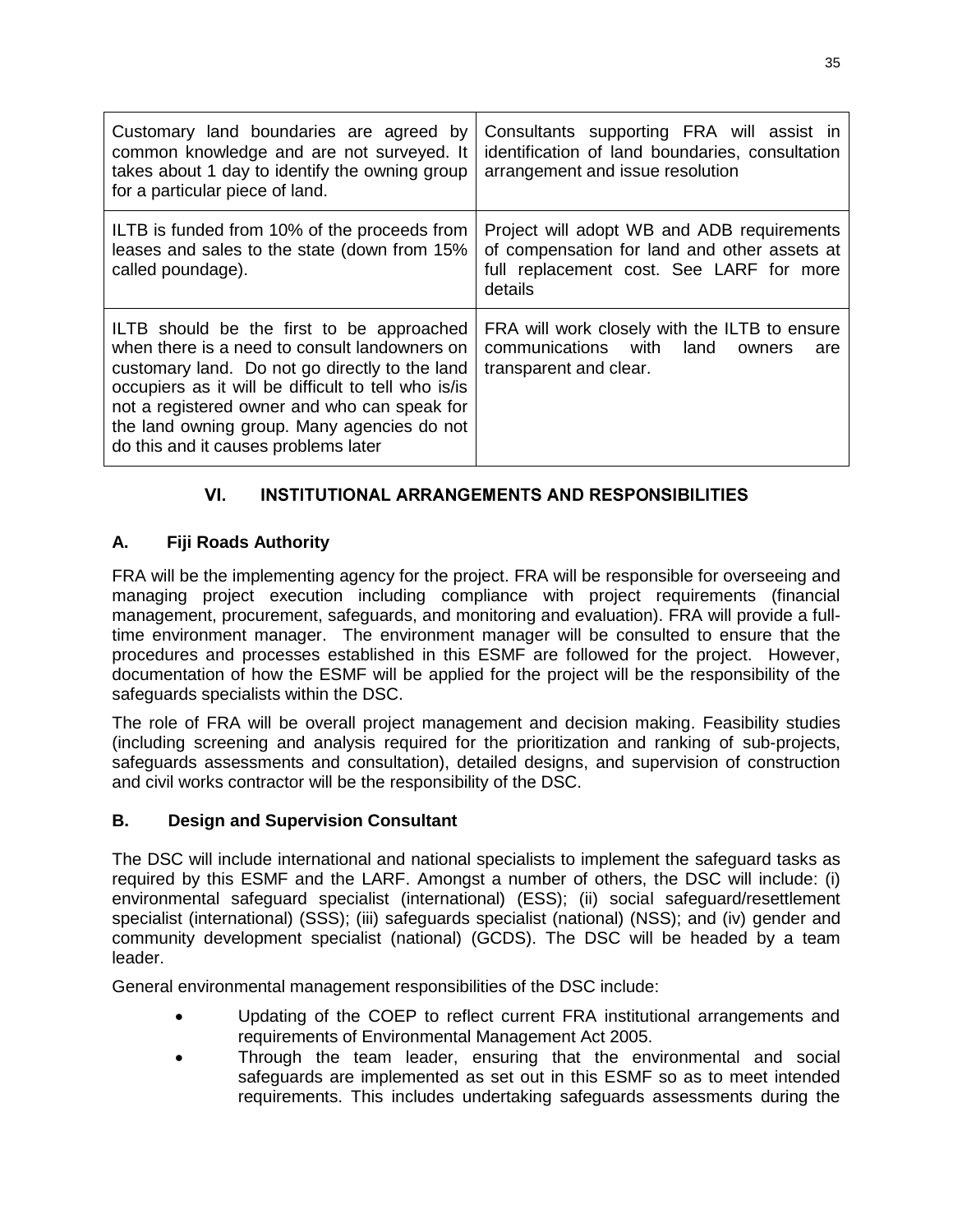feasibility study, ensuring that the ESMPs from approved environmental assessments are included as part of construction section and tendering conditions of the bid and contract documents, and monitoring is undertaken.

Supervising the implementation of the ESMP during construction.

Within the DSC team, the ESS, SSS and NSS will have specific responsibilities for implementation of this ESMF. Their duties include:

- (i) During the project inception, brief the DSC team on the ESMF and safeguard and CPP requirements that need to be implemented during the project.
- (ii) Undertaking the screening of each sub-project (including individual components such as water crossings at different locations) and identify main environmental impacts and prepare project descriptions.
- (iii) Prepare the development consent applications including sub-project descriptions and the screening forms, and after approval by FRA submit to DOE for assessment determination.
- (iv) Prepare the assessments (EIA or just ESMP as determined by DOE) for the selected or prioritized sub-projects as required to meet the requirements of this ESMF.
- (v) Undertake adequate consultations with affected people and studies of the subproject area/catchment to identify baseline conditions and impacts;
- (vi) Ensure that disclosure of the draft assessments is done in accordance with the project's CPP in compliance with ADB's Public Communications Policy (2011), WB and government requirements.
- (vii) Submit the environmental assessment to DOE. Arrange for a copy and the conditions of the EIA issued by DOE to be sent to the ADB/WB.
- (viii) During pre-construction, ensure that issues that need to be addressed by the design engineers are considered. Prepare a design brief containing main requirements for action by the technical design team.
- (ix) Based on detailed designs, update the ESMP from the approved environmental assessment. Integrate the revised/updated ESMP and DOE's EIA conditions into the construction section of the bid and contract documents.
- (x) With the GCDS arrange public consultation to advise affected communities of the scope and scheduling of the sub-project and to raise awareness within the communities of the likely phasing of events that will occur within their boundaries.
- (xi) If required by the team leader, provide a review of environmental and social management aspects during bid evaluation.
- (xii) Following the award of the contract and prior to submission of the construction ESMP (CESMP), provide ESMP and safeguards induction for the contractor (if required).
- (xiii) Ensure that contractor has access to the environmental assessments and other relevant safeguard documents of the sub-projects and the EIA conditions issued by DOE.
- (xiv) Evaluate, and when satisfactory, advise team leader and/or FRA that the CESMP may be approved.
- (xv) Advise the contractor of their responsibilities to mitigate environmental and social impacts and issues associated with construction activities.
- (xvi) With the project engineer, supervise and monitor the contractor's compliance with the approved CESMP. As required, issue defect notices concerning noncompliant work which will be channeled to the contractor via the project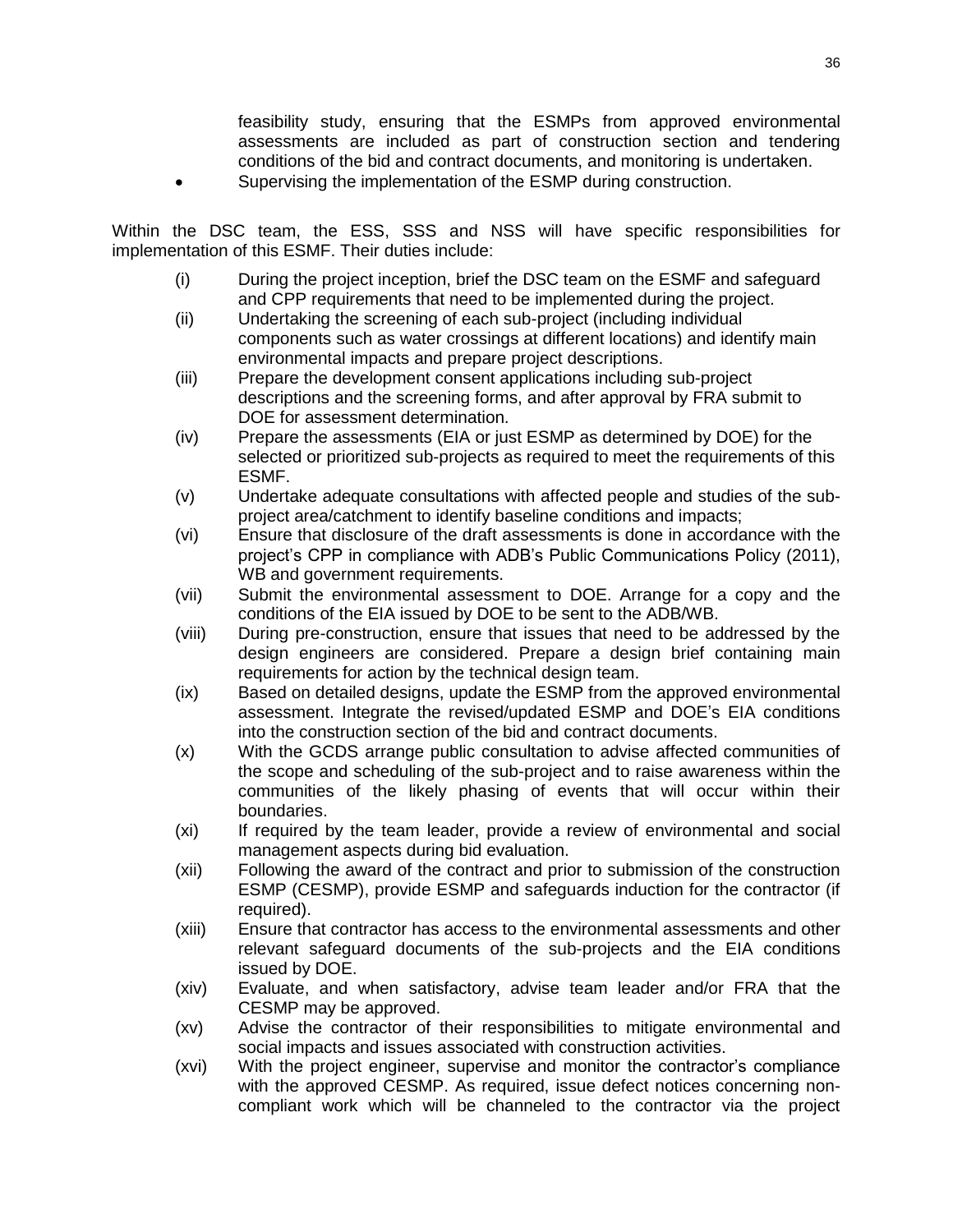engineer. Any instructions or requirements for corrective actions will be issued through the project engineer.

(xvii) Prepare reports of site visits and compliance checks at least every two months, contribute to the quarterly progress reports (summary of compliance reports and contractor's monthly reports and any other safeguards activities including training seminars or workshops and the like), and prepare safeguards monitoring reports twice per year.

## **C. The Contractor**

The contractor will be responsible for complying with the environmental management requirements included in the contract as follows:

- (i) Prior to construction commencing, the contractor will address the construction section of the ESMP which will be developed into the detailed CESMP that addresses the EIA conditions and details working statements and methodologies as required by the ESMP. It will include a monitoring plan and a reporting program. Submit the CESMP to the DSC for clearance.
- (ii) Designate an environmental and safety officer and deputy environmental and safety officer who will take lead responsibility for implementation of the CESMP.
- (iii) Provide briefings and training seminars for all workers (and sub-contractors as relevant) on the CESMP and safeguards requirements governing the project.
- (iv) Following approval of the CESMP, the contractor is required to attend a site meeting where the CESMP is further discussed to ensure that all compliance conditions are clearly understood.
- (v) The contractor's site engineer and environmental and safety officer will be responsible for daily supervision of the CESMP and supervision of necessary social and environmental mitigation measures as described in the project's safeguard documents. The contractor is required to undertake work as directed by the project engineer (who will be assisted by the ESS and NSS). If the work is non-compliant with the CESMP or conditions, the contractor must respond to the defect notice issued and rectify the issue or work.
- (vi) The contractor will cover CESMP implementation, including HIV/AIDS prevention and awareness training, necessary social and environmental mitigation measures, grievance redress, in the monthly reports that will be submitted to the DSC. The report will also contain the monthly accident/incident report.

## **D. Department of Environment**

The DOE will be responsible for: (i) respond to the initial screening application and determine what assessment is required for each sub-project and review the assessment reports when submitted; (ii) issue EIA approval with or without conditions or advise on why it has not been approved; (iii) participate in a monitoring committee and review monthly monitoring reports (for larger projects), iv) undertake periodic monitoring of the sub-projects and implementation of EIA conditions as required; and (v) undertake to review the environmental grievances or complaints that cannot be resolved through the GRM.

## **E. Asian Development Bank/World Bank**

During the project, the ADB and WB will provide support to FRA as required during review missions and at other times as required. ADB/WB will play a role in a number of key steps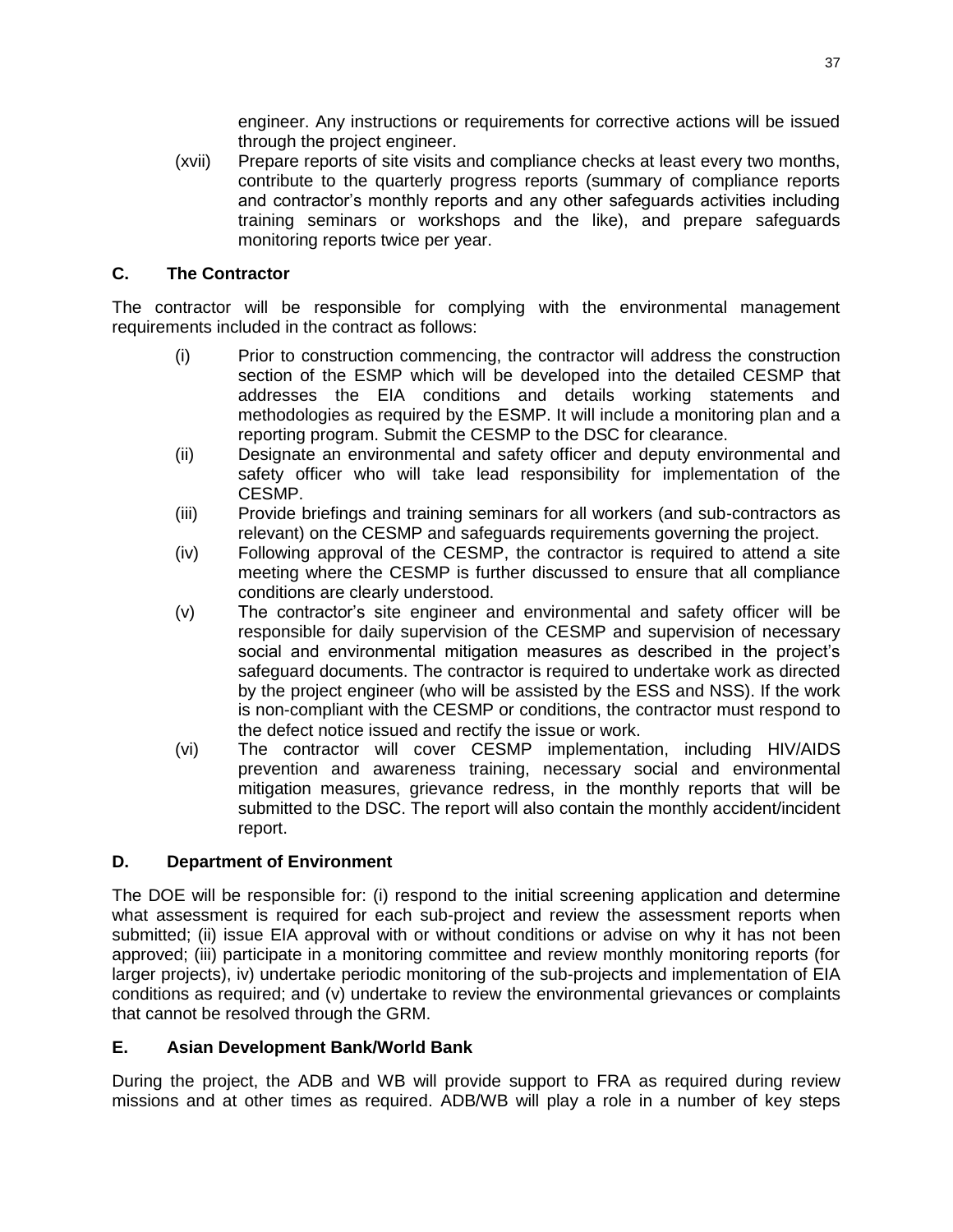including review and clearance of environmental assessments prepared for sub-projects and safeguards monitoring reports and disclosure of these documents as per Public Communication Policy 2011 and WB requirements. Review missions will review the procedures being implemented by DSC, FRA, and the contractor, and will include review of screening, assessment, consultations, ESMP updating, bid documents, and monitoring.

Table 3 below shows the role played by ADB and WB at each respective step where:

- "Input" designates contribution to preparatory activities and
- "Joint" designates clearance activities

Table 3: Role played by ADB and WB at each respective step

| <b>Safeguards</b>                                                                                                 | <b>ADB/WB</b> | <b>Notes</b>                                                                                                                                                                                                                                                                                                                                                           |
|-------------------------------------------------------------------------------------------------------------------|---------------|------------------------------------------------------------------------------------------------------------------------------------------------------------------------------------------------------------------------------------------------------------------------------------------------------------------------------------------------------------------------|
| Environmental                                                                                                     |               |                                                                                                                                                                                                                                                                                                                                                                        |
| Screening of sub-projects                                                                                         | Joint         | The ESMF will guide GoF in categorizing sub-<br>and identifying<br>required safeguards<br>projects<br>instruments to be carried out. Sub-project selection<br>criteria will exclude sub-project with significant<br>environmental impact (Category A projects) as per<br>the definition in the ADB SPS 2009 and the WB OP<br>4.01 (OP 4.01). Annex 2 forms to be used. |
| Submit and review EIA<br>application for sub-projects                                                             | Input         | DOE's<br>EIA<br>Screening<br>Application<br>form<br>(EMA/EIAP1) to be completed by FRA/DSC and<br>jointly reviewed by ADB/WB.                                                                                                                                                                                                                                          |
| Prepare ToRs for EIA<br>Consultant                                                                                | Input         | Preparer of assessments must be accredited and<br>registered with DoE. An ESMP is included as part<br>of the mitigation process for specific sub-projects.                                                                                                                                                                                                             |
| Prepare EIAs for sub-projects                                                                                     | Input         | Carry out public consultations on results of EIAs<br>and proposed ESMPs based on process and<br>content set out in ESMF.                                                                                                                                                                                                                                               |
| <b>Clear EIA/ESMPs</b>                                                                                            | Joint         | ADB and WB jointly review and clear EIAs.<br>Preparation and clearance of EIAs must be<br>completed and DoE issues permit before works<br>can commence.                                                                                                                                                                                                                |
| Ensure ESMPs included as<br>part of bidding documents and<br>in final contracts of winning<br>bidders             | Input         | ESMP included in bid documents for each sub-<br>project. Costs for specific items integrated with Bill<br>of Quantities (BoQs) for civil works. ADB to confirm<br><b>ESMPs</b><br>included<br>when<br>reviewing<br>bidding<br>documents.                                                                                                                               |
| <b>Clear Construction ESMPs</b><br>(CESMP)                                                                        | Joint         | cleared<br>jointly<br>by<br>ADB/WB<br><b>CESMPs</b><br>and<br>government before works commence.                                                                                                                                                                                                                                                                        |
| Monitor implementation and<br>compliance of approved<br><b>CESMPs and review</b><br>monitoring reports submitted. | <b>Joint</b>  | Two supervision missions to<br>be carried out<br>annually. GoF to prepare and disclose compliance<br>monitoring reports prior to arrival of missions. ADB<br>and WB to disclose monitoring reports.                                                                                                                                                                    |
| Management of complaints                                                                                          | Input         | In the event of a complaint received by either ADB<br>or WB, each partner will inform the other through<br>official communication.<br>A common register of<br>complaints will be established.                                                                                                                                                                          |
| Social                                                                                                            |               |                                                                                                                                                                                                                                                                                                                                                                        |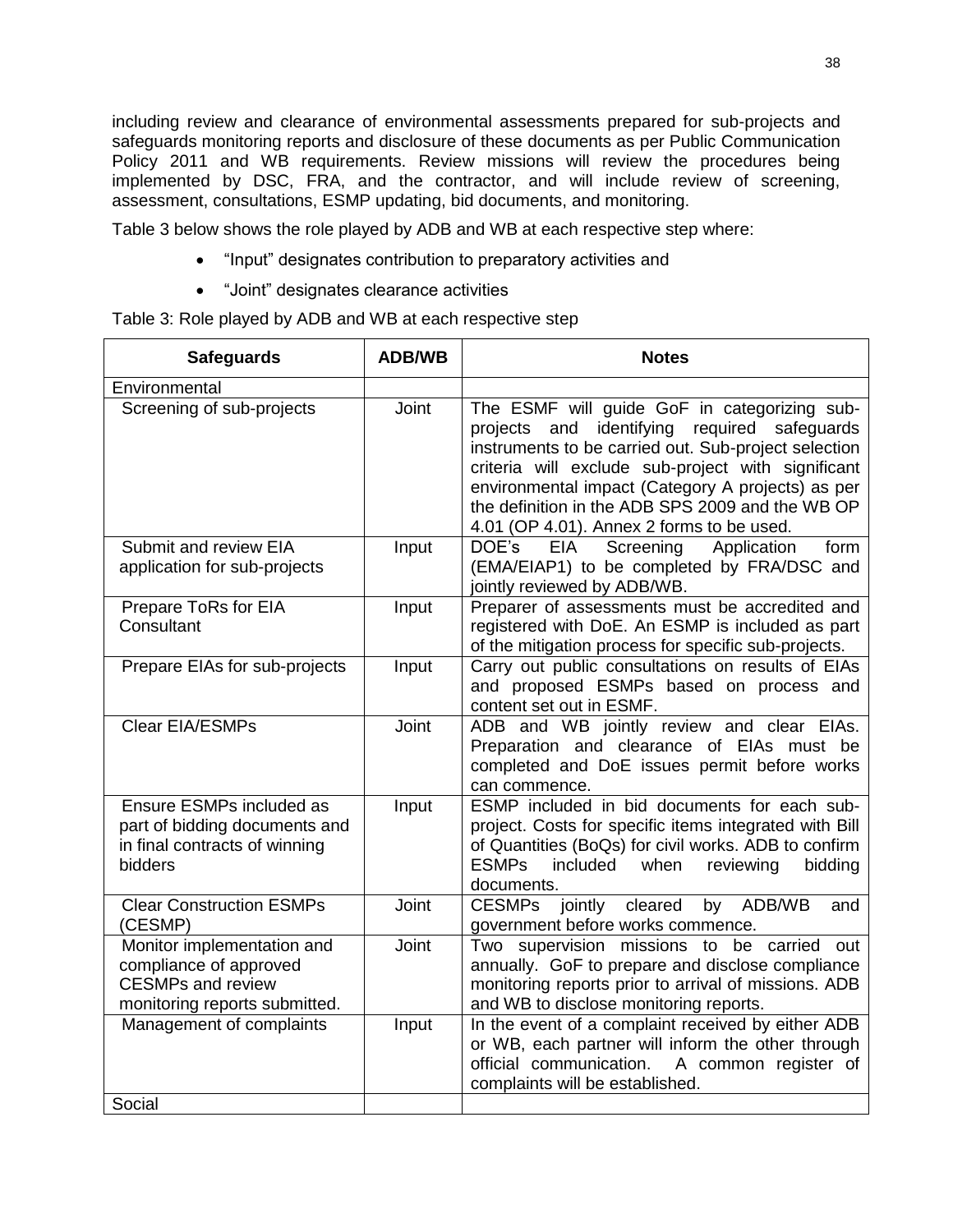| <b>Involuntary Resettlement</b>         |       |                                                                                                                                                                                                                                                                                                                                                                                                                                                                                                                                                                                                                                                                                                                                                                                                                                                                                                                                                                                                                                                                            |
|-----------------------------------------|-------|----------------------------------------------------------------------------------------------------------------------------------------------------------------------------------------------------------------------------------------------------------------------------------------------------------------------------------------------------------------------------------------------------------------------------------------------------------------------------------------------------------------------------------------------------------------------------------------------------------------------------------------------------------------------------------------------------------------------------------------------------------------------------------------------------------------------------------------------------------------------------------------------------------------------------------------------------------------------------------------------------------------------------------------------------------------------------|
| Prepare a LARP for all sub-<br>projects | Input | • In addition to WB Year 1 project/ADB sample<br>project for which a LARP was prepared, LARPs<br>will be prepared for subsequent sub-projects<br>where the acquisition of land or property, or<br>where resettlement impacts are identified.<br>FRA/IA will be responsible for preparing LARPs<br>following the LARF. Details of LARPs will<br>consider magnitude of impact.<br>• During preparation of LARPs, (i) a complete and<br>accurate count of the population and asset<br>inventory to be affected by land acquisition and<br>related impacts will be completed to determine<br>eligibility and cutoff date for compensation, and<br>(ii) valuation of lost assets for compensation or<br>asset replacement Will be undertaken following<br>methods as per the LARF, TLTB and<br>Department of Land (DoL) can assist with<br>negotiation between landowners and<br>Government, as well as land valuation process.<br>• If land owners want independent valuation of<br>property, FRA/IA to prepare ToRs to select<br>external/independent evaluator, as per LARF. |
| <b>Clear LARP/ESMPs</b>                 | Joint | ADB and WB jointly review and clear LARPs.                                                                                                                                                                                                                                                                                                                                                                                                                                                                                                                                                                                                                                                                                                                                                                                                                                                                                                                                                                                                                                 |
| Disclose and consult on LARP            | Input | Government consults on<br>LARP<br>and<br>publicly<br>discloses in sub-project areas in both Fijian and<br>English.<br>Findings from consultations<br>to<br>be<br>incorporated in, and clearances obtained of LARP<br>from ADB and WB prior to commencement of civil<br>works. WB discloses LARP on InfoShop following<br>internal clearance. ADB discloses LARP on its<br>website.                                                                                                                                                                                                                                                                                                                                                                                                                                                                                                                                                                                                                                                                                         |
| Implement LARPs                         | Input | • Implementation will be carried out by FRA with<br>support from TTLB and DoL. If there is potential<br>for disputes, advice from ADB/WB regional<br>safeguard advisor to be obtained.<br>• Payments for any form of compensation must be<br>made prior to the commencement of works and<br>in accordance with cut-off date for determining<br>eligibility (i.e., prior to impacts being<br>experienced).                                                                                                                                                                                                                                                                                                                                                                                                                                                                                                                                                                                                                                                                  |
| No objection to start<br>construction   | Joint | ADB and WB provide no objection to start civil<br>works after resettlement measures set out in LARF<br>and LARP have been implemented. Payments for<br>any form of compensation must be made prior to<br>the commencement of works (i.e. prior to impacts<br>being experienced).                                                                                                                                                                                                                                                                                                                                                                                                                                                                                                                                                                                                                                                                                                                                                                                           |
| Monitor resettlement process            | Input | implementation<br><b>FRA</b><br>to<br>monitor<br>of<br>land<br>acquisition/resettlement activities<br>following<br>the<br>internal monitoring procedures (including formats)                                                                                                                                                                                                                                                                                                                                                                                                                                                                                                                                                                                                                                                                                                                                                                                                                                                                                               |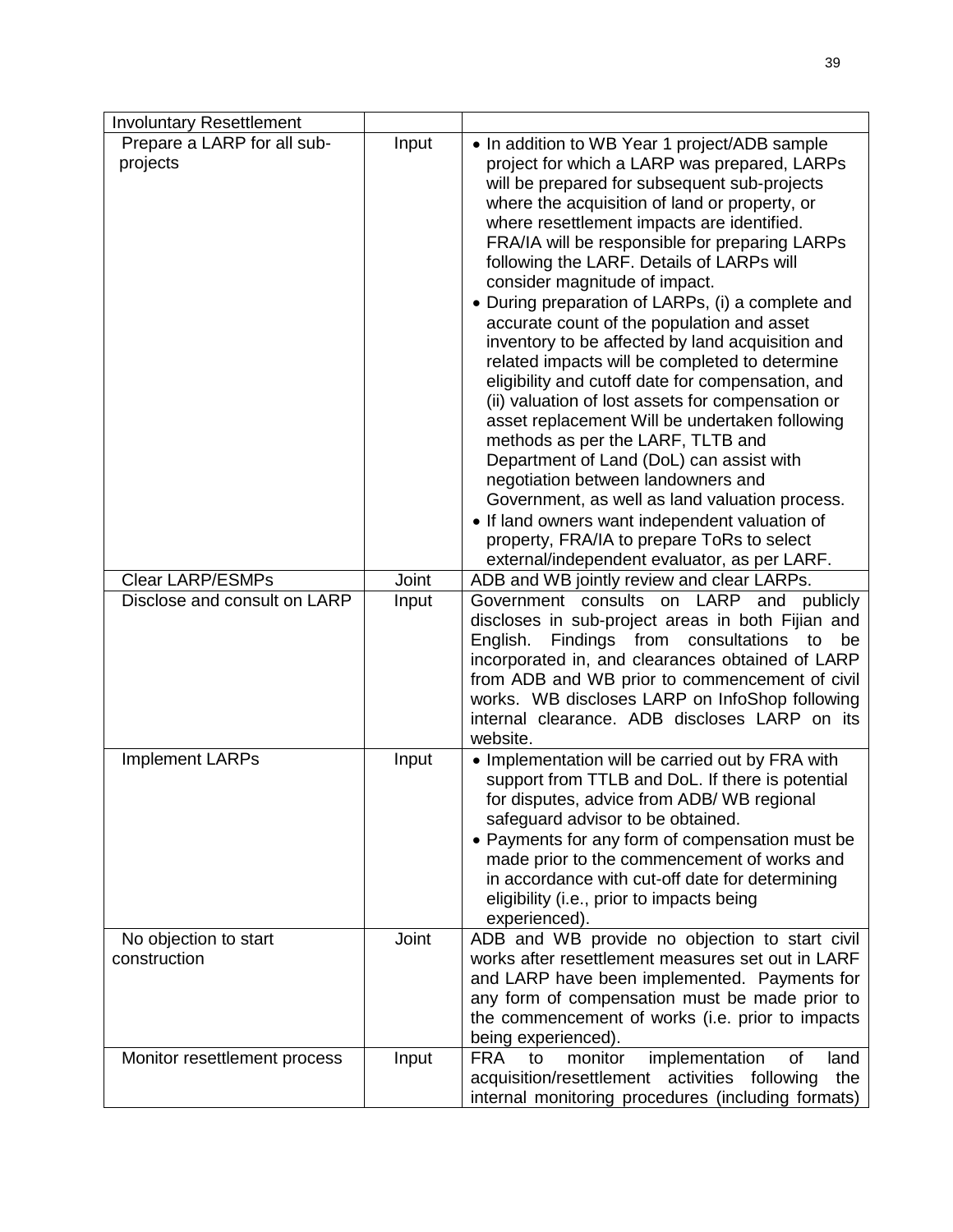|                           |       | and responsibilities described in LARF and LARP.                                                                                                                                                                        |
|---------------------------|-------|-------------------------------------------------------------------------------------------------------------------------------------------------------------------------------------------------------------------------|
| Review monitoring reports | Joint | ADB and WB teams ensure that monitoring reports<br>are prepared and submitted according to schedule<br>provided in the LARP. Monitoring reports reviewed<br>by resettlement specialist and comments conveyed<br>to FRA. |
| Management of complaints  | Input | In the event of a complaint received by either ADB<br>or WB, each partner will inform the other through<br>official communication. A common register of<br>complaints will be established.                              |

#### VII. **GRIEVANCE REDRESS MECHANISM**

The grievance redress mechanism (GRM) will be based on traditional systems for conflict and dispute resolution and will be used to resolve, as far as possible, problems, concerns or grievances created by the project. The GRM is also integrated into the LARF and the LARPs prepared for future sub-projects.

The following process is to be used and is based on the principle of dealing with concerns as far as possible directly at sub-project level as a first stage. If this cannot be resolved then the grievance will be referred to the environment manager in FRA.

## **A. During construction**

The contractor's responsibility in respect of consultation and communication will be set out in the CPP and the relevant section of the CPP will be integrated into the ESMP and bid and tender documents. The contractor will engage with communities primarily through the community advisory committees and specific grievance redress committees established in each sub-project area and recorded in the EIA. The protocols for behavior of workers and conduct in and around villages will be set out in the CPP and will be an element of the ESMP to help mitigate any impacts resulting from construction workforce and camp.

Affected people are in the first place to discuss their complaint directly with the Turanga-ni-Koro (elected administrative head) in their village. If the Turanga-ni-Koro supports the complaint both persons take the complaint to the contractors site office. For those who wish to remain anonymous, a register of their complaint or issue can be made on a register held with the village head. This register will be provided to the Turanga-ni-Koro as per the above.

Any complaints arriving at the contractor's site office will be recorded in a register that is kept at the site and which will be subject to monitoring. The register will record complaints by date, name, contact address and/or phone number if available, and reason for the complaint. If the complainant desires, their identity may be kept anonymous but the nature of their concern should still be recorded. A duplicate copy of the entry is given to the person making the complaint for their record at the time of registering the complaint. The duplicate copy given to the complainant will also show the procedure that will be followed in assessing the concern or complaint, together with a statement affirming the rights of the person to make a complaint. For straightforward grievances, the project engineer can make an on-the-spot determination to resolve the issue.

The register will show: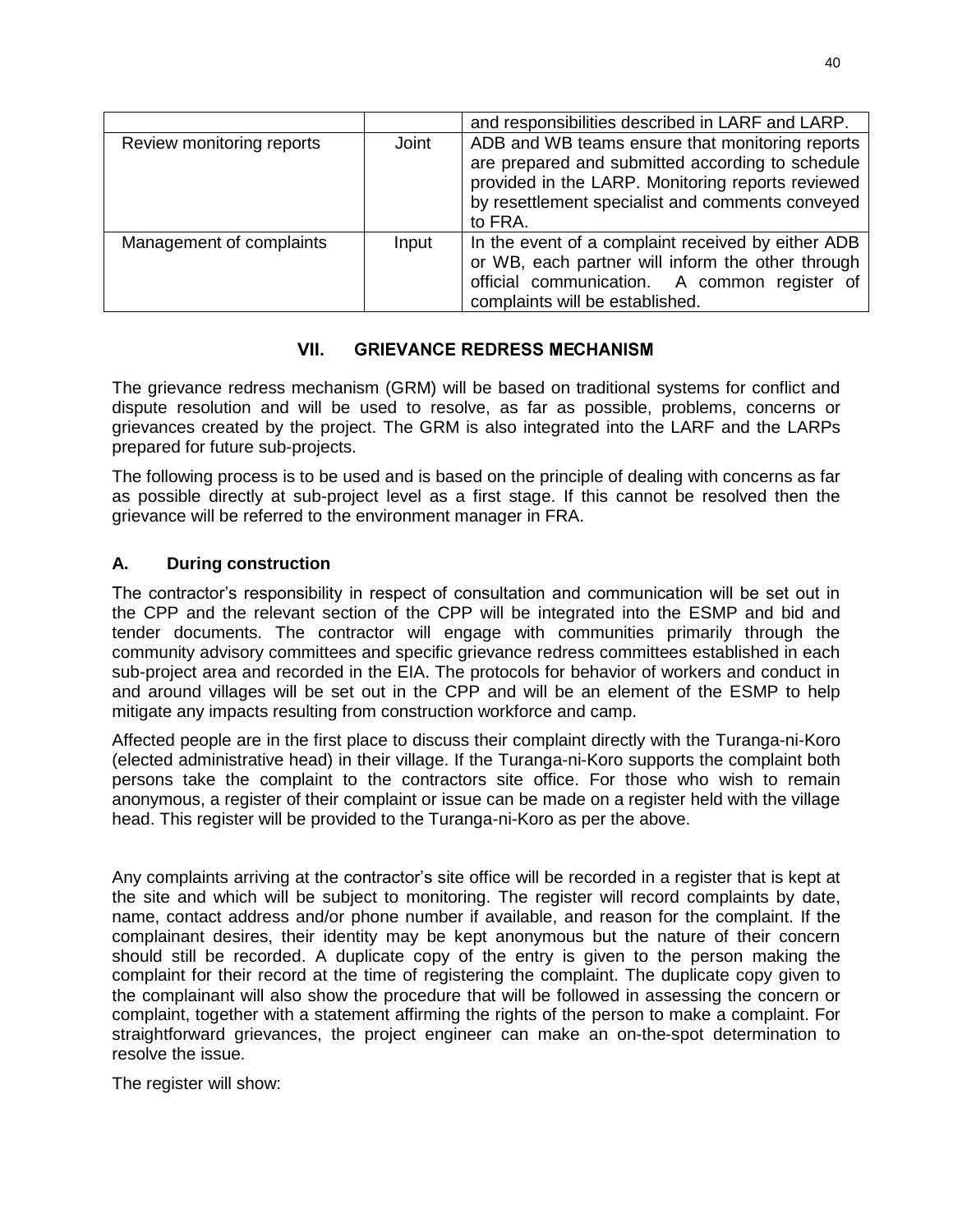- who has been directed to deal with the concern/complaint
- the date when the complaint was made
- the date when the complainant was informed of the decision, and
- how the decision was conveyed to the complainant.

The register is then signed off by the person who is responsible for the decision and dated. The register is to be kept at the front desk of the contractors site office and will be a public document. For anybody making a complaint no costs will be charged.

For more complicated complaints the project engineer will forward the complaint to FRA's environment manager. The environment manager has a maximum of five days to resolve the complaint and convey a decision to the affected person. The affected person and the Turangani-Koro may, if so desired, discuss the complaint directly with the project engineer/environment manager. If the complaint of the affected person is dismissed the affected person will be informed of their rights in taking it to the next step. A copy of the decision is to be sent to DOE.

Should the person who made the complaint or raised the issue not be satisfied, the affected person may take the complaint to DOE to review the complaint. The DOE will have 10 days to make a determination.

If the affected person is dissatisfied with the determination they may appeal to the National Court. This will be at the affected persons cost but if the court shows that the project engineer, or the environment manager have been negligent in making their determination, the affected person will be able to seek costs.

#### **B. During Operation**

The same procedure is followed except that the complaint is now directed to the FRA rather than the contractor's site office. During operation, the same conditions apply; i.e., there are no fees attached to the affected person for making a complaint, the complainant is free to make the complaint which will be treated in a transparent manner and the affected person will not be subject to retribution for making the complaint.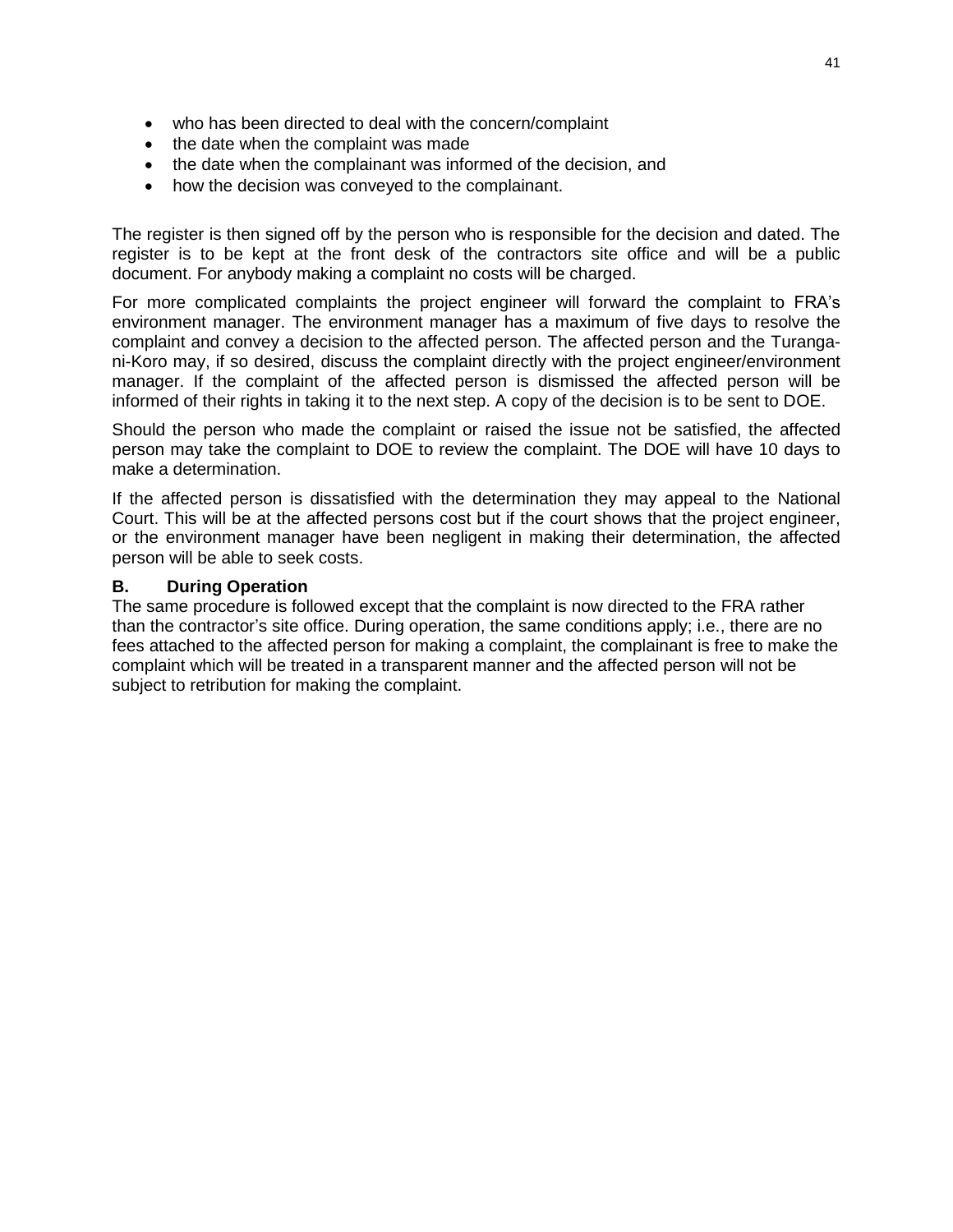Each ESMP will contain a monitoring and reporting program suitable for the sub-project. The DSC will be responsible for reviewing and updating the monitoring program to ensure that it meets the intention of the ESMP and the ESS, NSS and contractor will be responsible for carrying it out. The DSC will undertake safeguards supervision and monitoring at least every two months (monthly for larger projects – as determined by DOE during screening phase), in addition to CESMP compliance checking being undertaken on a daily basis by the project engineer. Following the supervision and monitoring checks, reports will be prepared and submitted to DOE and FRA.

The DSC will prepare quarterly progress reports that will summarize the CESMP compliance monitoring undertaken by ESS and NSS and the contractor's monthly reports. These reports will be submitted to FRA, DOE, WB and ADB.

The DSC will prepare semi-annual safeguards monitoring reports, and submit to FRA, DOE, WB and ADB. These reports will be disclosed to the public.

ADB/WB will prepare a project completion report after the project has finished. This report will summarize safeguards implementation (including any requirements for capacity building) and monitoring and comment on compliance with the ESMF).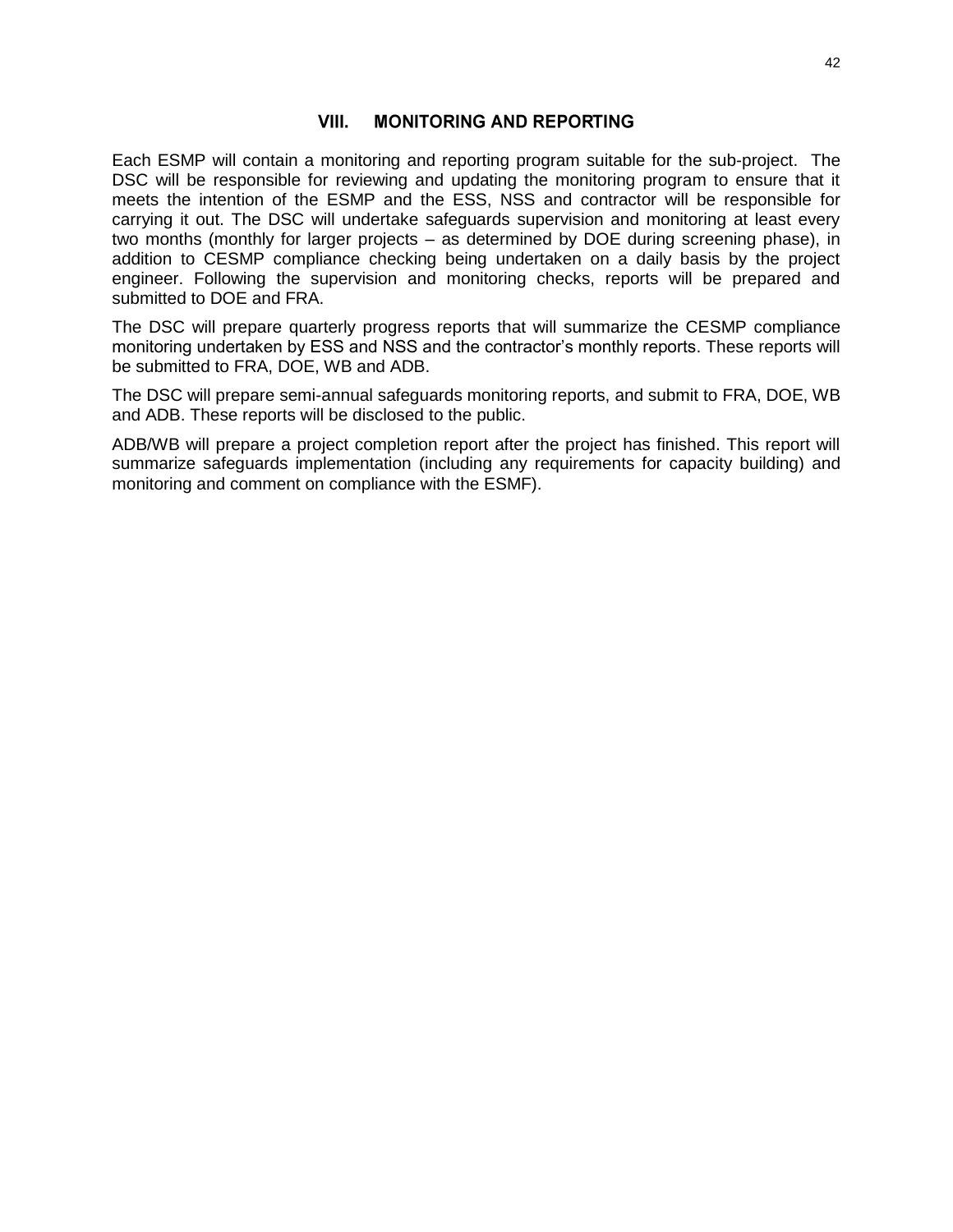## **ANNEX 1 – INTERNATIONAL AGREEMENTS AND CONVENTIONS**

### **Regional Agreements**

- (i) Natural Resources & Environment of South Pacific Region (SPREP Convention). Ratified 1989.
- (ii) Waigani Convention on Hazardous & Radioactive Wastes 1996. Bans the importation and the trans-boundary movement and management of hazardous wastes within the South Pacific region.

#### **Chemicals, Wastes and Pollution**

- (i) Convention on Oil Spill Preparedness, Response, and Cooperation (OPRC Convention). 1990. International cooperation in combating major incidents or threats of marine pollution.
- (ii) POPs Convention (Stockholm). 2001. Bans use of persistent organic pollutants.

#### **Biodiversity**

- (i) CITES, ratified 1997. Regulates trade in wild animals and plants
- (ii) World Heritage Convention. Ratified 1990. Protection of sites of Outstanding Universal Values.
- (iii) Convention on Biological Diversity (UNCBD). Ratified 1995.
- (iv) Desertification (UNCCD). Acceded 1999. Agreement to combat desertification and drought.
- (v) Convention on wetlands of international importance (RAMSAR Convention). 1971. Provides framework for conservation of wetlands of importance to migrating birds.
- (vi) Convention on the conservation of nature in the South Pacific (Apia Convention). 1989. Parties to protect areas to safeguard representative samples of ecosystems and protect indigenous species.
- (vii) UN Convention of the Law of the Sea. 1994. Equitable and efficient use of ocean resources, conservation of living resources and protection of the marine environment.
- (viii) Rio declaration (Agenda 21). 1992. Promote the sustainable use of resources.

#### **Climate**

- (i) Montreal Protocol. 1989. Phase out of substances that deplete the ozone layer.
- (ii) Ozone Layer Convention (Vienna). 1989. Protection of the ozone layer.
- (iii) Climate Change (UNFCC). Ratified 1992.
- (iv) Kyoto Protocol. Ratified 1998. Reduce greenhouse gases especially CO2 by an average of 5.2% by 2012.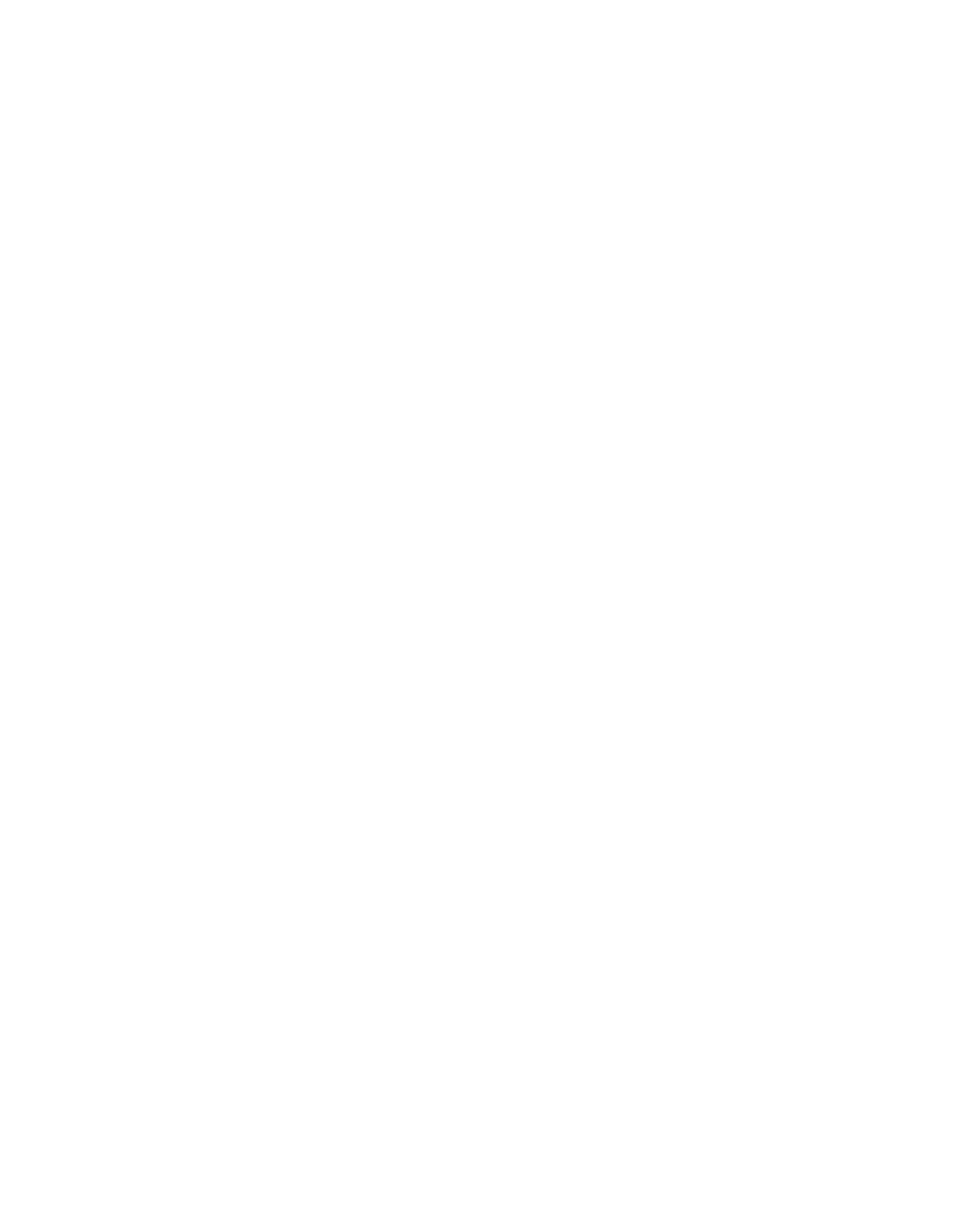# **ANNEX 2**

# **SCREENING DOCUMENTS**

# **Environmental and Social Safeguard Screening Form S.1: Social Impacts**

|     | <b>Type of Impact</b>                                                                      | <b>Yes</b> | <b>No</b> | <b>Comment</b>                      |
|-----|--------------------------------------------------------------------------------------------|------------|-----------|-------------------------------------|
| 1.  | Land - Does the Sub-project require land?                                                  |            |           |                                     |
| 1.1 | If "Yes", state how much land                                                              |            | Ha        |                                     |
| 1.2 | Was an alternative design explored to<br>decrease/avoid land take                          |            |           |                                     |
| 1.3 | If yes, how much land was required in the<br>alternative design?                           |            | Ha        |                                     |
| 1.4 | How is this land provided:                                                                 |            |           |                                     |
|     | Donation                                                                                   |            |           |                                     |
|     | Long-term lease                                                                            |            |           |                                     |
|     | Willing-seller-willing-buyer                                                               |            |           |                                     |
|     | Available government land                                                                  |            |           |                                     |
|     | Involuntary acquisition                                                                    |            |           |                                     |
| 1.5 | Is documentation attached in case of donation,<br>purchase, or use of Government land      |            |           |                                     |
| 2.  | <b>Involuntary Resettlement</b>                                                            |            |           |                                     |
| 2.1 | Are there losses of shelter?                                                               |            |           |                                     |
| 2.2 | Are there losses of income sources and other<br>assets? How many households are affected?  |            |           | List no. of households<br>affected: |
| 2.3 | Are there available resources to compensate<br>them at replacement value? Source of funds? |            |           | If yes, describe source:            |
| 2.4 | What other resettlement benefits are<br>committed to the affected families?                |            |           | If yes, describe other<br>benefits: |
| 2.5 | Have the affected household agreed to the<br>relocation?                                   |            |           |                                     |
| 2.6 | Will the project have any impacts on<br>customary fishing practices or access to           |            |           |                                     |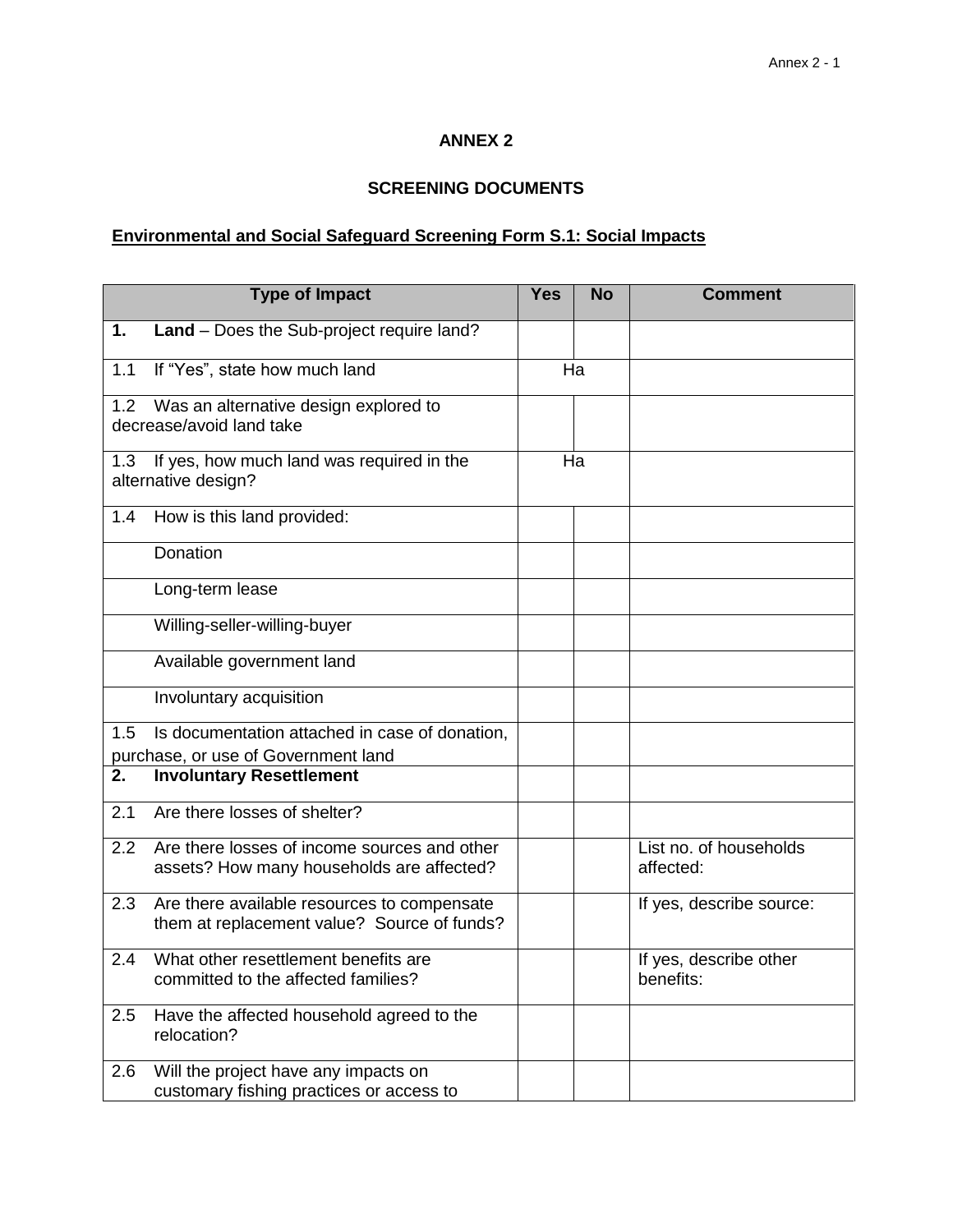|     | shared resources relied upon for livelihood<br>purposes                               |  |                                  |
|-----|---------------------------------------------------------------------------------------|--|----------------------------------|
| 3.  | <b>Indigenous People</b>                                                              |  |                                  |
| 2.1 | Are there indigenous peoples in the study<br>area?                                    |  |                                  |
| 2.2 | If "Yes", are they among the beneficiaries?                                           |  |                                  |
| 2.3 | Will they be negatively impacted?                                                     |  | Describe mitigation<br>measures: |
| 4.  | <b>Cultural Property</b>                                                              |  |                                  |
|     | Any negative impacts on cultural property such as<br>sites, historical buildings etc. |  |                                  |
| 5.  | <b>Environmental Impacts</b>                                                          |  |                                  |
|     | Attach sub-project specific check-list with                                           |  |                                  |
|     | - Possible negative impacts and                                                       |  |                                  |
|     | - Proposed mitigation measures                                                        |  |                                  |
|     | (See Environmental and Social Safeguard<br>Screening Form S.2 and S.3)                |  |                                  |
|     |                                                                                       |  |                                  |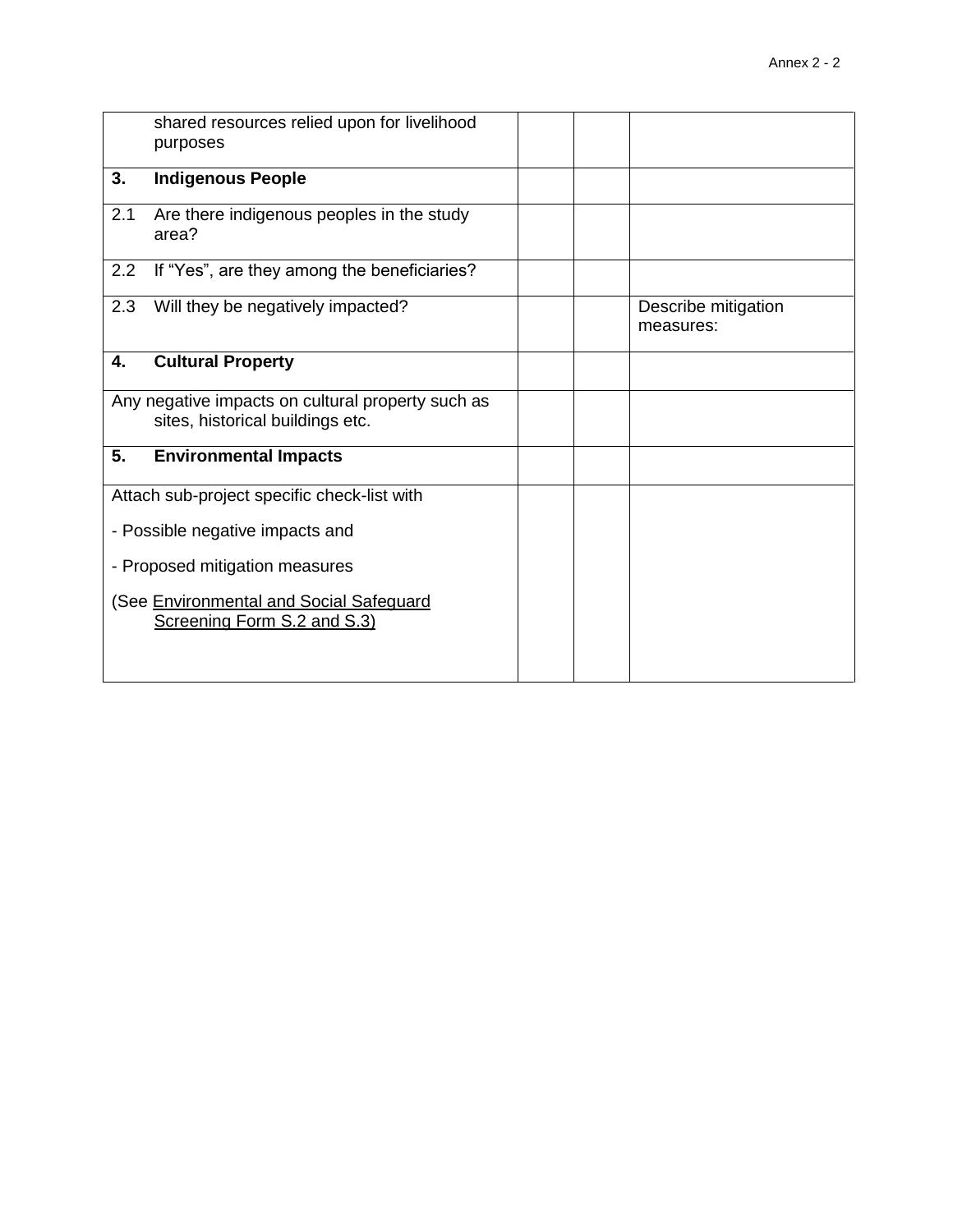# **Environmental Safeguard Screening Form S.2: Environmental Screening for Roads or Bridges**

Name of the Sub-project: \_\_\_\_\_\_\_\_\_\_\_\_\_\_\_\_\_\_\_\_\_\_\_\_\_\_\_\_\_\_\_\_\_\_\_\_\_\_\_\_\_\_\_\_\_\_\_

|                                                                                                                                                                                 | <b>Assessment {Put only one</b><br>tick $(\sqrt{})$ in each row} |                              |                                                    |
|---------------------------------------------------------------------------------------------------------------------------------------------------------------------------------|------------------------------------------------------------------|------------------------------|----------------------------------------------------|
| <b>Potential Impact</b>                                                                                                                                                         | $\overline{NO}$<br><b>Negative</b><br>Impact or                  | <b>Significant</b><br>Impact | <b>Mitigation</b><br>Plans /<br><b>Instruments</b> |
|                                                                                                                                                                                 | <b>NOT</b><br><b>Significant</b>                                 |                              |                                                    |
| Removal of vegetation.                                                                                                                                                          |                                                                  |                              |                                                    |
| Increased landslides during and after construction.                                                                                                                             |                                                                  |                              |                                                    |
| Dust pollution during construction activities.                                                                                                                                  |                                                                  |                              |                                                    |
| Risk of accidents involving construction materials,<br>pollution of water courses and agricultural lands.                                                                       |                                                                  |                              |                                                    |
| Pollution from ancillary activities like preparation of<br>asphalt, crushing of aggregate, concrete mixing, etc.                                                                |                                                                  |                              |                                                    |
| Increased erosion downstream of waterways being<br>crossed.                                                                                                                     |                                                                  |                              |                                                    |
| Disruption of aquatic ecosystem during construction due<br>to excessive sediment, discharge of waste concrete or<br>accidental spillage of oil & grease to nearby water bodies. |                                                                  |                              |                                                    |
| Increased noise due to construction and increased traffic.                                                                                                                      |                                                                  |                              |                                                    |
| Increased risk of accidents due to increased and faster<br>traffic.                                                                                                             |                                                                  |                              |                                                    |
| Generation of solid waste during construction.                                                                                                                                  |                                                                  |                              |                                                    |
| Loss of wildlife habitat which may have established.                                                                                                                            |                                                                  |                              |                                                    |
| Entry of migrants.                                                                                                                                                              |                                                                  |                              |                                                    |
| Impact to Indigenous people; effect on access, food<br>gathering, etc., during construction and operation.                                                                      |                                                                  |                              |                                                    |
| Negative reaction to public due to poor information.                                                                                                                            |                                                                  |                              |                                                    |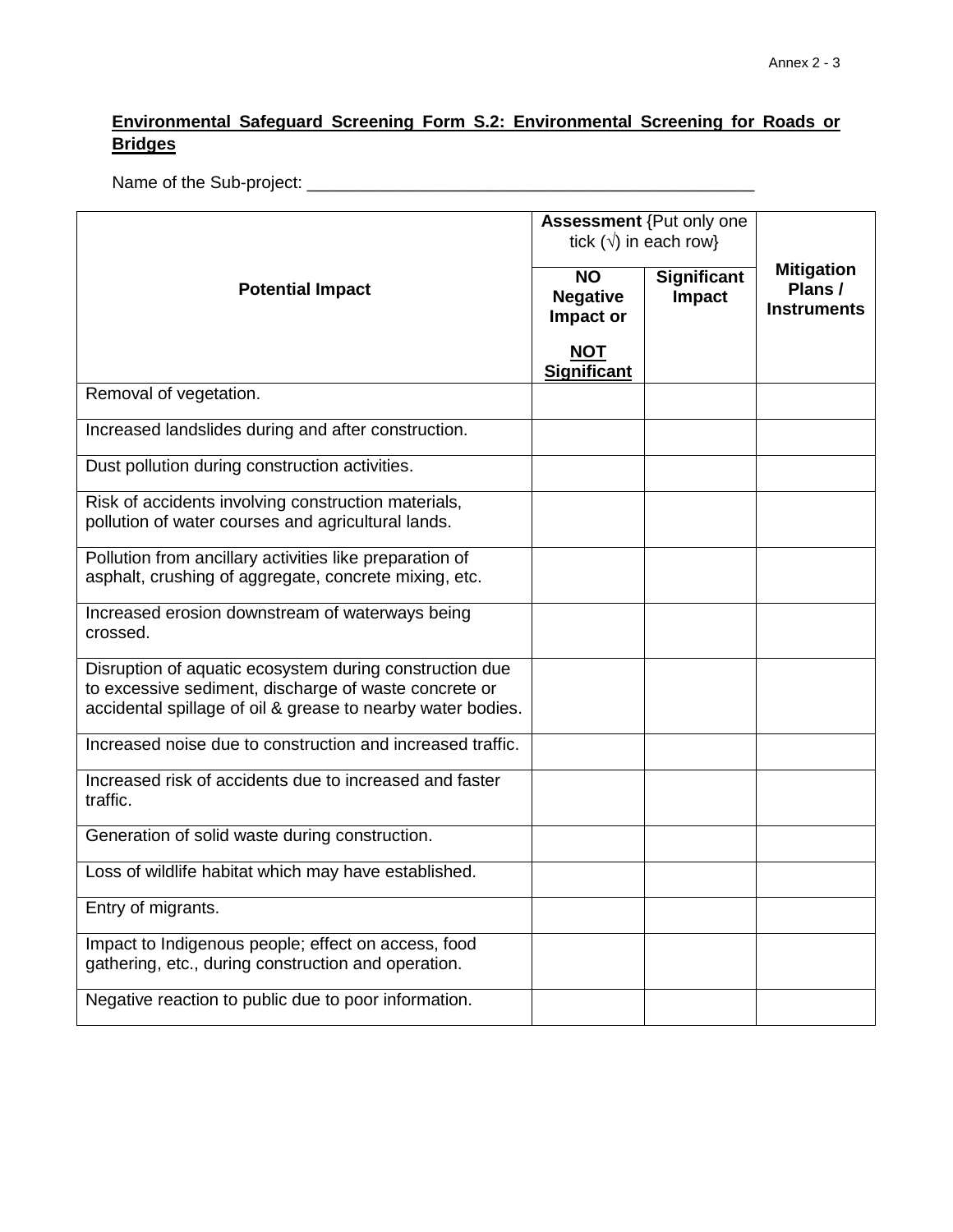# **Environmental Safeguard Form S.3: Environmental Screening for Jetties/Wharves Development**

Name of the Sub-project: \_\_\_\_\_\_\_\_\_\_\_\_\_\_\_\_\_\_\_\_\_\_\_\_\_\_\_\_\_\_\_\_\_\_\_\_\_\_\_\_\_\_\_\_\_\_\_\_\_\_\_

|                                                                                           | <b>Assessment {Put only one</b><br>tick $(\sqrt{})$ in each row} |                              |                                                    |
|-------------------------------------------------------------------------------------------|------------------------------------------------------------------|------------------------------|----------------------------------------------------|
| <b>Potential Impact</b>                                                                   | <b>NO</b><br><b>Negative</b><br>Impact or                        | <b>Significant</b><br>Impact | <b>Mitigation</b><br>Plans /<br><b>Instruments</b> |
|                                                                                           | <b>NOT</b><br><b>Significant</b>                                 |                              |                                                    |
| Safety hazards during construction.                                                       |                                                                  |                              |                                                    |
| Visual blight and dirt due to improper disposal of material.                              |                                                                  |                              |                                                    |
| Water quality impacts during construction.                                                |                                                                  |                              |                                                    |
| Localized clearing of vegetation (including mangroves)<br>and disturbance of marine life. |                                                                  |                              |                                                    |
| Increased solid waste.                                                                    |                                                                  |                              |                                                    |
| Oil and grease contamination during construction.                                         |                                                                  |                              |                                                    |
| Obstruction of natural flow of water or sediments.                                        |                                                                  |                              |                                                    |
| Uncontrolled increase of micro economic activities.                                       |                                                                  |                              |                                                    |
| Design is gender sensitive.                                                               |                                                                  |                              |                                                    |
| Entry of migrants.                                                                        |                                                                  |                              |                                                    |
| Increased traffic.                                                                        |                                                                  |                              |                                                    |
| Peace and order problems.                                                                 |                                                                  |                              |                                                    |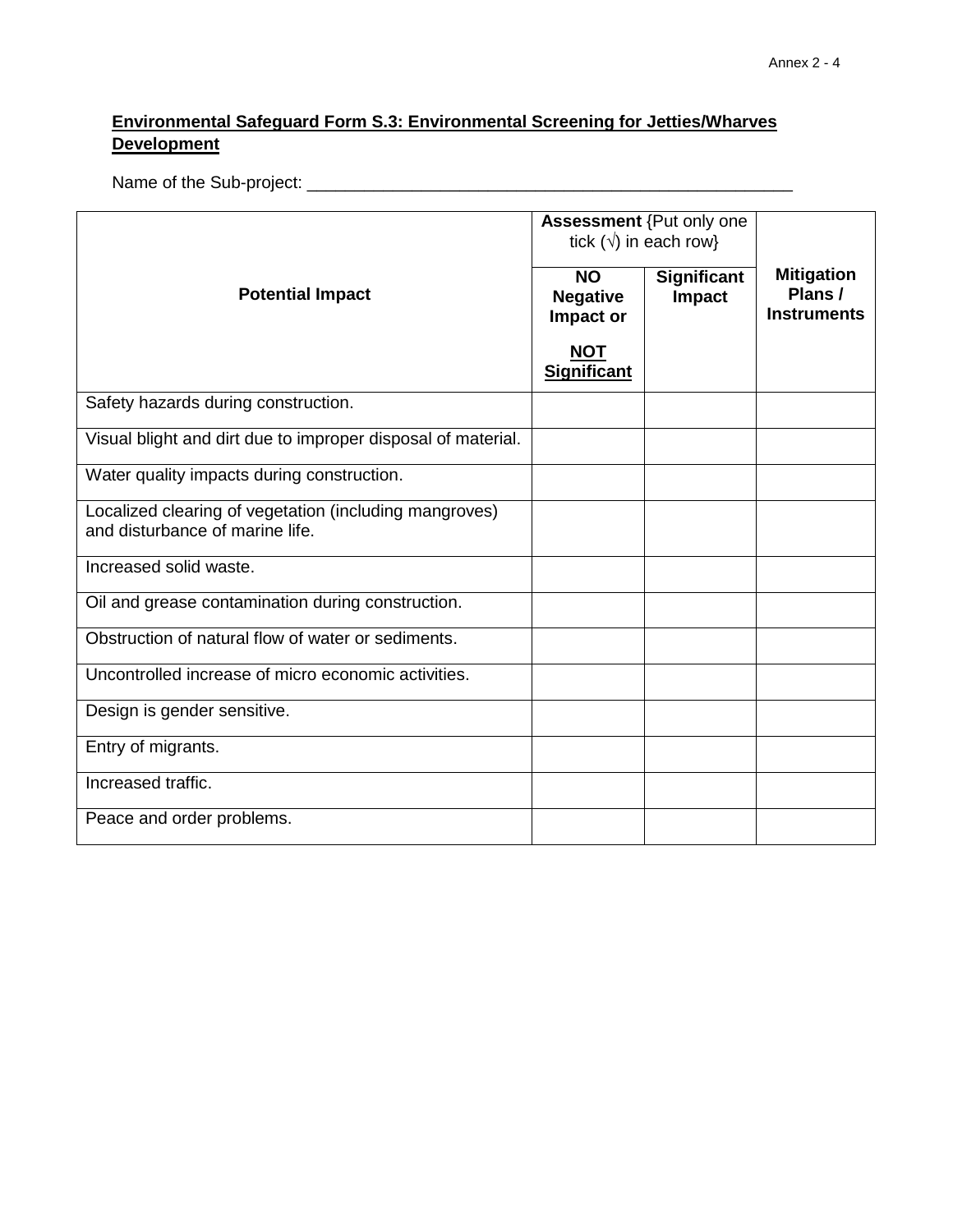# **Environmental Safeguard Form S.4: Safeguard Policy Triggering and Safeguard Document Requirements**

| Question                                                                                                                                                                                                                     |     | <b>Answer</b> | If Yes                                                           | <b>Documents</b><br><b>Required</b>                                                          |
|------------------------------------------------------------------------------------------------------------------------------------------------------------------------------------------------------------------------------|-----|---------------|------------------------------------------------------------------|----------------------------------------------------------------------------------------------|
|                                                                                                                                                                                                                              | Yes | <b>No</b>     | <b>Policy</b><br>triggered                                       |                                                                                              |
| Are the sub-project impacts likely to have<br>significant adverse environmental impacts<br>sensitive, <sup>5</sup><br>diverse<br>that<br>are<br>or<br>unprecedented? <sup>6</sup> Please<br>provide<br>brief<br>description: |     |               | OP 4.01<br>Environmental<br>Assessment<br>SPS: SR1<br>Category A | If "No": EIA/ESMP<br>If "Yes": not<br>eligible for project<br>financing as would<br>be Cat A |
| Do the impacts affect an area broader than<br>the sites or facilities subject to physical<br>works and are the significant adverse<br>environmental impacts irreversible? Please<br>provide brief description:               |     |               | OP 4.01<br>Environmental<br>Assessment<br>SPS: SR1               | If "No": EIA/ESMP<br>If "Yes": not<br>eligible for project<br>financing as would<br>be Cat A |
| Is the proposed project likely to have<br>adverse environmental<br>minimal or<br>no<br>impacts? <sup>7</sup> Please provide brief justification.                                                                             |     |               | OP 4.01<br>Environmental<br>Assessment<br>SPS: R1<br>Category C  | <b>COEP</b><br><b>ESMP</b>                                                                   |
| Is the project neither a Category A nor<br>Category C as defined above? <sup>8</sup> Please<br>provide brief justification.                                                                                                  |     |               | OP 4.01<br>Environmental<br>Assessment<br>SPS: R1<br>Category B  | EIA (and<br>ESMP)                                                                            |

 $\overline{a}$ <sup>5</sup> Sensitive (i.e., a potential impact is considered sensitive if it may be irreversible, e.g., lead to loss of a major natural habitat, or raise issues covered by OP 4.04, Natural Habitats; OP 4.36, Forests; OP 4.10, Indigenous Peoples; OP 4.11, Physical Cultural Resources; or OP 4.12, Involuntary Resettlement) and SPS SR:1, policy principles 8 and 11.

 $^6$  Examples of projects in the transport sector where the impacts are likely to have significant adverse environmental impacts that are sensitive, diverse or unprecedented are large scale infrastructure such as construction of new roads, railways or ports.

 $^7$  Examples of projects likely to have minimal or no adverse environmental impacts are supply of goods and services, technical assistance, simple repair of damaged structures, etc.

<sup>&</sup>lt;sup>8</sup> Projects that do not fall under Category A or Category C can be considered as Category B. Examples of Category B sub-projects include small scale *in-situ* reconstruction of infrastructure projects such as road or bridge rehabilitation etc.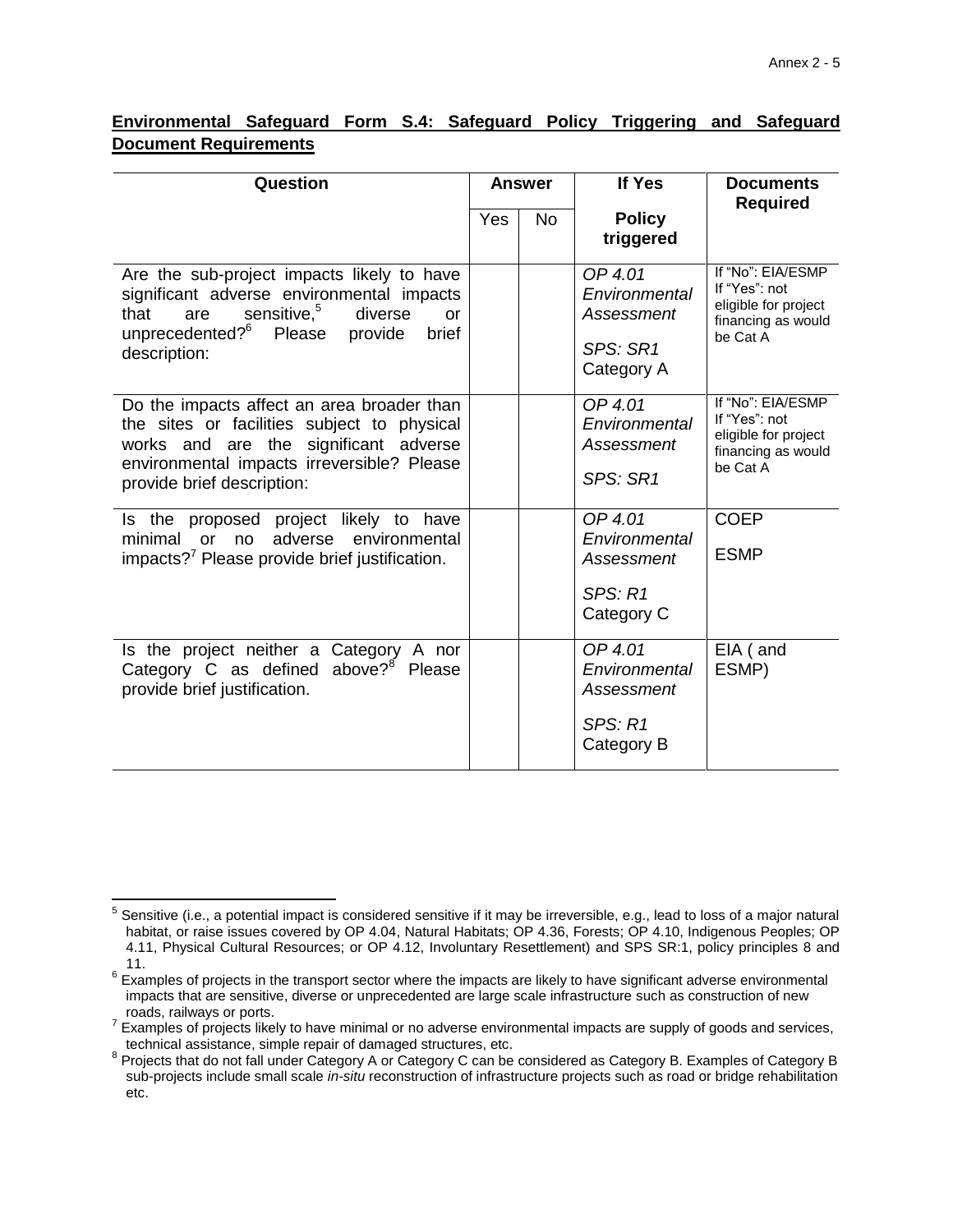| Question                                                                                                                                                                                 |     | <b>Answer</b> | <b>If Yes</b>                                                                        | <b>Documents</b><br><b>Required</b>                                                                           |
|------------------------------------------------------------------------------------------------------------------------------------------------------------------------------------------|-----|---------------|--------------------------------------------------------------------------------------|---------------------------------------------------------------------------------------------------------------|
|                                                                                                                                                                                          | Yes | <b>No</b>     | <b>Policy</b><br>triggered                                                           |                                                                                                               |
| Are the project impacts likely to have<br>significant adverse social impacts that are<br>unprecedented? <sup>9</sup><br>diverse<br>or<br>sensitive,<br>Please provide brief description. |     |               | OP 4.01<br>Environmental<br>Assessment<br>SPS: SR1<br>Category A                     | If "No": EIA/ESMP<br>If "Yes": not<br>eligible for project<br>financing as would<br>be Cat A                  |
| Will the project adversely impact physical<br>cultural resources? <sup>10</sup> Please provide brief<br>justification.                                                                   |     |               | OP 4.11<br>Physical<br>Cultural<br>Resources<br>SPS: SR1<br>(Policy<br>Principle 11) | Addressed in<br>EIA (EIA with<br><b>PCR</b><br>Management<br>Plan and/or<br><b>Chance Find</b><br>Procedures) |
| Will the project involve the conversion or<br>degradation of non-critical natural habitats?<br>Please provide brief justification.                                                       |     |               | OP 4.04<br><b>Natural</b><br><b>Habitats</b><br>SPS SR:1<br>(Policy<br>Principle 8)  | Addressed in<br><b>EIA</b>                                                                                    |
| project involve the significant<br>Will the<br>conversion or degradation of critical natural<br>habitats? <sup>11</sup>                                                                  |     |               | OP 4.04<br><b>Natural</b><br><b>Habitats</b><br>SPS SR:1<br>(Policy<br>Principle 8)  | If "No": EIA/ESMP<br>If "Yes": not<br>eligible for project<br>financing as would<br>be Cat A                  |

 <sup>9</sup> Generally, sub-projects with significant resettlement-related impacts should be classified as Category A. Application of judgment is necessary in assessing the potential significance of resettlement-related impacts, which vary in scope and scale from sub-project to sub-project. Sub-projects that would require physical relocation of residents or businesses, as well as sub-projects that would cause any individuals to lose more than 10 percent of their productive land area often are classified as Category A. Scale may also be a factor, even when the significance of impacts is relatively minor. Sub-projects affecting whole communities or relatively large numbers of persons (for example, more than 1,000 in total) may warrant Category A, especially for projects in which implementation capacity is likely to be weak. Sub-projects that would require relocation of Indigenous Peoples, that would restrict their access to traditional lands or resources, or that would seek to impose changes to Indigenous Peoples' traditional institutions, are always likely to be classified in Category A.

<sup>&</sup>lt;sup>10</sup> Examples of physical cultural resources are archaeological or historical sites, including historic urban areas, religious monuments, structures and/or cemeteries, particularly sites recognized by the government.

<sup>&</sup>lt;sup>11</sup>Sub-projects that significantly convert or degrade critical natural habitats such as legally protected, officially proposed for protection, identified by authoritative sources for their high conservation value, or recognized as protected by traditional local communities, are ineligible for Bank financing.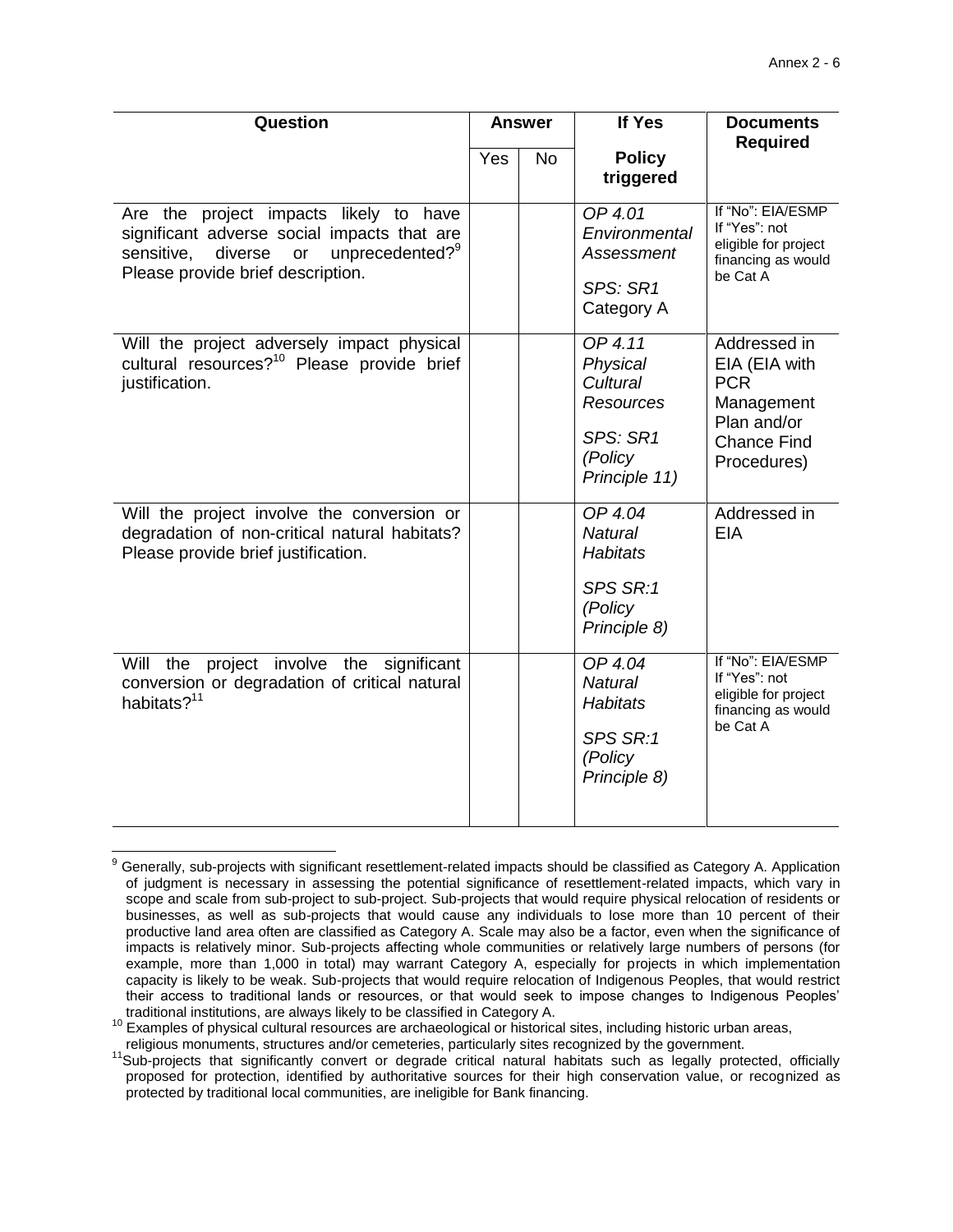| Question                                                                                                                                                                                                  | <b>Answer</b> |    |                                                            |                                                                                                                            | If Yes | <b>Documents</b><br><b>Required</b> |
|-----------------------------------------------------------------------------------------------------------------------------------------------------------------------------------------------------------|---------------|----|------------------------------------------------------------|----------------------------------------------------------------------------------------------------------------------------|--------|-------------------------------------|
|                                                                                                                                                                                                           | Yes           | No | <b>Policy</b><br>triggered                                 |                                                                                                                            |        |                                     |
| Does the sub-project involve involuntary<br>land acquisition, loss of assets or access to<br>assets, or loss of income sources or means<br>livelihood? Please<br>of<br>provide<br>brief<br>justification. |               |    | OP 4.12<br>Involuntary<br><b>Resettlement</b><br>SPS SR: 2 | Land<br>Acquisition<br>and<br>Resettlement<br>Plan                                                                         |        |                                     |
| Peoples'<br>communities<br>Indigenous<br>Are<br>present in, or do they have collective<br>attachment to, the sub-project area?                                                                            |               |    | OP 4.10<br>Indigenous<br>Peoples<br>SPS SR: 3              | Elements of<br><b>IPP</b> designed<br>into project<br>and applicable<br>safeguard<br>instruments<br>(ESMP/LARP<br>$etc.$ ) |        |                                     |

Only those World Bank Safeguard Policies considered most relevant during project design have been triggered. The following safeguard policies have not been triggered as they are not considered relevant: (i) OP 4.37 Dam Safety, (ii) OP4.09 Pest Management, (iii) OP4.36 Forestry (iv) OP7.60 Projects in Disputed Areas, and (v) OP7.50 Projects on International Waterways. Of these un-triggered safeguard policies, OP4.36 Forestry is the only policy considered to have any possibility of being triggered. Accordingly, to ensure all World Bank safeguard policies are fully considered in the screening of sub projects, the questions in the following table should also be answered. If the answer to any question is "Yes" OP4.36 Forestry also will need to be triggered.

| Will the project have the potential to have<br>impacts on the health and quality of forests<br>or the rights and welfare of people and their<br>level of dependence upon or interaction with<br>forests; or does it aim to bring about<br>changes in the management, protection or<br>utilization of natural forests or plantations?<br>Please provide brief justification. |  | OP4.36<br>Forestry<br>SPS: SR1 | Addressed in<br>EIA                                                                          |
|-----------------------------------------------------------------------------------------------------------------------------------------------------------------------------------------------------------------------------------------------------------------------------------------------------------------------------------------------------------------------------|--|--------------------------------|----------------------------------------------------------------------------------------------|
| Will the project have the potential to have<br>significant impacts on, or significant<br>conversion or degradation of critical natural<br>forests or other natural habitats?                                                                                                                                                                                                |  | OP4.36<br>Forestry<br>SPS: SR1 | If "No": EIA/ESMP<br>If "Yes": not<br>eligible for project<br>financing as would<br>be Cat A |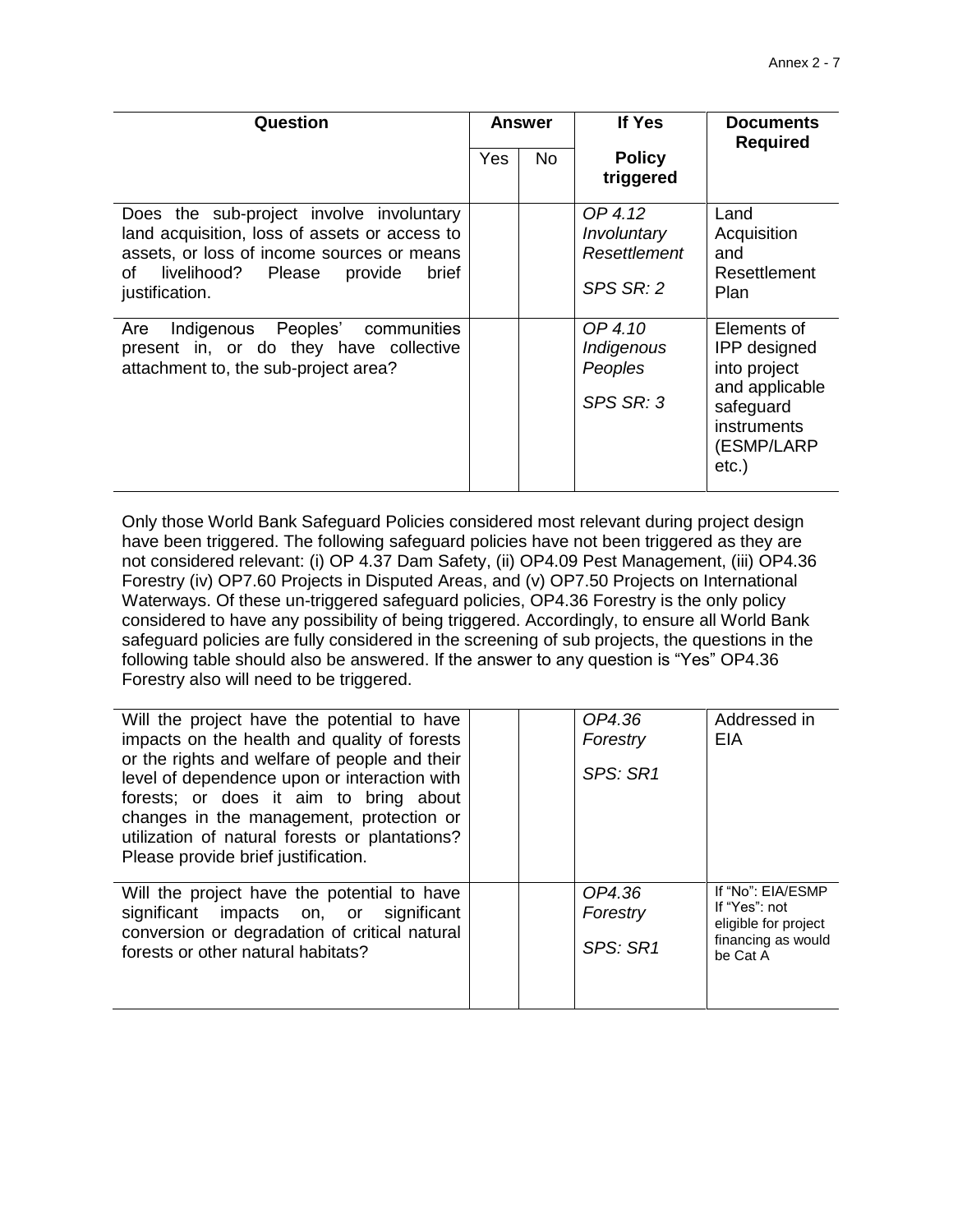## **Environmental and Social Safeguard Screening Form S.5: Agreed Environmental and Social Safeguard Categorization and Safeguard Documents Required**

The sub-project is classified as a Category …………… project as per World Bank and ADB Safeguard policy requirements, and the following safeguard documents/instruments will be prepared:

#### **Categorization Note:**

**Environmental Category A:** if it is likely to have significant adverse environmental impacts that are irreversible, diverse, or unprecedented, and impacts may affect an area larger than the sites or facilities subject to physical works**. Category B** if its potential adverse environmental impacts are less adverse than those of Category A projects, impacts are site-specific, few if any of them are irreversible, and in most cases mitigation measures can be designed readily. A project is **Category C** if it is likely to have minimal or no adverse environmental impacts.

**Involuntary Resettlement Category A**: If impacts on the displaced population are significant (where the affected people are physically displaced and more than 10 percent of their productive assets are lost), or more than 200 people are displaced. **Category B**: If impacts on the displaced population are minor (where the affected people are physically displaced and less than 10 percent of their productive assets are lost), or less than 200 people are displaced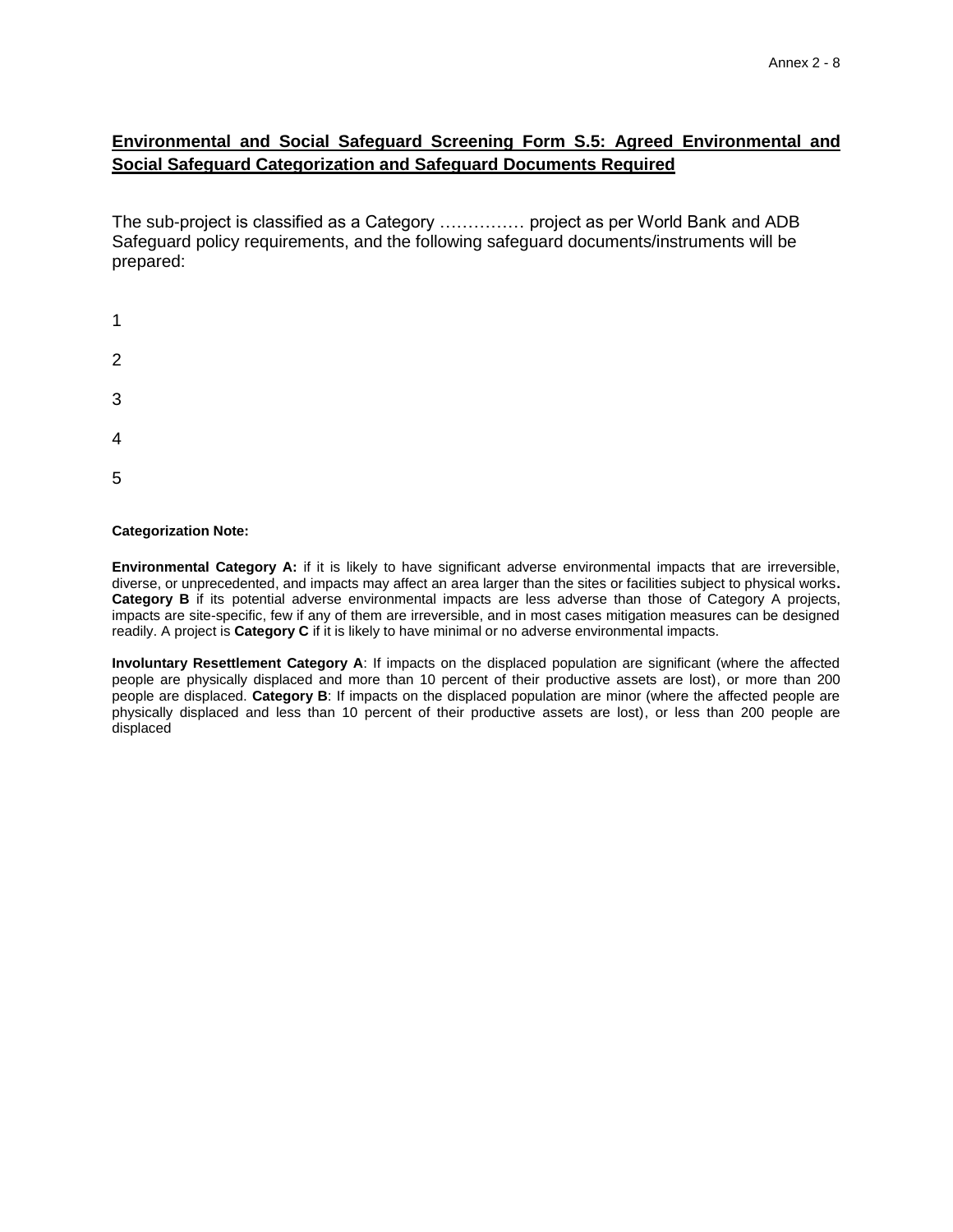## **ANNEX 3 - CONTENTS OF ENVIRONMENTAL ASSESSMENTS**

#### **A. Executive Summary**

This section describes concisely the critical facts, significant findings, and recommended actions.

## **B. Introduction**

This section explains why, for whom and by whom the EIA has been prepared. Include subsections on the following:

- Statement of need (the objective of the project)
- Justification for the necessity of the project
- Tabulation of personnel involved in the preparation of the EIA, their expertise and their roles

## **C. Policy, Legal, and Administrative Framework**

This section discusses the national and local legal and institutional framework within which the environmental and social assessment is carried out. It also identifies project-relevant international agreements to which the country is a party.

## **D. Description of the Project**

Describe the project; this can be brief, but should include drawings and maps at a conceptual level illustrating the layout and components, the project site and the projects area of influence. The following should be provided:

- Scope of Work and Development Concept plan
- Location criteria, including constraints
- Area for development and the current types of uses
- The proposed materials to be used (including brief description on quantities, sources and nature of materials for fill, aggregate for construction etc.) and the transport methods and routes;
- Excavation (including earthworks), clearing to be undertaken.
- Methods of storm water drainage, including details of the expected volumes and velocity of discharge and the proposed point/s of discharge into receiving water ways
- Infrastructure and utilities to be applied on site
- Waste Management Plan and practices during construction

## **E. Description of the Environment (Baseline Data)**

This section describes relevant physical, biological, and socioeconomic (including cultural characteristics) conditions within the study area. It also looks at current and proposed development activities within the project's area of influence, including those not directly connected to the project. It indicates the accuracy, reliability, and sources of the data.

## **F. Anticipated Environmental and Social Impacts and Mitigation Measures**

This section predicts and assesses the project's likely positive and negative direct and indirect impacts to physical, biological, socio-economic (including worker and community health and safety in the project's area of influence), in quantitative terms to the extent possible; identifies mitigation measures and any residual negative impacts that cannot be mitigated; explores opportunities for enhancement; identifies and estimates the extent and quality of available data, key data gaps, and uncertainties associated with predictions and specifies topics that do not require further attention; and examines global, trans-boundary, and cumulative impacts as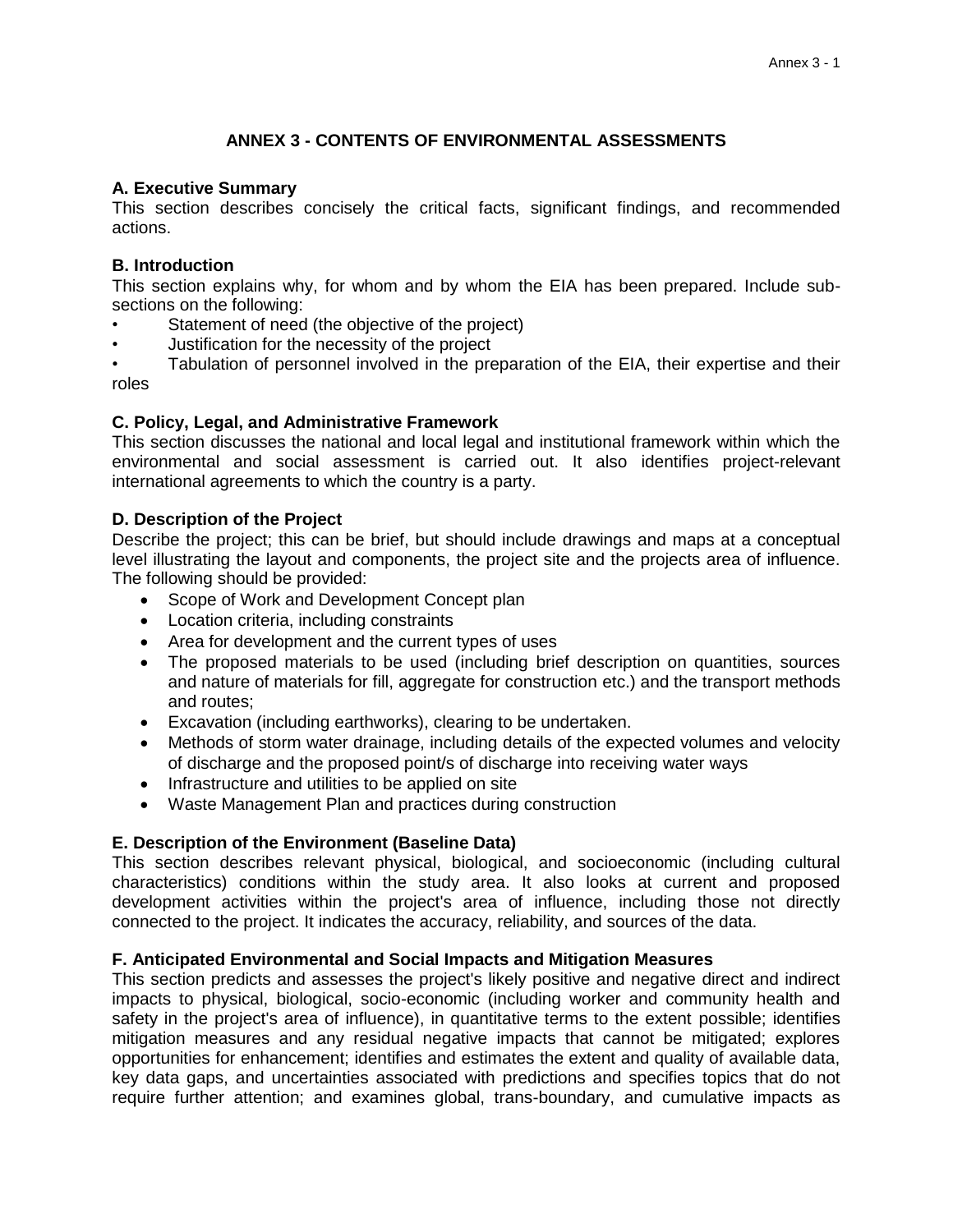appropriate. The assessment of social impacts would include the effect of the project on the community in general and on the vulnerable groups such as the Persons with Disabilities, Children and Women among others.

### **G. Analysis of Alternatives**

This section examines alternatives to the proposed project site, technology, design, and operation—including the no project alternative—in terms of their potential environmental impacts; the feasibility of mitigating these impacts; their capital and recurrent costs; their suitability under local conditions; and their institutional, training, and monitoring requirements. It also states the basis for selecting the particular project design proposed and, justifies recommended emission levels and approaches to pollution prevention and abatement.

#### **H. Information Disclosure, Consultation, and Participation**

This section: (i) describes the process undertaken during project design and preparation for engaging stakeholders, including information disclosure and consultation with affected people and other stakeholders; (ii) summarizes comments and concerns received from affected people and other stakeholders and how these comments have been addressed in project design and mitigation measures, with special attention paid to the needs and concerns of vulnerable groups, including women, the poor, and Indigenous Peoples; and (iii) describes the planned information disclosure measures (including the type of information to be disseminated and the method of dissemination) and the process for carrying out consultation with affected people and facilitating their participation during project implementation.

#### **I. Grievance Redress Mechanism**

This section describes the grievance redress framework (both informal and formal channels), setting out the time frame and mechanisms for resolving complaints about environmental and social performance. This should be based on traditional conflict resolution or custom processes as much as possible and form part of the GRM for the overall program as set out in the PSA and LARP.

#### **J. Environmental and Social Management Plan**

This section deals with the set of mitigation and management measures to be taken during project implementation to avoid, reduce, mitigate, or compensate for adverse environmental (in that order of priority). It may include multiple management plans and actions. It includes the following key components (with the level of detail commensurate with the project's impacts and risks):

(i) Mitigation: (a) identifies and summarizes anticipated significant adverse environmental and social impacts and risks; (b) describes each mitigation measure with technical details, including the type of impact to which it relates and the conditions under which it is required (for instance, continuously or in the event of contingencies), together with designs, equipment descriptions, and operating procedures, as appropriate; and (c) provides links to any other mitigation plans (for example, for involuntary resettlement, Indigenous Peoples, or emergency response) required for the project.

(ii) Monitoring: (a) describes monitoring measures with technical details, including parameters to be measured, methods to be used, sampling locations, frequency of measurements, detection limits and definition of thresholds that will signal the need for corrective actions; and (b) describes monitoring and reporting procedures to ensure early detection of conditions that necessitate particular mitigation measures and document the progress and results of mitigation.

(iii) Implementation arrangements: (a) specifies the implementation schedule showing phasing and coordination with overall project implementation; (b) describes institutional or organizational arrangements, namely, who is responsible for carrying out the mitigation and monitoring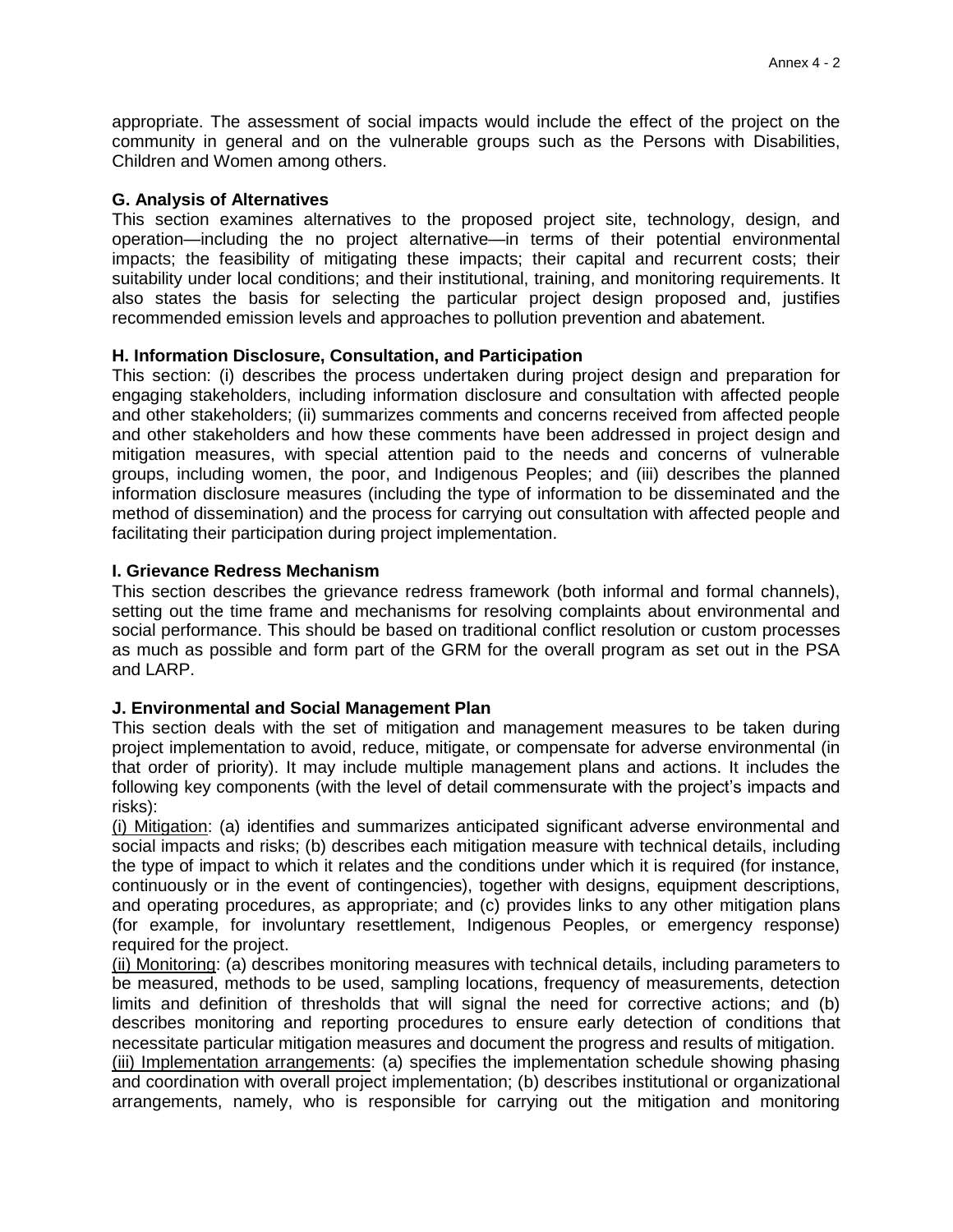measures; (c) identification of measures to strengthen environmental and social management capability: technical assistance programs, training programs, procurement of equipment and supplies related to environmental management and monitoring, and organizational changes; and (d) estimates capital and recurrent costs and describes sources of funds for implementing the environmental and social management plan.

(iv) Performance indicators: describes the desired outcomes as measurable events to the extent possible, such as performance indicators, targets, or acceptance criteria that can be tracked over defined time periods.

**K. Budget.** Full budget for the effective implementation of the ESMP is to be provided including allocation for any implementation support requirements and capacity development etc.

#### **L. Conclusion and Recommendation**

This section provides the conclusions drawn from the assessment, including whether any further and more detailed assessment is required, and provides recommendations.

#### **M. References**

**N. Appendices**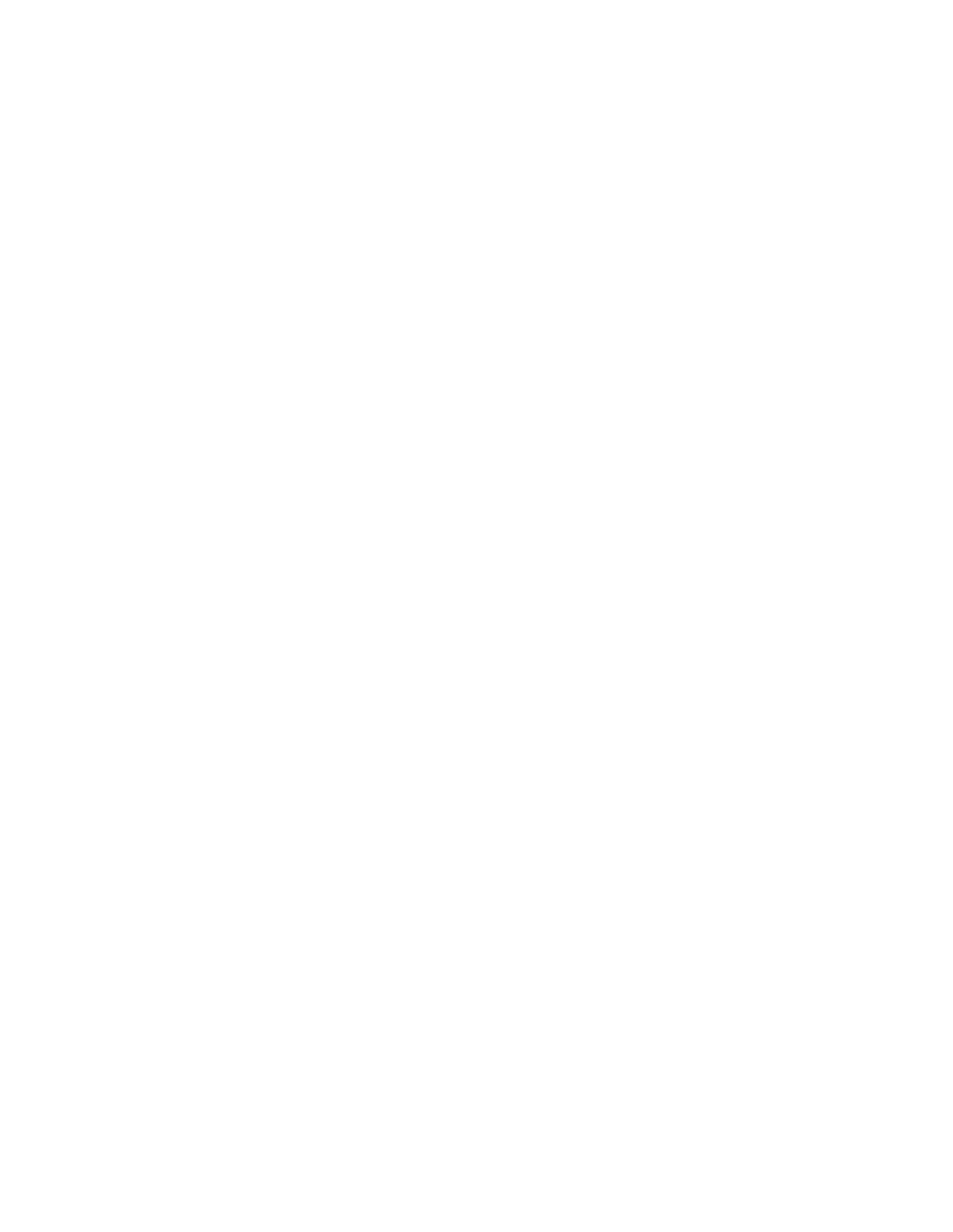## **ANNEX 4 – Incorporating Elements of an IPP into Overall Project Design (Category B Projects)**

To ensure compliance with OP 4.10, guidance provided in the *Environmental and Social Safeguard Instruments for the Pacific* including elements of an IPP will be incorporated into overall project design and incorporated into the safeguard documents (LARP if resettlement impacts, EIA and/or ESMP if no resettlement impact). Guidance for this is included below:

| <b>IPP Elements (OP 4.10, Annex B)</b>                                                                                                          | <b>Best Available Means for Incorporation</b>                                                                                                                                                                                                                                                                                                                                                                                                                                                                                                                               |
|-------------------------------------------------------------------------------------------------------------------------------------------------|-----------------------------------------------------------------------------------------------------------------------------------------------------------------------------------------------------------------------------------------------------------------------------------------------------------------------------------------------------------------------------------------------------------------------------------------------------------------------------------------------------------------------------------------------------------------------------|
| 1.<br>Summary<br>of legal<br>and<br>institutional<br>framework, and baseline data, as relating to<br>Indigenous Peoples in the project context. | To the extent that such information is relevant<br>in the project context, it may be incorporated<br>into the social assessment and LARP if<br>resettlement impacts, EIA and/or ESMP if no<br>resettlement impact.                                                                                                                                                                                                                                                                                                                                                          |
| 2. Summary of social assessment findings.                                                                                                       | This summary is, can be incorporated into the<br>social assessment and LARP if resettlement<br>impacts, EIA and/or ESMP if no resettlement<br>impact.                                                                                                                                                                                                                                                                                                                                                                                                                       |
| 3. Summary of consultations with Indigenous<br>Peoples communities.                                                                             | Some or all of the necessary consultations can<br>be conducted in tandem with the social<br>assessment process and consultation results<br>can be presented within the social assessment<br>EIA<br>and/or<br>LARP,<br>ESMP.<br>For<br>and<br>consultations conducted independent of the<br>social assessment process, or after the social<br>is<br>assessment<br>process<br>completed,<br>consultation results including assessment of<br>Indigenous Peoples communities' support for<br>project and<br>its objectives can<br>the<br>be<br>summarized in the LARP/EIA/ESMP. |
| 4. Actions to ensure that Indigenous Peoples<br>receive culturally appropriate social and/or<br>economic benefits.                              | Such actions can be incorporated into be<br>incorporated into the social assessment and<br>LARP if resettlement impacts, EIA and/or<br>ESMP if no resettlement impact. If Indigenous<br>Peoples also are to be affected by land<br>acquisition or loss of access to natural<br>resources, measures to address these impacts<br>should also be incorporated into the Land<br>Acquisition and Resettlement Plan.                                                                                                                                                              |
| 5. Actions to address any adverse impacts on<br>Indigenous Peoples communities.                                                                 | Such actions can be incorporated into the<br>social assessment and LARP if resettlement<br>impacts, EIA and/or ESMP if no resettlement<br>impact. If Indigenous Peoples also are to be<br>affected by land acquisition or relocation,<br>mitigation measures must be incorporated into                                                                                                                                                                                                                                                                                      |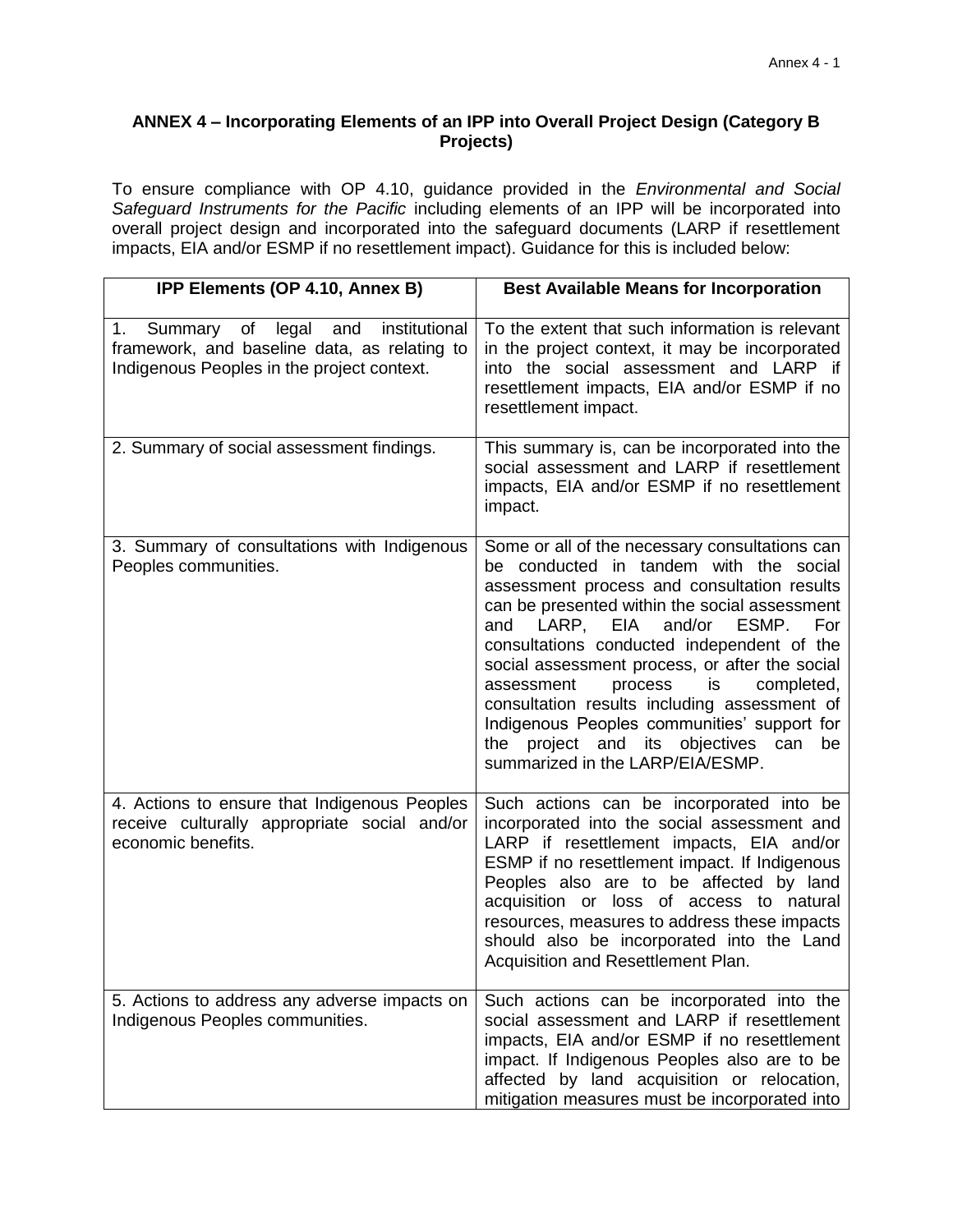|                                                                                    | the Land Acquisition and Resettlement Plan.                                                                                                                                                                                                                                           |
|------------------------------------------------------------------------------------|---------------------------------------------------------------------------------------------------------------------------------------------------------------------------------------------------------------------------------------------------------------------------------------|
| 6. Cost estimates and financing plan<br>for<br>implementing actions or activities. | Where any actions relating to provision of<br>benefits or mitigation of adverse impacts are<br>necessary, costs are estimated and financial<br>arrangements are specified in the social<br>assessment and LARP if resettlement impacts,<br>EIA and/or ESMP if no resettlement impact. |
| 7. Appropriate grievance procedures.                                               | Appropriate grievance procedures may be<br>incorporated into the social assessment and<br>LARP if resettlement impacts, EIA and/or<br>ESMP if no resettlement impact.                                                                                                                 |
| 8. Monitoring and evaluation arrangements.                                         | Monitoring<br>and evaluation<br>arrangements<br>Indigenous Peoples<br>regarding<br>be<br>may<br>incorporated into the social assessment and<br>LARP if resettlement impacts, EIA and/or<br>ESMP if no resettlement impact.                                                            |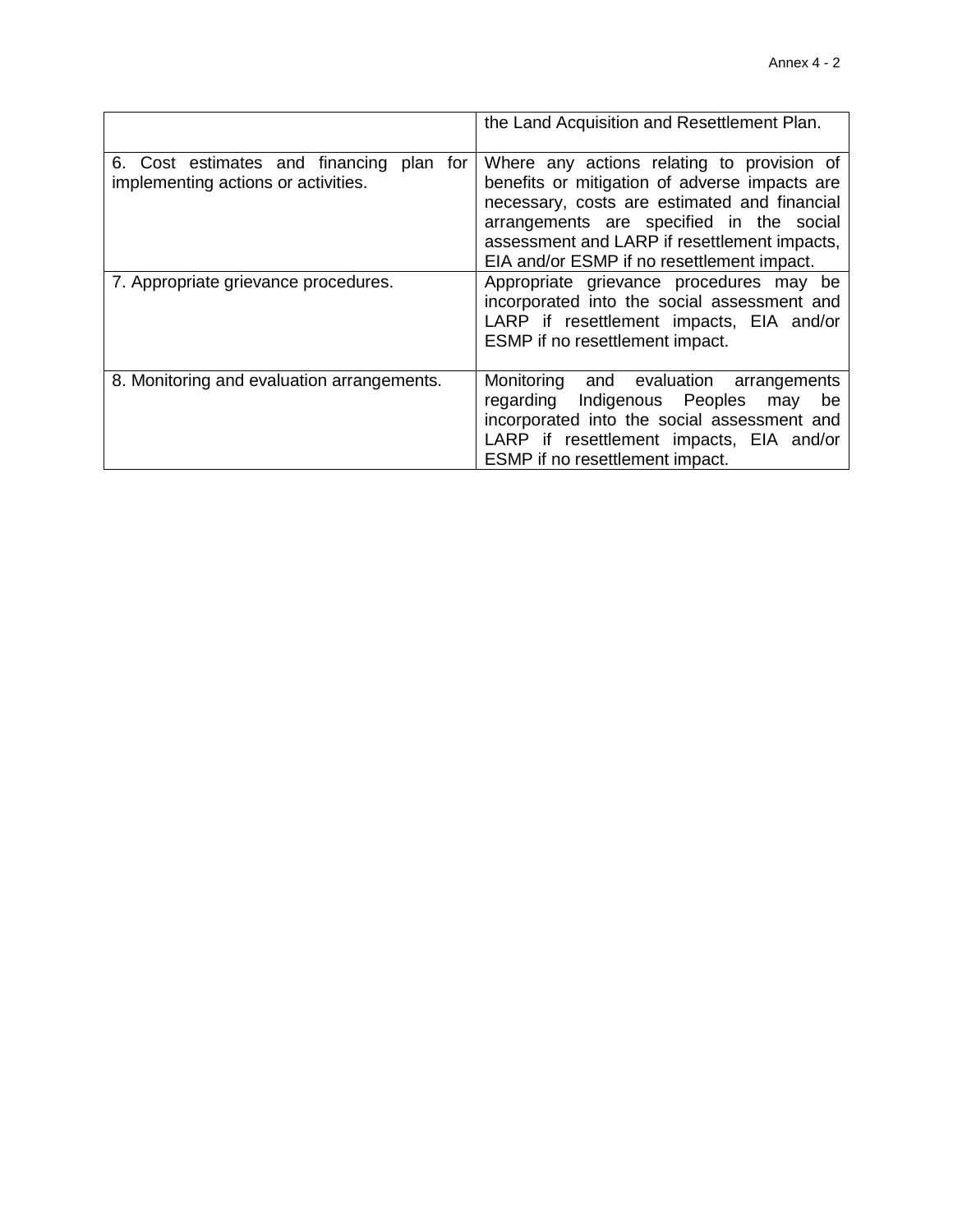#### **ANNEX 5 - ENVIRONMENTAL STANDARDS**

The Environmental Management Regulations under the Fiji Environmental Management Act 2005 provide emission standards for discharges to air or liquid waste effluent discharges. Ambient air quality standards are provided in Schedule 5 (Part A), Part 4 of the Environmental Management Regulations 2007 (see below).

#### **NATIONAL AIR QUALITY STANDARDS**

#### **PART A - AMBIENT AIR QUALITY STANDARDS**

| <b>Pollutant</b> | <b>Threshold Concentration</b>    | <b>Permissible Excess</b>                                                    |
|------------------|-----------------------------------|------------------------------------------------------------------------------|
| Carbon monoxide  | 10 milligrams per cubic metre     | One 8-hour period in a 12-month period<br>expressed as a running 8-hour mean |
| Nitrogen dioxide | 200 micrograms per cubic metre    | 9 hours in a 12-month 94 period expressed<br>as a 1-hour mean                |
| Ozone            | 150 micrograms per cubic metre    | Not to be exceeded at any time                                               |
| Sulphur dioxide  | 350 micrograms per cubic metre    | 9 hours in a 12-month period expressed as a<br>1-hour mean                   |
|                  | OR 570 micrograms per cubic metre | Not to be exceeded at any time                                               |
| <b>PM10</b>      | 50 micrograms per cubic metre     | One 24-hour period in a 12-month period<br>expressed as a 24-hour mean       |

#### THRESHOLD CONCENTRATION TABLE

#### *Notes*

- 1. The ambient air quality standard for a pollutant listed in column 1 of the Table is that the concentration of the pollutant must not exceed its threshold concentration except to the extent and in the circumstances (if any) listed in column 3.
- 2. The threshold concentration in relation to a pollutant is the concentration of the pollutant shown in column 2 of the Table, calculated over the time interval specified in column 3.

| 3. | In the Table $-$<br>"1-hour mean" | (a) | means a mean calculated every hour on the hour for the preceding hour;<br>and                                                                                                                                                         |
|----|-----------------------------------|-----|---------------------------------------------------------------------------------------------------------------------------------------------------------------------------------------------------------------------------------------|
|    |                                   | (b) | in relation to a pollutant at a particular location for a particular hour, means<br>the mean of not more than 10-minute means, collected not less than once<br>every 10 seconds, for the pollutant at that location during that hour; |
|    | "24-hour mean"                    | (a) | means a mean calculated every 24 hours at midnight for the preceding 24<br>hours; and                                                                                                                                                 |
|    |                                   | (b) | in relation to a pollutant at a particular location for a particular 24-hour<br>period, means -                                                                                                                                       |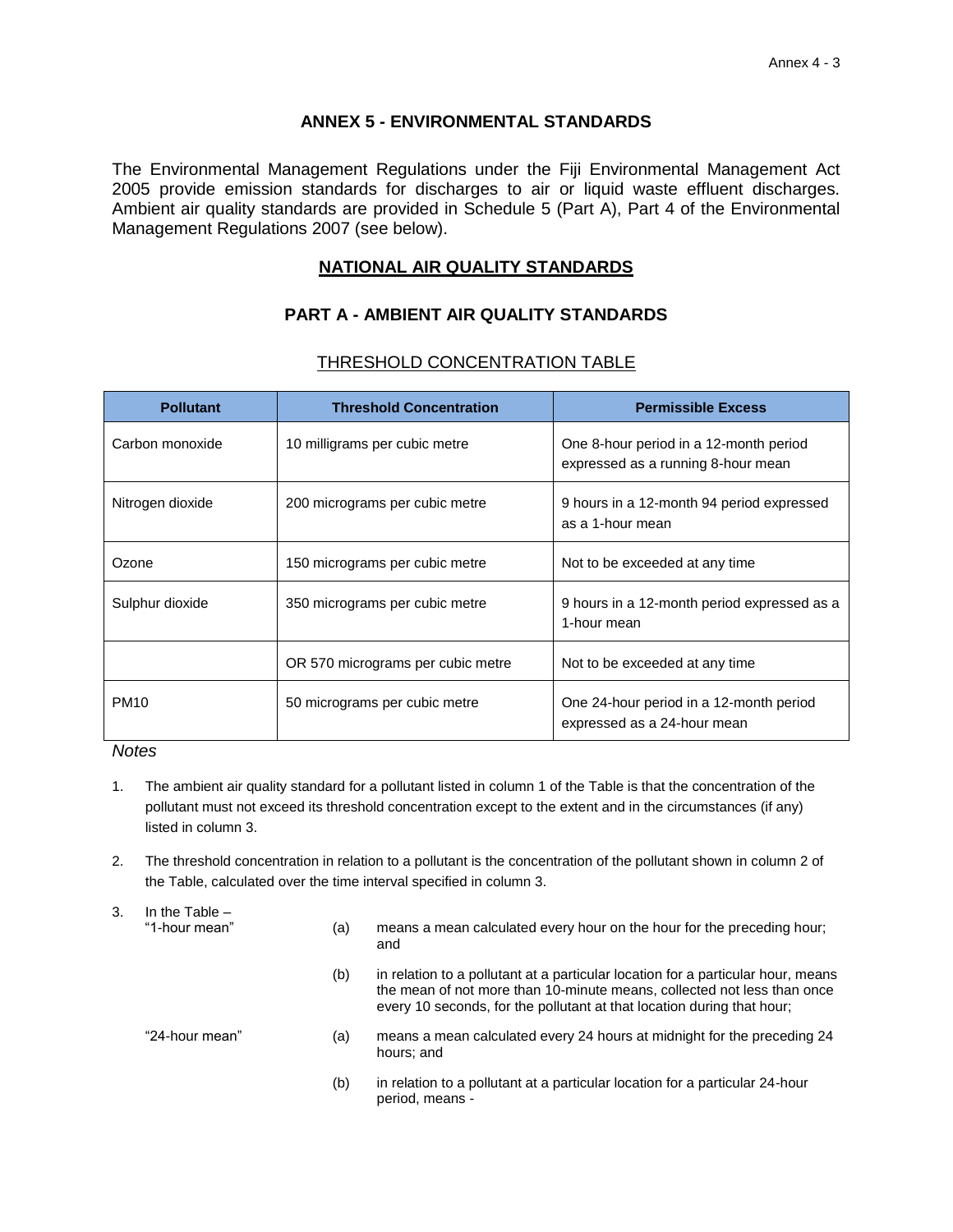|                       |     | the mean level at which the pollutant is recorded in the air, by<br>(i)<br>continuous sampling of the air at that location, throughout that 24-<br>hour period; or |  |
|-----------------------|-----|--------------------------------------------------------------------------------------------------------------------------------------------------------------------|--|
|                       |     | the mean of the 1-hour means for that pollutant at that location for<br>(ii)<br>the preceding 24 hours;                                                            |  |
| "running 8-hour mean" | (a) | means a mean calculated every hour on the hour for that hour and the<br>preceding 7 hours to give 1 running 8-hour mean per hour; and                              |  |
|                       | (b) | in relation to a pollutant at a particular location for a particular hour, means<br>the mean of the 1-hour means for that pollutant at that location for that      |  |

hour and the preceding 7 hours.

## **MONITORING METHODS FOR AMBIENT AIR QUALITY STANDARDS**

| <b>Contaminant</b> | <b>Monitoring Method</b>                                                                                                                                                                                                                                                           |
|--------------------|------------------------------------------------------------------------------------------------------------------------------------------------------------------------------------------------------------------------------------------------------------------------------------|
| Carbon monoxide    | Australian Standard AS 3580.7.1:1992, Methods for sampling and<br>analysis of ambient air---Determination of carbon monoxide---Direct-<br>reading instrumental method                                                                                                              |
| Nitrogen dioxide   | Australian Standard AS 3580.5.1:1993, Methods for sampling and<br>analysis of ambient air---Determination of oxides of nitrogen---<br>Chemiluminescence method                                                                                                                     |
| Ozone              | Australian Standard AS 3580.6.1:1990, Methods for sampling and<br>analysis of ambient air---Determination of ozone---Direct-reading<br>instrumental method                                                                                                                         |
| <b>PM10</b>        | United States Code of Federal Regulations, Title 40---Protection of<br>Environment, Volume 2, Part 50, Appendix J---Reference method for the<br>determination of particulate matter as PM10 in the atmosphere;<br>OR Australian/New Zealand Standard AS/NZS 3580.9.6:2003, Methods |
|                    | for sampling and analysis of ambient air---Determination of suspended<br>particulate matter---PM10 high volume sampler with size-selective inlet---<br>Gravimetric method                                                                                                          |
| Sulphur dioxide    | Australian Standard AS 3580.4.1:1990, Methods for sampling and<br>analysis of ambient air---Determination of sulphur dioxide---Direct-<br>reading instrumental method.                                                                                                             |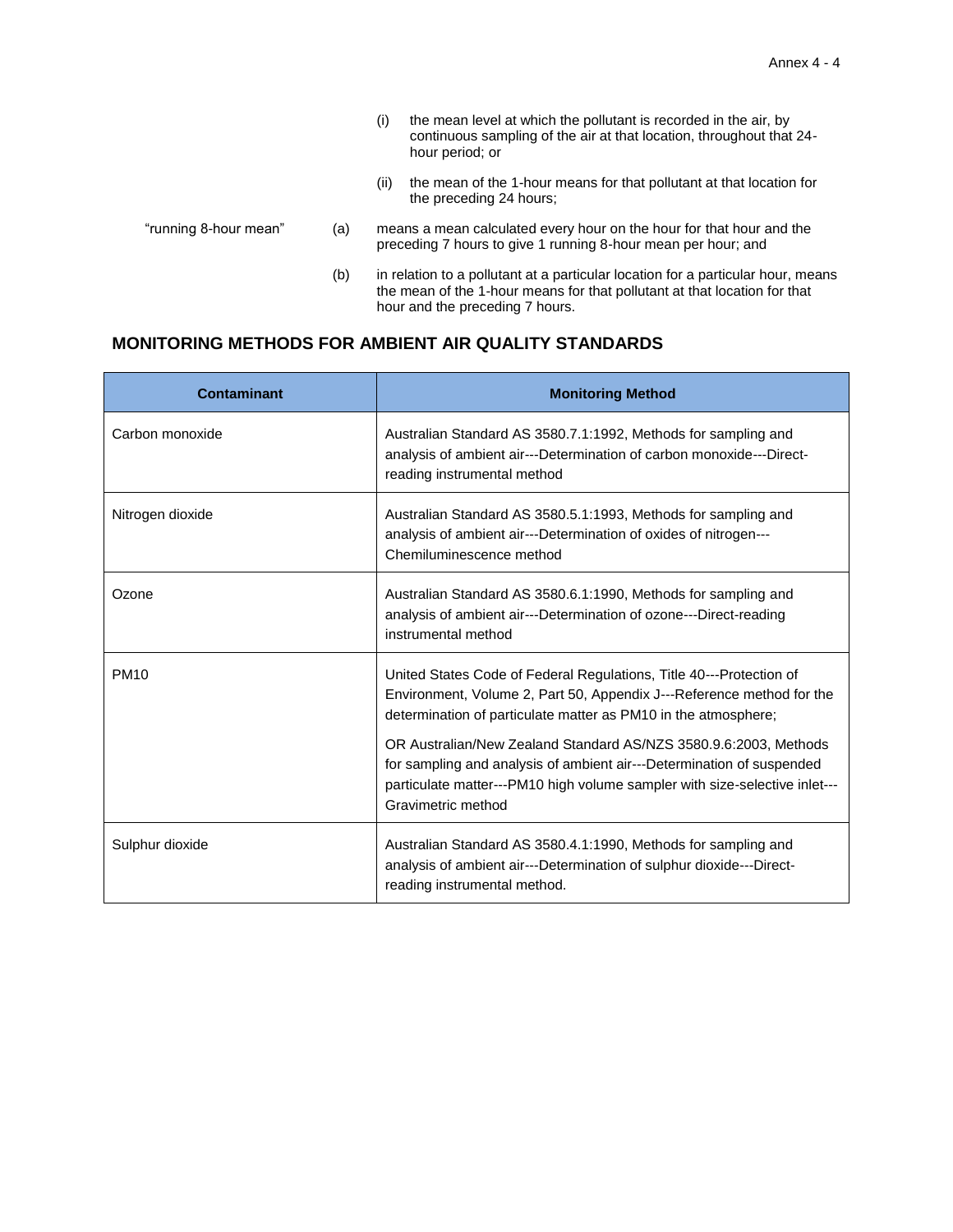## **PART B – EMISSIONS STANDARDS**

#### **Section 1 - General**

1. A point source of an air polluting substance should not, in isolation or combination with any other source of that substance, cause a concentration of that substance in the ambient air to exceed the emission standards set out in section 3 below.

2. The concentration of a point source of a substance may be calculated by using any of the following methods - the relevant modelling protocol contained in *Industrial Source Complex (ISC3) Dispersion Models* (United States Environmental Protection Agency, Office of Air Quality Planning and Standards, Emissions, Monitoring, and Analysis Division, USEPA-454/B-95-003a), or other

- (a) equivalent model approved by the Department of Environment;
- (b) surface meteorological data from an appropriate source;
- (c) mixing height data from an appropriate source;
- (d) emission temperature and volume data;
- (e) the height of emission;
- (f) any other relevant data or criteria as specified in the models listed in paragraph (a)

## **Section 2 - Classification of substances**

Substances are classified in Tables 1 and 2 in the following categories according to toxic, persistent and carcinogenic qualities:

*Category 1 - Environmentally Toxic and Persistent or Carcinogenic Substances* The concentration of solid substances must not exceed 2.5 mg/Nm<sup>3</sup> at the point of the exhaust. The concentration of a gas, vapour or haze of a substance must not exceed the MAC-value specified in Table 2 at the point of the exhaust.

## *Category 2 - Environmentally Toxic and Non-Persistent Substances*

The concentration of solid substances must not exceed 25 mg/Nm<sup>3</sup> at the point of the exhaust. The concentration of a gas, vapour or haze of a substance, if exhausted at roof level, must not exceed 10 X the MACvalue specified in Table 2 at the point of the exhaust.

#### *Category 3 - Mildly Toxic but Environmentally Persistent Substances*

The concentration of solid substances in this category must not exceed 75 mg/Nm $^3$  at the point of the exhaust. The concentration a gas, vapour or haze of a substance, if exhausted at roof level, must not exceed 10 X the MAC-value specified in Table 2 at the point of the exhaust.

## *Category 4 - Non-Toxic and Non-Persistent Substances*

The concentration of solid substances must not exceed 100 mg/Nm $^3$  at the point of the exhaust. The concentration of gas, vapour or haze of a substance, if exhausted at roof level, must not exceed 10 X the MAC value specified in Table 2 at the point of the exhaust.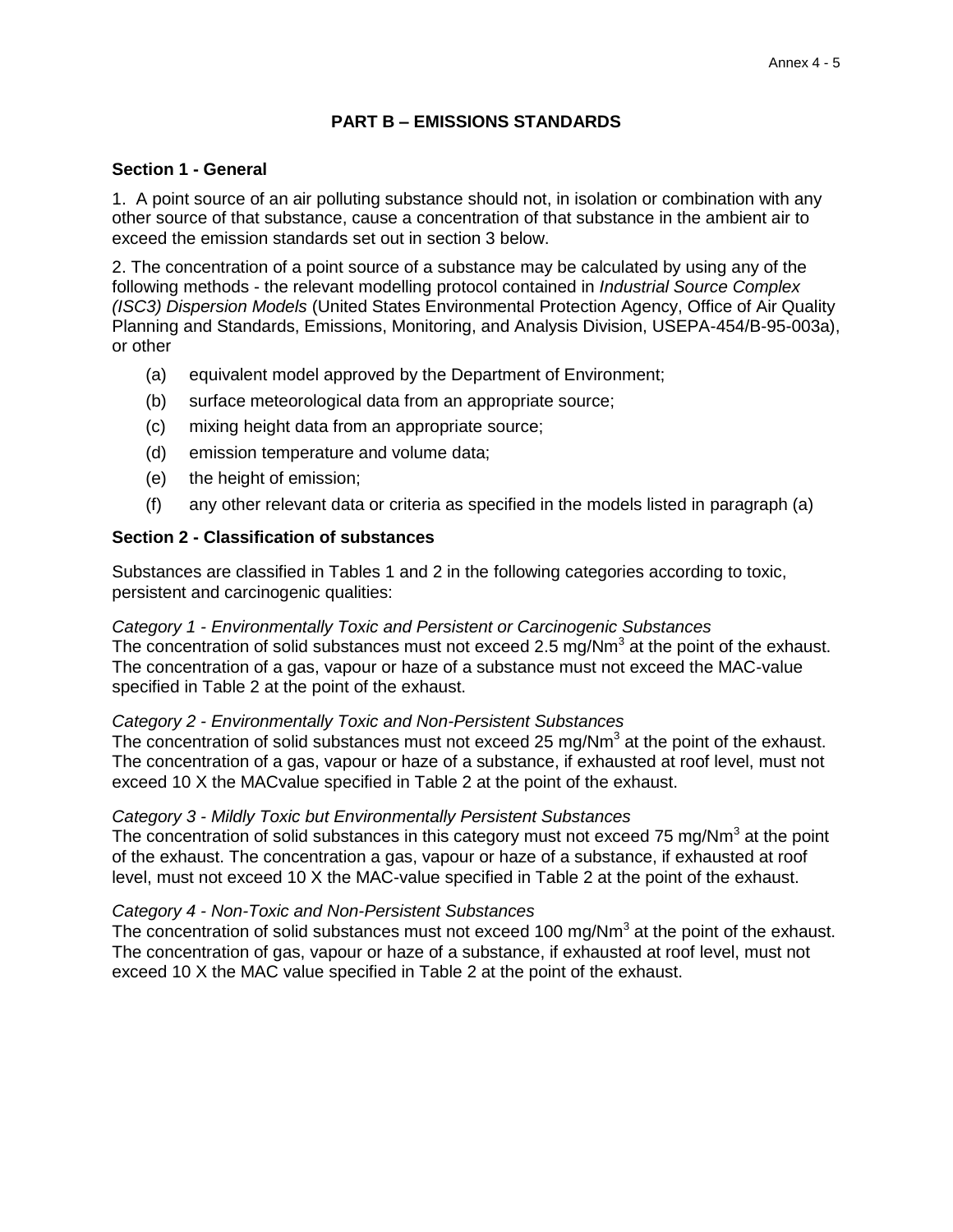## **Section 3 - Emission Standards (Dioxins and Furans and other Substances)**

- 1. The sum concentrations of:
	- (a) 2,3,7,8-Tetrachlorodibenzo-P-Dioxin,
	- (b) 1,2,3,7,8-Pentachlorodibenzo-P-Dioxin,
	- (c) 1,2,3,6,7,8-Hexachlorodibenzo-P-Dioxin,
	- (d) 1,2,3,7,8,9-Hexachlorodibenzo-P-Dioxin,
	- (e) 1,2,3,4,7,8-Hexachlorodibenzo-P-Dioxin,
	- (f) 2,3,7,8-Tetrachlorodibenzofuran,
	- (g) 2,3,4,7,8-Pentachlorodibenzofuran,
	- (h) and 1,2,3,6,7,8-Hexachlorodibenzofuran

should not exceed, at the point of the exhaust, 0.5 nanograms/Nm $^3$  in any emission.

2. The concentration of any Category 1 solid substances listed in Table 1 should not exceed 2.5 mg/Nm $^3$  at the point of the exhaust.

| <b>Substance</b>                        | <b>Category</b> | <b>Air Quality Guideline</b><br>mg/m <sup>3</sup> |
|-----------------------------------------|-----------------|---------------------------------------------------|
| Ammonium compounds                      | 3               | 0.03                                              |
| Antimony compounds                      | $\overline{2}$  | 0.01                                              |
| Arsenic compounds                       | 1               | 0.001                                             |
| Asbestos                                | 1               | 0.001                                             |
| <b>Bariumsulfate</b>                    | 3               | 0.03                                              |
| (Other) Barium compounds                | $\overline{2}$  | 0.01                                              |
| <b>Bitumen</b>                          | 3               | 0.03                                              |
| Bone-meal                               | $\overline{2}$  | 0.01                                              |
| Cadmium                                 | $\mathbf{1}$    | 0.001                                             |
| Calcium hydroxide                       | 3               | 0.03                                              |
| Calcium oxide                           | 3               | 0.03                                              |
| Chromium and Chromium compounds         | 1               | 0.001                                             |
| Copper and Copper compounds             | $\overline{2}$  | 0.01                                              |
| Corn or flour dust                      | $\overline{4}$  | 0.03                                              |
| Cyanides (Sodium and Calcium compounds) | $\mathbf{1}$    | 0.001                                             |
| DDT and related compounds               | $\mathbf{1}$    | 0.001                                             |
| Fertiliser (phosphates)                 | 3               | 0.03                                              |
| Lead and Lead compounds                 | 1               | 0.001                                             |
| Magnesium compounds                     | 3               | 0.03                                              |
| Nickel compounds                        | 1               | 0.001                                             |
| Soot                                    | $\overline{2}$  | 0.01                                              |
| Tar                                     | $\overline{2}$  | 0.01                                              |
| Tobacco                                 | 3               | 0.03                                              |
| Wood dust                               | $\overline{c}$  | 0.01                                              |
| Zinc and Zinc compounds                 | $\overline{2}$  | 0.01                                              |

### **Table 1 - Solid substances**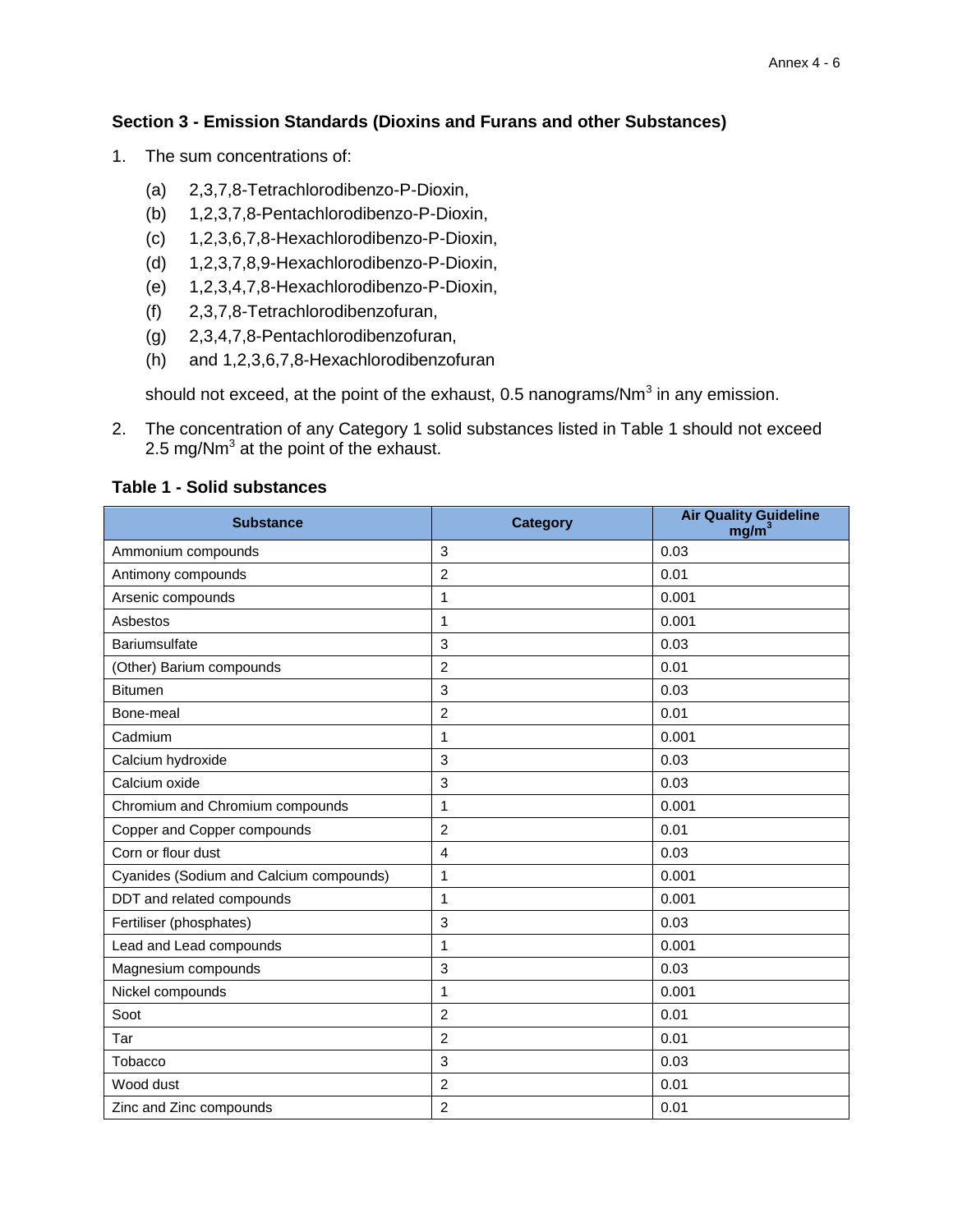# **Table 2 - Gas, vapor or haze substances**

| <b>Substance</b>     | <b>Category</b>         | <b>MAC-Value</b><br>mg/m3 | <b>Scent Limit mg/m3</b> | <b>Air Quality</b><br>Guideline mg/m <sup>3</sup> |
|----------------------|-------------------------|---------------------------|--------------------------|---------------------------------------------------|
| Acetic acid          | $\boldsymbol{2}$        | 25                        | 0.25                     | 0.25                                              |
| Acetic anhydride     | $\overline{c}$          | 20                        | $\blacksquare$           | 0.2                                               |
| Acetone              | $\overline{\mathbf{4}}$ | 2400                      | 1                        | 70                                                |
| Acetylene            | $\overline{\mathbf{4}}$ | ÷,                        | $\frac{1}{2}$            | $\overline{\phantom{a}}$                          |
| Acrolein             | $\boldsymbol{2}$        | 0.25                      | 0.05                     | 0.003                                             |
| Acrylonitrile        | 1                       | $\boldsymbol{9}$          | ÷,                       | 0.001                                             |
| Ammonia              | $\boldsymbol{2}$        | 18                        | 0.1                      | 0.18                                              |
| Benzene              | 1                       | 30                        | 3                        | 0.005                                             |
| <b>Butane</b>        | $\overline{\mathbf{4}}$ | 1430                      |                          | 40                                                |
| normal-Butanol       | $\overline{c}$          | 150                       | 0.2                      | 1.5                                               |
| normal-Butyl acetate | $\overline{2}$          | 710                       | 0.03                     | 0.2                                               |
| Carbon monoxide      | $\overline{\mathbf{4}}$ | 29                        | $\blacksquare$           | 1                                                 |
| Carbon disulphide    | $\boldsymbol{2}$        | 60                        | 0.05                     | 0.05                                              |
| Chlorine             | $\mathbf 2$             | $\mathbf{3}$              | 0.06                     | 0.03                                              |
| Chloroform           | $\mathbf 1$             | 120                       | 30                       | 0.12                                              |
| Cyclohexane          | $\boldsymbol{2}$        | 1050                      | $\overline{2}$           | 10                                                |
| Cyclohexanone        | $\boldsymbol{2}$        | 200                       | 0.02                     | 0.03                                              |
| 1,2 Dichloroethane   | 1                       | 200                       | 17                       | 0.2                                               |
| Dichloromethane      | $\mathbf{1}$            | 350                       | $\overline{\mathbf{4}}$  | 0.35                                              |
| Diethyl ether        | $\mathbf 2$             | 1200                      | $\frac{1}{2}$            | 0.3                                               |
| Epichlorohydrin      | 1                       | $\overline{\mathbf{4}}$   | $\blacksquare$           | 0.004                                             |
| Ethane               | $\overline{4}$          | ÷,                        | $\overline{\phantom{a}}$ |                                                   |
| Ethanol              | $\overline{4}$          | 1900                      | 7                        | 30                                                |
| Ethyl acetate        | $\boldsymbol{2}$        | 1400                      | 0.6                      | 3                                                 |
| Ethylene oxide       | $\boldsymbol{2}$        | 90                        | $\blacksquare$           | 0.9                                               |
| Formaldehyde         | $\boldsymbol{2}$        | 1.5                       | 0.07                     | 0.015                                             |
| Furfuryl alcohol     | $\overline{c}$          | 20                        | $\blacksquare$           | 0.02                                              |
| normal-Heptane       | $\boldsymbol{2}$        | 1600                      | $\overline{\phantom{a}}$ | 16                                                |
| normal-Hexane        | $\overline{\mathbf{c}}$ | 360                       |                          | 3.6                                               |
| Hydrazine            | 10                      | 13                        |                          | 0.001                                             |
| Hydrochloric acid    | $\overline{2}$          | $\overline{7}$            | 0.2                      | 0.07                                              |
| Hydrogen             | $\overline{\mathbf{4}}$ | $\Box$                    | $\overline{\phantom{a}}$ |                                                   |
| Hydrogen fluoride    | 1                       | $\overline{2}$            | $\blacksquare$           | 0.006                                             |
| Hydrogen phosphide   | $\overline{2}$          | 0.4                       | 0.1                      | 0.004                                             |
| Hydrogen sulphide    | $\overline{c}$          | 15                        | 0.0001                   | 0.001                                             |
| Isobutyl acetate     | $\boldsymbol{2}$        | 700                       | 0.6                      | 0.3                                               |
| Isopropyl alcohol    | $\overline{c}$          | 980                       | $\overline{2}$           | $10$                                              |
| Methane              | $\overline{\mathbf{4}}$ |                           |                          |                                                   |
| Methanol             | $\overline{2}$          | 260                       | 42                       | 6                                                 |
| Methyl acetate       | $\overline{2}$          | 610                       | 0.002                    | 0.005                                             |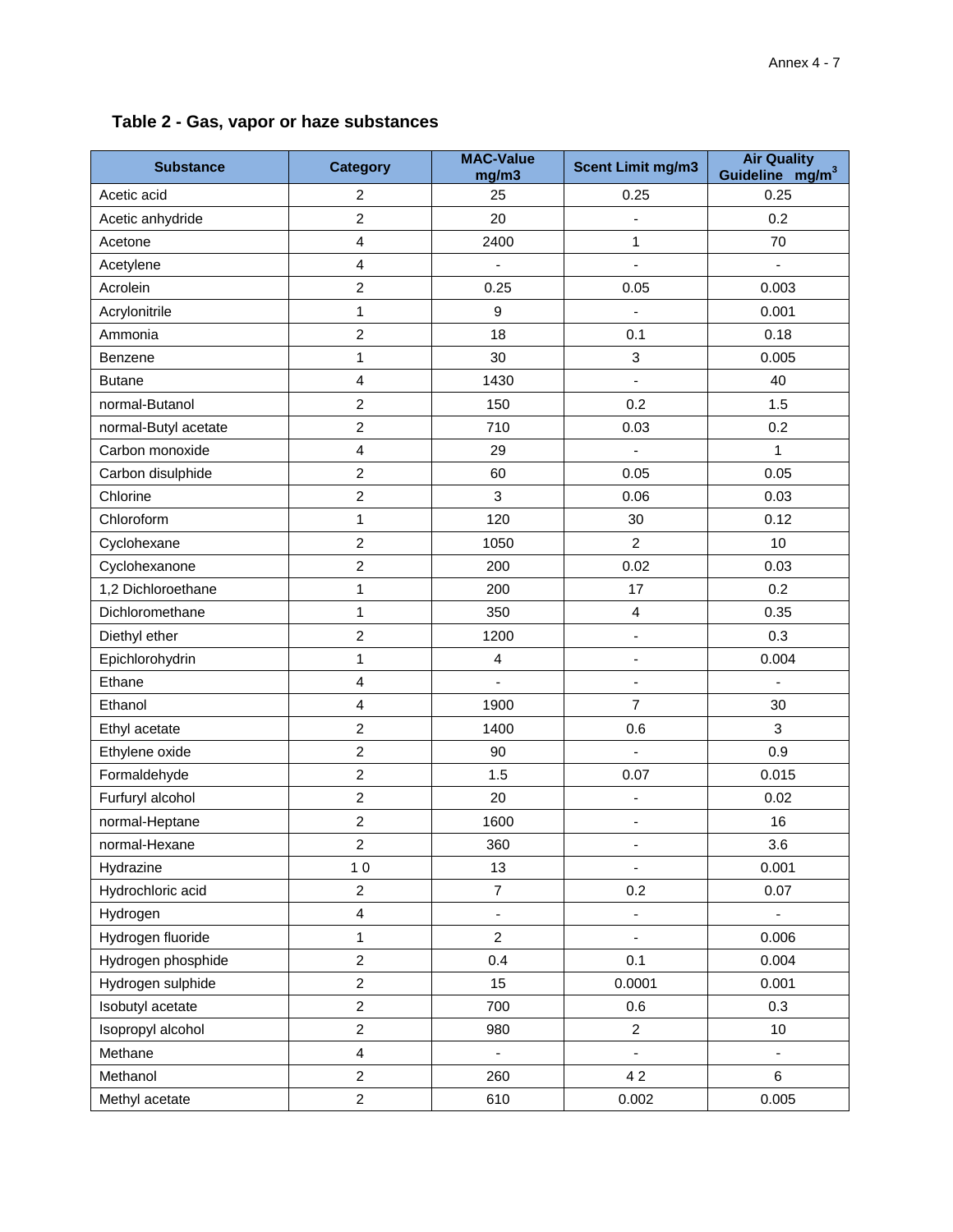| <b>Substance</b>                         | <b>Category</b>  | <b>MAC-Value</b><br>mg/m3 | <b>Scent Limit mg/m3</b>     | <b>Air Quality</b><br>Guideline mg/m <sup>3</sup> |
|------------------------------------------|------------------|---------------------------|------------------------------|---------------------------------------------------|
| Methyl bromide                           | $\mathbf{1}$     | 20                        |                              | 0.02                                              |
| Methylene bis phenyl<br>isocyanate (MDI) | $\overline{c}$   | 0.2                       |                              | 0.002                                             |
| Methyl ethyl ketone                      | $\overline{2}$   | 590                       | 0.7                          | 5                                                 |
| Methyl formate                           | $\overline{c}$   | 250                       |                              | 2.5                                               |
| Methyl isobutyl ketone                   | $\overline{c}$   | 410                       | 0.4                          | 0.5                                               |
| Methyl methacrylate                      | $\overline{c}$   | 410                       | 0.2                          | 0.1                                               |
| alpha-Methylstyrene                      | $\overline{c}$   | 480                       | 0.04                         | 0.03                                              |
| Monochloroben zene                       | $\mathbf{1}$     | 350                       |                              | 0.35                                              |
| Naphthalene                              | $\overline{2}$   | 50                        | 0.004                        | 0.01                                              |
| Nitric oxide (NO)                        | $\overline{c}$   | 30                        |                              | 0.05                                              |
| nitrous oxide (N2O)                      | $\overline{c}$   | 4                         | 0.1                          |                                                   |
| Ozone                                    | $\boldsymbol{2}$ | 0.2                       | 0.015                        | 0.002                                             |
| normal-Pentane                           | $\overline{c}$   | 360                       |                              | 3.6                                               |
| Perchloroethyle                          | $\overline{c}$   | 240                       | 12                           | 2.4                                               |
| Ne Phenol                                | $\overline{2}$   | 19                        | 0.02                         | 0.1                                               |
| Phosgene                                 | $\overline{c}$   | 0.4                       | 0.5                          | 0.004                                             |
| normal-Propyl acetate                    | $\overline{c}$   | 840                       | -                            | 8.4                                               |
| Propylene oxide                          | $\overline{c}$   | 240                       | $\qquad \qquad \blacksquare$ | 2.4                                               |
| Prussic acid                             | $\overline{c}$   | 11                        |                              | 0.11                                              |
| Pyridine                                 | $\boldsymbol{2}$ | 15                        | 0.04                         | 0.05                                              |
| Styrene monomer                          | $\overline{2}$   | 420                       | 0.02                         | 0.03                                              |
| Sulphur dioxide                          | $\overline{a}$   | 5                         | 0.9                          | 0.08                                              |
| Sulphuric acid                           | $\overline{2}$   | $\mathbf{1}$              |                              | 0.01                                              |
| Toluene                                  | $\boldsymbol{2}$ | 375                       | 0.08                         | $\mathbf{1}$                                      |
| Toluene diisocyanate (TDI)               | $\overline{c}$   | 0.14                      | ä,                           | 0.001                                             |
| 1,1,1-Trichloroethane                    | $\mathbf{1}$     | 1080                      | $\qquad \qquad \blacksquare$ | 1                                                 |
| 1,1,2-Trichloroethane                    | $\boldsymbol{2}$ | 45                        |                              | 0.045                                             |
| Trichloroethylene                        | $\overline{c}$   | 190                       |                              | 1.9                                               |
| Vinyl chloride                           | $\mathbf{1}$     | 8                         |                              | 0.008                                             |
| Xylene                                   | $\boldsymbol{2}$ | 435                       | 0.6                          | $\mathbf 1$                                       |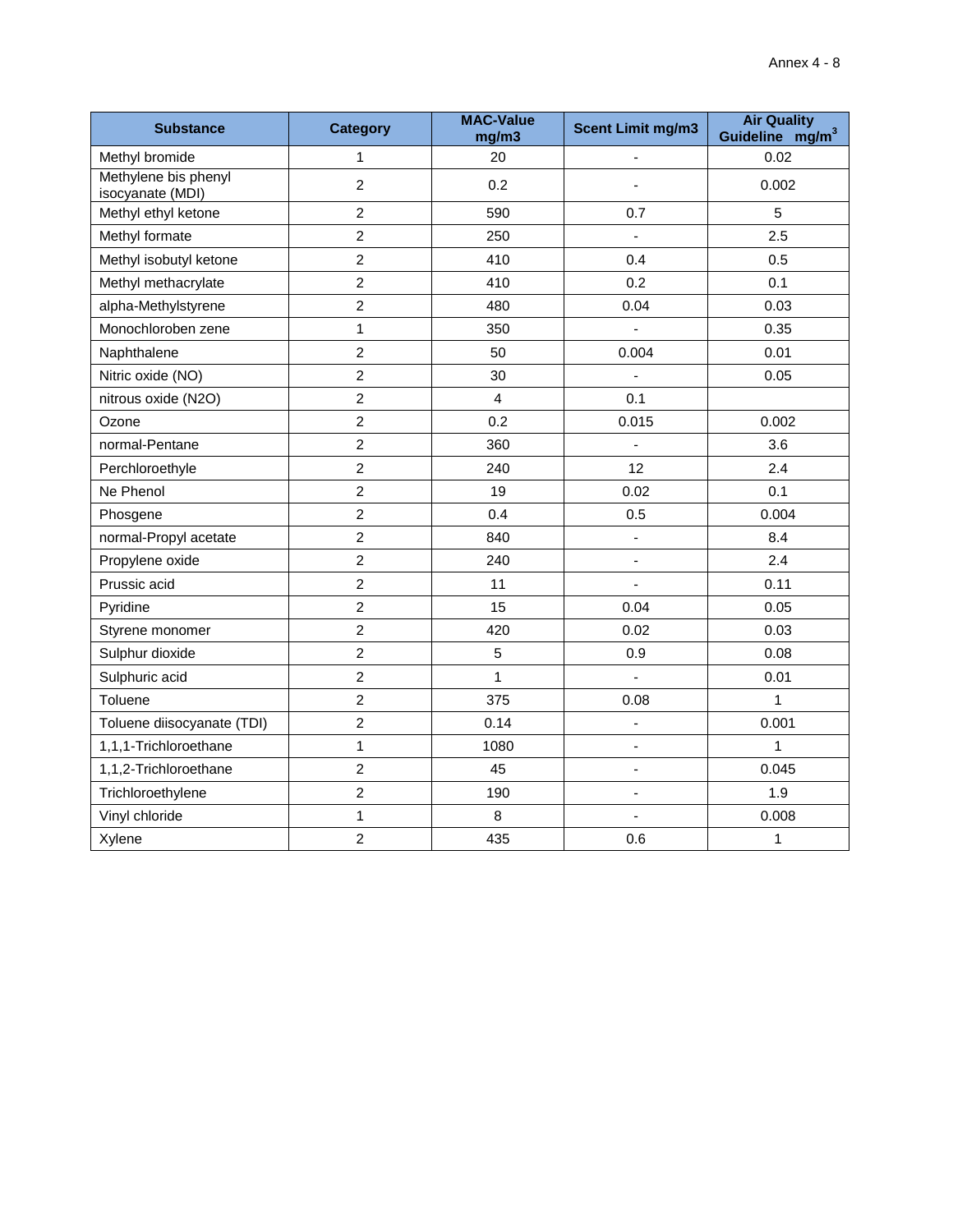# **ANNEX 6 – MINUTES OF MEETINGS**

# **Department of Environment**

Held 10 July 2014 at 12:00

at Department of Environment

| <b>Present:</b> | ADB.        | Jean Williams, Snr Environment Specialist           |
|-----------------|-------------|-----------------------------------------------------|
|                 |             | David Ling, Transport Specialist                    |
|                 | DoE         | Eleni Tokadruadrua, Principal Environmental Officer |
|                 |             | Aminiasi Qaregare, Senior Environment Officer       |
|                 | <b>BICL</b> | lan Bone, TL                                        |
|                 | ECL         | Manisha Nandan                                      |

| <b>Item</b> |                                                                                                                                                                                                                                                                                                                                                                                                                                                               |
|-------------|---------------------------------------------------------------------------------------------------------------------------------------------------------------------------------------------------------------------------------------------------------------------------------------------------------------------------------------------------------------------------------------------------------------------------------------------------------------|
| 1.          | Apologies for lack of notice from ADB. Meeting was for ADB to inform DoE about the Project<br>and to gain an initial appreciation of how the environmental management administration in Fiji<br>works. ADB gave a general introduction to the Project and the preparation phase.                                                                                                                                                                              |
| 2.          | JW has been through the legislation and advised that ADB's systems are similar in<br>requirements to those of the DoE but there may be need for some additional safeguards, such<br>as a grievance mechanism; also ADB's consultation requirements cover areas other than the<br>environment and are likely to be more extensive.                                                                                                                             |
|             | 3. Screening environmental assessments are required for all proposals presented to DoE.<br>However, this can be a desktop exercise and does not need to involve community<br>consultation. DoE must respond to the screening EA within 14 days and a fee of F\$128.50 is<br>payable. ADB hoped that DoE might be able to turn the screening stage around more rapidly<br>for the sample sub-project in view of ADB's constrained project processing schedule. |
|             | 4. ADB (JW) hoped to meet DoE on Monday next to discuss the sub-project proposals further.<br>IB advised that the TOR and Screening Assessment should be ready for presentation to DoE<br>at that meeting.                                                                                                                                                                                                                                                    |
|             | 5. All DoE consultants have to be approved. ECL is approved and BICL advised that Cushla<br>Loomb is approved. DoE appeared happy that ECL was involved.                                                                                                                                                                                                                                                                                                      |
| 6.          | DoE works with FRA's technical team on the EA requirements of their projects – up to now<br>these are handled by MWH on behalf of FRA, including provision of monthly monitoring<br>reports.                                                                                                                                                                                                                                                                  |
| 7.          | For the sector project, DoE will need to understand the implementation of the project on an<br>annual and quarterly basis for monitoring purposes. There are no charges for DoE monitoring<br>other than the payment for lodgement of the EIA, which is up to F\$500 for a project > \$10<br>million. However, developers do sometimes assist with incidental expenses such as travel<br>cost.                                                                |
| 8.          | DoE has a small staff resource - only 2 technical officers and 1 technical assistant are<br>available in Head Office for review of EIAs. Divisional offices in Labasa and Lautoka can                                                                                                                                                                                                                                                                         |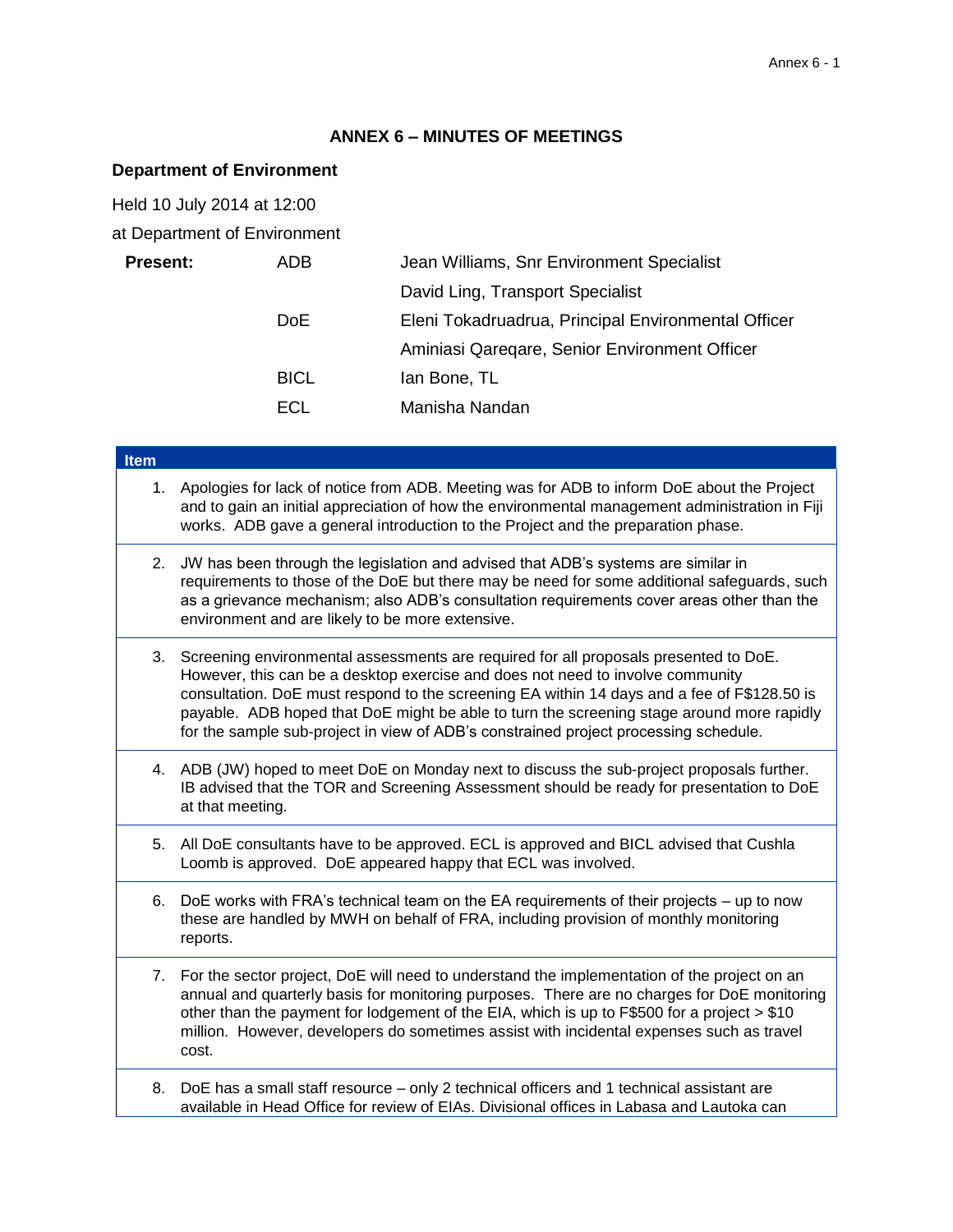provide some additional support.

- 9. All EIAs must be submitted in 5 hard copies for circulation to Government agencies and 1 CD copy
- 10. EIAs must be either approved by DoE or rejected within 35 days after lodgement. Approvals will be issued with conditions. The EIA is regarded as the trigger for developments to proceed. Public disclosure of major developments is at the discretion of the Director DoE.
- 11. Sector agencies are beginning to depend on the EIA as a gateway for approval of projects, but this should not be the case as each has its own approval requirements as well.
- 12. A committee would be set up with FRA, Consultants, and DoE for monitoring of large projects. Provided the monthly reports are coming through on time and are fulfilling their requirements, DoE will not see a need to intervene; reserve their intervention for when things go wrong. Smaller projects do not warrant a monitoring committee.
- 13. When landowners raise concerns with DoE about conditions not being met, then DoE will if necessary issue a prohibition notice after verification. *[this is the grievance mechanism]*
- 14. Consultation should DoE be present at consultation with landowners? e.g. at any public meeting that may be called? DoE advised that attendance at public meetings can be disappointing and proponents sometimes turn to DoE to call such meetings in the expectation that this will give a better turnout
- 15. ADB again stressed the amount of consultation that the full project would produce with a large number of sub-projects – DoE said volume was not a problem to them as they decide what meetings to attend or not, depending on importance. DoE role is generally to step in as the regulator if things seem to be going off course, not attending each and every meeting

**Minuted by:** Ian Bone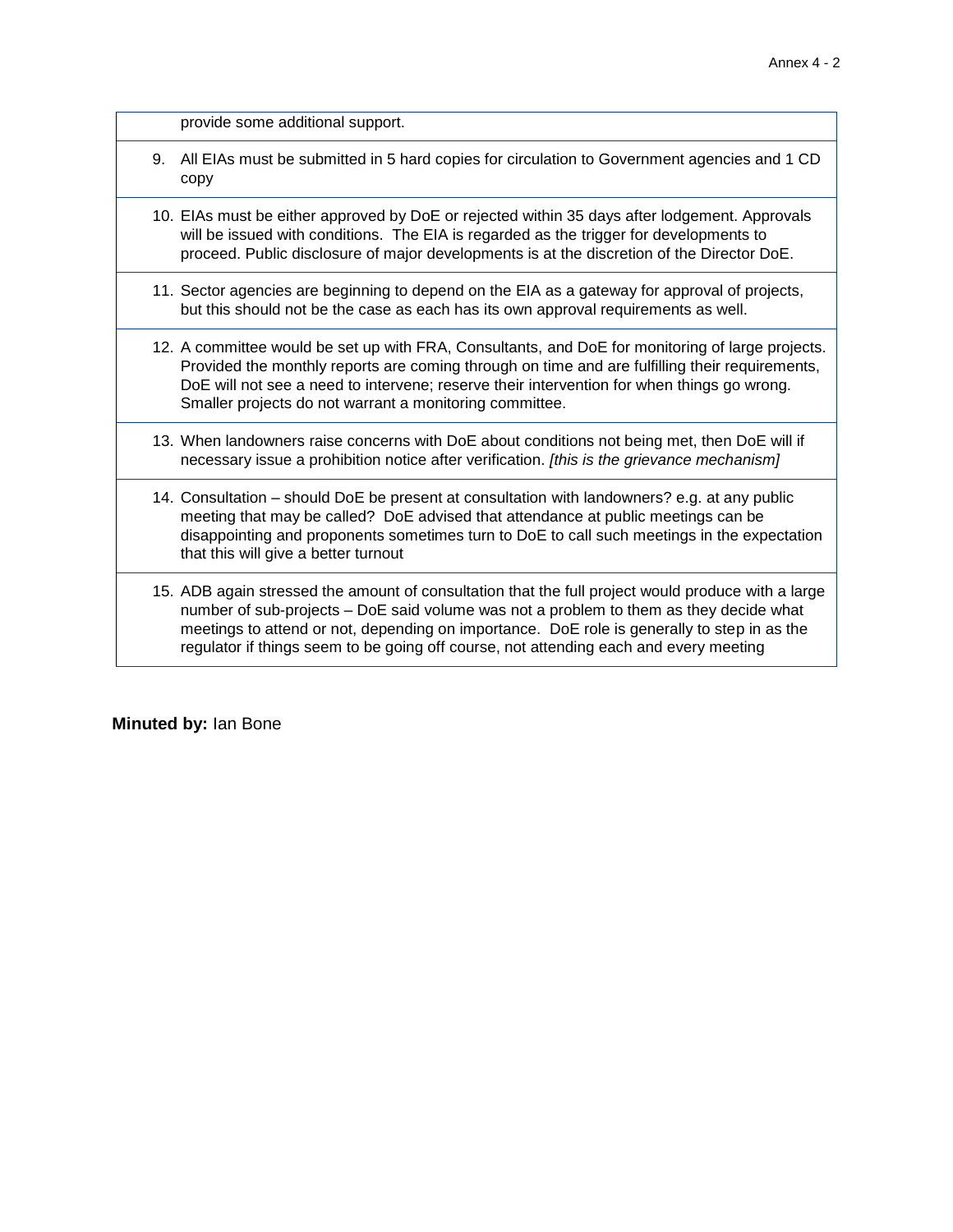## **Ministry of Lands and Mineral Resources**

Held 9 July 2014 at 15:00

at Ministry of Lands & Mineral Resources

BICL and Bone, TL

**Present:** ADB ADB Jean Williams, Snr Environment Specialist David Ling, Transport Specialist World Bank **Ross** Butler, Snr Social Development Specialist Julie Babinard, Snr Transport Specialist William Singh **Acting Asst Director Lands** 

#### **Item**

- 1. Apologies for lack of notice from ADB/WB. Meeting was for ADB/World Bank to inform ILTB about the Project and to gain an initial appreciation of how the Land tenure system in Fiji works. ADB gave a general introduction to the Project and the preparation phase.
- 2. Lands Dept is responsible for the registration of titles and transfers for freehold land, for land acquisition by the Government from iTaukei and for leases of iTaukei land. Land under public works is held by the State.
- 3. For iTaukei land it can be difficult to track down the owners as 60% do not live in the village.
- 4. All iTaukei land is mapped with defined boundaries of the ownership groups, with the exceptions of the areas of Namosi and Serua (inland NW of Suva)
- 5. FRA has the power to acquire land under its decree; Lands also has powers to acquire for infrastructure projects. There is a "grey area" of legal inconsistency.
- 6. When acquiring land for a road, a maximum 20m corridor will be taken. Fair market value is paid; the process is similar to that in Australian/NZ law. FRA has its own land valuers, two of which are embedded in Lands Dept; the Lands and FRA valuers work closely together.
- 7. FRA as the construction agency is responsible for arranging the cadastral survey work. The road corridor is surveyed before acquisition and 75% of the market value is paid at the time of acquisition, with the residual 25% paid either when an "as-built" survey is completed, or 2 years following acquisition whichever is the earlier. This 75%/25% split was introduced some 10-15 years ago. There is a backlog of the "as built" surveys stretching back to the 1970s, and there are some roads for which there has not been a "before" survey. A caveat noting the acquisition is placed on the land title once the 75% is paid.
- 8. The amount paid is based on the land actually used for the works (roads, bridges, jetties etc). If the "after" survey shows the land area used to be less than originally estimated, then the difference in market value is taken up by an adjustment in the 25% payment. If more land is used, then the 25% is increased by the additional market value. In some cases these are pockets of land that are not of use to either the landowner or FRA, and this is acquired by the State and used for whatever purpose is available (bus bays, landscaping, etc)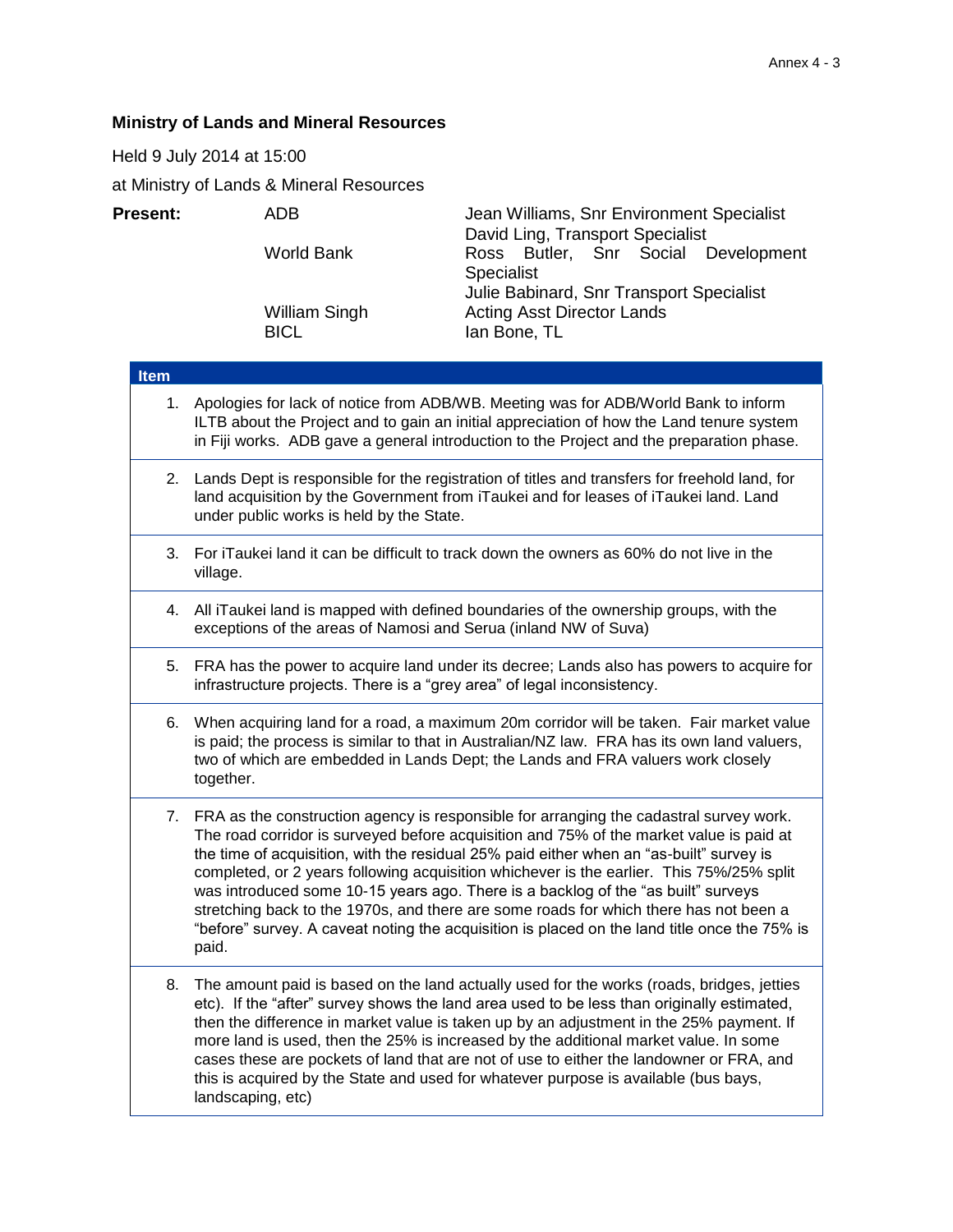- 9. Leases of land are left to the line ministry to arrange, while land acquisition is done by Lands. So, for example, if some land needs to be leased for temporary use by FRA (such as a temporary waterway crossing during construction), then FRA would organise this with the landowner.
- 10. Lands normally requires 6 months to 1 year notice of land to be acquired. FRA will provide a schedule of upcoming land acquisitions, so these are available at the start of the calendar year. On January  $2^{nd}$ , Lands issues Notices of Intention to Acquire. The Act requires a minimum of 30 days' notice but in practice much longer notice is given. The boundaries of the land to be acquired are staked out on the ground, and a record is made of the buildings, uses, crops and trees on the land at the time of staking. Normally, the time between notice and acquisition is sufficient for annual crops to be harvested in which case no compensation for crops is paid. There are schedules of compensation for crops and for trees (fruit bearing and otherwise); these schedules are the responsibility of the Department of Agriculture *[and Forestry ?]* but are very out-of-date (10 years old). For leases, the ITLB will determine a market rental. Government is not supposed to pay above the scheduled compensation rates.
- 11. Lands is proud of its record that only in a handful of cases in 40 years has land been acquired without the agreement of the owners. Lands' aim is to negotiate an acceptable settlement with landowners taking their interests into account and if there is a good reason why the owner will be disadvantaged, Lands will try and get a change made to the project to resolve the matter amicably. This could involve moving the road alignment for example.
- 12. The iTaukei system was explained further: the basic unit is the Tokatoka, which is a family group, 2 or 3 tokatoka make up a Mataqali (which is a kinship group) and a number of mataqali make up a Yavusa. Often the Yavusa is one village in size, but can extend to 3 or 4 villages.
- 13. To gain approval to an acquisition or lease, there must be signatures from a clear majority (51%) of the registered owners. Lands aims to get 60% to avoid later disputes. It can be challenging to track down registered owners who may be living elsewhere in Fiji or overseas.
- 14. For coastal structures, such as jetties, compensation is for loss of fishing grounds (not for water area as all land below the high water mark is State owned). For reclamation, such as causeways, there is permanent loss and compensation is paid. For open structures, there is no compensation paid as it is assumed that the fish will temporarily move out of the area of construction but will move back under the jetty once construction is complete. Fishing rights are registered with the Fisheries Commission.
- 15. Gravel in river beds is the property of the State. Lands and Mineral Resources issue licences for gravel extraction. However access to win the gravel is across owned land so there is a case for lease payments for this access to the landowner. The State charges a royalty to the agency using the river/beach sand/gravel at 50 cents/m3 to the State and 50 cents/m3 to the fishing rights owner, \$1/m3 in total
- 16. Loss in water quality in a river due to gravel extraction is not compensated for because it is assumed that the environmental conditions will be sufficient to mitigate adverse effects (e.g. by screening). If the effects cannot be mitigated, then it is assumed DoE will not give permission.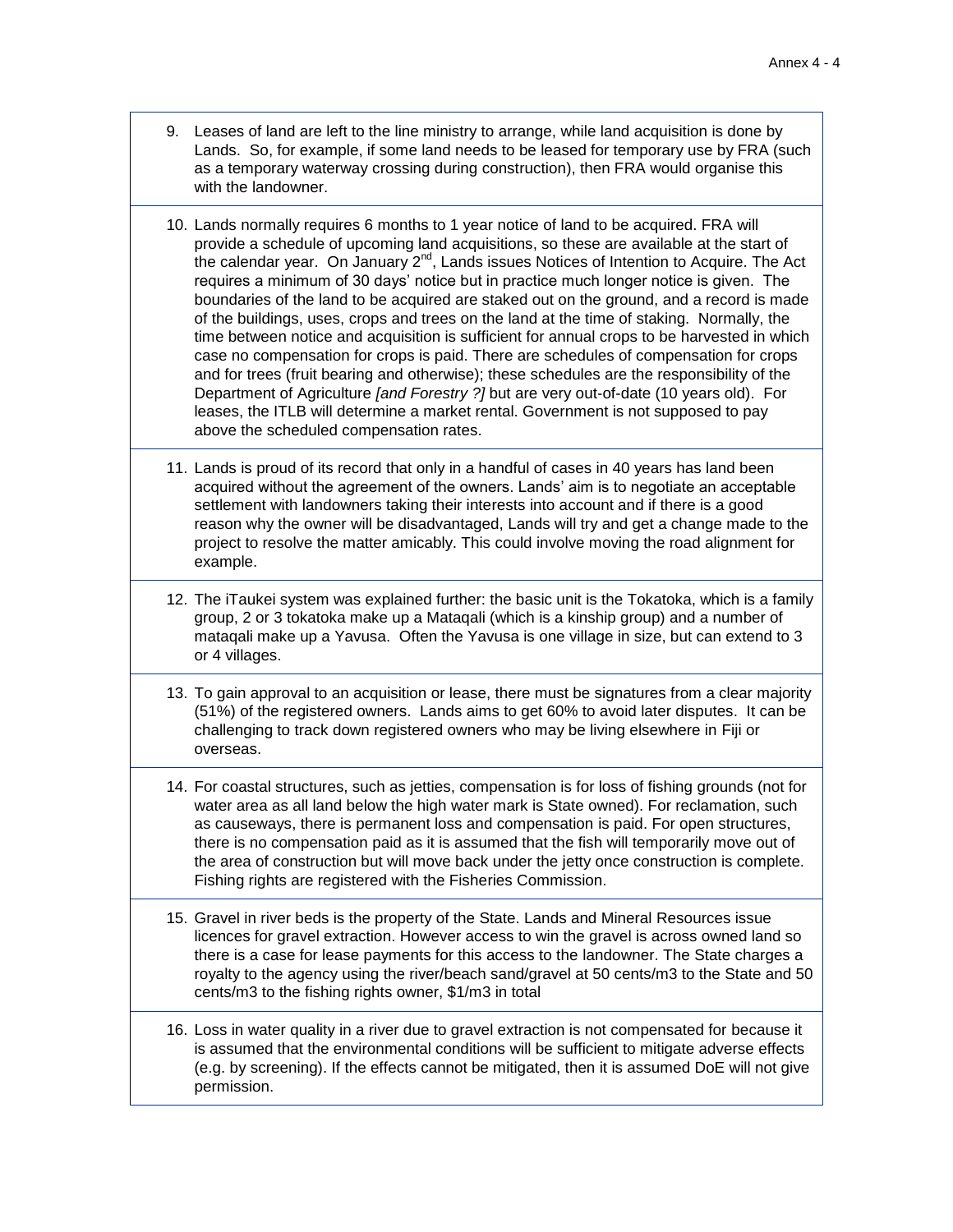- 17. There is Land and Water Resources Management Department. However there is no system of water rights in Fiji and no payment is required for water extraction – water is still regarded as a free resource for all.
- 18. Lands does not become involved directly in the consultation process. Consultation will involve the provincial council and one of the four district commissioners 9 several provinces make up a district
- 19. Certificates of Title to land are obtainable at the Titles Office, as are Instruments of Tenancies for leases which are registered as deeds. The acquisition process leads to a dedication document, a "certificate of transfer of native land".

**Minuted by:** Ian Bone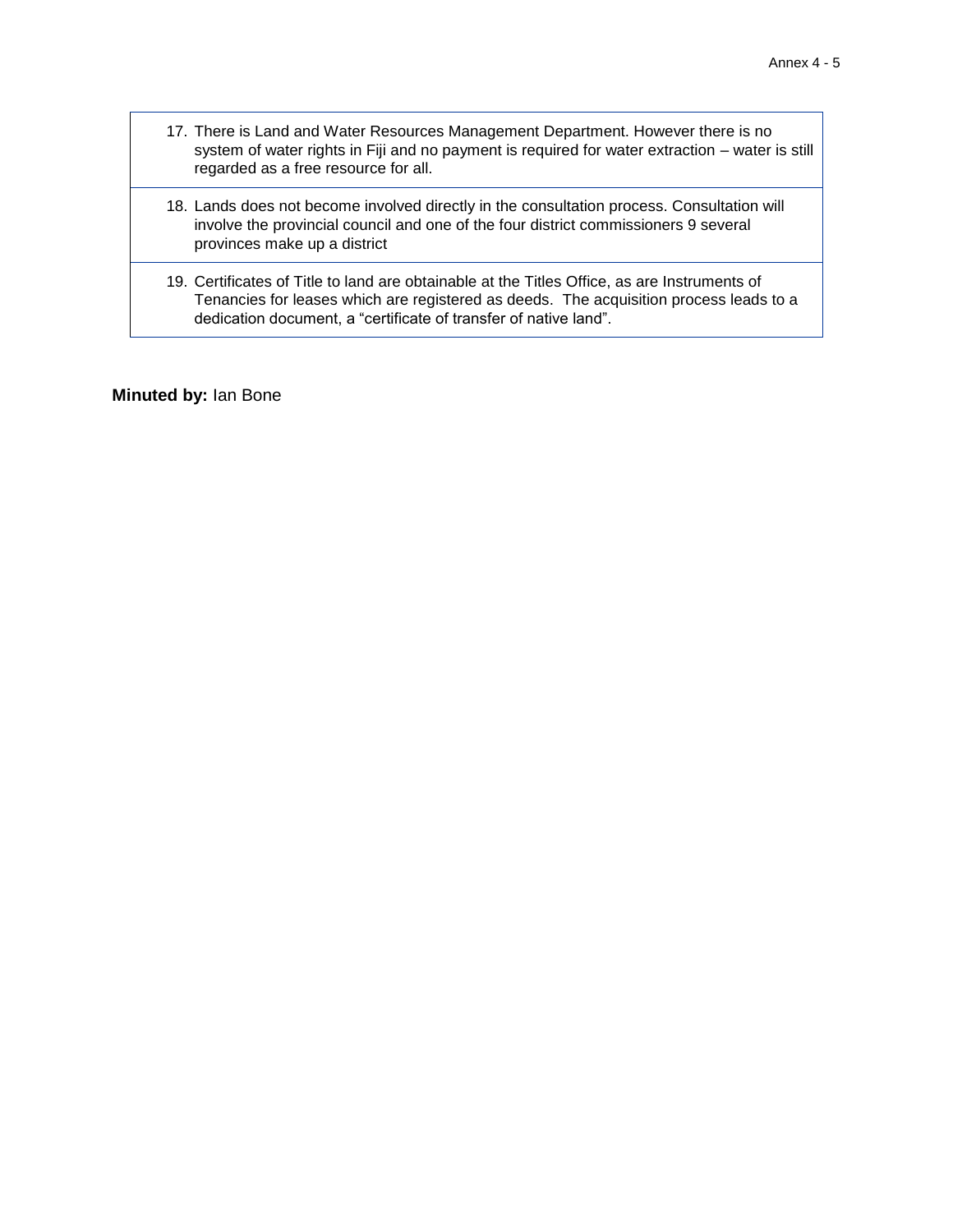## **iTaukei Land Trust Board**

Held 8 July 2014 at 1700 at ILTB Office, 431 Victoria Parade, Suva

BICL Ian Bone

**Present:** ADB ADB Jean Williams, Snr Environment Specialist David Ling, Transport Specialist World Bank **Ross** Butler, Snr Social Development **Specialist** Julie Babinard, Snr Transport Specialist iTuakei LTB Alipate Qetaki, General Manager ECL Manisha Nandan

#### **Item**

- 1. Apologies for lack of notice from ADB/WB. Meeting was for ADB/World Bank to inform ILTB about the Project and to gain an initial appreciation of how the iTaukei land holding system in Fiji works. ADB gave a general introduction to the Project and the preparation phase.
- 2. AQ explained the operations of ILTB: ILTB acts as trustee for indigenous land. Customary land can only be sold to the State. Land is classified as reserve (for iTaukei use) or outsideof-reserve land (which can be leased). Land can be moved between the two classifications. If Government wants to use iTaukei land, it has to be de-reserved.
- 3. Rural housing in villages is reserve land; Housing Authority land is outside-of-reserve land.
- 4. ILTB negotiates leases on behalf of the owners. Leases require majority consent (51%) under the Act, but ILTB policy (for 5 years) is to obtain 60% of the registered landowners as signatories before approving any lease. ILTB maintains a register of owners; all new born are added to the register, and deaths are removed (but can be delays in recording these).
- 5. State has powers of compulsory acquisition of land, with fair compensation paid using international market valuation principles. Disputes about land value are resolved through commercial arbitration. Government must acquire the land if it is required for a public purpose. Maximum lengths of leases is 99 years. The leasing system was introduced to (i) provide opportunities for growth and development (ii) protect land ownership and (iii) provide land for indentured Indian labour brought to Fiji to work the cane plantations in colonial times.
- 6. Receipts from leases are distributed in equal shares to all registered owners of a piece of land.
- 7. Other related legislation is the Taukei (Fijian Affairs) Act, the Taukei Affairs Act, the Taukei Land Act. The Ministry of iTaukei Affairs deals with policy under the Commissioner for iTaukei Land
- 8. Customary land boundaries are agreed by common knowledge and are not surveyed. It takes about 1 day to identify the owning group for a particular piece of land.
- 9. Land below the high water mark and in the beds of rivers is Government land, from British Common Law.
- 10. ILTB is funded from 10% of the proceeds from leases and sales to the state (down from 15% called *poundage*).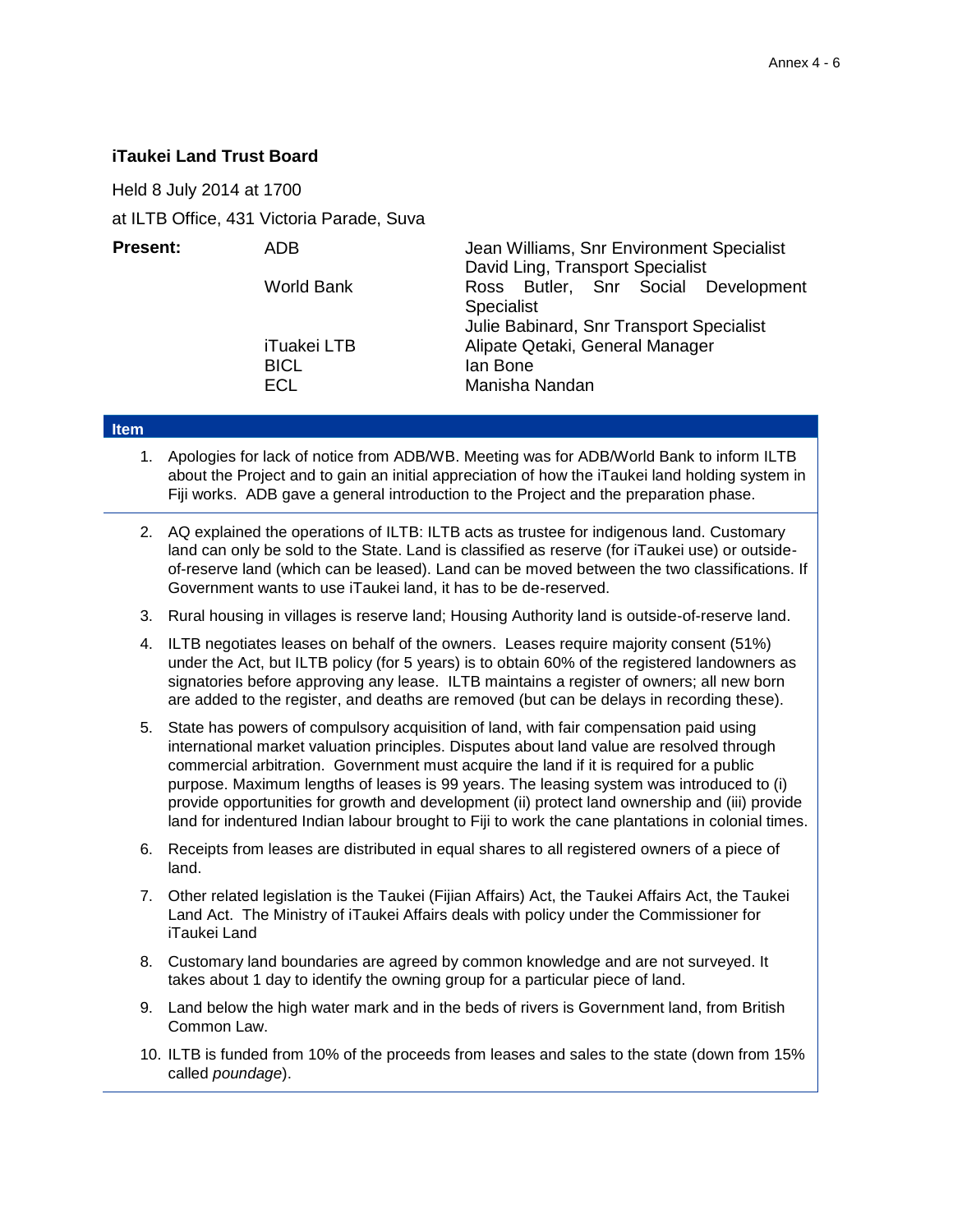11. ILTB should be the first to be approached when there is a need to consult landowners on customary land. Do not go directly to the land occupiers as it will be difficult to tell who is/is not a registered owner and who can speak for the land owning group. Many agencies do not do this and it causes problems later.

**Minuted by:** Ian Bone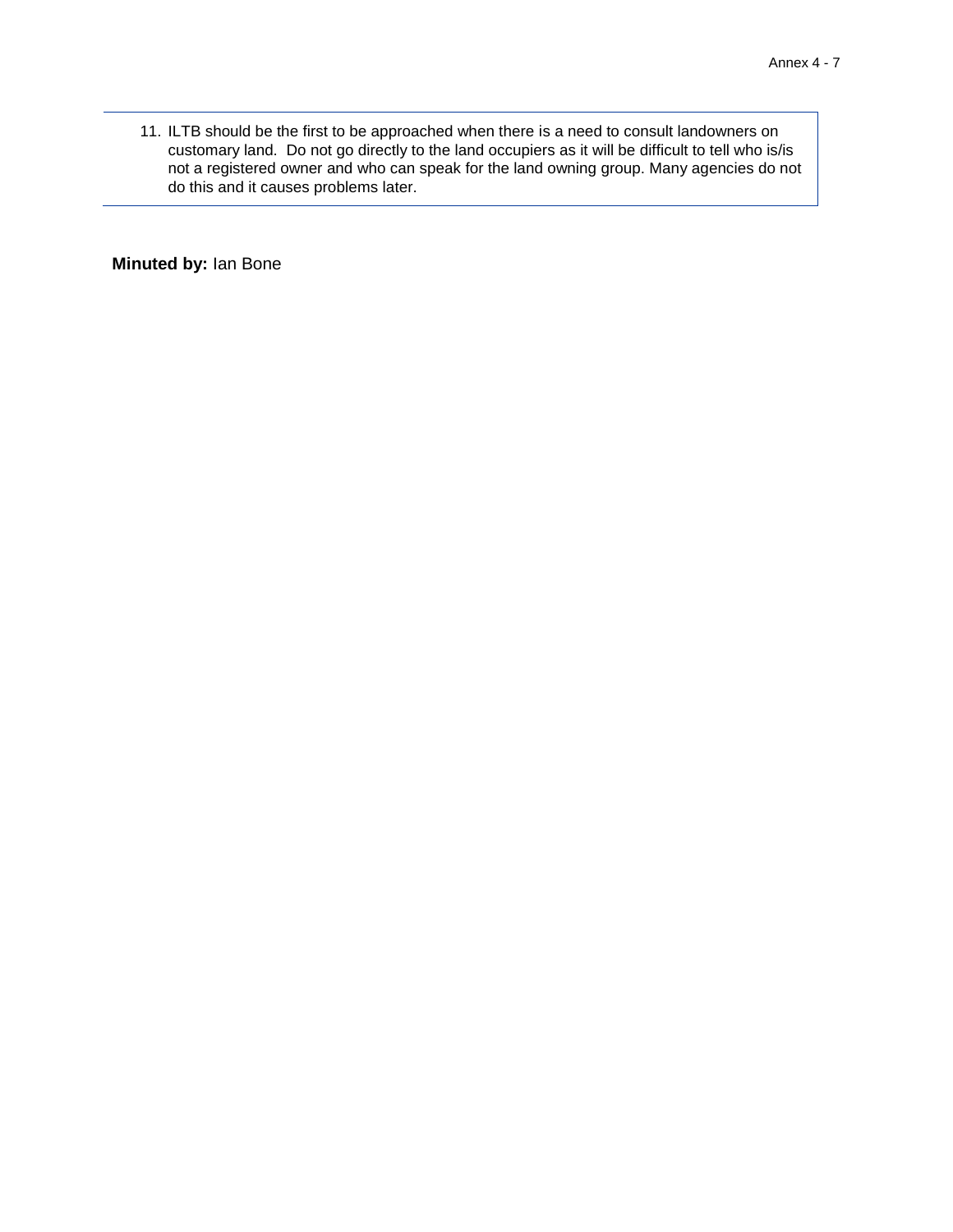# **Annex 7: Chance Find Procedure**

# 1. PCR Definition

Movable or immovable objects, sites, structures or groups of structures having archeological, paleontological, historical, architectural, religious, aesthetic, or other cultural significance.

## 2. Ownership

All cultural property found in terrestrial and / or underwater archaeological sites belong to the Government of Fiji.

## 3. Recognition

In areas known to have historical or archeological value, it is required the contractor to be accompanied by a specialist

## 4. Procedure upon Discovery

## *Suspension of Work*

When the presence of any cultural or historical property is discovered, the contractor must immediately report the discovery to the Resident Engineer or Supervisor and the FRA. The appropriate cultural agency in Fiji shall immediately be contacted and informed of the chance find i.e the Department of National Heritage Culture and Arts. The contractor will suspend all activities that will affect the site and shall immediately notify the agency concerned. The local government unit having jurisdiction where the discovery was made shall promptly adopt measures to protect and safeguard the integrity of the cultural property so discovered and within five (5) days from the discovery shall report the same to the appropriate agency. The suspension of these activities shall be lifted only upon the written authority of the FRA and only after the systematic recovery of the archaeological materials. However, it should specify whether all works should be stopped, or only the works immediately involved in the discovery, or, in some cases where the large buried structures may be expected, all works may be stopped within a specified distance (for example, 50 meters) of the discovery. This issue should be informed by a qualified archeologist.

# After stopping work,

The contractor may not be entitled to claim compensation for work suspension during this period.

The Resident Engineer may be entitled to suspend work and request from the contractor some excavations at the contractor's expense if he thinks that a discovery was made and not reported.

#### *Demarcation of the Discovery Site*

With the approval of the Resident Engineer, the contractor is then required to temporarily demarcate, and limit access, to the site.

#### *Non-Suspension of Work*

The procedure may empower the Resident Engineer to decide whether the PCR can be removed and for the work to continue, for example in cases where the find is one coin.